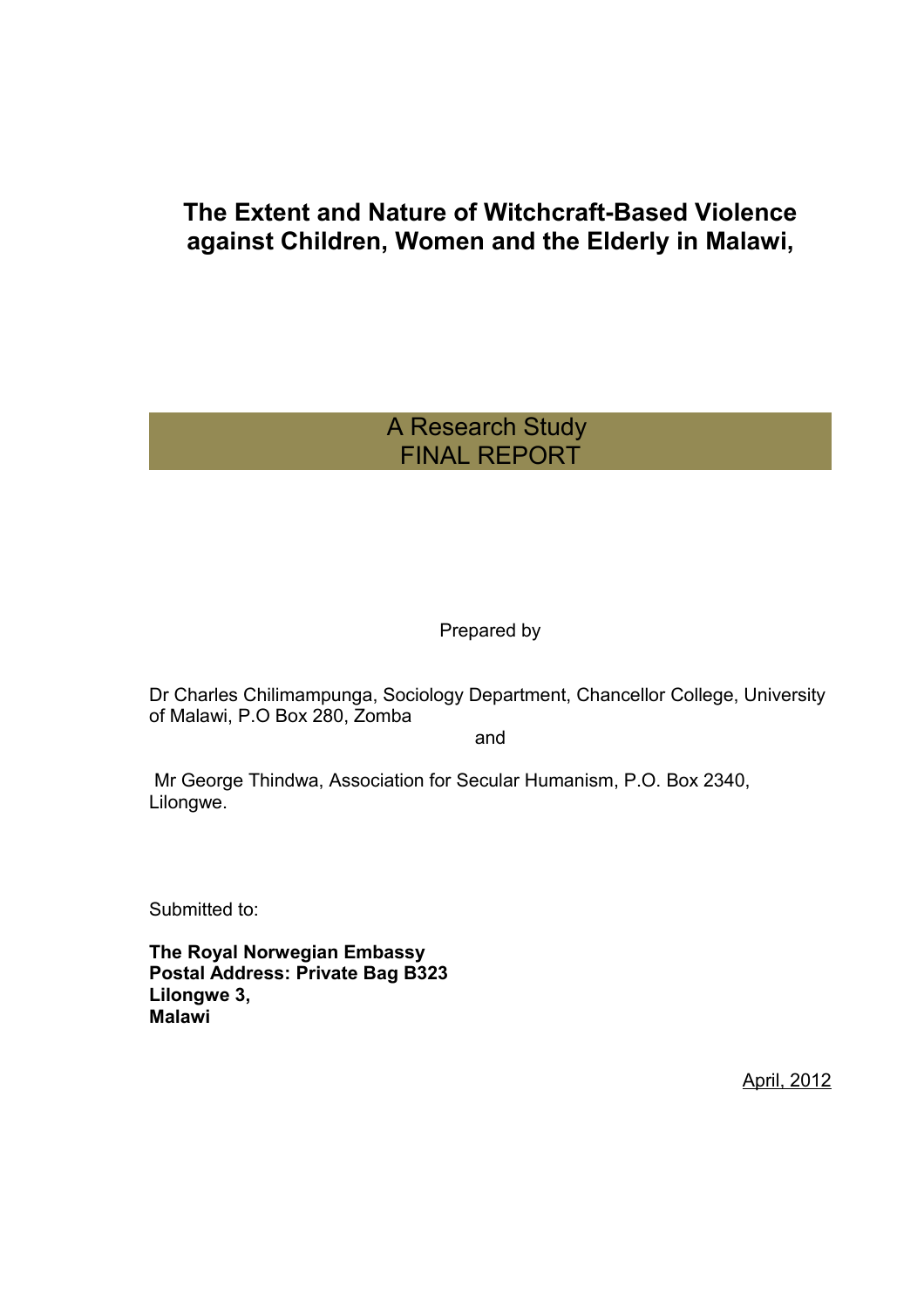# **Approved on 27 April, 2012**

# **Table of Contents**

| 1.0                                                           |  |
|---------------------------------------------------------------|--|
| 1.1 Witchcraft accusations, violence and injustices in Malawi |  |
| . 19                                                          |  |
| 1.3                                                           |  |
|                                                               |  |
|                                                               |  |
|                                                               |  |
|                                                               |  |
| 2.1                                                           |  |
| 2.3                                                           |  |
|                                                               |  |
|                                                               |  |
|                                                               |  |
| 2.4.3                                                         |  |
| 2.4.4                                                         |  |
| 2.6                                                           |  |
|                                                               |  |
|                                                               |  |
| <b>CHAPTER 3: PRESENTATION AND DISCUSSION OF FINDINGS28</b>   |  |
| 3.1                                                           |  |
|                                                               |  |
| 3.2.1                                                         |  |
|                                                               |  |
| 3.2.4                                                         |  |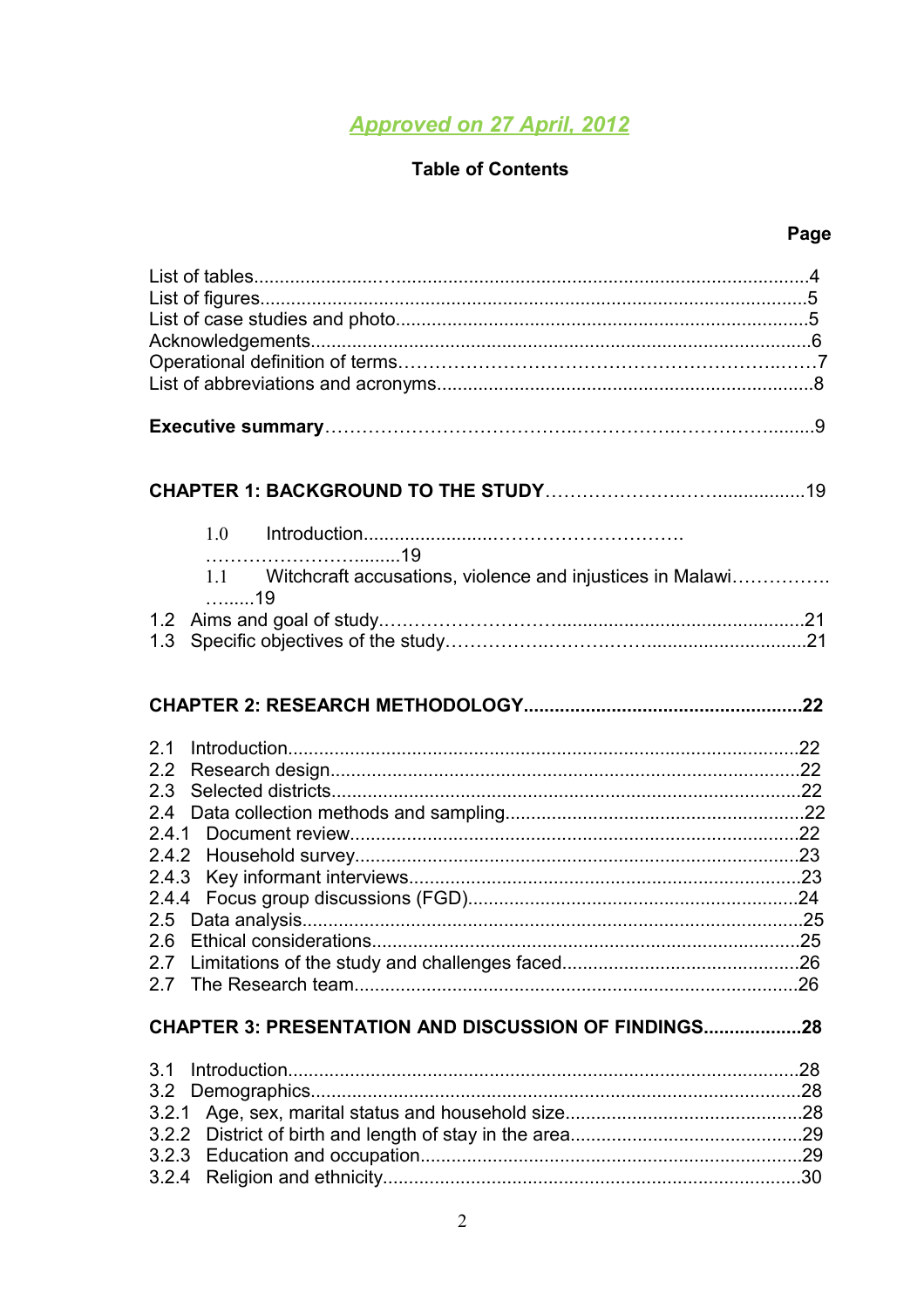| 3.3                    | .30 |
|------------------------|-----|
| 3.3.1                  |     |
| 3.4                    |     |
| 3.4.1                  |     |
|                        |     |
|                        |     |
|                        |     |
| 3.4.3.1 Women and men  |     |
|                        |     |
|                        |     |
|                        |     |
|                        |     |
|                        |     |
|                        |     |
| 3.6.1                  |     |
|                        | .64 |
|                        | .65 |
|                        |     |
|                        |     |
|                        |     |
| 3.8                    |     |
| Window of hope.<br>3.9 |     |
|                        |     |

| <b>Appendix 1:</b> Visited districts, TAs, villages, areas and other research sites80 |  |
|---------------------------------------------------------------------------------------|--|
|                                                                                       |  |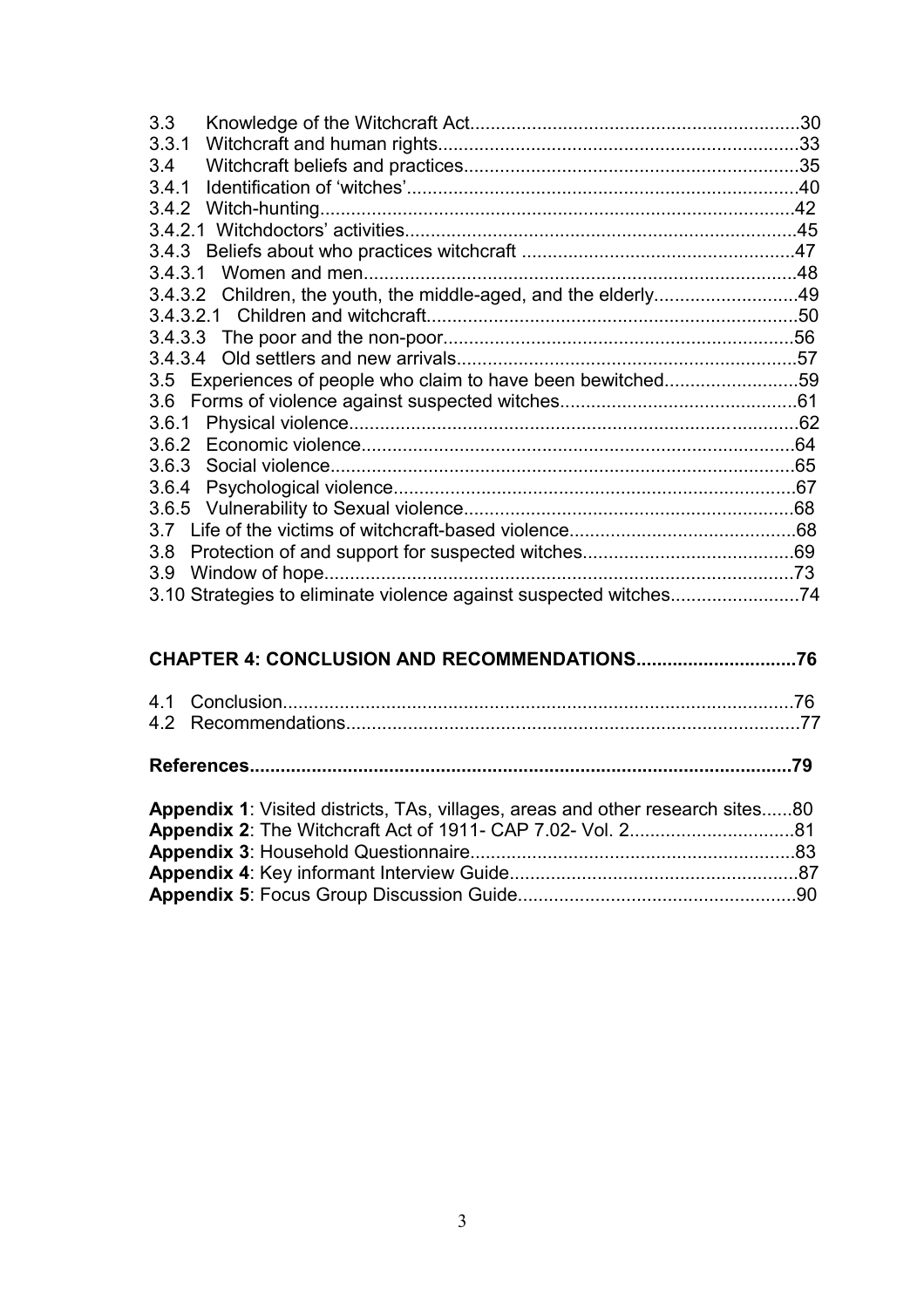# **List of Tables**

|                                                                              | Page |
|------------------------------------------------------------------------------|------|
|                                                                              |      |
|                                                                              |      |
|                                                                              |      |
|                                                                              |      |
| Table 5: Reasons given by FGD participants as to why some people             |      |
| Table 6: Percentage of household heads mentioning the entity that invited    |      |
| Table 7: Number of focus groups mentioning category of people that           |      |
| Table 8: Percentage of household heads reporting that it is common in        |      |
|                                                                              |      |
| Table 10: The consequences of being subjected to witchcraft-based violence69 |      |
| Table 11: Strategies to prevent witchcraft-based violence and to help        |      |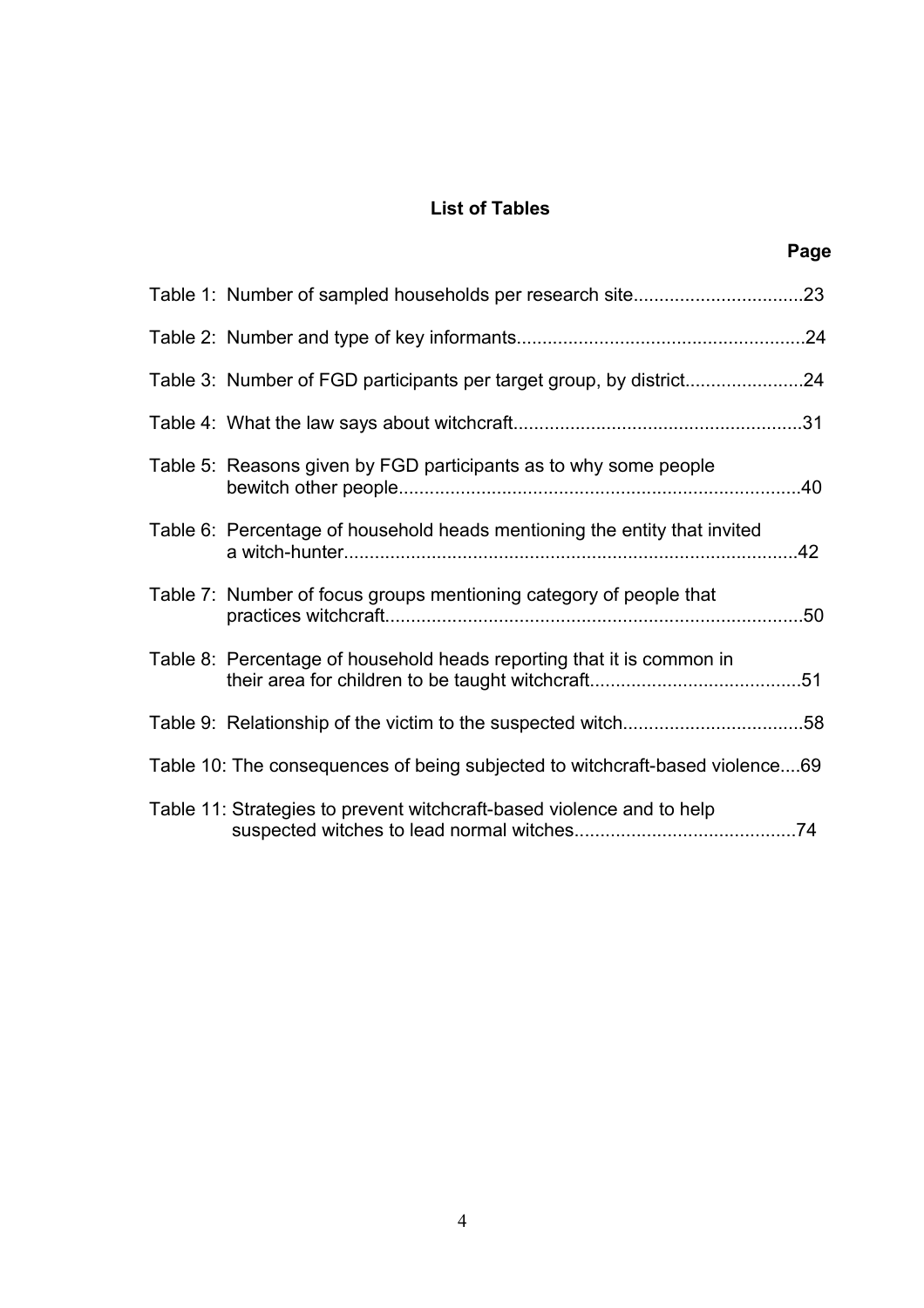# **List of Figures**

**Page**

| Figure 1: |                                                                                                                             |     |
|-----------|-----------------------------------------------------------------------------------------------------------------------------|-----|
| Figure 2: |                                                                                                                             |     |
| Figure 3: | Household heads' responses on whether witchcraft is a human                                                                 | .33 |
| Figure 4: | Household heads' views on the purpose for which witchcraft is                                                               | .36 |
| Figure 5: | Reasons given by FGD participants as to why some people                                                                     |     |
| Figure 6: | The most recent time key informants presided over or heard                                                                  | .39 |
| Figure 7: | Percentage of household heads mentioning the gender that                                                                    |     |
| Figure 8: | Percentage of household heads mentioning the age group<br>that practices witchcraft more than the other age groups49        |     |
| Figure 9: | Percentage of household heads with children who were                                                                        |     |
|           | Figure 10: Action taken by household heads upon suspecting that their                                                       | .53 |
|           | Figure 11: Percentage of household heads mentioning socio-economic<br>group that practices witchcraft more than the other57 |     |
|           | Figure 12: Household heads' observations on whether old settlers practice                                                   |     |
|           |                                                                                                                             |     |
|           |                                                                                                                             |     |

# **List of Case Studies and Photo**

| Photo: FGD participants and research assistants, Karonga25 |  |  |  |  |
|------------------------------------------------------------|--|--|--|--|
|                                                            |  |  |  |  |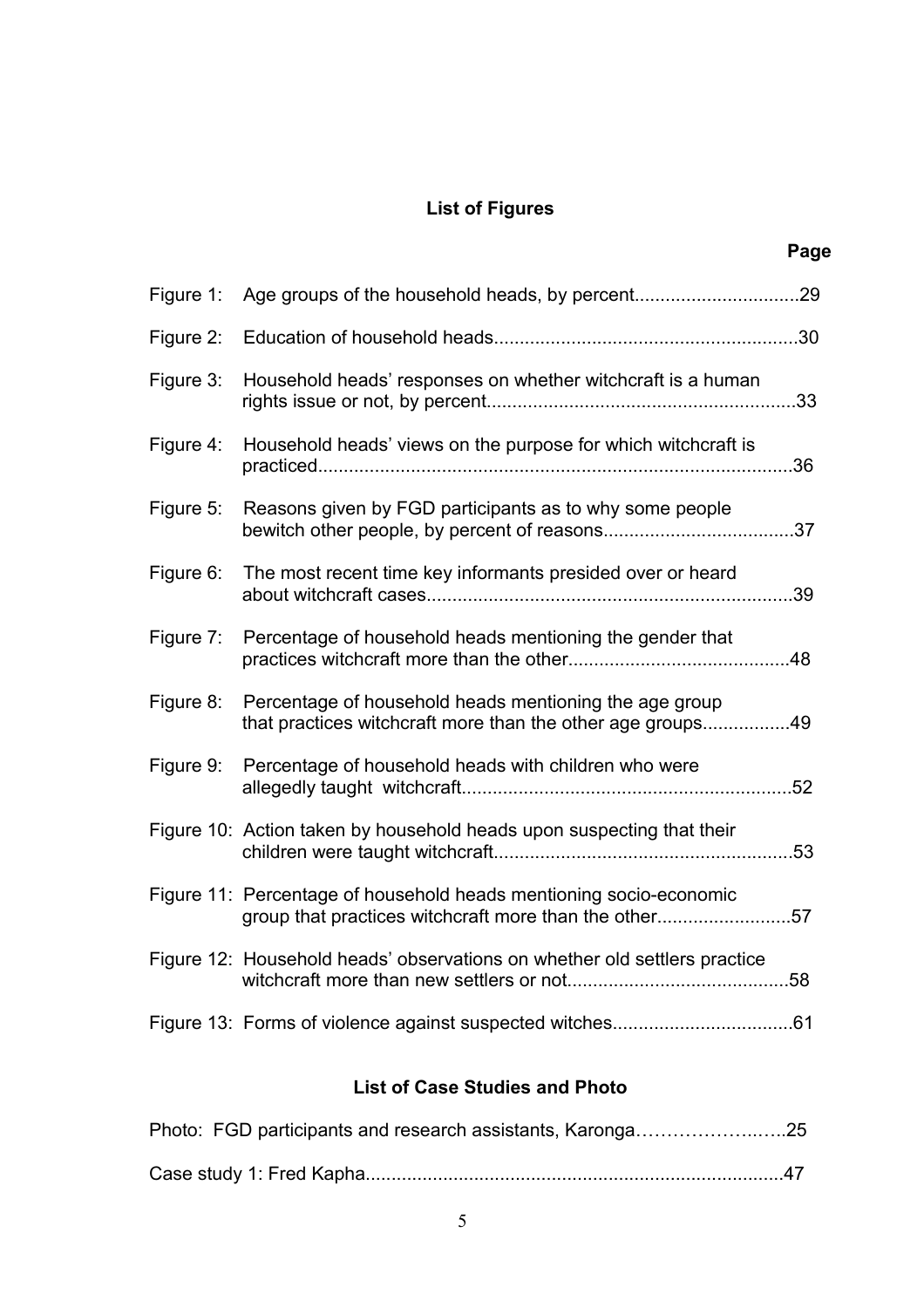| <b>ACKNOWLEDGEMENTS</b> |
|-------------------------|
|                         |
|                         |

We are most grateful to The Norwegian Royal Embassy (RNE) for the funds which they provided for this study. The RNE was the sole source of funding for this study.

Thanks also go to the RNE Programme Officer, Ms Solrun Maria Olafsdottir, who devoted her time, energy and support to ensure that the Study on witchcraft-based violence should take place in face of the several media houses reporting a lot of violence perpetrated to people accused of witchcraft. Such a concern is greatly appreciated.

We also acknowledge the work that the 2 supervisors, namely Ms Kudakwashe Kamunda and Ms Memory Tembo, and 10 research assistants, namely; Miracle Samu, Jullianah Phiri, Effie Chirambo, Chifundo Hara, Mercy Kumwembe, Dorothy Chinula, McFarlen Matope, Bob Lwazi, Green Nyasulu, Oswald Nyirenda and the 2 drivers; Mr B. Mussa and A. Chithambo for the valuable contribution they made to the study during data collection.

The statistician, Mr M. Chiocha and his team of data entry clerks, as well as Mrs F. Phiri who typed FGD and key informant interview report deserve our thanks.

Lastly we thank all household heads, key informants, and FGD participants for availing themselves for this study and for providing us with valuable information.

Dr Charles Chilimampunga, Principal Researcher, Chancellor College, Zomba,

Mr George Thindwa, Principal Researcher, Association for Secular Humanism.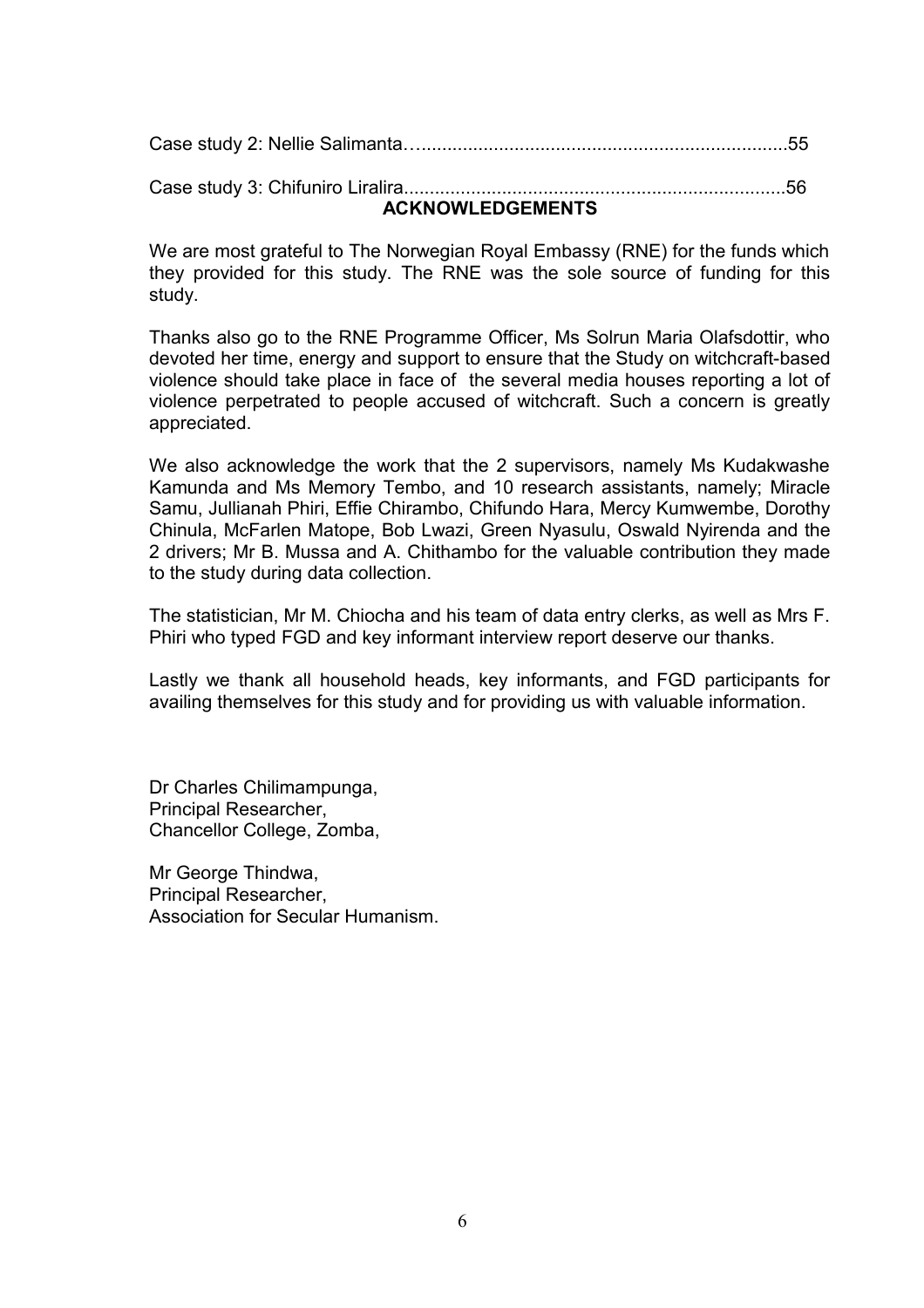# **Operational Definition of Terms**

- **Child:** a person aged under 18 years.
- *Child witch:* a person under the age of 18 who is believed to have magic powers, especially to do evil things.
- *Household head:* a person or his or her representative who has a final say on matters affecting his or her household.
- **Suspected witch:** a person who is suspected to have magic powers, especially to do evil things.
- *Middle-aged people:* people aged 30 < 60 years.
- **The elderly:** people aged 60 years and over.
- *Violence:* behaviour that is intended to hurt or kill another person. Violence need not be physical. It may be economic, social, psychological or sexual.
- **Witch:** a person (irrespective of their sex) who is believed to have magic powers, especially to do evil things.
- **Witchcraft:** the use of magic powers, especially evil ones.
- *Witchdoctor:* a person who is believed to have magic powers that can be used to heal people, cleanse or exorcise witches, use charms to protect people and their property from witchcraft. Some of them are also witch-hunters.
- Youth: people aged 18 < 30 years.
- *Witch-hunter:* a person who identifies witches and their charms, using his "claimed" magic powers.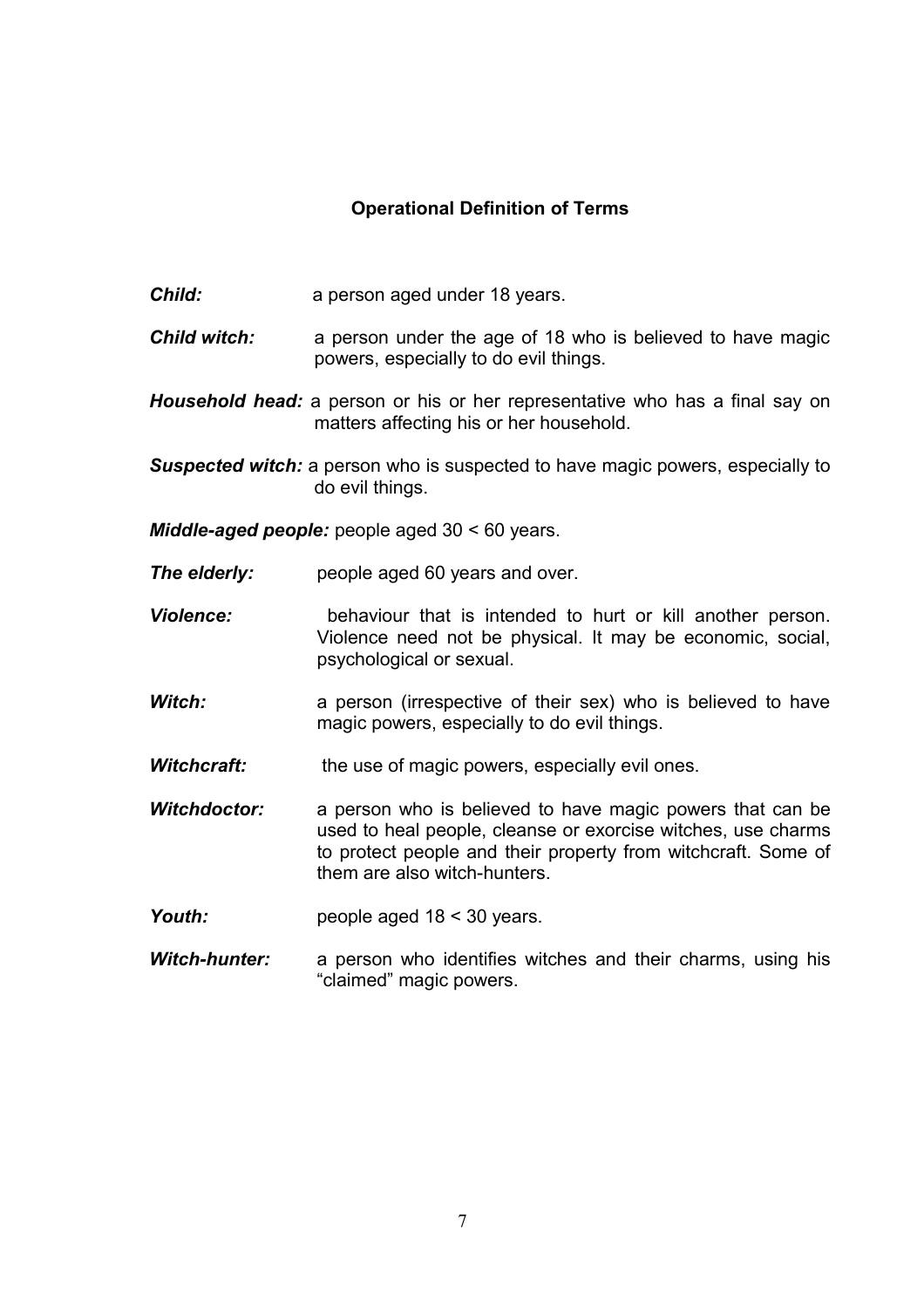# **List of Abbreviations and Acronyms**

| <b>ASH</b>    | <b>Association for Secular Humanism</b>       |
|---------------|-----------------------------------------------|
| DC            | <b>District Commissioner</b>                  |
| <b>FGD</b>    | <b>Focus Group Discussion</b>                 |
| <b>GVH</b>    | Group Village Headman                         |
| <b>JCE</b>    | Junior Certificate of Education               |
| <b>MSCE</b>   | <b>Malawi School Certificate of Education</b> |
| <b>MK</b>     | Malawi Kwacha                                 |
| <b>MPs</b>    | <b>Members of Parliament</b>                  |
| <b>NSO</b>    | <b>National Statistical Office</b>            |
| <b>NGO</b>    | Non Governmental Organization                 |
| <b>RNE</b>    | Royal Norwegian Embassy                       |
| <b>SPSS</b>   | <b>Statistical Package for Social Science</b> |
| <b>STA</b>    | <b>Sub-Traditional Authority</b>              |
| T/A           | <b>Traditional Authority</b>                  |
| <b>UNICEF</b> | United Nations Children's Fund                |
| <b>UNDP</b>   | United Nations Development Programme          |
| <b>UNFPA</b>  | United Nations Fund for Population Activities |
| <b>VH</b>     | Village Headman/woman                         |
| <b>VSU</b>    | Victim Support Unit of the Malawi Police      |
| <b>WLSA</b>   | Women and Law in Southern Africa              |
|               |                                               |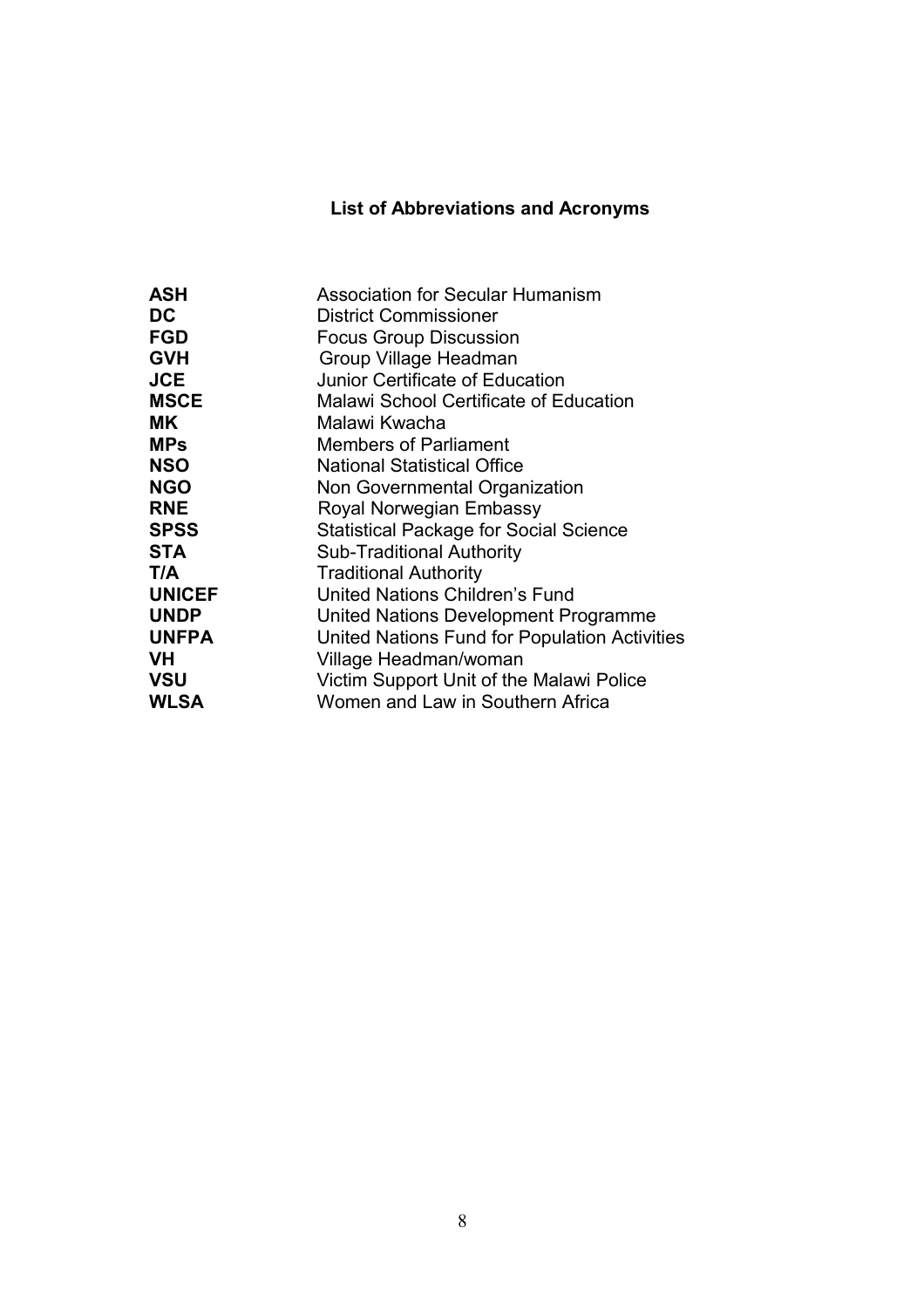# *EXECUTIVE SUMMARY*

#### *BACKGROUND TO THE RESEARCH STUDY*

*The belief in witchcraft in Malawi permeates all sectors. Most Malawians regardless of age, education or social position hold the belief that witchcraft exists and that witches are real. In a study by NSO (2008), 76% of sampled Malawian households said that they know of witches in their community, and 62% said they know someone accused of witchcraft.*

#### *Legal regime on witchcraft*

*The Constitution of Malawi does not mention the word witchcraft in any of its provisions. However, it provides for the fundamental right to freedom of conscience, religion, thought and belief (Section 33, Constitution of Malawi). While the Constitution allows the right to* belief, it prohibits any criminal activity or harm to anyone as a result of belief.

*In order to protect people from harm, the Witchcraft Act of 1911, prohibits witchcraft accusations towards anyone and the calling of witch finders by chiefs and individuals for witch hunts and cleansing. It calls upon DCs to summon chiefs that allow witch hunts. It is a crime to participate in witch hunts and to pretend witchcraft, which in effect, is not in tandem with the Constitutional right to a 'belief'. The Act is, however, being reviewed by the Law Commission*

#### *Problem*

*Many people observe that witchcraft is widely practiced in Malawi and that suspected witches are subjected to acts of violence. However, no systematic research study has been conducted to determine the extent and nature of witchcraft-based violence against children, women, and the elderly who are the most vulnerable groups. Previous reports have often been based on hearsay, and there has been no systematic analysis of the reports.* 

*It is impossible to design appropriate programs to eradicate witchcraft-based violence against people accused of witchcraft if we do not first study the forms that the violence takes, and if we do not have data. This systematic, evidence-based, empirical study is the first of its kind in Malawi.*

#### *Study aims and objectives*

*The overall aim of the study was to find out the extent of witchcraft-based violence toward women, the elderly and children so that remedial measures could be prescribed.* 

#### *Goal of the study*

*The study goal is: Children, women and the elderly are free from witchcraft accusations so that the human rights of this vulnerable group[1](#page-8-0) are promoted and protected in Malawi.*

<span id="page-8-0"></span><sup>&</sup>lt;sup>1</sup> The vulnerable group in Malawi includes children, women and the elderly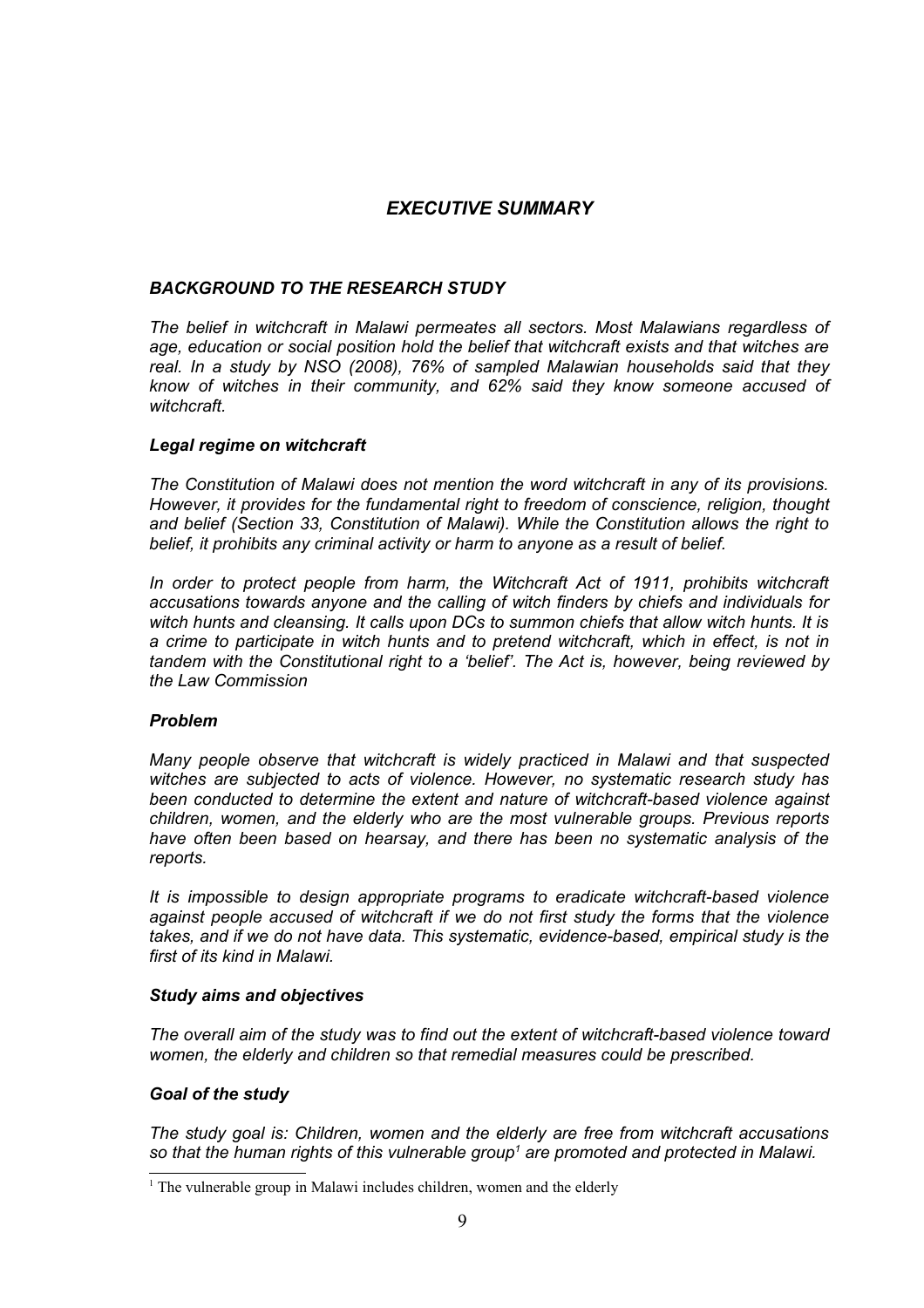### *Specific objective of the study*

*The following is the specific objective of this study:*

*Knowledge of the prevalence of witchcraft practices and the forms of witchcraft-based violence meted out to victims in Malawi is available and shared with stakeholders the results of the study report.*

### *RESEARCH METHODOLOGY*

### *Research design*

*The study was both quantitative and qualitative because of the nature of witchcraft and in order for it to achieve its objectives.* 

#### *Study sites*

*The study was conducted in 8 districts, namely Karonga and Mzimba in the Northern Region, Ntchisi and Dedza in the Central Region, and Machinga, Thyolo, Blantyre City, and Mwanza in the Southern Region. These sites were sampled purposively because according to NSO (2008), the percentage of household heads who reported that at least one member of their household experienced bad things due to witchcraft was highest in these districts, with the exception of Karonga. Karonga reported the second lowest percentage but it was included in order to have a more representative sample with respect to ethnicity. In Blantyre, only the urban area was covered in order to add an urban dimension to the study.*

### *Data collection methods*

*Data was collected through a document review, a household survey, key informant interviews, and focus group discussions (FGDs). Data collection tools namely a household questionnaire, a key informant interview guide, and an FGD guide were pretested.*

### *Sampling*

*The participants in the study included 1193 household heads, 94 key informants, and 310 FGD participants.*

*Households were sampled using systematic random sampling method. They included male-headed, female-headed and child-headed households from rural and urban areas.*

*Key Informants were sampled purposively to ensure a fair representation of females. They included parents and guardians of children who were suspected of practicing witchcraft; suspected witches; persons claiming to have been bewitched; witchdoctors; traditional and religious leaders; Social Welfare Officers, magistrates, police officers; the police and District Commissioners.*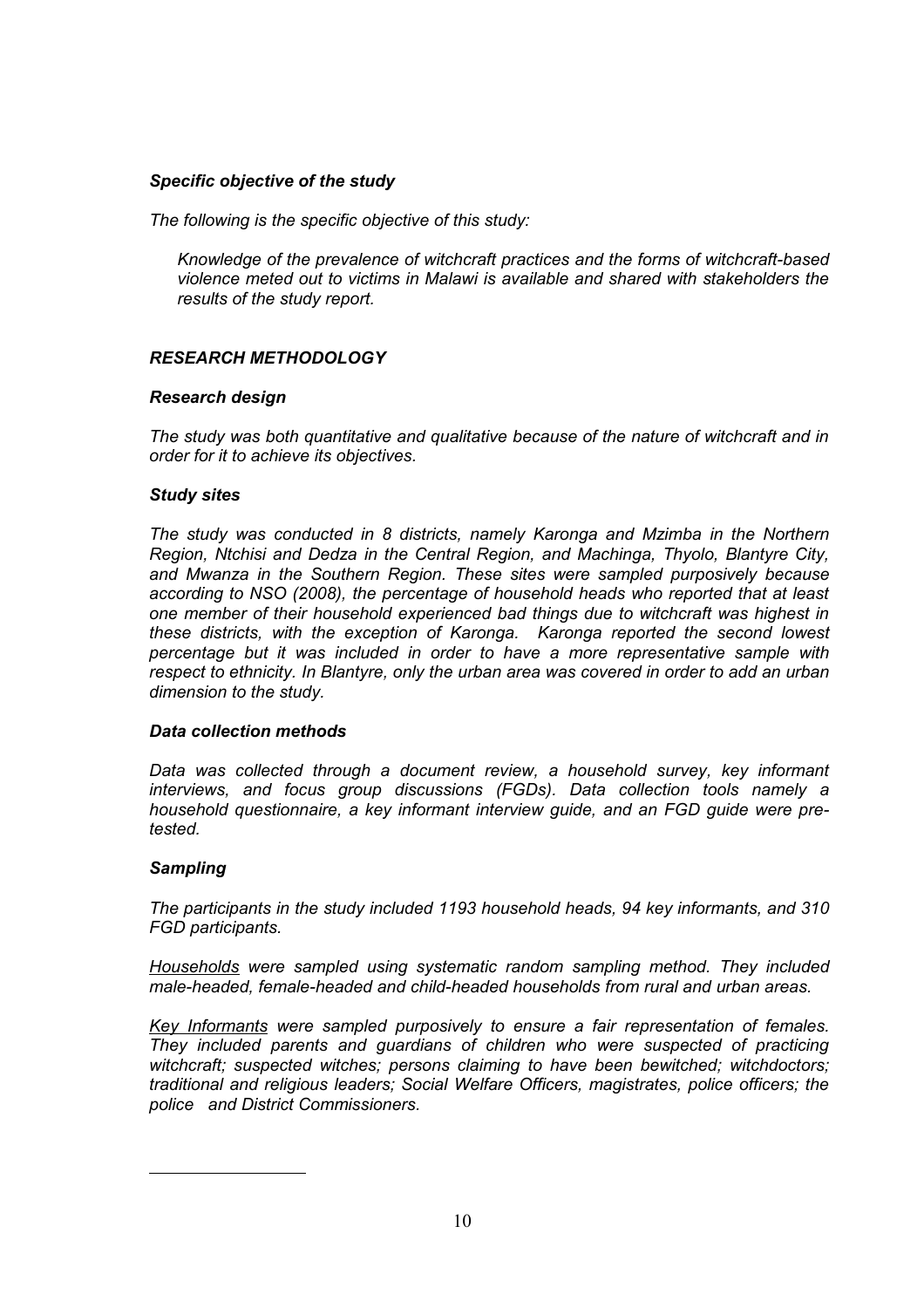*FGD participants comprising children, the youth, the middle-aged, and the elderly were sampled purposively. They participated in 29 FGDs each of which had both males and females. The smallest FGD had 8 participants while the largest had 17.*

#### *Data analysis*

*Quantitative data from the household questionnaire was analysed using the Statistical Package for Social Sciences (SPSS). Preliminary processing of qualitative data was done in the field where enumerators wrote key informant and FGD reports. Deeper analysis of this data was carried out manually soon after completion of filed data collection.*

#### *PRESENTATION AND DISCUSSION OF MAIN FINDINGS*

#### *Knowledge of the Witchcraft Act*

*Most Malawians do not know what the law (the Witchcraft Act) says about witchcraft. Many of them have never even heard about it. Only 33% (394) of the 1193 household heads said they know what it says. However, from their responses to what the law says, it was clear that at least 50% of these actually did not know what the law said.* 

*All participants in 20 (69%) of the 29 FGDs admitted that they do not know what the law says about witchcraft. The youth and the middle-aged seemed to have slightly more knowledge than children and the elderly. The youth and middle-aged persons have better access to source of information such as the radio and newspapers than children and the elderly.*

*Even though they handle witchcraft cases, many traditional leaders and religious are not conversant with the Witchcraft Act. Most (85%) of them leaders admitted that they do not handle witchcraft cases according to the law because "There are no laws that can be used to handle cases of witchcraft" (Traditional leader, Thyolo), and "because sometimes we are afraid of our people. They say that we protect suspected witches may be because we too are witches" (Traditional leader, Karonga).*

*People's ignorance of the Witchcraft Act is an indication that the general public has not been adequately sensitised. Most of the key informants said that witchcraft should be recognised by law because witchcraft exists and that this will help to reduce cases of witchcraft-based violence. It is assumed that 'witches' would be arrested and people will be protected from the evil acts of the 'witches.'*

### *Witchcraft and human rights*

*Most (73%) of the household heads did not regard witchcraft as a human rights issue. Of the rest of the household, 21% rest said it is a human rights issue, while 3% said they did not know, and 2% said they were not sure (2%). Participants in 19 (66%) of the 29 FGDs, said that there is no relationship between witchcraft and human rights. This suggests that many people do not understand what human rights means.* 

#### *Witchcraft Beliefs and Practices*

*Some 87% of the household heads reported that witchcraft is widely practiced in their communities and that the number of cases of witchcraft has been increasing. The increase was attributed mostly to rising incidents of jealousy arising from increased gaps between the poor and the better off, and more people wanting to get rich often times through killing other people. None of the study participants claimed that he or she is a witch.*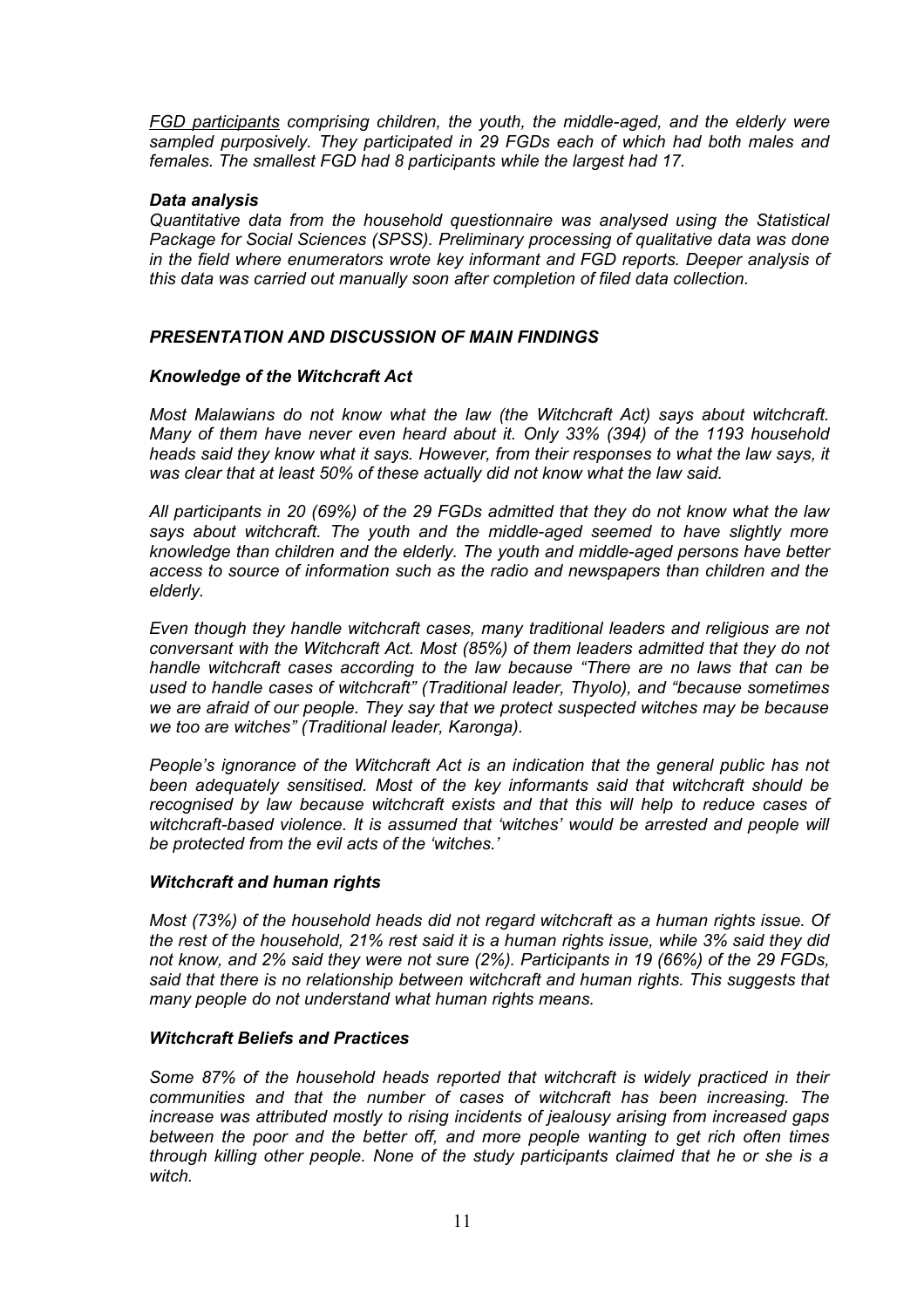### *Identification of 'witches'*

*The most frequently mentioned ways by which people identify witches were child and adult witches' own revelations; the behaviour of the person; witchdoctors' diagnosis; and suspicion and rumours. Sometimes suspected 'witches' admit under duress that they are 'witches' when they are not, to avoid being subjected to more violence. Most study participants observed that often, people invite a witch-hunter to identify the witch.*

#### *Witch-hunting*

*Some 44% of heads of household reported that witch-hunting takes place in their areas. The percentage was highest in Karonga (78%) where the belief is second lowest in Malawi, and lowest in Dedza (17%). According to the findings of this study, how common witch-hunting is depends, in part, on the strength of people's views against the practice of witchcraft in their community. Witch-hunters are invited by traditional leaders, community members, and the victims of witchcraft or parents/guardians of children who are allegedly trained in witchcraft.*

*Some 18% of the household heads said they had ever participated in witch-hunting. The percentage was highest in Machinga (22%) and lowest in Mzimba (7%). Some 11% of the household heads reported that at least one other member of their household participated in witch-hunting by inviting a witchdoctor, undergoing the cleansing process, escorting the witch-hunter to the chief's compound, assaulting the suspected witch, donating food and money to the witch-hunter, and assisting the witch-hunter in other ways.*

#### *Beliefs about who practices witchcraft*

*Most (55%) of both sampled household heads and FGD participants said that women practice witchcraft much more than men; the elderly much more than the middle-age, the youth, and children; the poor much more than the rich; and old settlers much more than new arrivals in a community. Except in the case of old settlers, the social groups mentioned are the weaker, less powerful and more vulnerable ones. More and more children are claimed to being trained in witchcraft apparently because they are easy to threaten and they tend to obey orders. Old settlers were said to practice witchcraft because they know the community members well and can easily target their victim. The profile of a suspected "witch" is that of an elderly woman.* 

### *Children and witchcraft*

*Of the 18 children who were allegedly taught witchcraft, 53% were female. The children's mean age at the time it was first discovered that they had been taught witchcraft was 8.5 years. Their ages ranged from 2 to 13 years. None of the children were orphans, suggesting that orphans are not targeted by witchcraft teachers. This supports people's view that children are taught witchcraft for the purpose of using them to harm, including to kill, their parents.* 

#### *Experiences of people who claim to have been bewitched*

*Out of the 94 key informants, 10 (6 females and 4 males) were people who claimed to have ever been bewitched. All of them said that they knew or suspected that they had been bewitched after some strange or bad things had happened to them. Nine of them reported that they had been bewitched in the 2 years prior to the study. When they became suspicious that they had been bewitched, 7 of the 10 said they were able to*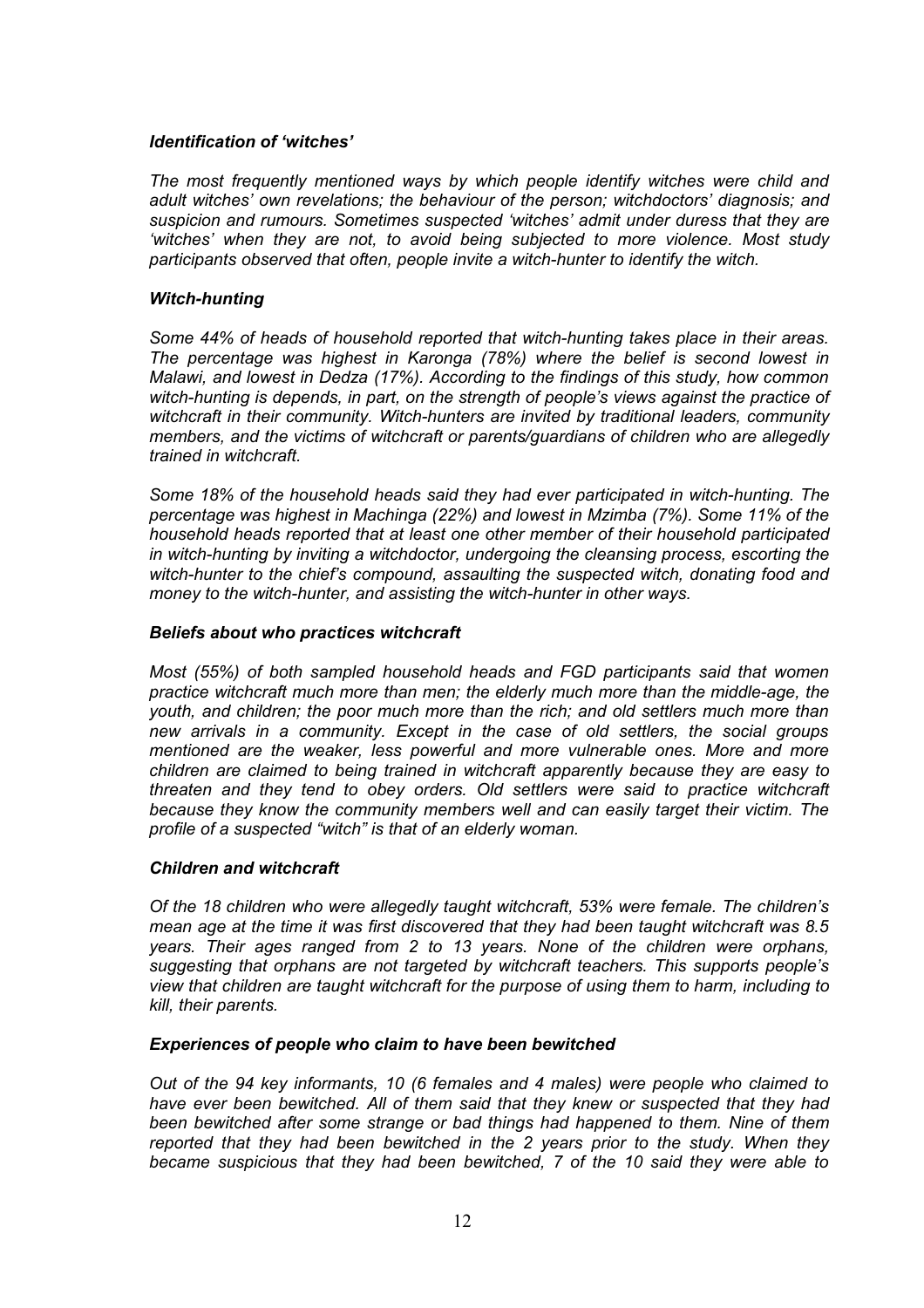*identify the 'witch.' Five of the 7 said a witchdoctor identified the 'witch' while 1 said it was a pastor and another reported that it was herself who identified the 'witch.'* 

*When approached by a person suspected to have been bewitched, a witchdoctor almost always confirmed that the person had indeed been bewitched, and in nearly all cases, the witchdoctor identified the 'witch.' Six of the people who knew the person who bewitched them did not take any action against the 'witch' either because the 'witch' was a close relative or friend, or for fear of being victimised further. Often, when the witchdoctor failed to exorcise the victim, the victim went to a religious leader for prayers and counselling*

#### *Forms of violence against suspected witches*

*This study found that some suspected witches are subjected to acts of violence. For example, 11 (73%) of the 15 sampled suspects, reported that they were beaten up.*

*In this study, 28% (176) of the 638 household heads who answered the relevant question, said that suspects are subjected to violence, while 70% said they are not, and 2% reported that they did not know. The majority (49%) of the 176 household heads who said that suspects are subjected to acts of violence, reported that suspected witches are beaten; 43% said they are insulted; 26% reported that they are evicted from the village; 21% said that their property is vandalised or looted; 20% said they are stoned; 15% reported that their property (such as houses) is burnt or destroyed in other ways; 9% said they are tortured; and 6% said they are murdered.[2](#page-12-0)* 

*None of the 18 parents/guardians of children suspected of practicing witchcraft reported that the community committed any acts of violence against the children. However, evidence from heads of household suggests that sometimes acts of violence against the children take place within the family. For example, 7%, 6%, and 3% of the 95 household heads who suspected that their children were practicing witchcraft, reported that they beat the children up, scolded them, and isolated them from other children, respectively.* 

*A suspect tends to experience all or some of these forms of violence at once. Sometimes, one form of violence such as severe beating of the suspect or confiscation of their land makes it hard for the suspect to be economically active or to sustain their livelihood, which, over time, can result in the suspect becoming mentally disturbed.* 

#### *Physical violence*

*The most common form of violence suspected witches are subjected to, is beatings. This was mentioned by the majority (49%) of the 176 household heads who reported that suspected witches are subjected to violence. Sometimes the beatings result in the death of the suspect. As many as 20%, 9%, and 6% of the 176 household heads said that the suspects are stoned, tortured, and murdered, respectively.* 

*A traditional leader from Machinga narrated that, "A few weeks ago people gathered at the house of a woman who was suspected of practicing witchcraft and started beating her. Some people beat her with sticks while others stoned her till she died," while an 18 year old Standard 6 girl said during an FGD for the youth in Dedza, that "I witnessed the burning of a suspected witch." Some of the victims of physical violence are children. One of them, a 12 year old Standard 5 girl from Karonga who was suspected to be a witch said that some people in her area were saying, "You witch! You killed our relatives, so we will make sure that you are also killed."*

<span id="page-12-0"></span> $2^2$  The total of the percentages is greater than 100% because of multiple responses.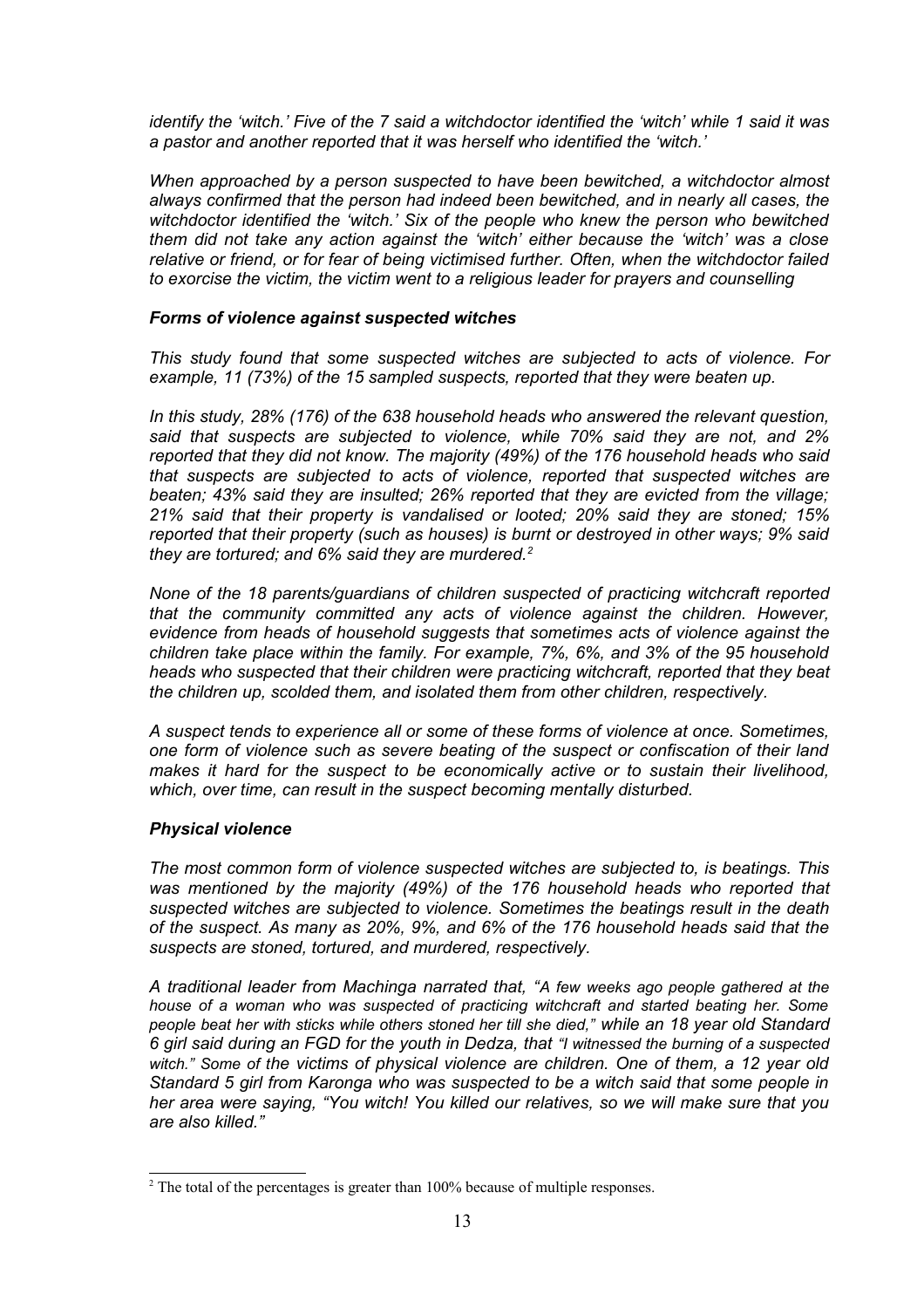*Exorcism was described by many FGD participants and key informants as a very painful experience for suspected witches. Many of them said that suspects feel excruciating pain as incisions are made over their body. Some suspects die after drinking concoctions. A Police Officer from Mwanza referred to a specific case: "We had a case whereby a witchdoctor gave a suspected witch traditional medicine to drink. Unfortunately, the suspect died after drinking the medicine."*

### *Economic violence*

*Economic violence is another form of violence people, accused of witchcraft experience. Some 21% and 15% of the heads of household reported that the property of the accused is vandalised and burnt, respectively. Economic violence also occurs in other ways: some employers dismiss the accused from work or bar them from employment; traditional leaders and community members deny them access to jobs and other sources of livelihood such as capital, land and labour; traditional leaders and witchdoctors impose heavy fines on them; and the suspects property is confiscated.*

*Economic violence experienced by accused persons may also be a consequence of their being evicted from their community. It is very hard for people who are already poor to secure new land for settlement and cultivation and to start life all over again. A 41 year old businessman from Karonga explained that "The witch-hunter came ... with his followers (and) destroyed my business. They broke my pool table; they broke windows of my bottle-store, restaurant and house; they damaged iron sheets as they tried to remove them from the roof; they broke my ox-cart, and stole my money."*

#### *Social violence*

*People fear and hate suspected witches so much that they isolate and ignore them. Relationships, including marriages, with them are severed abruptly. Once labelled, the stigma lasts for a life time. Some suspects are excommunicated from their religion or denomination. Suspects are discriminated against in all social spheres including the family, religion, education, and employment. Participants in an FGD for middle-aged people in Machinga observed that "People do not allow the suspect even to light a cigarette at other people's houses because they become suspicious."One major reason why people do not associate with suspected witches is that, as indicated by a 56 year old woman during an FGD for the elderly in Mzimba, "they want to avoid being labelled 'witch' through association."* 

### *Psychological violence*

*Psychological violence includes insults and mockery meant to humiliate the victim, threats including threats of death, and other acts that negatively affect the feelings of the victim. Insults were mentioned by 43% of the household heads. Of the 10 people who were suspected of practicing witchcraft, 7 (70%) said they were showered with insults.* 

 *Insults tend to accompany all other forms of violence the suspects experience. A 25 year old female student from Karonga, who was a suspected witch said, "People in the community were talking a lot of things like, "You witch, you killed our relatives. So we will make sure that you are also killed." The insults or mockery can be more painful than physical harm, and even if the threats of death and other forms of violence are not effected, the suspect lives in constant fear that one day the threats will be effected.* 

#### *Vulnerability to Sexual violence or abuse*

*This study did not find concrete evidence that in the study sites children and adults accused of witchcraft are subjected to sexual violence or abuse. However, from what*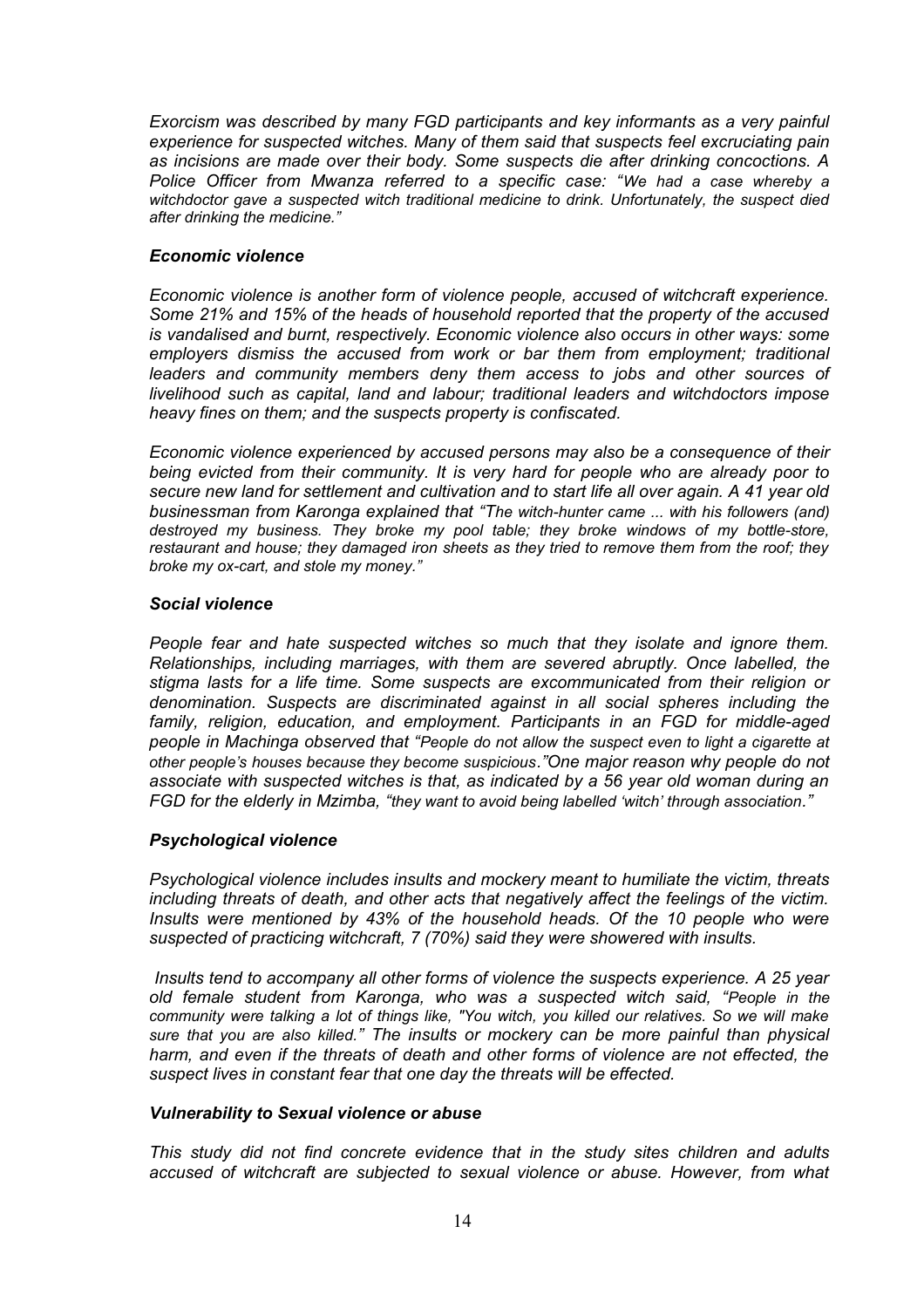*some key informants and FGD participants said, some suspected witches, especially girls and women are vulnerable to sexual abuse by witchdoctors and the general public. Key informants observed that suspected witches are paraded undressed in the streets or other public places.* 

*During an FGD for middle-aged people in Mzimba, a 42 year old man noted that "When witch-hunters come to our villages they have multiple sex partners mostly with married women because these women get carried away with the wealth the witch-hunters accumulate during witchhunting," while participants in an FGD for middle-aged people in Mwanza said that female victims are undressed.* 

*Suspected witches who undergo exorcism carried out by witchdoctors are at high risk of contracting diseases including HIV/AIDS. In Ntchisi, a 37 year old man observed during an FGD for middle-aged people, noted that "They cannot tell if the razor blade was used on other suspected witches. So, it's not safe because the suspect can contract any blood-borne communicable diseases."*

#### *Life of the victims of Witchcraft-Based Violence*

*As a result of the physical, economic, social, and psychological violence they experience, and their vulnerability to sexual abuse, suspected witches do not lead normal lives like other community members. This observation was made by as many as 66% of the household heads. By far the two most frequently mentioned reasons why, according to the household heads, suspects do not lead normal lives were that they are mocked and that they are isolated. A 10 year old school girl from Thyolo, who was in Standard 1 at the time she was suspected to be a witch, said that she was not paying attention to her teachers in class, and she was always rude to her parents, friends and to other people because, as she put it, "in witchcraft there is nothing like, 'This is an adult and this is a child.'"*

### *Protection of and support to suspects*

*The police reported that through its VSU in some police stations, they conduct sensitisation campaigns on witchcraft issues so that people should be aware that the law does not recognise witchcraft and that accusing a person of being a witch and subjecting them to any form of violence, is a crime. They also reported that they provide suspects with protection when their life and or their property are under threat, and that they counsel victims of witchcraft-based violence and sometimes provides them with temporary shelter especially when the victims have been evicted from their area.* 

*A Coordinator at a Victim Support Unit said that sometimes they provide legal advice to the victims so that they can sue the culprits, while another said that they send to hospital victims who have been beaten, and charge the culprits. The majority of the police interviewed in this study admitted that the services they provide are generally inadequate because of shortage of human and material resources such as vehicles.* 

*Key informants from the City and District Assemblies, who included DCs and Social Welfare Officers pointed out that they do not provide protection services as this is the work of the police. They offer counselling services and act as an arbitrator when the accused and the accuser approach them. They said that they refer to the police cases of witchcraft in general and of witchcraft-based violence, in particular. A District Social Welfare Officer admitted that they mostly depend on chiefs to help the victims and sensitise their people on the rights of the people suspected of practicing witchcraft.*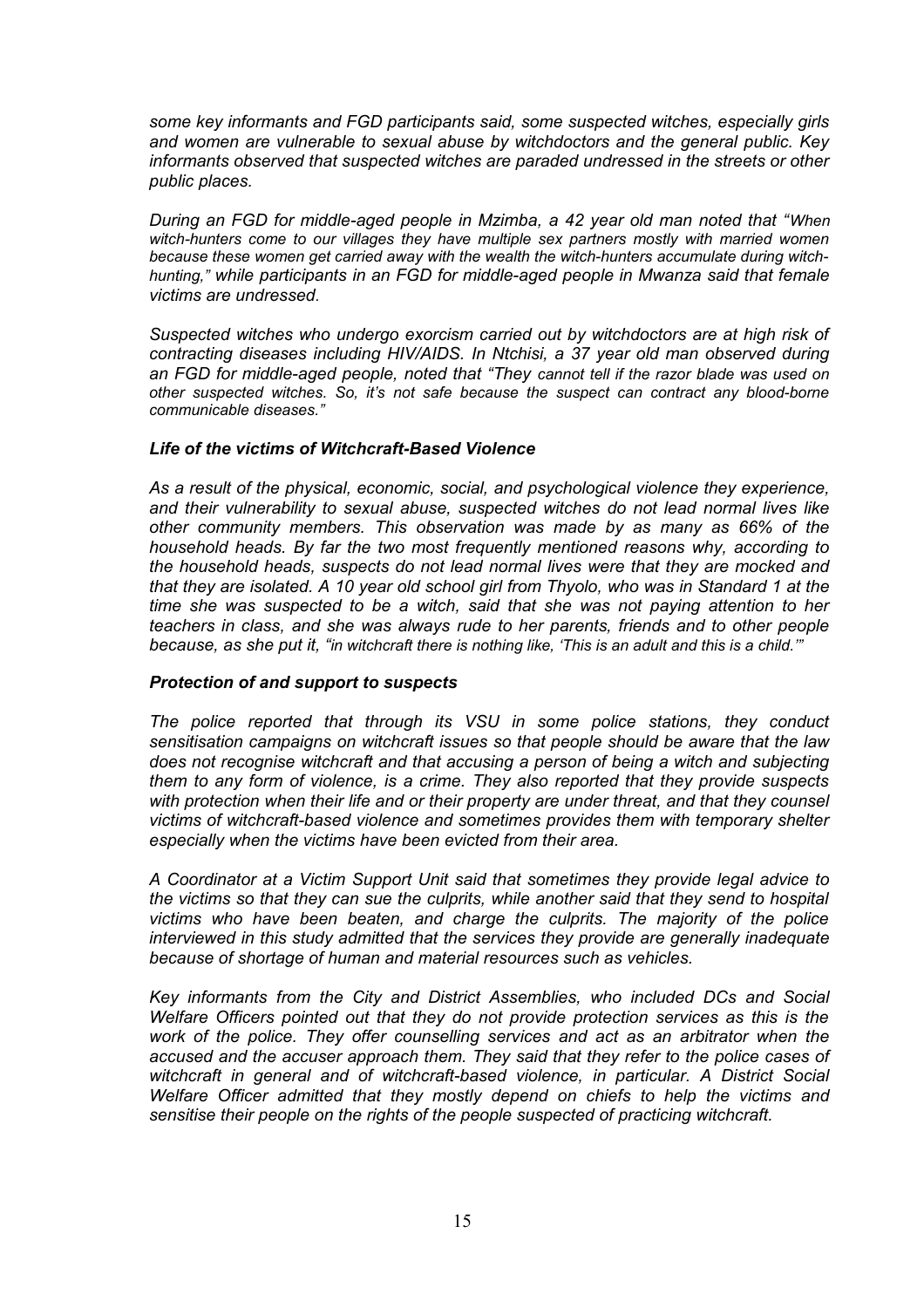*Some religious organisations assist victims by conducting exorcism through players while NGOs such as ASH in various ways assist by freeing them from prisons; counselling; providing them with very short-term temporary shelter and food.*

*Most FGD participants and key informants including people suspected of practicing witchcraft observed that suspected witches do not receive protection and support from community members and organisations. Key informants who had ever been suspected of witchcraft pointed out that they received some protection from the police and a few very close relatives. However, many of them observed that the police protection came late as the suspects had already been abused, physically assaulted, and some of their property destroyed. They noted that often, police come to protect them when their lives are in serious danger or either during or after the destruction of their property.* 

*Sometimes victims of witchcraft-based violence are not assisted by the authorities and NGOs because the victims do not seek the assistance. Sometimes this is because they do not know where to seek assistance. A 65 year old widow from Ntchisi said that she did not seek protection or assistance because she did not know what to do, while participants in FGD for middle-aged people in Karonga explained that "We (community members) do not lend a helping hand because the moment others see you doing that they conclude that you too are a witch." .*

*The police have a difficult task to protect suspected witches since most people including some policemen have very strong beliefs in witchcraft, and many do not want suspects to be protected and assisted. Participants in an FGD for the youth in Mwanza observed that, "It's impossible to support witches. They are bad people. They just have to be killed and punished for their sins."*

*Most of the study participants said that support from the police, NGOs, and Social Welfare Offices is either non-existent or inadequate. Some of them participants noted that NGOs such as ASH provide material support including shelter and food, and they provide civic education on the rights of suspected witches.*

*The sad thing is that the chiefs to whom the 'clients' are referred to, do not have better knowledge of the Act than them. Indeed, most traditional leaders who preside over witchcraft cases admitted that they do not handle witchcraft cases according to the law. One traditional leader from Thyolo admitted that: "Sometimes we are afraid of our people because they ask why we protect a witch and suggest that we are witches also. So that's why we fail to handle witchcraft cases according to the law."*

#### *Strategies to eliminate Violence against Suspects*

*Some study participants noted that if witchcraft-based violence is to be eradicated and if victims are to lead normal lives, human rights organisations should actively participate in the protection of suspects; the general public should be civic educated on the Witchcraft Act and human rights; people who accuse others of practicing witchcraft should be arrested and prosecuted; counselling services and spiritual guidance should be made available to suspected witches; and suspected witches should not be isolated.*

*However, there were other study participants with a strong view that 'witches' must be punished by harming them physically, destroying their property, evicting them from their communities, or by jailing them in order to stop them from practicing witchcraft.* 

#### *CONCLUSION AND RECOMMENDATIONS*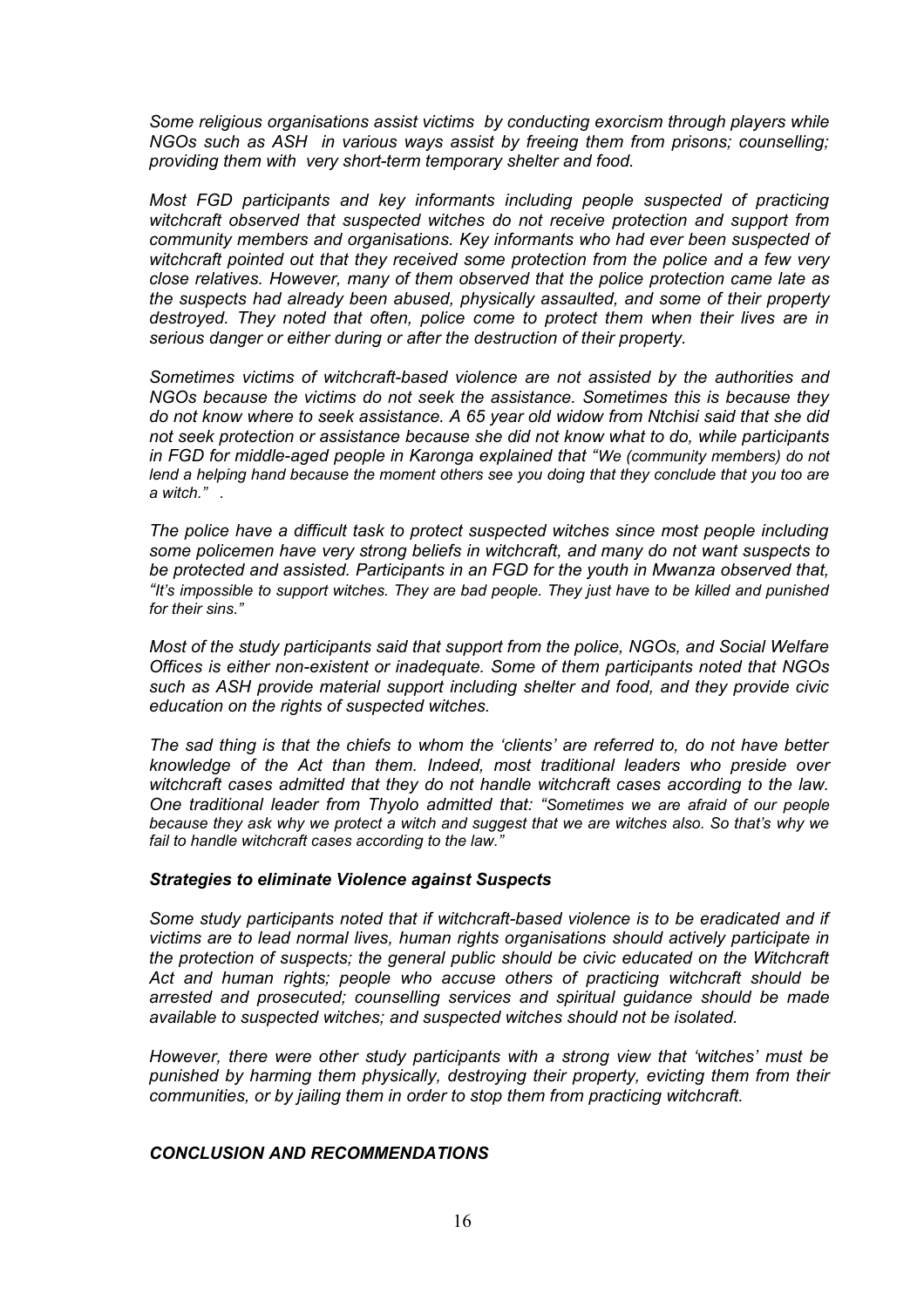#### *Conclusion*

*Belief in witchcraft is strong and widespread in Malawi. The number of witchcraft cases appears to rise mostly due to increasing jealousy in a society where a few individuals and families are seen to be prospering. There is a lot of superstition in the Malawian society, which fuels witchcraft suspicion. The typical witch is an elderly woman. However, the better-off in a poor community are vulnerable to accusations, and children are increasingly identified as child witches.* 

*The means by which witches are identified are very dubious and questionable since they cannot be subjected to scientific scrutiny or testing. Revelations by 'witches' and children can be misleading since admissions by the accused are sometimes made under duress.*

*Ignorance among most Malawians including traditional leaders such as chiefs and religious leaders and the police on what the law says about witchcraft and what human rights are about, explains in part, why witchcraft-based violence against suspects is allowed to happen in the Malawian society.*

*Many children are said to be trained in witchcraft. They, like women, the elderly and the poor, are vulnerable people who are easy targets for suspicion and violence. These vulnerable groups need protection and support.*

*According to the findings of this study, some people who are suspected of practicing witchcraft are subjected to physical, economic, social, and psychological violence. Some of the suspected witches, particularly women and girls, are vulnerable to sexual abuse. Generally, a suspect is subjected to a combination of these forms of violence, the extreme of which is death. The rights of the individual suspect as well as of his or her family are violated.*

*As a result of the violence, victims of witchcraft-based violence do not lead normal lives. They are cast off. They are discriminated and stigmatised throughout their lives. Generally, they do not receive adequate, if any, protection and support from other community members including family members, the police, government, and NGOs. The majority of the victims do not get counselling services.Children suspected of practicing witchcraft experience violence by family members, their friends, religious leaders, and witchdoctors.*

#### *Recommendations*

*The following are the recommendations made based on the findings of this study, aimed at eliminating cases of witchcraft-based violence:*

- *The Ministry of Local Government (in liaison with Ministries of Elderly and Women with relevant stakeholders) should take a proactive stance to sensitise on regular basis T/As and DCs regarding their responsibilities to enforce the witchcraft law.*
- *Other state institutions like the police should be reminded to enforce the law and apply it correctly without fear or favour.*
- *Conduct country-wide public awareness meetings to familiarise community and religious leaders and the general public with the provisions of the Witchcraft Act and to make people aware of human rights. Radio adverts are also recommended as the appeal to directly to the general public.*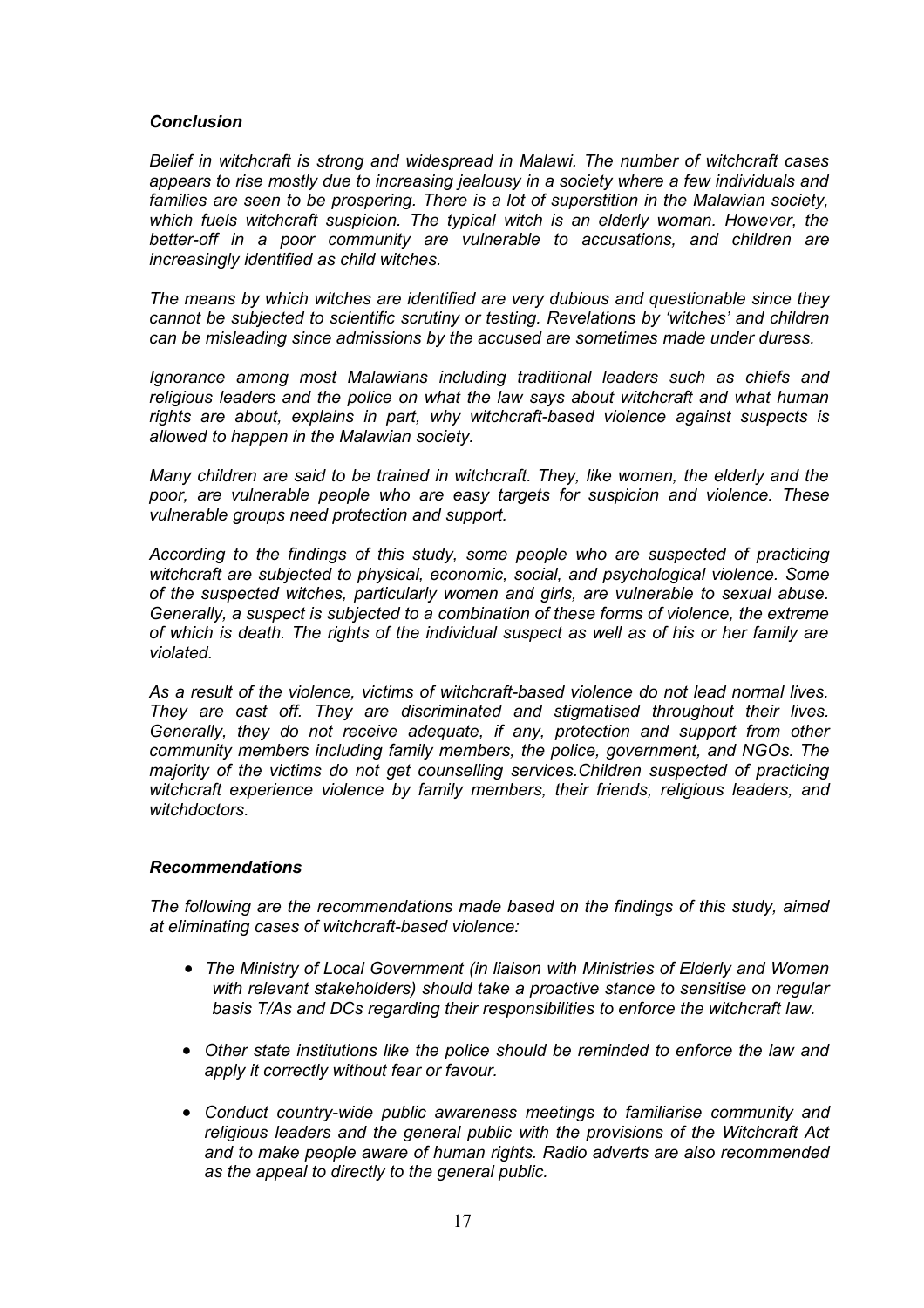- *Support initiatives aimed at building capacities for organisations that has shown leadership in the campaign against witchcraft based violence towards children, women and the elderly like ASH.*
- *Develop measures that ensure that those accused or mistreated in the name of witchcraft are able to report, come forward and speak out of injustices to police, DCs or relevant NGOs. Establishment of temporary shelter, hotline and legal support would be in order.*
- *Campaign for a new revised Witchcraft Act protects human rights by continuing to decriminalise witchcraft and criminalises accusations from all corners of society. It should ensure that Malawians are not harmed in the name of witchcraft accusations.*
- *Strengthen measures to protect and support victims of witchcraft-based violence by building the capacity of other offices such as Social Welfare Offices, the police especially Victim Support Unit, and relevant NGOs.*
- *Train people at village level in holistic counselling. The people to be trained must include traditional leaders, religious leaders, and teachers.*
- *Conduct a research study focusing on the violence that children suspected of practicing witchcraft are subjected to, and the impact of such violence on the children's health and socio-psychological life. This should also investigate sexual violence the children are subjected to by witchdoctors and religious leaders.*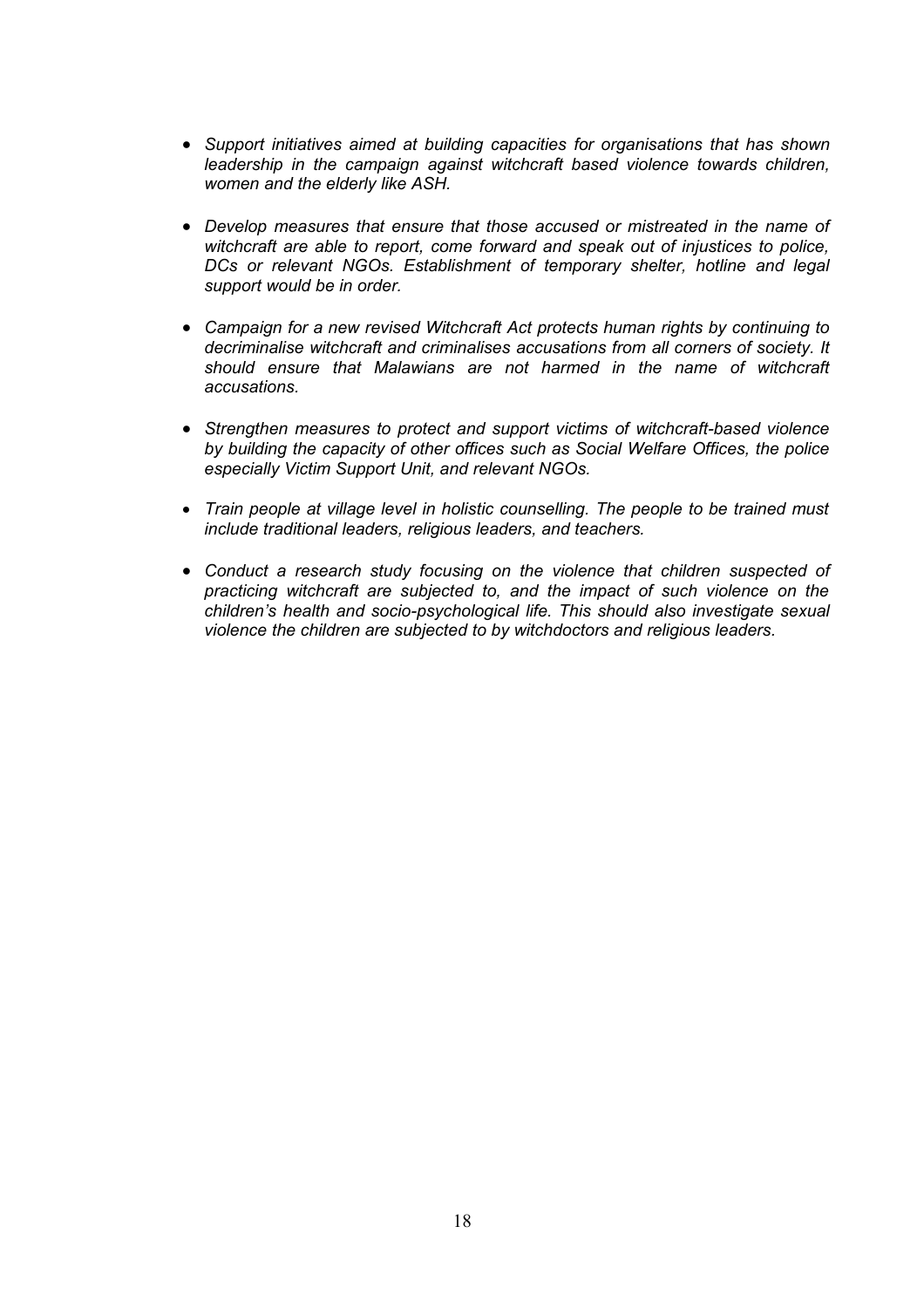## **CHAPTER 1**

### **BACKGROUND TO THE STUDY**

### **1.0 Introduction**

Witchcraft is the "practice" or "ability" to harm someone through the use of magical or mystical powers. Consequently, a witch is a person who is believed to cause harm under the influence of the force of witchcraft. Witchcraft is a real belief system for those who believe it and is much rooted in them. However in developed countries it is a harmless belief<sup>[3](#page-18-0)</sup>. Studies show that the belief is widespread across sub-Saharan African (UNICEF-2010)<sup>[4](#page-18-1)</sup> including Malawi.

According to the ANPPCAN Malawi Chapter<sup>[5](#page-18-2)</sup>, the belief in witchcraft in Malawi permeates all sectors. Most Malawians regardless of age, education or social position hold the belief in witchcraft and that witches are real. In a study by NSO  $(2008)^6$  $(2008)^6$ , 76% of sampled Malawian households said that they know of witches in their community, 62% said they know someone accused of witchcraft, 36% reported that they have a member who experienced bad things due to witchcraft, and 28% said that they had taken steps to protect themselves against witchcraft.

In the past, witchcraft was limited to women and the elderly. However, the current dimension to the belief is that there are "child witches". These are mainly being taught witchcraft by the elderly, it is alleged. Once taught, the "child witches" cause harm such as murder, diseases, infertility or accidents. There have been numerous occasions where children claim of being taught witchcraft have resulted into people being prosecuted at informal chiefs courts, the police, courts and eventually being imprisoned<sup>[7](#page-18-4)</sup>.

## **1.1 Witchcraft accusations, violence and injustices towards victims**

Malawians have the Constitutional<sup>[8](#page-18-5)</sup>, right to believe in witchcraft. But the Constitution does not allow for actions arising from beliefs that result in criminal activity. Thus, in order to protect Malawians from the harm arising from the belief

<span id="page-18-0"></span><sup>&</sup>lt;sup>3</sup> Developed countries passed the stage of prosecuting witches.

<span id="page-18-1"></span><sup>4</sup> UNICEF(2010), Children Accused of Witchcraft: An Anthropological Study of Contemporary Practices in Africa, Wcardo, Dakar

<span id="page-18-2"></span> $<sup>5</sup>$  ANPPCAN study with University of Caroline, 2007, in a study by Madise on witchcraft in Malawi.</sup>

<span id="page-18-3"></span><sup>6</sup> NSO (2008), Welfare Monitoring Survey, Zomba

<span id="page-18-4"></span><sup>&</sup>lt;sup>7</sup> Prison records and ASH reports- over 100 women and the elderly were convicted between 2007-2010 on allegation of teaching children witchcraft.

<span id="page-18-5"></span><sup>&</sup>lt;sup>8</sup> Constitution of Malawi-Section 33 states that "everyone has right to freedom of thought....."belief"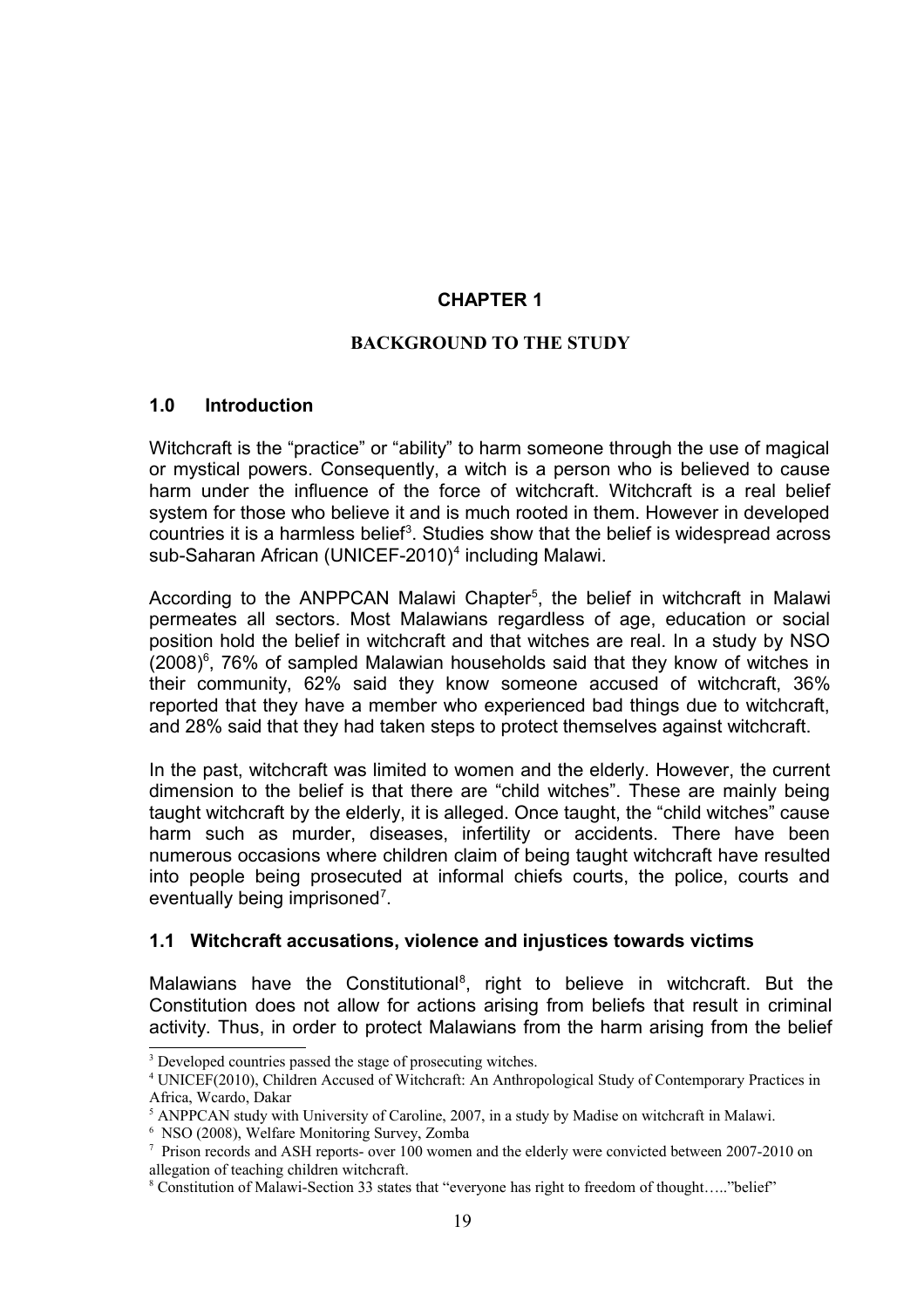through accusations and by witch finders, the Witchcraft Act of 1911 makes it an offence for anyone to accuse anyone of being a witch or practicing witchcraft (Section 4), prohibits chiefs from allowing witch-hunts and individuals from employing witch finders (Sections 5 and 7). It is a crime to profess that one is a witch finder and to be present at witch hunts (Section 8 and 9). The Act is attached (see Appendix 2)**.** The Act prescribes several penalties against any of these witchcraft offences. The witchcraft Act is being reviewed by the Law Commission. Witchcraft accusations are mainly directed at children, women, and the elderly. Accusations have been accompanied with violence, physically and dehumanizing. Records including media reports $9$  show that victims has been subjected to these forms of violence; murder, forced to vacate their homes, beatings, or chained or hacked to confess. Others have committed suicide. This type of mistreatment has left them economically deprived, psychologically disturbed, mentally distressed; their individual liberties restricted and they live a life of perpetual fear.

Accusations through witch hunting have also been on the increase of late particularly in the districts in the central region. Analysis of documents, media reports and interviews with key informants by ASH shows that about one witchhunt is reported in a week with over 50 witch-hunts having been undertaken since June, 2011. Violence perpetuated to victims through witch-hunts and cleansing include, smearing of flour and being cut with razor blades on the face, being kept hostage at shrines for days, destruction of property and payment of heavy fines of money, a goat or cow and drinking harmful concoctions. Victims of witch-hunts are mainly women and the elderly. That a woman "witch" is the most dangerous is part of the Malawian belief; hence female witches are easily identified, prosecuted and treated harshly. The special Rapporteur<sup>[10](#page-19-1)</sup> on violence against women identified witchcraft beliefs as a cultural practice that is violent towards women. The elderly are also prone to accusations because, as two key informants observed:

*The elderly are the weakest. Some elderly people have no support because of outliving their dependents, and they are helpless* (Director of Administration, male, 41 years old).

*Elderly females are the most hard-hearted people* (District Coordinator for Policing, male, 45 years old).

Of late, the accusations of children have risen. According to Twea, witchcraft cases involving children are on the increase and putting a lot of psychological torture on them; thereby affecting their performance and growth.<sup>[11](#page-19-2)</sup> UNICEF (2010) observes that in the African region, children accused of witchcraft are subject to psychological and physical violence, first by family members, friends, church pastors and traditional healers or witchdoctors**.** The reasons for the increase in

<span id="page-19-0"></span><sup>&</sup>lt;sup>9</sup> ASH has a record of violence as reported by the media for the past 3 years.

<span id="page-19-1"></span><sup>&</sup>lt;sup>10</sup> UN Commission on Human Rights-Cultural practices that are violent towards women-NGO-GCN Study, Witchcraft in Malawi.

<span id="page-19-2"></span><sup>&</sup>lt;sup>11</sup> Malawi: Children accused of witchcraft, reported by Richard Chirombo available at

http;//footdeguinee.africanews.com/site/Malawi children accused of witchcraft/listmessages/20782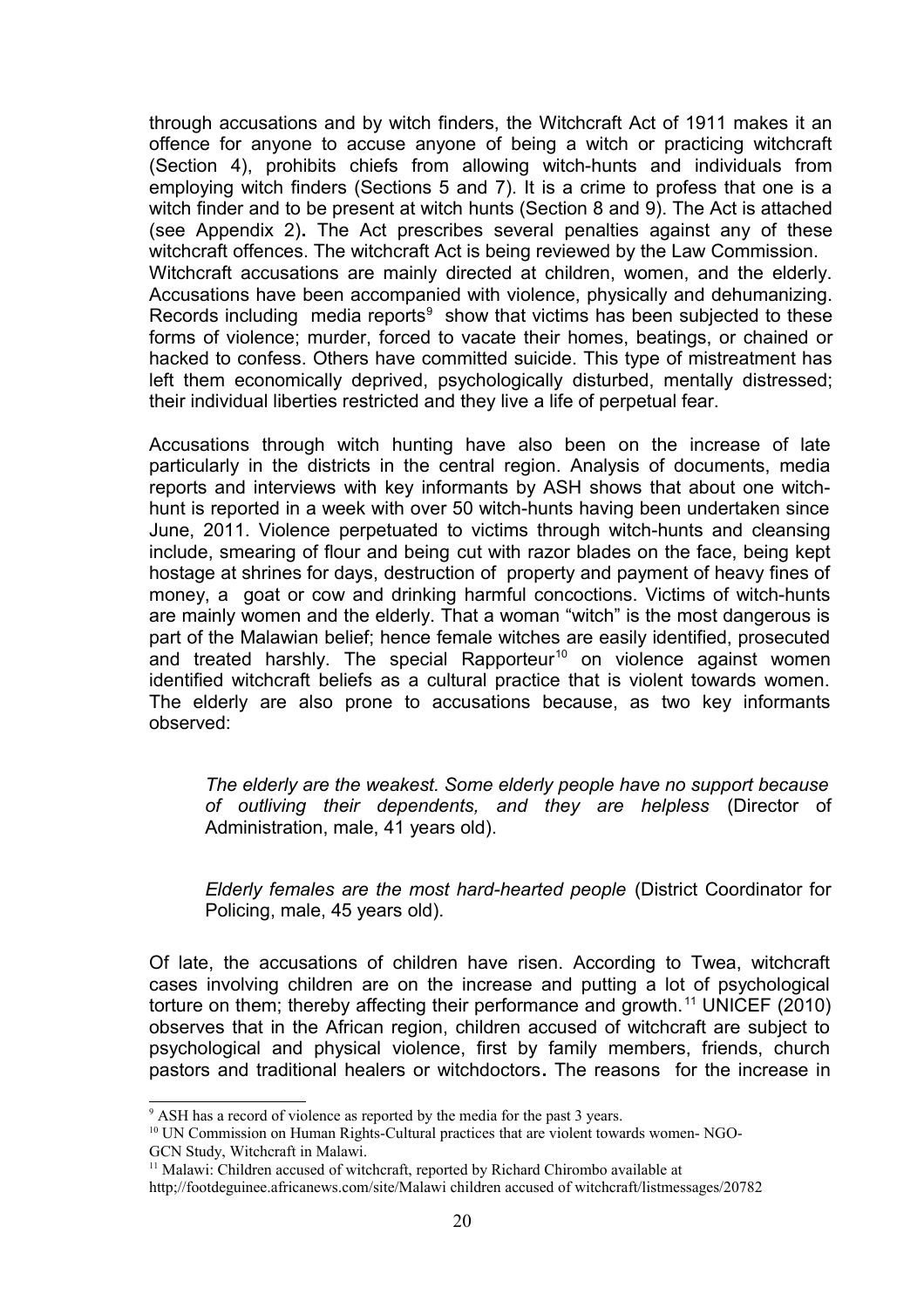witchcraft cases and violence include: support of persecution based culture and tradition, religious beliefs; the impact of Nigerian film industry (WLSA-2010); the increased influence of witch-hunters and healers; orphans due to HIV/AIDs staying with "host" family increasingly labelling them as witches; magistrates' and police personal belief on witchcraft, general economic impoverishment; inadequate health services where sickness and death is due to witchcraft; inadequate civil society sensitization against witchcraft- based human rights violations. People have also resorted to witchcraft accusations to settle personal vendettas.

Witchcraft- inspired violence towards the alleged "witches" has reached alarming levels. Many "witches" have suffered in silence for fear of community reprisals, long distances or are too old to walk and report to police stations, and while some feel despondent about the whole episode. In some cases, when they have reported, state authorities particularly the police have not been helpful.

Witchcraft-based violence is an issue of concern and requires a response by civil society organizations, the judiciary, state institutions, politicians and human rights defenders. As one Malawi Government official said, "the problem of violence against the elderly is huge. There is need for civic education as most rural people associate the elderly with sorcery. Many of the elderly are killed annually." [12](#page-20-0) Also Hear (in UNICEF, 2010) states that "Killing of, or violence to, alleged witches violates the most basic right of every human being"<sup>[13](#page-20-1)</sup>. Violence towards alleged witches is a human rights issue.

In this spirit of concern, this nation-wide, systematic, evidence-based, empirical study was proposed and launched in July 2011. It is the first of its kind in Malawi. The aim of the study was to find out about the extent of witchcraft- based violence toward children, women and the elderly so that remedial measures could be prescribed. To eradicate acts of violence against people accused of witchcraft, it is important to understand the socio-economic and political factors contributing to accusations. With reliable data, we can then design appropriate programs to eradicate witchcraft-based violence and to provide the appropriate assistance to victims.

This study has been carried out in all three regions of the country. It provides data on attitudes, beliefs, and witchcraft practices and on witchcraft-based violence. The study has made recommendations so that violence against children, women, and the elderly, is eradicated.

## **1.2 Aims and Goal of the study**

The goal of this project is: Children, women and the elderly are free from accusations of witchcraft so that the human rights of this vulnerable group are promoted and protected in Malawi.

## **1.3 Specific objectives of the study**

The following is the specific objective of this study:

<span id="page-20-1"></span><span id="page-20-0"></span><sup>&</sup>lt;sup>12</sup> The Principal Secretary for the Elderly and Persons with Disabilities. The Nation in Dec, 2009 <sup>13</sup>UNICEF Report, Children Accused of Witchcraft, April 2010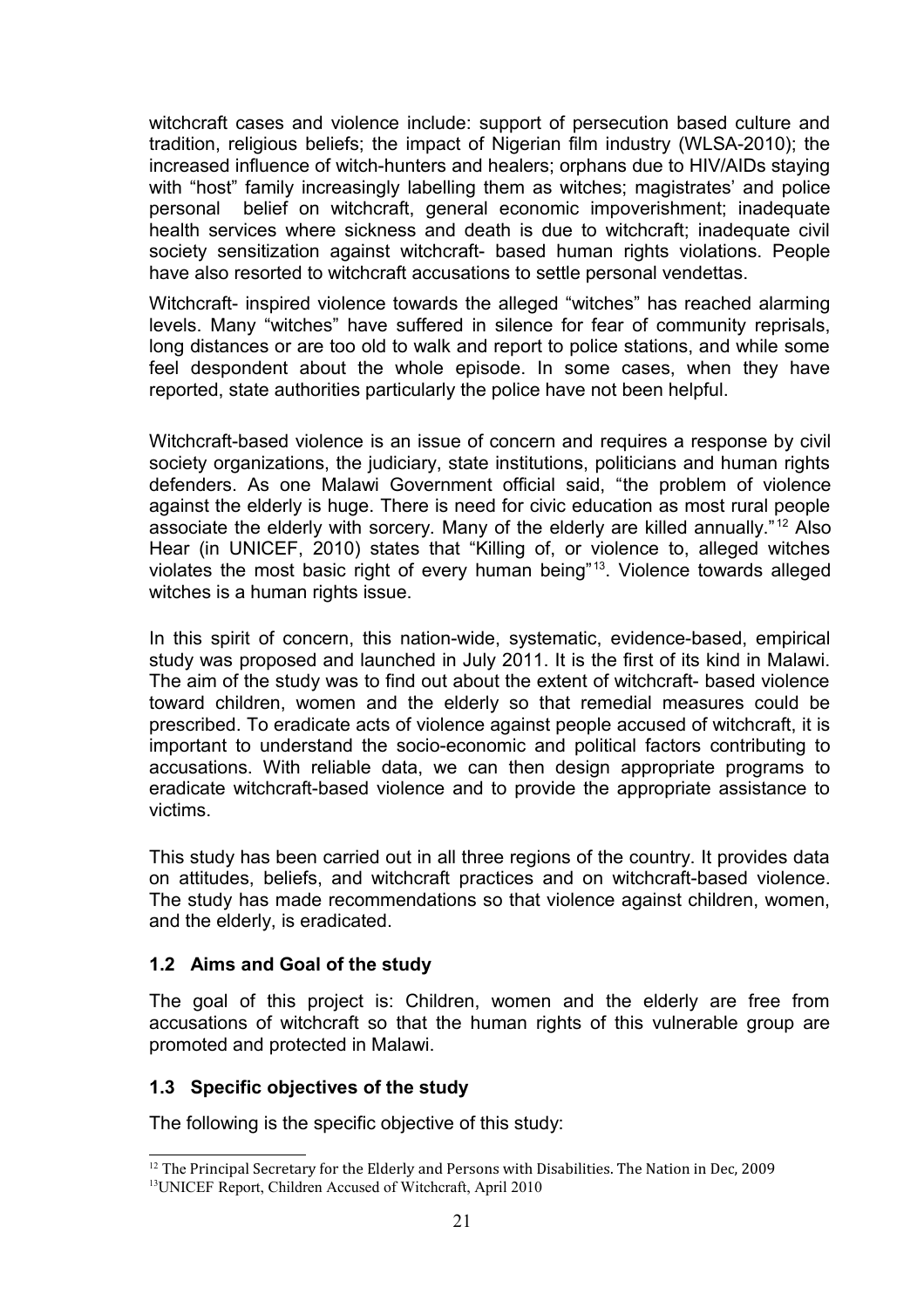Knowledge of the prevalence of witchcraft practices and the forms of witchcraft-based violence meted out to victims in Malawi is available and shared with stakeholders.

# **CHAPTER 2**

# **RESEARCH METHODOLOGY**

# **2.1 Introduction**

This section presents the methodology of the study, including the research design, sampled districts, data collection methods and sampling, data analysis, limitations of the study and challenges faced, and management of the research.

# **2.2 Research Design**

The study was purposively both quantitative and qualitative because of the nature of witchcraft and in order for it to achieve its objectives. The quantitative component of the study focused on demographic and "objective" facts related to witchcraft in order to measure how widespread witchcraft is in Malawi. The qualitative component required much probing so that an in-depth understanding of the nature of witchcraft and the forms of violence inflicted on children, women, and the elderly in Malawi, could be gained.

# **2.3 Selected Districts**

The research study was conducted in all three regions of Malawi. Eight districts, namely Karonga and Mzimba in the Northern Region, Ntchisi and Dedza in the Central Region, and Machinga, Thyolo, Blantyre City, and Mwanza in the Southern Region were sampled purposively because according to NSO (2008), the percentage of household heads who reported that at least one member of their household experienced bad things due to witchcraft was highest in these districts, with the exception of Karonga. Karonga reported the second lowest percentage but it was included in order to have a more representative sample with respect to ethnicity.

In Blantyre, only the urban area was covered in order to add an urban dimension to the study. A combination of the rural and urban areas ensured that all socioeconomic groupings in Malawi were represented in the study.

# **2.4 Data Collection Methods and Sampling**

Four main data collection methods were utilised. They are document review, a household survey, key informant interviews, and focus group discussions (FGDs). Data collection tools were administered in Chichewa and Tumbuka, the two main languages understood by most people in the sampled districts.

# **2.4.1 Document review**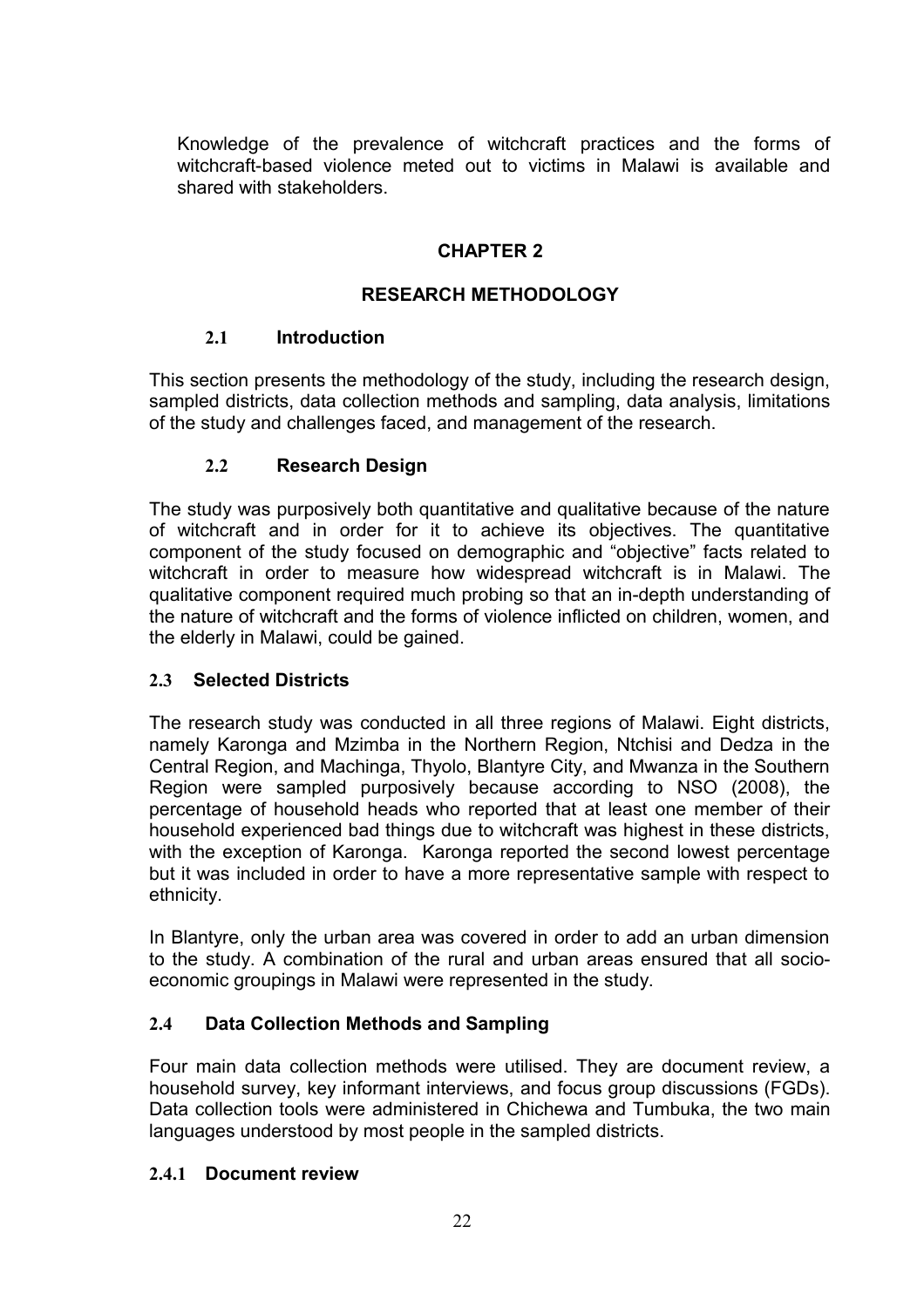The research team sourced relevant documents such as articles on witchcraft in journals, books and newspapers, and on the internet. Use was also made of the documents that ASH has compiled over the years, some of which were used to construct the three case studies presented in this report. Document review took place from the time of field data collection to the time this report was being written.

# **2.4.2 Household survey**

A household survey using a pre-tested semi-structured questionnaire (Appendix 3) was conducted. Most of the data generated by the questionnaire was quantitative. Because of the sensitive nature of the study and to protect their identity, names of the respondents were not recorded.

A total of 1193 households were sampled randomly. They included male-headed, female-headed and child-headed households. In Blantyre City, 4 (2 high density, 1 medium density, and 1 low density) residential areas were sampled randomly.

In each of the rest of the 7 sampled districts, about 30 households at the *boma*, about 60 households from two randomly sampled villages neighbouring the *boma,* and about 60 households from two randomly sampled villages about 20 kms from the *boma*, were sampled using systematic random sampling technique.

In each sampled residential area and village, the first household was sampled randomly, and thereafter, every third household was sampled. Table 1 shows the number of households that were sampled per research site. Appendix 2 is a list of the names of TAs, villages and residential areas that were covered by this study.

## *Table 1: Number of sampled households per research site*

| Mzimba   KA |     |     |     |     | Ntchisi   Dedza   MHG   Blantyre City   Thyolo |     | MN | <b>Total</b> |
|-------------|-----|-----|-----|-----|------------------------------------------------|-----|----|--------------|
|             | 150 | 150 | 150 | 155 | 50                                             | 149 |    |              |

*Note: KA=Karonga; MHG=Machinga; MN=Mwanza.*

## **2.4.3 Key informant interviews**

A pre-tested key informant interview guide (see Appendix 4) was used to interview 94 key informants. It generated qualitative data including data on the personal experiences of victims. Information was collected on how cases of witchcraft are handled by traditional and religious leaders as well as by the general public, and on the forms of violence perpetrated against people suspected of practicing witchcraft. Names of key informants were not recorded to protect their identity.

The key informants were sampled purposively to ensure a fair representation of females (at least 35%) and that the key informants had reliable information about witchcraft-based violence against children, women, and the elderly.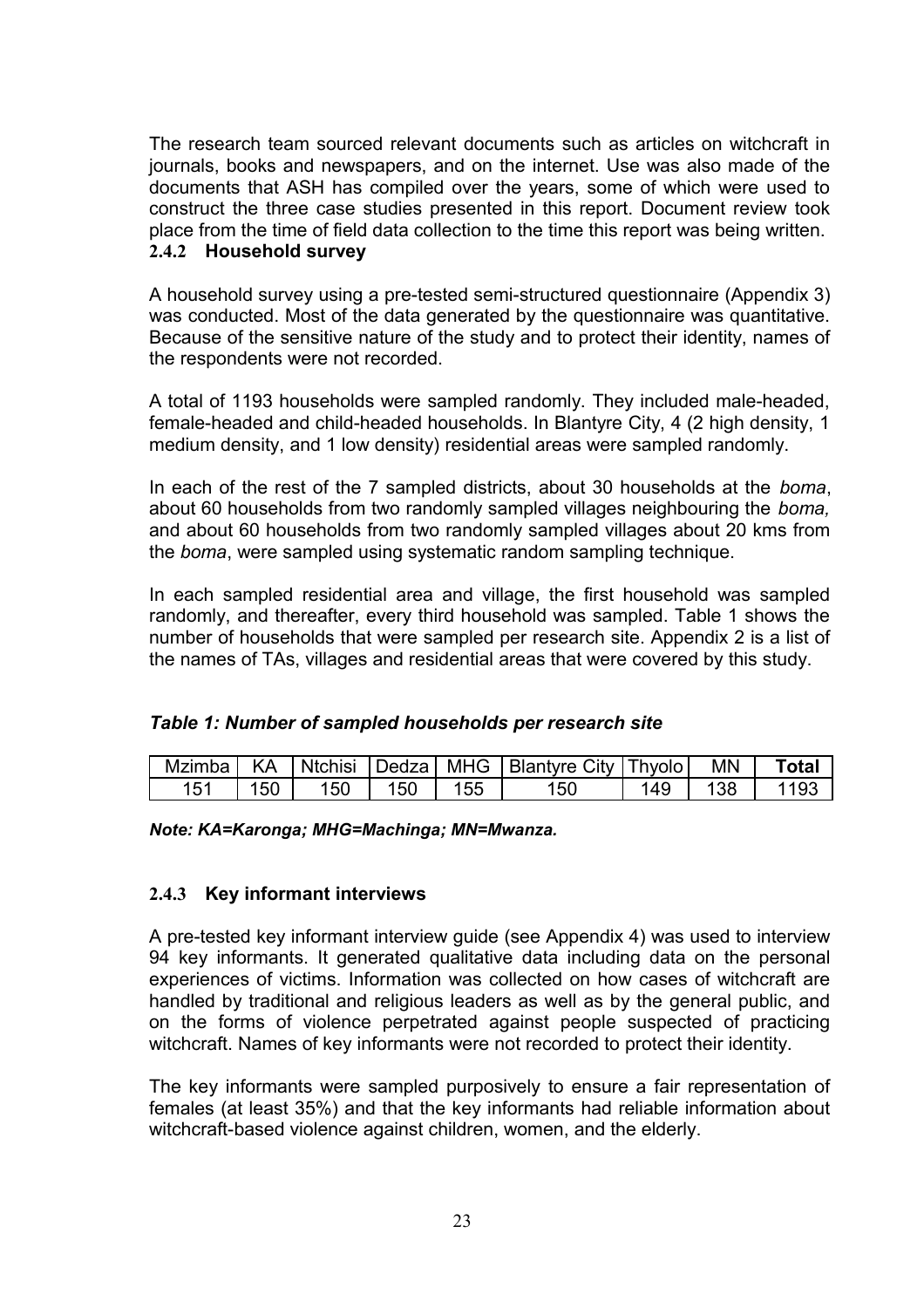Table 2 shows the number and type of key informants who were interviewed. [14](#page-23-0) Of the 94 key informants, 15 were from Karonga, 15 from Mzimba, 15 from Ntchisi, 15 from Dedza, 10 from Machinga, 7 from Blantyre, 9 from Thyolo, and 8 from Mwanza.

| <b>Type of Key Informant</b>                                          | <b>Number</b> |
|-----------------------------------------------------------------------|---------------|
| Parents/guardians claiming that their children were taught witchcraft | 18            |
| Persons suspected of practicing witchcraft                            | 15            |
| Persons claiming to have ever been bewitched                          | 10            |
| Witchdoctors/Witch-hunters/Traditional healers                        |               |
| TAs/GVHs/Village heads                                                | 14            |
| DC/Deputy DC/Directors of Administration/Assistant Human              |               |
| Resource Officer, at District or City Assembly                        | 6             |
| <b>District Welfare Officers</b>                                      | 3             |
| <b>Child Protection Officers</b>                                      | 3             |
| Victim Support Unit Coordinators/Police Officers                      | 8             |
| Magistrates/Senior Registry clerk/Court clerks                        |               |
| Religious leaders                                                     | հ             |
| Total                                                                 | 94            |

## *Table 2: Number and type of key informants*

### **2.4.4 Focus group discussions (FGDs)**

A total of 29 FGDs were conducted with children (<18 years old), the youth (18 – 29 years old), the middle-aged  $(30 \le 60$  years old), and the elderly (at least 60 years old). A total of 310 people participated in the FGDs. Table 3 shows the number of FGD participants per target group in each sampled site.

|                      |           | <b>Target Group</b>    |                        |             |              |  |
|----------------------|-----------|------------------------|------------------------|-------------|--------------|--|
| <b>Research Site</b> | Children  | Youth                  | Middle-aged            | The Elderly | <b>Total</b> |  |
| Karonga              | 12        | 13                     |                        | 12          | 47           |  |
| Mzimba               | 12        | 12                     |                        | 9           | 44           |  |
| <b>Ntchisi</b>       | 12        | 9                      | 12                     | 13          | 46           |  |
| Dedza                | 8         |                        |                        | 12          | 37           |  |
| Machinga             | 10        |                        | 12                     | 8           | 39           |  |
| <b>Blantyre City</b> |           | 13                     | $\mathsf{\Omega}^{15}$ | $0^{16}$    | 21           |  |
| Thvolo               | $20^{17}$ | $\mathsf{\Omega}^{18}$ |                        | $0^{19}$    | 28           |  |

*Table 3: Number of FGD participants per target group, by district* 

<span id="page-23-0"></span><sup>14</sup> None of the enumerators came across a person who claimed to be a witch.

<span id="page-23-1"></span><sup>15</sup> It was impossible to conduct an FGD with middle-aged men and women in Blantyre City because the people were demanding payment for their participation. Participation was supposed to be voluntary.

<span id="page-23-4"></span><sup>18</sup> Enumerators wrongly recorded one children's FGD as a youth FGD.

<span id="page-23-2"></span><sup>&</sup>lt;sup>16</sup> Efforts to gather the elderly in one place in Blantyre City failed. They were afraid of being labelled witches.

<span id="page-23-3"></span><sup>&</sup>lt;sup>17</sup> The 20 represents the number of participants in 2 FGDs: one with 12 and the other with 8 participants.

<span id="page-23-5"></span><sup>&</sup>lt;sup>19</sup> Only two participants turned up and efforts to hold the FGD on other days were unsuccessful.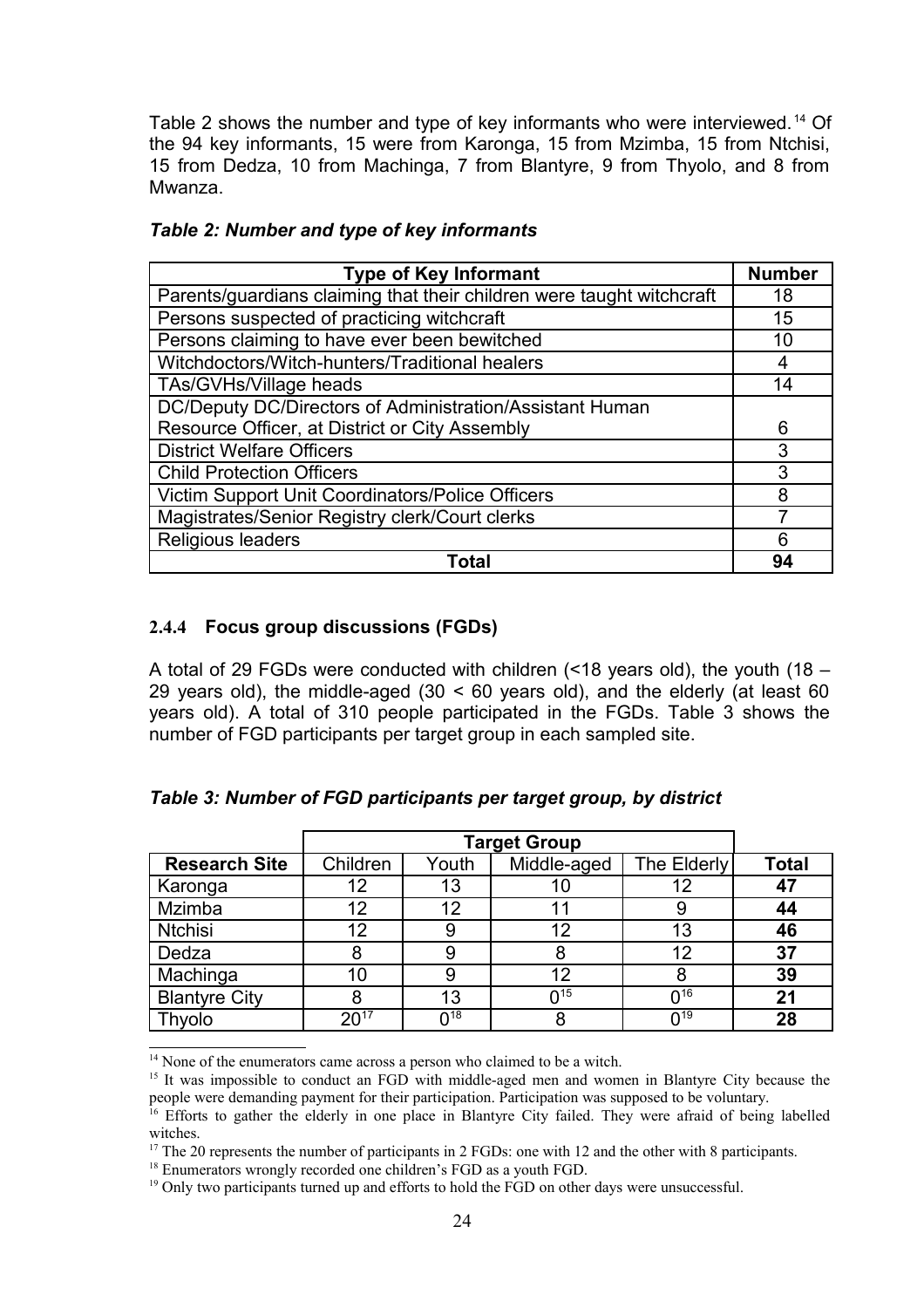| $\overline{\phantom{a}}$<br>10022<br>wai<br>ıza |          |                             | -          | . . | ۰,           |
|-------------------------------------------------|----------|-----------------------------|------------|-----|--------------|
| 'otal                                           | 0E<br>໐ວ | $\bullet$<br>$\mathbf{o}$ . | - -<br>. . | -   | 240<br>, , , |

FGDs were useful in clearly bringing out issues about witchcraft that people have consensus or divergent views on. FGDs gave people the opportunity to discuss their views with others in similar or dissimilar situations as themselves. They also offered an opportunity for the participants to share their experiences and explore together as a group, possible ways of addressing violence against people suspected of practicing witchcraft.

The photograph below depicts 8 FGD participants (sitting) and 2 Research Assistants (standing) at Kaporo, Karonga in the Northern Region. This was soon after the FGD had been conducted.



*Photo: FGD participants and research assistants, Karonga*

The smallest FGD had 8 participants while the largest had 17. Each FGD was facilitated by a moderator and a note-taker. The participants were sampled purposively with guidance from key informants in order to get the target groups and to have about an equal representation of males and females. A pre-tested FGD guide (see Appendix 5) was used. To protect their identity, FGD participants' names were not recorded. Also, a tape was not used due to the sensitive nature of the topic of witchcraft.

# **2.5 Data Analysis**

Quantitative data from the questionnaire was analysed using the Statistical Package for Social Sciences (SPSS). Preliminary processing of qualitative data was done in the field where enumerators wrote key informant and FGD reports on the same day, or a day after, they conducted the interviews or FGDs. Deeper analysis of this data was carried out soon after completion of filed work.

# **2.6 Ethical Considerations**

The household heads, key informants and FGD participants participated in the study voluntarily. All information they gave was treated with utmost confidentiality.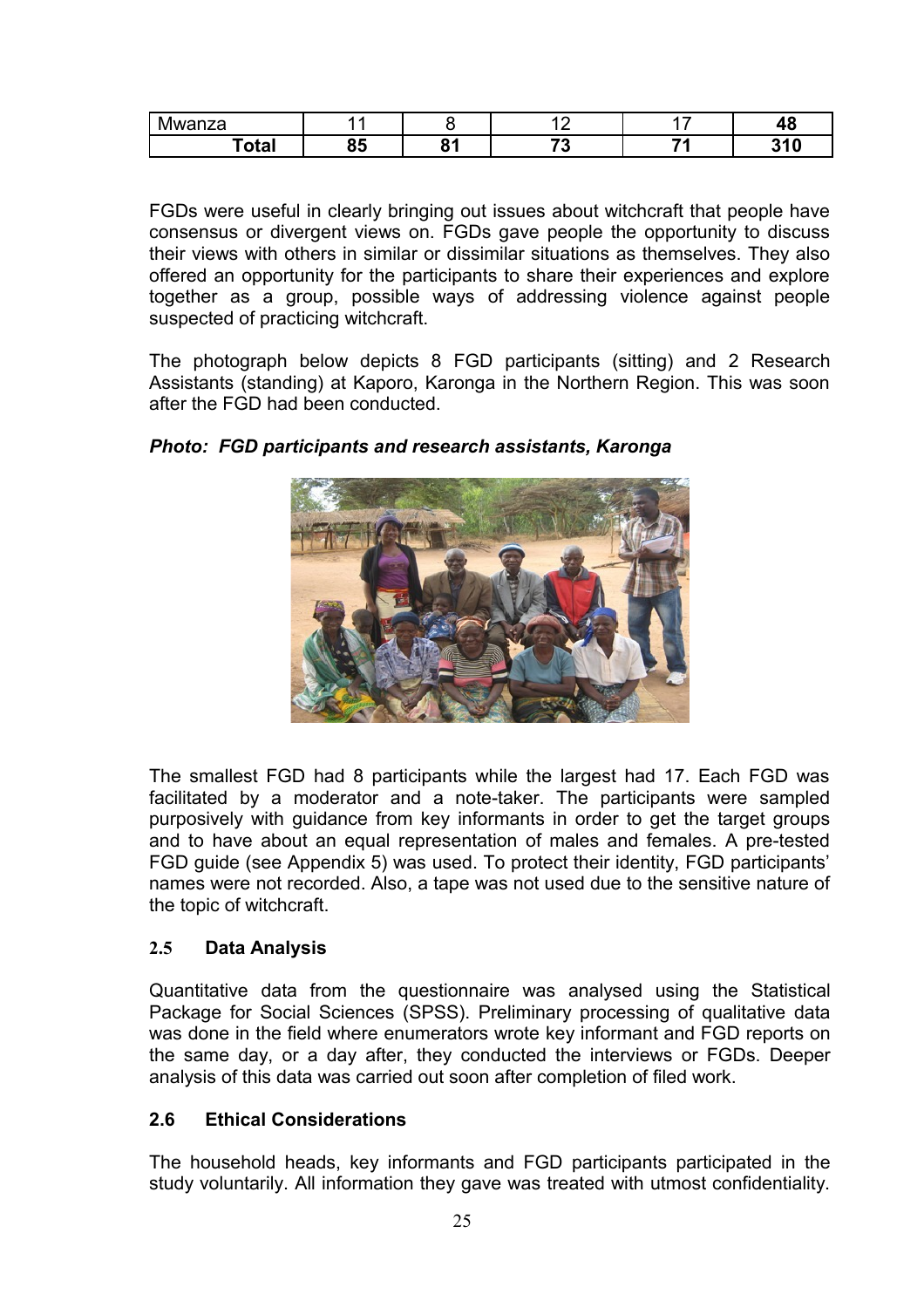Participants' names have not been used in the study to protect the participants' identity. Also, where the title or position of a key informant has been mentioned, the district where he or she was interviewed has not been disclosed. All this has been done to protect the participants' identity.

# **2.7 Limitations of the Study and Challenges Faced**

This research study has the following three limitations worth noting:

- 1. Due to financial and time constraints, the research team could not stay in a community long enough to be able to observe how people suspected of practicing witchcraft are treated. Therefore, much of the data collected was based on what people said rather than on what they did.
- 2. At the time this study was being conducted, information on violence against persons suspected of practicing witchcraft in Malawi was scanty. Therefore, documents that that were relied on including newspapers articles that had been collected by ASH. Most of the newspaper articles on witchcraft lack scientific rigour.
- 3. Due to the sensitive nature of sexual violence and abuse, the study did not investigate in detail if people suspected of practicing witchcraft are subjected to sexual violence and abuse. A study on this would require a much longer period of time and more resources than were available for this current study.

Five main challenges were faced during data collection, namely:

- 1. In some areas villages were small and far apart. Therefore, finding respondents took longer than expected.
- 2. In many areas it was hard to gather the elderly in one place for an FGD. Many elderly people were afraid that, by gathering them together to discuss witchcraft, people would conclude that they were admitting that they were witches.
- 3. In a few cases, it was a challenge to establish the ages of participants. As a result, some participants who said they were, or appeared to be, of a particular age or age-group, may have been younger or older than their actual age.<sup>[20](#page-25-0)</sup>
- 4. A few potential participants were asking for upfront payment to participate in the study. Some of them refused to grant an interview or to participate in FGDs.
- 5. The study was conducted when there was shortage of fuel in the country. Consequently, in some cases the research team had to drive far to fetch fuel.

<span id="page-25-0"></span><sup>&</sup>lt;sup>20</sup> This is why, for example, some children aged under 18 years participated in FGDs meant for the youth, and some middle-aged people participated in FGDs meant for the youth. However, this happened in only a few cases.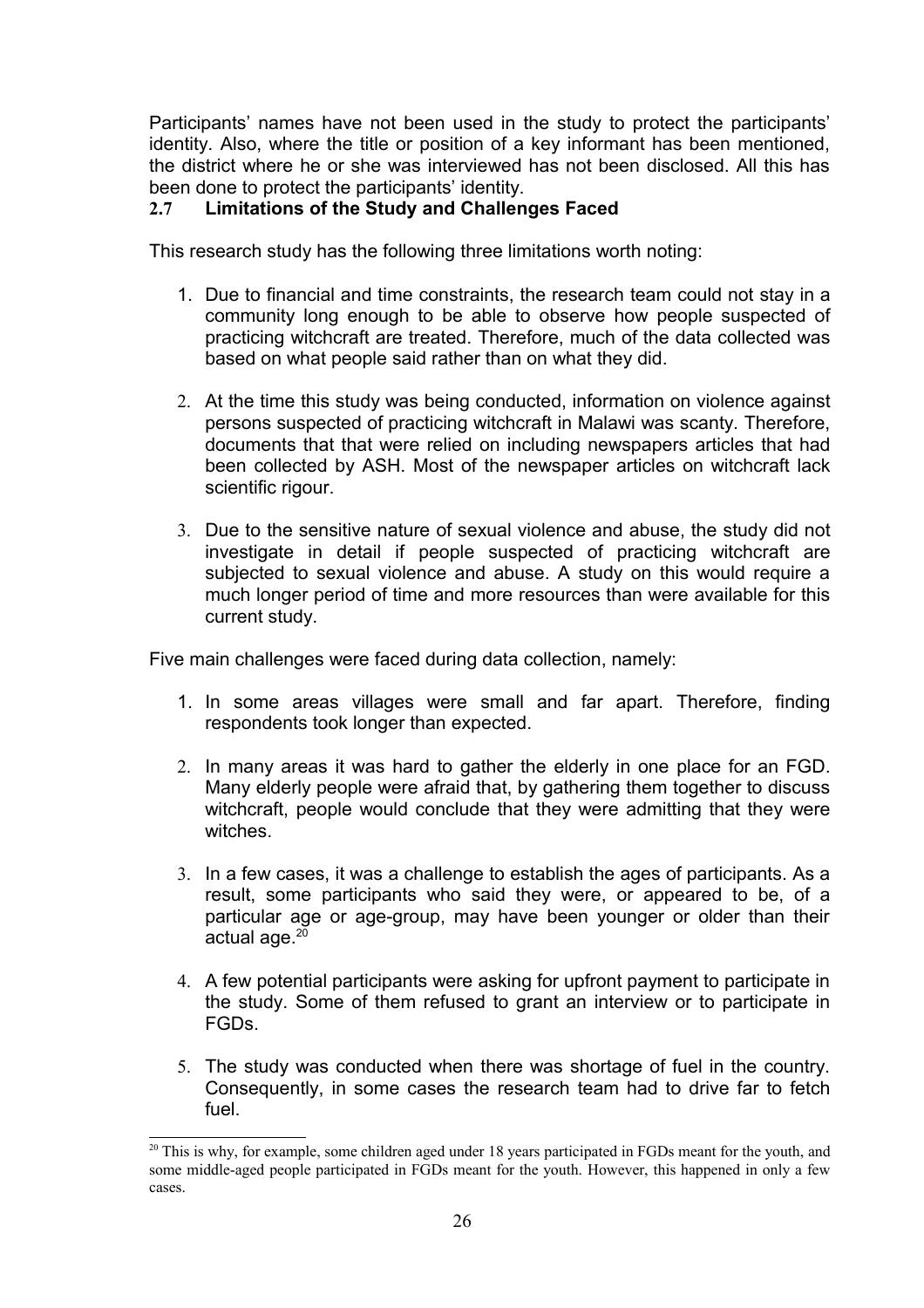Despite these limitations and challenges, the research team collected very reliable and valuable data from the people who participated in the research study.

# **2.8 The Research Team**

The field research team consisted of 2 Principal Researchers, namely Dr Charles Chilimampunga who was the Team Leader and Mr George Thindwa, 2 Supervisors, 10 Enumerators, and 2 Drivers. The Supervisors and Enumerators underwent a 5-day training which included doing a pilot study. The field data collection took 30 days beginning from July 26, 2011 and ending on August 23, 2011.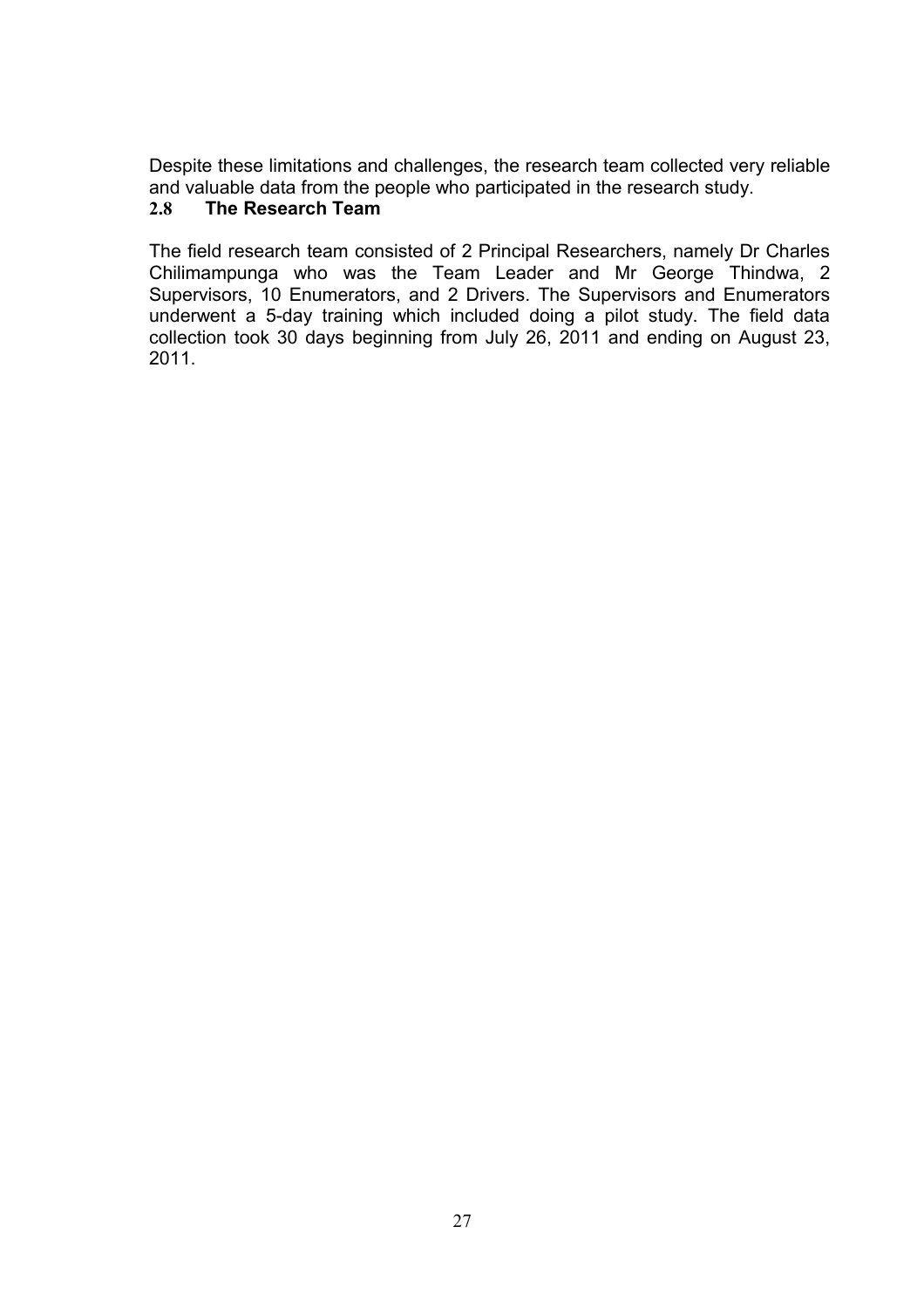# **CHAPTER 3**

# **PRESENTATION AND DISCUSSION OF FINDINGS**

# **3.1 Introduction**

This chapter presents the main findings of the study that are relevant to the objectives of the study. It starts with a presentation of the demographic characteristics of the sample, before presenting and discussing beliefs in witchcraft, the teaching of witchcraft to children, forms of violence perpetrated against children, women, and the elderly, and strategies to address the problem of violence against people suspected of practicing witchcraft.

# **3.2 Demographics**

A total of 1193 household heads and 94 key informants were interviewed. In addition, 310 people participated in 29 FGDS.

# **3.2.1 Sex, age, marital status, and household size**

Of the 1193 household heads, 67% were males and the rest (33%) were females, while males and females accounted for 63% and 37% of the key informants respectively. Females and males accounted for 52% and 48% of the FGD participants respectively, which is a general reflection of how males and females are represented in the national population.

As Figure 1 shows, most (42%) of the household heads were youths (18-29 years). Middle-aged persons (30-49 years) accounted for 35% of the household heads, while the elderly (50+ years) and children (<18 years) accounted for 18% and 3% of them respectively. The age range for the key informants was from 10 to 90 years<sup>[21](#page-27-0)</sup>, while that for FGD participants was from 5 to 87 years.<sup>[22](#page-27-1)</sup>

Some 72% of the household heads were married at the time of the survey. The rest were never married (11%), widowed (9%), divorced (5%), and separated  $(3\%)$ . Most  $(53\%)$  of the households had  $5 - 10$  members, while 44% and 3% had 1 – 4 and more than 10 members, respectively.

<span id="page-27-0"></span> $21$  The 10 year old was a girl who has been suspected of practicing witchcraft.

<span id="page-27-1"></span><sup>&</sup>lt;sup>22</sup> Although enumerators had been instructed to have 10 year old children as the youngest participants in the study, a few younger children were allowed to participate because they were very clever.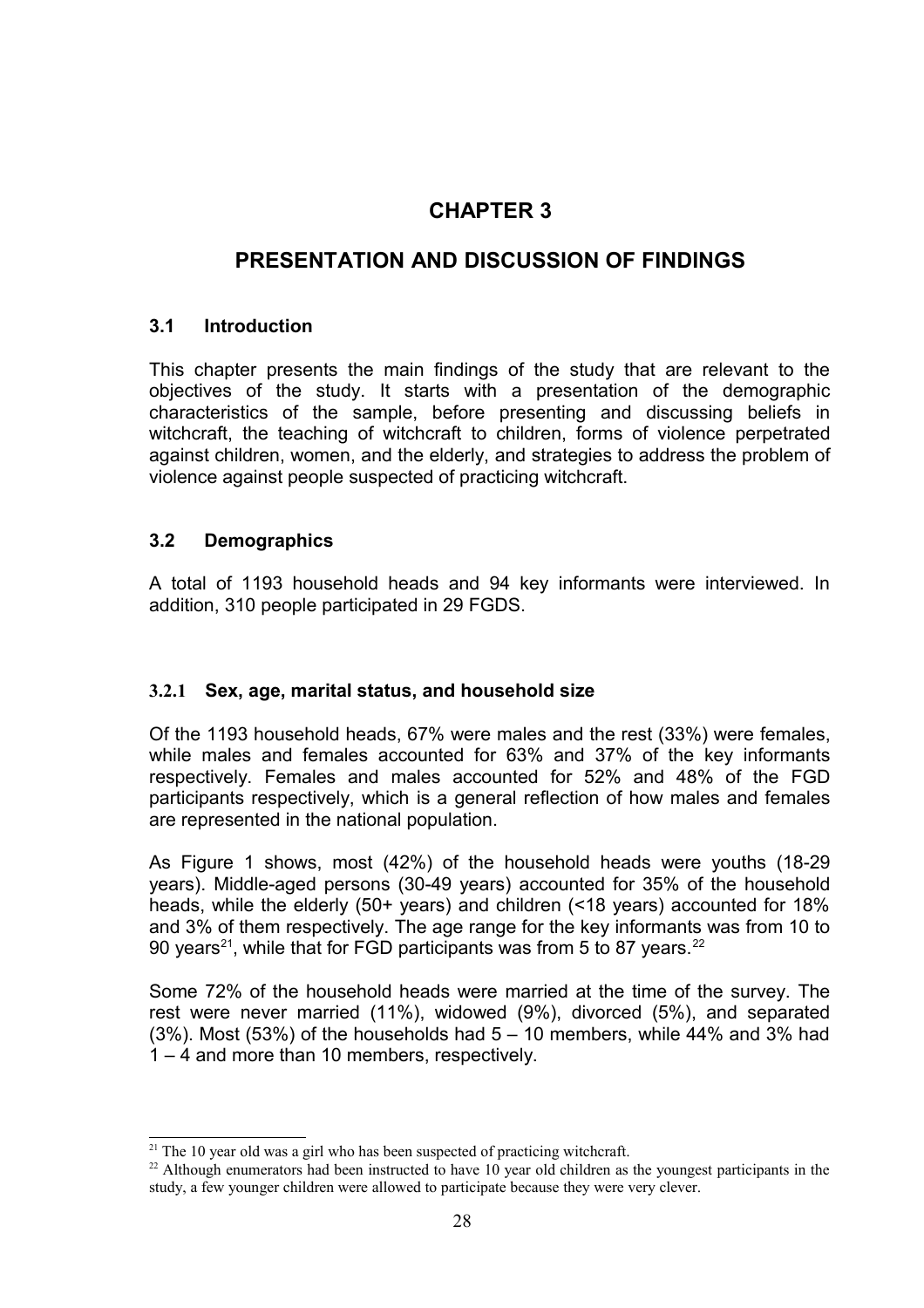*Figure 1: Age groups of the household heads, by percent*



## **3.2.2 District of birth and length of stay in the area**

Most of the household heads were born in the district where they were interviewed. The percentage ranged from 36% in Blantyre City and 96% in Karonga. About 73% of them lived for at least 10 years in the area where they were interviewed. Only 12% lived in the area for less than 4 years. This implies that most of the interviewed household heads were familiar with the communities they lived in.

## **3.2.3 Education and occupation**

The education attainment of the FGD participants, and household heads reflects that of the general population in Malawi. For example, Figure 2 shows that most (57%) of them had primary education, and only 2% had tertiary education. It is important to note that as many as 15% of them had no formal education. The representation of people with secondary and tertiary education among key informants was slightly higher than among the other two categories of research subjects. The main occupation of the majority of the household heads was subsistence farming (46%) and small-scale business (32%). The pattern was similar among FGD participants. The percentage of employed persons was slightly higher among key informants than among the household heads and FGD participants.[23](#page-28-0)

<span id="page-28-0"></span><sup>&</sup>lt;sup>23</sup> This was mainly because 29% o the key informants were senior and junior staff working at the District Assemblies, magistrate courts, and police stations.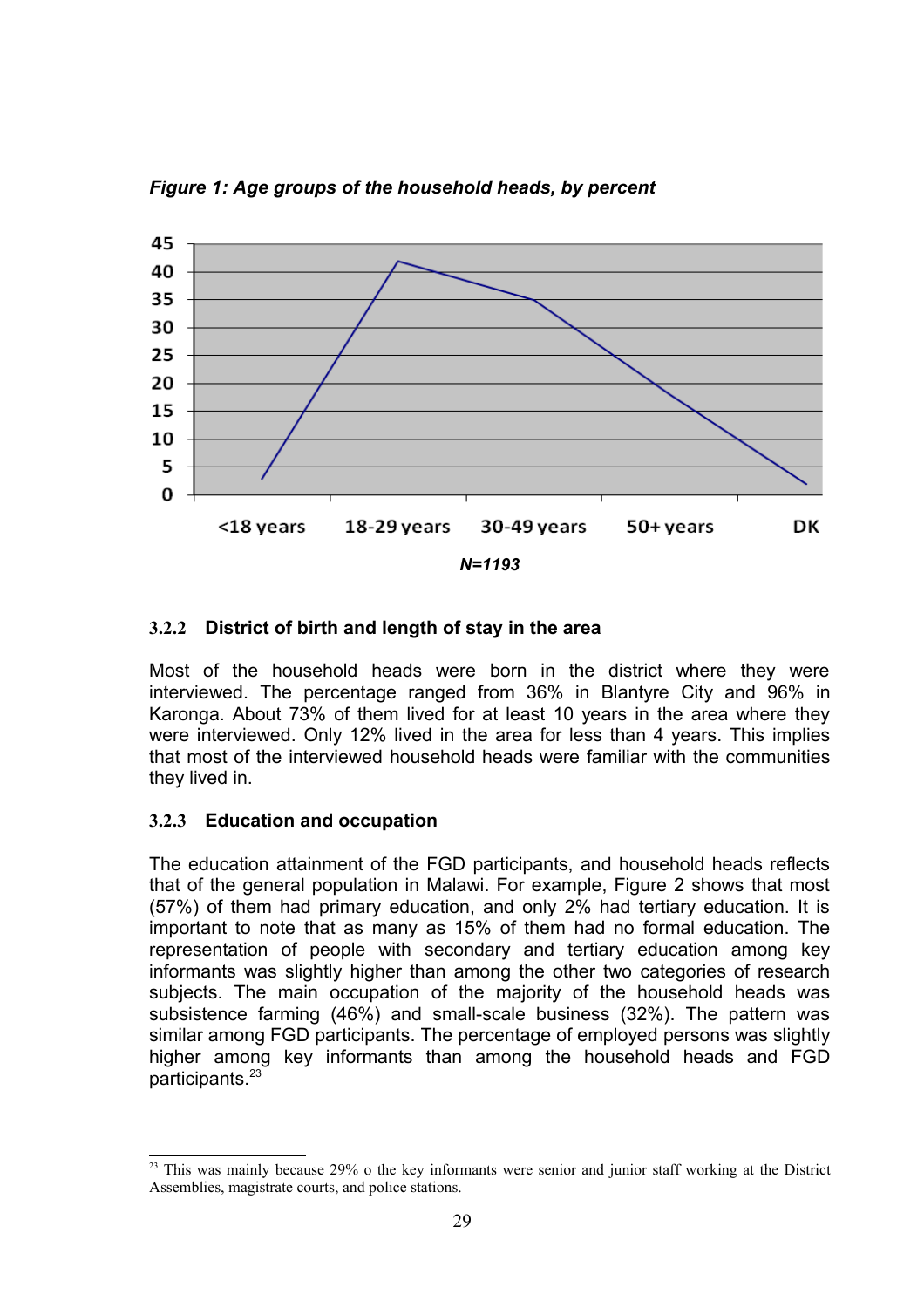

*Figure 2: Education of household heads*

### **3.2.4 Religion and ethnicity**

Most (85%) of the household heads were Christians. The rest said they were Muslims (12%); they did not belong to any religion (2%); or their religion was traditional. The pattern was similar among key informants and FGD participants.

The ethnic groups of the household heads were Chewa (25%), Ngoni (18%), Tumbuka (17%), Yao (14%), Lhomwe (13%), Mang'anja (4%), Nkhonde (4%), Sena (2%), Tonga (1%), Senga (1%), and 4 other smaller ethnic groups (1%). The pattern was similar among key informants and FGD participants. This shows that virtually all major ethnic groups in Malawi participated in the study.

## **3.3 Knowledge of the Witchcraft Act**

Since the Witchcraft Act of 1911 was enacted, one would assume that the majority of Malawians know at least some of the provisions presented in Section 1.1 above or Appendix 2 below.

Data from FGDs, key informants, and household heads shows that most of the people do not know what the law (the Witchcraft Act) says about witchcraft. Many of them have never even heard about it. A few FGD participants said they heard from the radio. Only 394 (33%) of the 1193 household heads said they know what it says. The percentage was highest in Karonga (44%), followed by Blantyre (38%), Ntchisi (36%), Dedza and Mwanza (33% each), Thyolo (30%), Machinga (25%), and Mzimba (23%).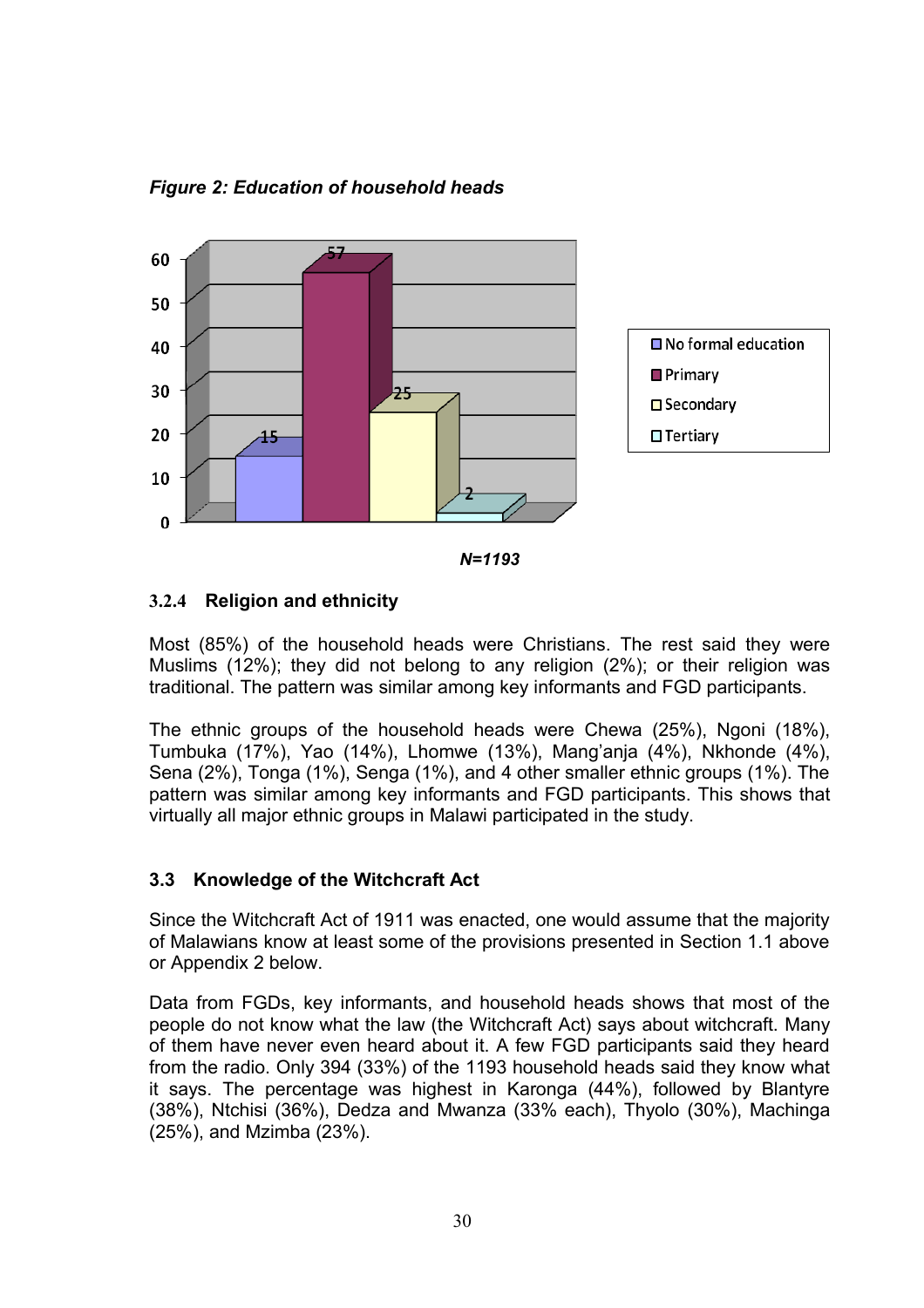When the 394 household heads who said they knew what the law says on witchcraft were asked what it says, 173 (44%) said that it says nobody should be arrested for practicing witchcraft while 29% said suspects should be arrested and prosecuted. Table 4 shows the responses.

*Table 4: What the law says about witchcraft, by percentage of household heads* 

| <b>Responses</b>                                                   | #   | $\frac{0}{0}$ |
|--------------------------------------------------------------------|-----|---------------|
| No one should be arrested and prosecuted for being suspected of    |     |               |
| practicing witchcraft                                              | 173 | 44            |
| Suspects should be arrested and prosecuted                         | 115 | 29            |
| People who are caught practicing witchcraft should be reported to  |     |               |
| police                                                             | 43  | 11            |
| Witchcraft is bad                                                  | 12  | 3             |
| There is no evidence that witchcraft exists                        | 12  | 3             |
| Those who teach children witchcraft should be killed               | 8   | 2             |
| Witchcraft is a human rights issue                                 | 4   |               |
| Those who teach children witchcraft, must teach their own children | 4   |               |
| Do not kill or burn suspects                                       | 4   |               |
| Not sure                                                           |     | 2             |
| Other responses                                                    | 12  | 3             |
| <b>Total number of responses</b>                                   | 394 |               |

*Note: The percentages should not be totalled because of multiple responses.*

It was in 20 (69%) of the 29 FGDs that participants said they do not know what the law says about witchcraft. Some of the participants in the rest (31%) of the FGDs said that they know what it says. Not surprisingly, the youth and the middle-aged seemed to have slightly more knowledge than children and the elderly. The youth and middle-aged persons have better access to information and sources of information such as the radio and newspapers than children and the elderly.

When asked about what the law says, FGD participants gave responses which were similar to the following sample of responses:

*The Act says that all witches should be arrested* (All participants, FGD for children, Thyolo).

*If you call somebody a witch you can be summoned to court to answer charges* (54 year old man, Form 2,[24](#page-30-0) FGD for middle-aged people, Karonga)*.*

*A person caught practicing witchcraft should be killed* (13 year old secondary school girl, FGD for children, Blantyre).

*If you say someone is a witch without having evidence, you are supposed to be arrested* (All participants, FGD for the elderly, Mwanza).

<span id="page-30-0"></span><sup>&</sup>lt;sup>24</sup> For each key informant or FGD participant who is quoted, any education reported is the highest level of education attained.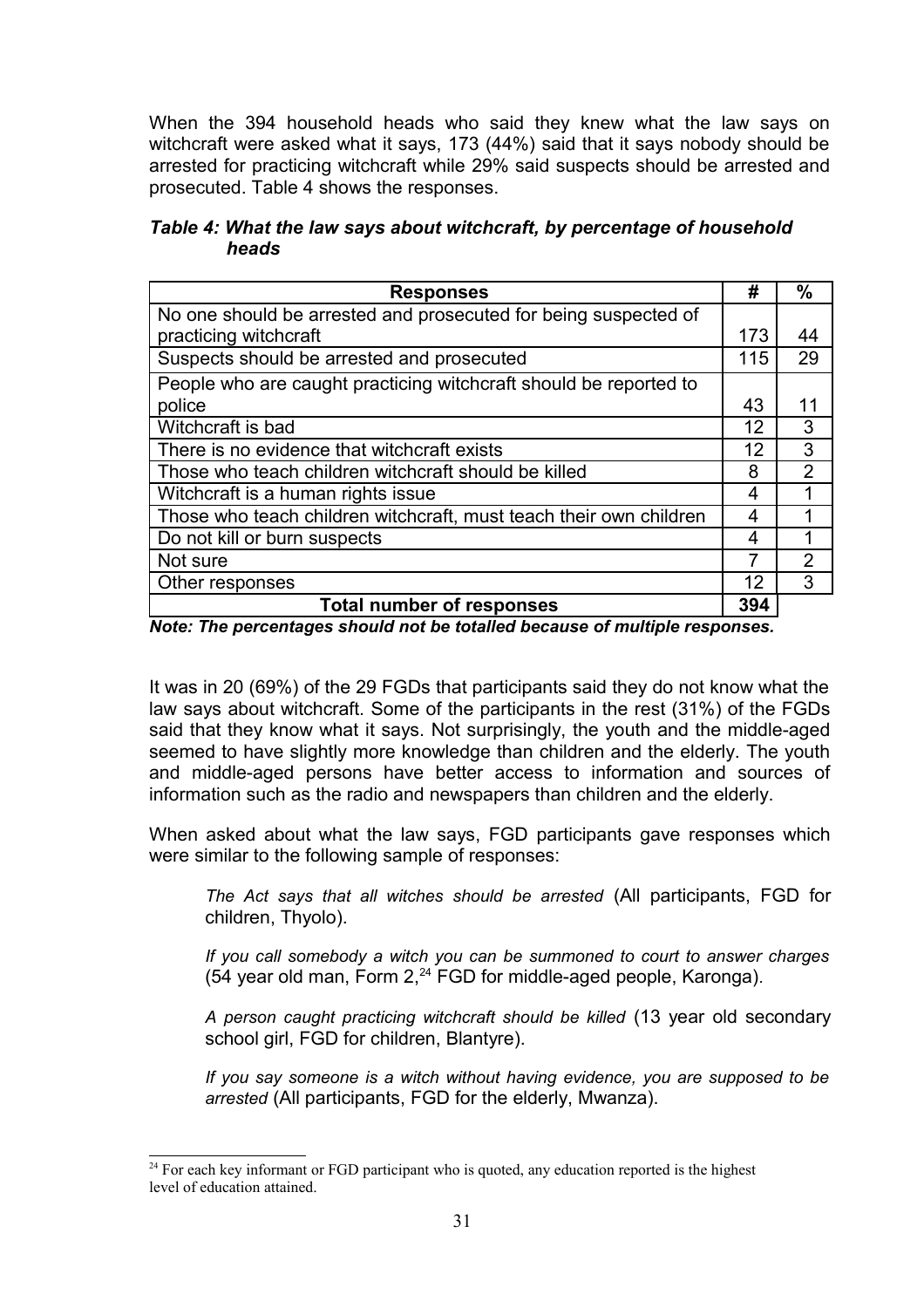*Do not accuse our grandparents if you do not want to be arrested* (15 year old Standard 3 boy, FGD for children, Dedza).

*The rights of the witches should not be violated* (25 year old woman, primary education, FGD for youth, Mwanza).

*There is no proof that witchcraft is practiced* (Participants, FGD for children, Mzimba).

It was clear from interviews with traditional leaders on whether they handle witchcraft cases according to the law, that even though they handle many witchcraft cases, many traditional leaders are not conversant with the Witchcraft Act. They do not know, for example, that by calling a witch-hunter to identify 'witches' in their area or evicting a suspected witch from their area, they are committing a crime.

Most (85%) of the traditional and religious leaders who participated in the study and have ever presided over witchcraft cases, do not handle the cases according to the law. The two most frequently mentioned reasons were that, from their point of view, there is no law addressing witchcraft in Malawi, and that most people do not know anything about the law. The following are statements from five traditional and religious leaders, which indicate that they do not handle witchcraft cases according to the law:

*There are no laws that can be used to handle cases of witchcraft* (Traditional leader, Standard 8, Thyolo).

*We don't follow the law. As a church we have our own way (of doing things), that's through the Bible. We follow what the Bible says and not what the government says. For example, the Bible tells us to pray for those who do evil things and not to punish them* (Christian religious leader, Dedza).

*We don't really handle cases according to the law because sometimes we are afraid of our people. They say that we protect suspected witches may be because we too are witches* (Traditional leader, Form 2, Karonga).

*I have never heard about what the law says on witchcraft. I invite witchdoctors to my area to identify witches so that justice must prevail* (Traditional leader, Form 2, Machinga).

*When there is proof beyond reasonable doubt that a villager is practicing witchcraft, the villager is evicted from the village* (Traditional leader, J.C.E, Ntchisi).

Judging from the study participants' responses, it can be concluded that knowledge of the Witchcraft Act among Malawians is low despite the fact that it was enacted in 1911 and inherited wholesale by government since 1964. People's ignorance of what the Witchcraft Act states explains in part, why violence against suspects is accepted by many people. This ignorance is an indication that the general public has not been adequately sensitised.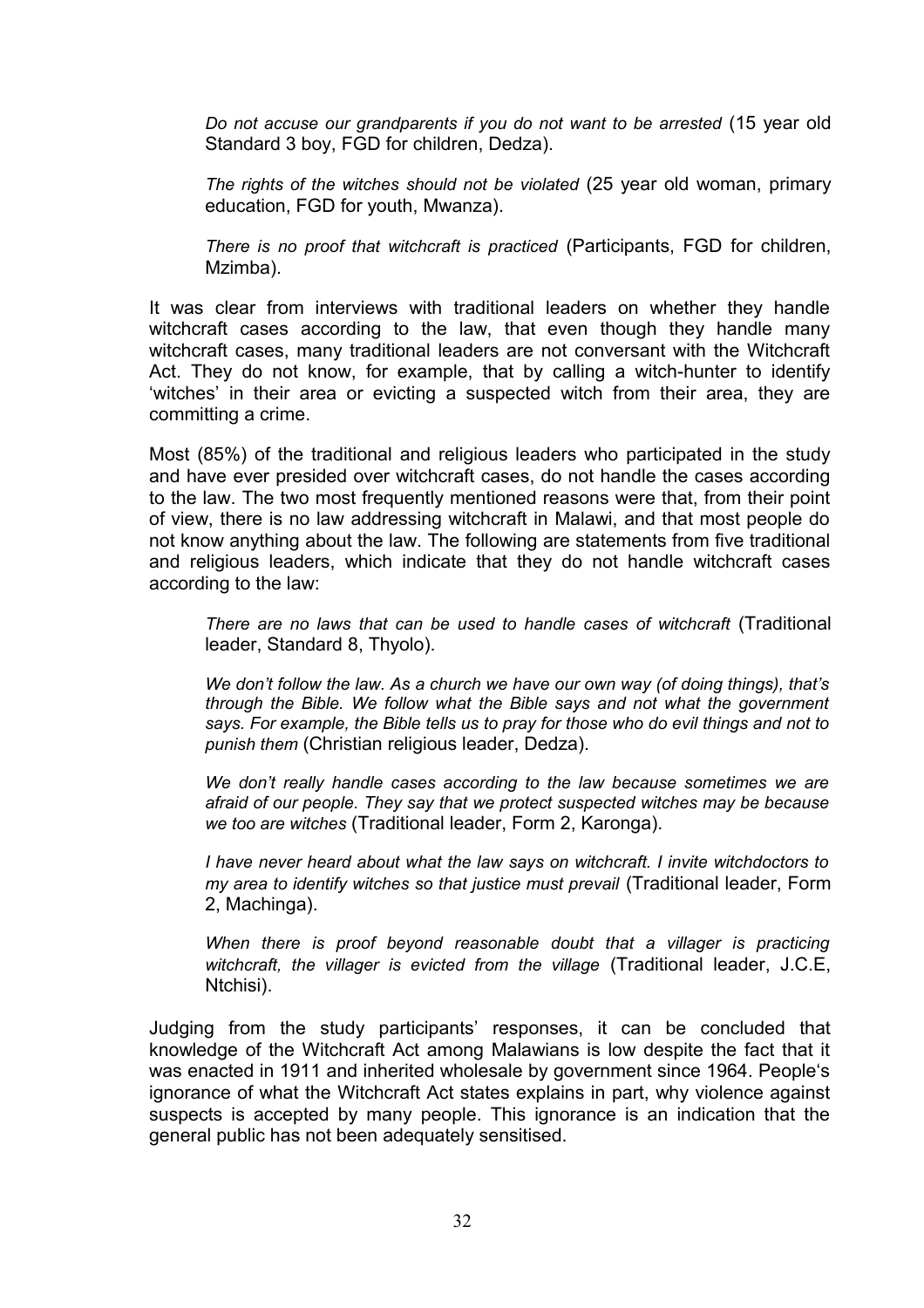The key informants were asked if witchcraft should be recognised by law. Most of them said that it should be recognised because this will help to reduce cases of witchcraft-based violence. For example, four key informants made the following statements:

*Witchcraft should be recognised so that incidences of witchcraft-based violence should reduce* (Magistrate, Dedza).

*Witchcraft should be recognised by law for people's rights to be preserved* (Traditional leader, Ntchisi).

*Witchcraft should be recognised by law because it exists even though one cannot provide tangible proof. Witches are not seen by our naked eyes because people choose to go to witchdoctors. If they choose to consult God through prayers, witches can be seen physically because God exposes unseen things to be seen* (Christian religious leader, Dedza).

*There should be laws specifically for witchcraft because most traditional leaders are biased in their judgements. The courts should be responsible for cases of witchcraft* (Christian religious leader, Thyolo).

The few who said that witchcraft should not be recognised by law said that there is no evidence that witchcraft exists and that its recognition will result in continued killings of suspected witches. The following are examples of key informants' views:

*Witchcraft should not be recognised by law because it is difficult to prove it in a government court. It is difficult to produce concrete evidence to support the accusation* (Muslim religious leader, Machinga).

*No, because people will be killing each other because of accusations or suspicions* (Traditional leader, Ntchisi).

*Even if it is recognised, nothing will change* (Traditional leader, Mzimba).

### **3.3.1 Witchcraft and human rights**

The household heads and FGD participants were asked if witchcraft is a human rights issue. Figure 3 indicates that most (73%) of the household heads did not regard witchcraft as a human rights issue.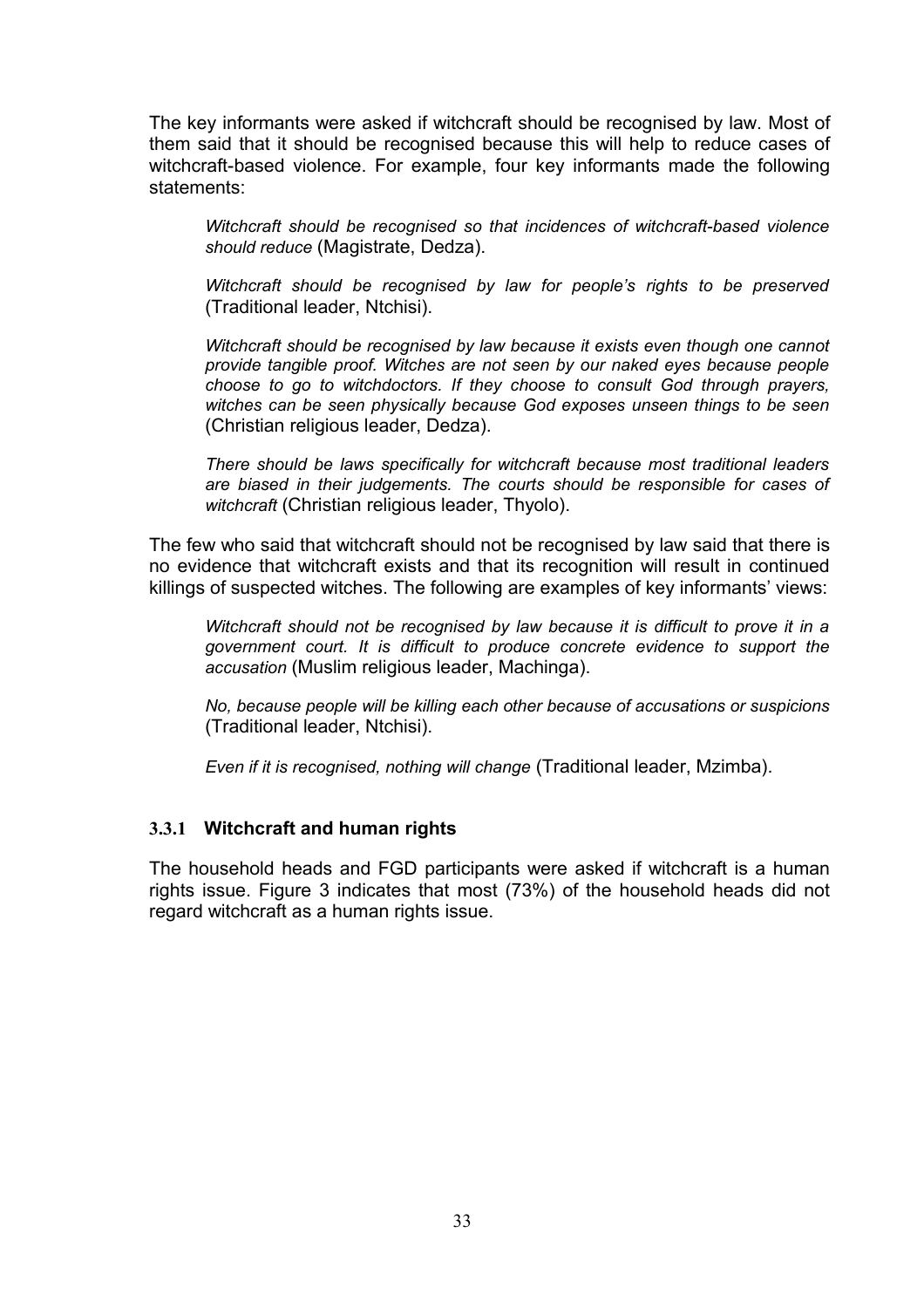*Figure 3: Household heads' responses on whether witchcraft is a human rights issue or not, by percent*



*N=1177*

FGD participants held views similar to those held by the household heads. All participants in 19 (66%) of the 29 FGDs, said that there is no relationship between witchcraft and human rights. There were mixed reactions among participants in 9 (31%) of the FGDs, while all participants in 1 (3%) of them. The following are reasons given by a sample of FGD participants to explain why they felt that there is no relationship:

*Because witchcraft is not included in the Constitution (of the Republic of Malawi) in which human rights are expressed* (35 year old married woman whose education level is Standard 2 and is a subsistence farmer, FGD for youth, Karonga).

*Because witchcraft is learnt after one is born (while human rights are in-born)* (27 year old married businesswoman, secondary education, FGD for middleaged people, Thyolo).

*Because witches infringe upon the rights of the people they bewitch* (13 year Standard 5 boy, FGD for youth, Machinga).

*Because in witchcraft, there are no rights. It is only people who have rights (witches are not people)* (26 year old businessman, primary education, FGD for the youth, Mwanza).

*Because witchcraft is all about killing each other* (21 year old man university/college student, FGD for the youth, Blantyre).

*Because children cannot enjoy their rights when they are taught witchcraft* (61 year old married man, Standard 8, subsistence farmer, FGD for the elderly, Karonga).

*Because when one practices witchcraft, whether one likes it or not, his or her rights will be violated by people who are his victims* (65 year old married man, Standard 6, FGD for the elderly, Dedza).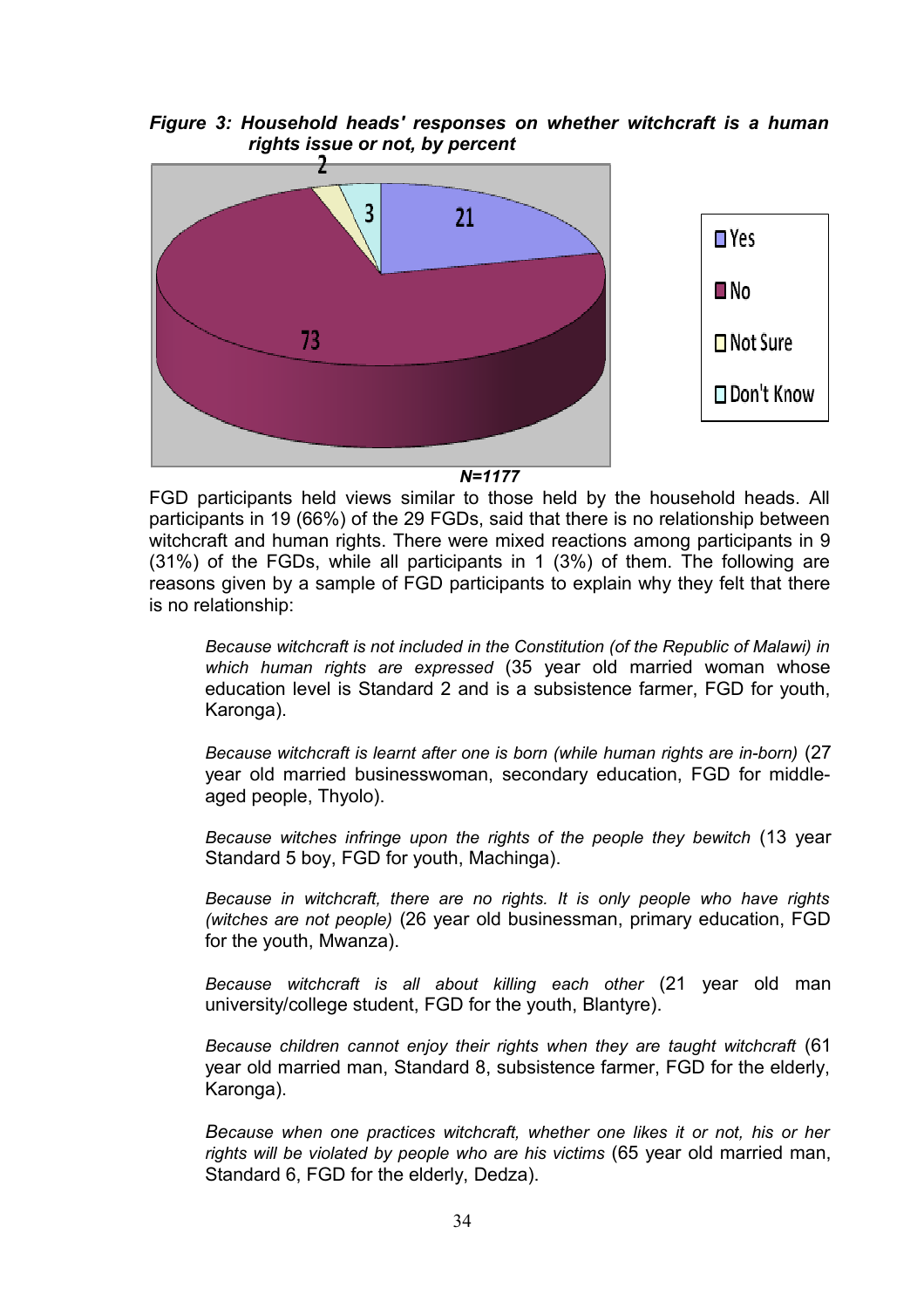*Because some people practice witchcraft for fun. They do not kill other people* (14 year old Standard 7 boy, FGD for children, Thyolo).

These explanations show that most FGD participants had little knowledge of what human rights is about. In fact, a magistrate pointed out that people do not understand what human rights means. The following is a sample of the reasons why some FGD participants felt that there is a relationship between witchcraft and human rights:

*Because teaching children witchcraft violates the rights of the children* (19 year old single businesswoman, primary education, FGD for middle-aged people, Thyolo)

*Because witches breach our peace* (11 year old Standard 6 boy, FGD for children, Mzimba).

*Because even witches have rights as persons* (17 year old secondary school boy, FGD for the youth, Blantyre).

*Because people quarrel over witchcraft, therefore it violates the rights of some people* (36 year old married man, Form 4, FGD for middle-aged people, Machinga).

*Because whenever a witch kills someone that means he or she has violated the victim's right to life* (15 year old Standard 7 boy, FGD for children, Thyolo)

Of the 10 FGDs whose participants either had mixed reactions or all of them felt that witchcraft is a human rights issue, none was for the elderly, and 4 were for middle-aged people; 3 for the youth, and another 3 for children. This shows that the elderly, who are the most likely to be victims of witchcraft-based violence, are the least likely to know that witchcraft is a human rights issue.

### 3.4 **Witchcraft Beliefs and Practices**

The majority of FGD participants understand witchcraft as behaviour and action which is beyond human nature. It is associated with evil acts. From the people's point of view, there is a thin line between witchcraft and magic. According to the FGD participants, the major difference between the two is that the purpose for practicing witchcraft is to bring about bad among people while magic may be performed to bring about good or bad. Witchcraft is commonly associated with killing, eating dead bodies, flying at night, using a broom and 'lichero' (a woven basin) as an aeroplane, and using charms for protection or harming other people.

The following are statements by a sample of FGD participants describing what they understood by witchcraft:

*Witchcraft is evil things that some people do invisibly like strangling enemies at night, eating dead bodies at graveyards, dancing naked around one's house at*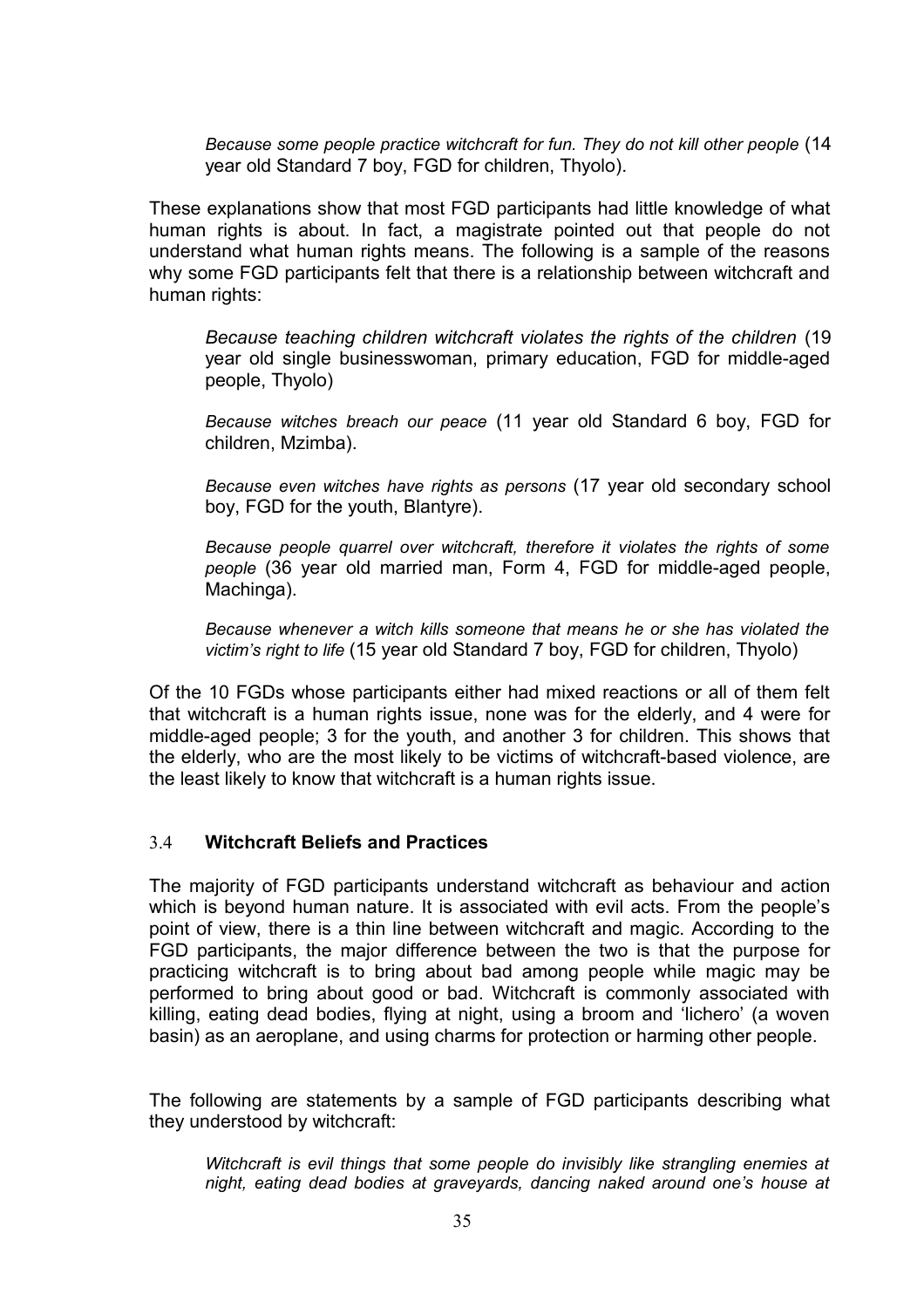*night and slapping enemies while they are asleep at night* (49 year old married woman, Form 2, FGD for the elderly, Karonga).

*Witchcraft is magical things that people practice* (21 year old male youth, tertiary education, FGD for the youth, Blantyre).

*Doing evil things even during the day, like killing a person and speaking words of hatred* (42 year old married woman, Standard 4, FGD for middle-aged people, Mzimba).

*Witchcraft is an evil practice which is achieved in a magical way and it is done in two ways: (i) killing or a person or bringing problems to other people in such a way that the culprit cannot be traced; (ii) protecting one's body so that it is not tampered with by other people* (Participants, FGD for the youth, Karonga).

*Witchcraft is the act of demons who command a person to do mysterious things to others* (38 married businessman, Standard 7, FGD for middle-aged people, Machinga).

*Witchcraft is something influenced by evil spirits, for example, charms and herbs* (20 year old married young woman, Standard 6, FGD for the youth, Karonga).

*Witchcraft is the magic that a person uses in order to cause harm to innocent people* (36 year old married man, Form 4, FGD for middle-aged people, Machinga).

Witchcraft is the act of using a woven basin as an aeroplane that flies at night (14 year old Standard 7 boy, FGD for children, Thyolo).

Given the people's understanding of witchcraft, it is hardly surprising that the view of as many as 97% of the household heads was that practicing witchcraft is not acceptable. The view is based upon the purposes for which witchcraft is said to be practiced. The four most frequently mentioned purposes are presented in Figure 4. Three of these four purposes are meant to have very serious consequences for the victim. The highest percentage (36%) of the household heads mentioned that the purpose is to kill other people.

### *Figure 4: Household heads' views on the purpose for which witchcraft is practiced*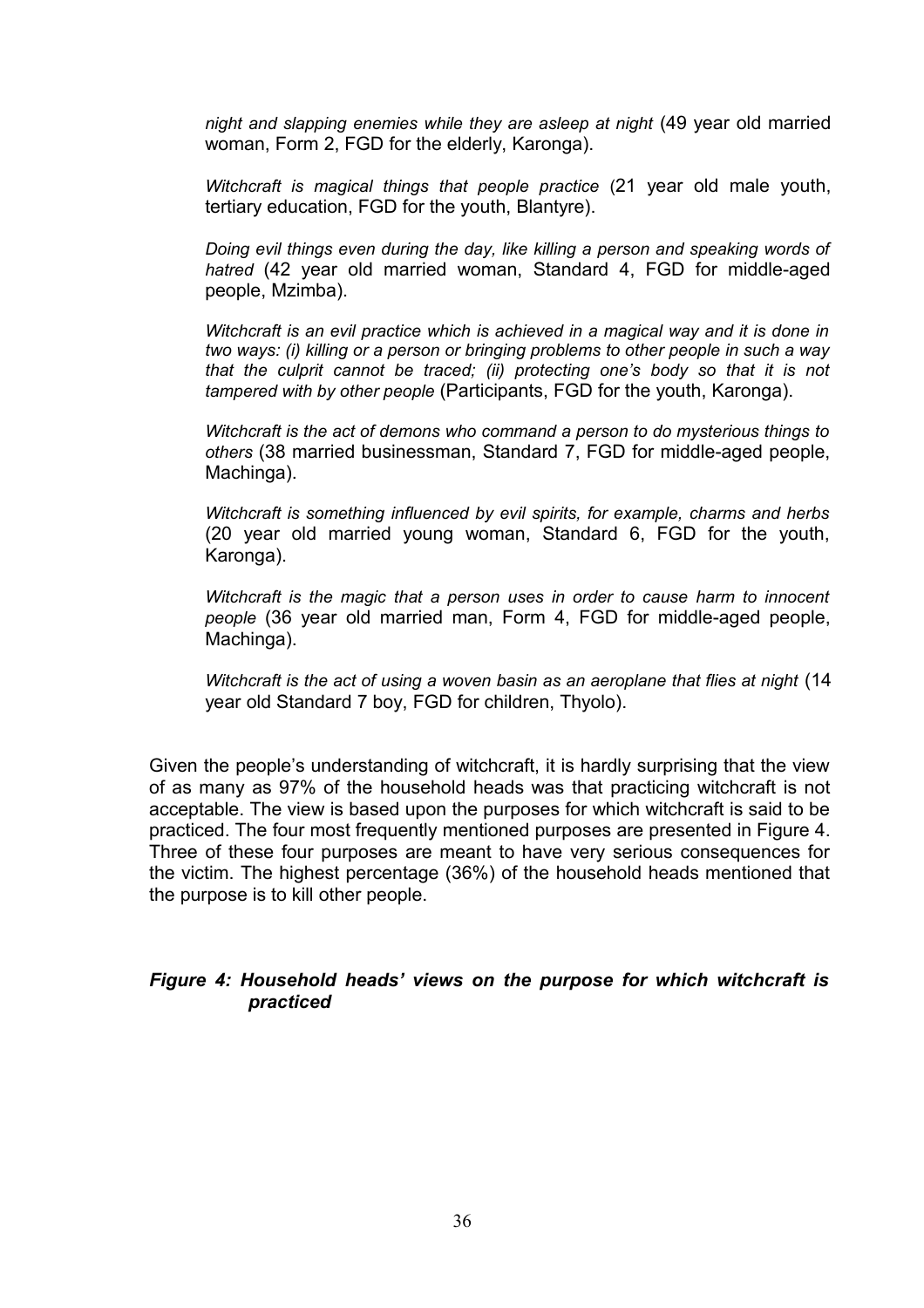

*N=1193*

Views of key informants supported the findings from the household heads. Most of them suggested in their narrations that the main purpose of practicing witchcraft is to kill other people. The following is a sample of what key informants said:

*The child started confessing that he was instructed to hammer his dad on the head so that he should die* (33 year old married father of a 3 year old boy who was allegedly trained in witchcraft, Dedza).

*A father was caught using a cloth used by her biological daughter during her monthly period. When asked why, he said he wanted to kill somebody so that he should get rich* (Traditional leader, Mwanza).

*There were two neighbouring families in a village and in one family, a child was seriously ill and one child revealed that his mother told him to kill his sick friend through witchcraft* (Crime Prevention and Partnership Officer, Police, Mwanza).

*The witches usually use children to kill their own parents* (Christian religious leader, Thyolo).

FGD participants were asked why some people bewitch others. Participants in virtually all 29 FGDs mentioned jealousy as the main reason. As Figure 5 indicates, the most frequently mentioned reason was jealousy.

## *Figure 5: Reasons given by FGD participants as to why some people bewitch other people, by percent of reasons*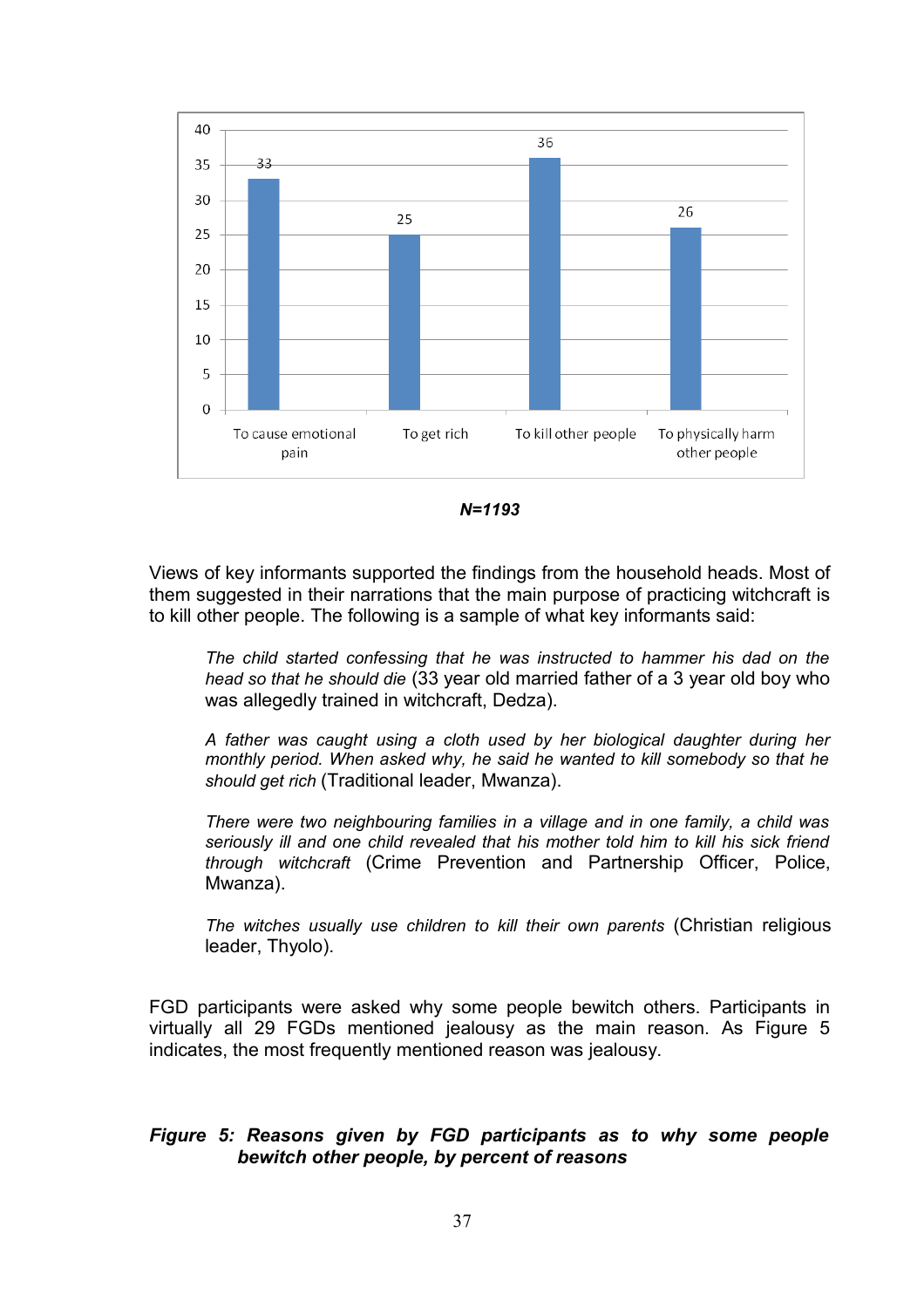

The following is a sample of what FGD participants said on the reasons why some people bewitch other people:

When a child is highly educated, witches want to kill him or her (42 year old married man, FGD for middle-aged people, Thyolo)

*Many people are jealous of the rich people in the village* (42 year old married woman, Standard 4, FGD for middle-aged people, Mzimba).

*People are just jealous of their friend who is progressing in life* (15 year old Form 2 girl, FGD for children, Thyolo).

*Sometimes people implicate others due to jealousy* (Traditional leader, Mwanza).

*Some people bewitch their friends because of fighting over land. So, in order to get the land, they kill the owners of the land or make them become very sick or weak* (Unidentified child, FGD for children, Thyolo).

There is a strong belief among Malawians that witchcraft is practiced in the country. Most FGD participants, key informants and 87% of the household heads said that witchcraft is practiced in their community. The percentage ranged from 80% in Blantyre City to 94% in Karonga. All 6 religious leaders said that witchcraft is practiced in their community. As a key informant noted:

*Witchcraft is part of our culture. Hence, it cannot be stopped* (Traditional leader, Mwanza).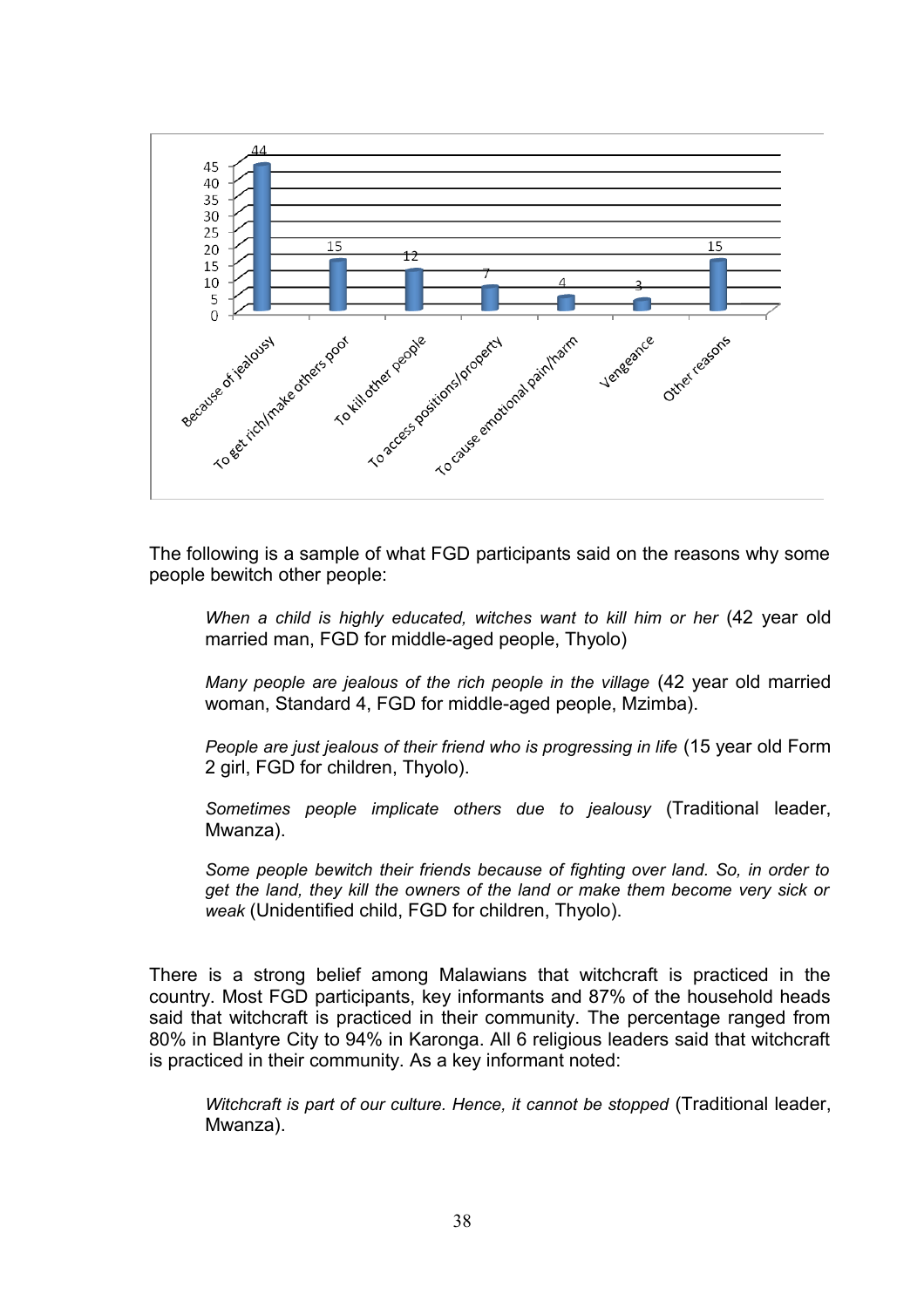One of the 32 key informants comprising magistrates, the police, traditional leaders, religious leaders, DCs, Social Welfare Officers and other key informants working at the City or District Assemblies who had presided over or heard about a witchcraft case said that he was presiding over a case at the time the survey was being conducted. All 6 religious leaders and 10 of the 14 traditional leaders said that they have ever handled witchcraft cases. The three most recent witchcraft cases that were handled by traditional and religious leaders occurred within 3 weeks prior to the study.

As Figure 6 shows, 38% of the key informants presided over or heard about a witchcraft case less than a month prior to the day they were interviewed.

During the entire data collection period, the research team never came across a person who claimed that he or she is a witch. This study could not establish whether there were no 'witches' in the study sites, or that 'witches' were afraid to disclose their identity for whatever reasons, or further that none of the sampled study participants was a 'witch.' However, in agreement with some key informants and FGD participants, a key informant observed that:

*There are some people who confess that they are witches* (District Policing Coordinator)*.* 





Most key informants and FGD participants as well as 55% of the household heads observed that cases of witchcraft have been on the rise over the past 10 years. Only 25% of the household heads said that cases of witchcraft have been declining, 4% said there has been no change, 10% said they were not sure, and 6% said they did not know. Out of 41 key informants who arguably have reliable information on witchcraft, 66% said that witchcraft is widespread and that cases of witchcraft have been on the rise in the past 10 years.<sup>[25](#page-38-0)</sup> Two key informants said:

<span id="page-38-0"></span><sup>&</sup>lt;sup>25</sup> These key informants were 14 traditional leaders, 6 religious leaders, 3 magistrates, 2 court clerks, 1 registry clerk, 11 police officers, and 4 witchdoctors.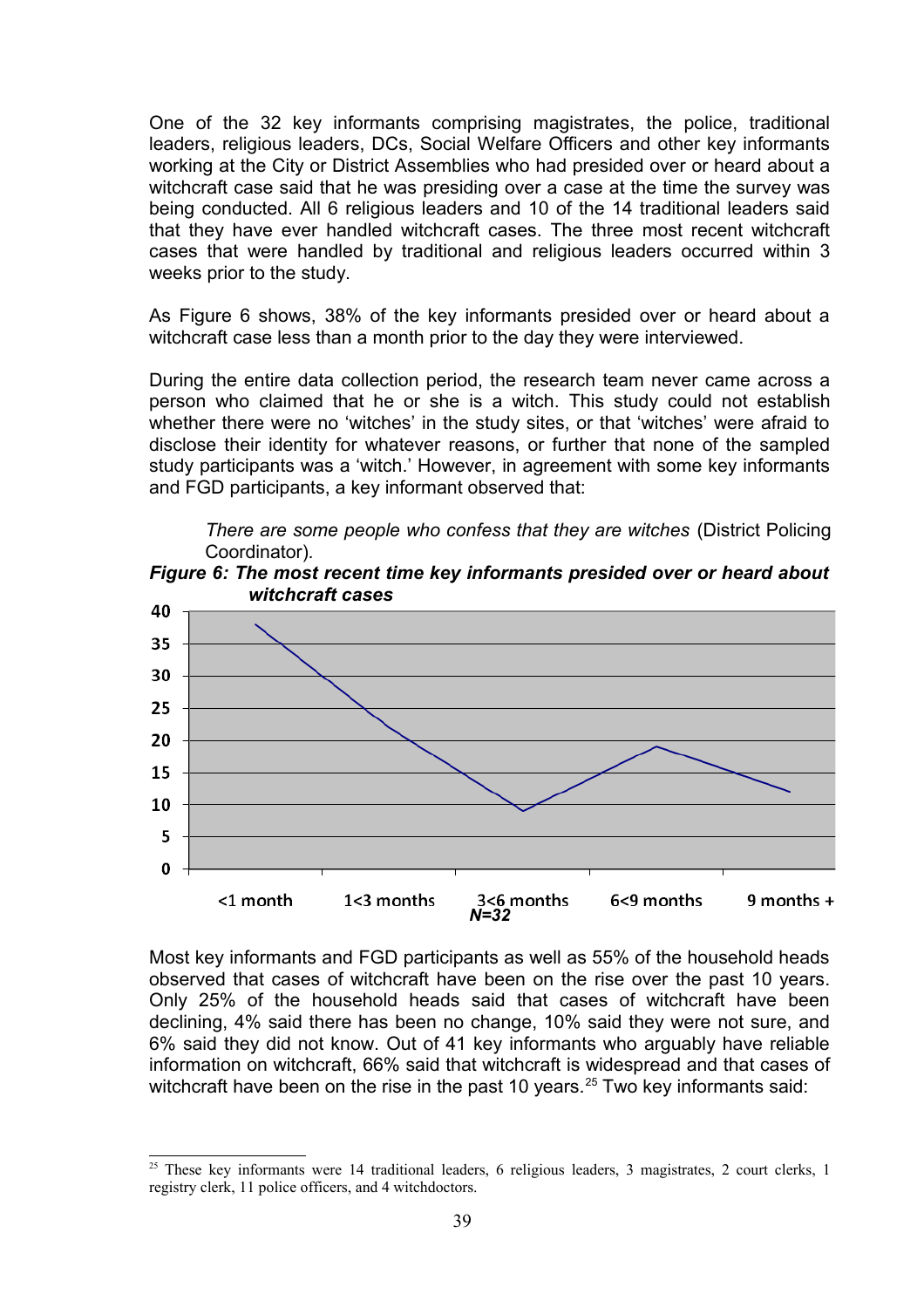*Almost every month cases of witchcraft are recorded* (Community Child Protection officer, Police VSU).

*Witchcraft practices increased between 2008 and 2010 and the number of cases reported to our station was almost 30 per day. People come from different areas to complain about these practices* (Police officer, Police VSU).

On the reasons why witchcraft cases are increasing, most participants noted that it is because many children are being taught witchcraft; that disputes over land are becoming more common as population increases while arable land is becoming scarce; and that with rising poverty more people are jealous of the better off. The following two key informants' observations are examples participants' views:

*Adults who practice witchcraft are now teaching children who are not related to them either by blood or marriage. This is very different from the past when adults used to teach only those children who were related to them* (Witchdoctor, Machinga).

*Witchcraft cases have been increasing so much over the past 10 years because people these days are becoming jealous of one another due to differences in wealth* (District Policing Coordinator).

Some cases of witchcraft are not reported to the police and other authorities such as traditional and religious leaders. The following is what a sample of key informants said on some of the reasons why sometimes witchcraft cases are not reported to the authorities:

*I did not tell anyone about this* (that her 9 year old daughter was trained in witchcraft) *for fear that I might break the law and be arrested* (39 year old mother of a child who was allegedly trained in witchcraft, Machinga).

*We discussed the matter among ourselves* (family members) *and we agreed that children should never be trained in witchcraft again. We did not inform or invite a* witch-hunter. We did not want people outside the family to hear about it (30 year old father of 12 year old boy who was allegedly trained in witchcraft by his grandparents, Dedza).

#### **3.4.1 Identification of 'witches'**

People identify 'witches' through various ways. A District Policing Coordinator gave the following as examples of the ways in which 'witches' are identified:

- When one is caught red-handed practicing witchcraft such as when one is found at the graveyard at the wrong time;
- When one confesses that he or she practices witchcraft;
- When a child reveals a person who taught him or her witchcraft;
- When a witchdoctor names a person who is a 'witch'; and

 When people who claim to be fortified are able to see 'witches' in their visions.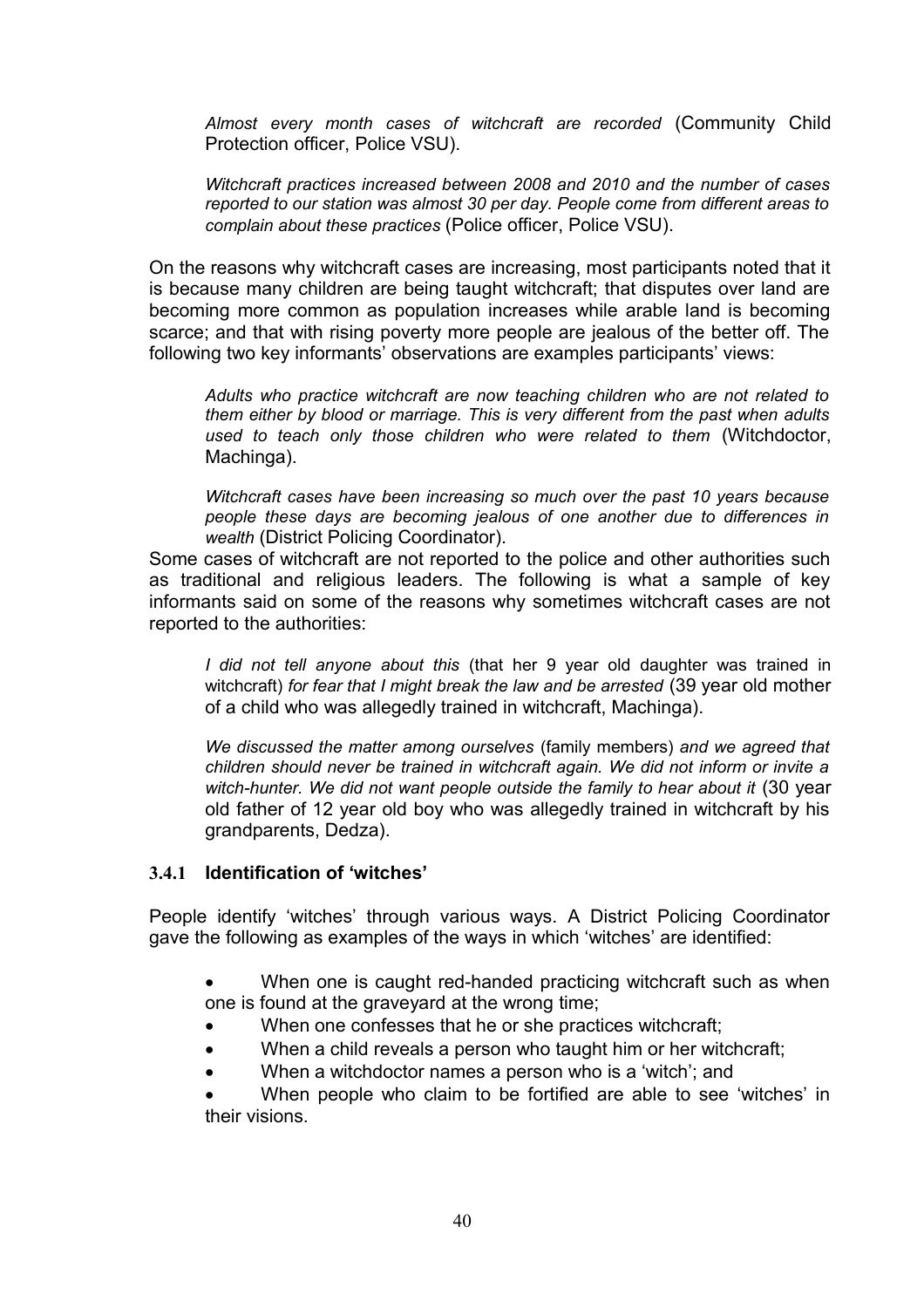As Table 5 indicates, the three most common ways were through children's revelations, the behaviour of the person, and revelations from people who claim to practice witchcraft.

| <b>Response</b>                        | $\frac{0}{0}$  |
|----------------------------------------|----------------|
| Children's revelations                 | 28             |
| The behaviour/actions of the person    | 16             |
| Witches' own revelations               | 14             |
| Witchdoctors'/witch-hunters' diagnoses | 13             |
| Suspicion and rumours                  | 11             |
| Witches being caught in the act        | 3              |
| Through dreams and prayers             | $\overline{2}$ |
| Other ways                             |                |
| Don't know                             | 6              |
|                                        |                |

#### *N=493 household heads*

Since the training of children in witchcraft was said to be on the increase, many study participants noted that they rely on what children say. Apparently, their view is that children do not lie.

The following is how two parents arrived at the conclusion that their daughters were trained in witchcraft:

*I saw my 9 year old daughter repeatedly chewing her teeth at night, and when I tried to stop her she could not respond. One day my neighbour told me that she had been hearing from her children that my daughter was practicing witchcraft with her children. She said they go to other countries like South Africa and Zambia where they eat and drink blood and play soccer. I was so disturbed that I decided to ask my daughter about her. Initially she refused but later, on July 16, 2011, she admitted that she practices witchcraft together with the neighbour's children* (44 year old mother of a child suspected of practicing witchcraft, Ntchisi).

*Very late one night, my daughter who was 9 years old then, started crying. When I asked her why she had woken up in the middle of the night, she lied that she was hungry. I gave her food but she continued crying. Later, she revealed that some people had come to take her for a flight. She said she was crying because she* was tired and she needed to rest but the people started threatening her (39 year old mother of a child suspected of practicing witchcraft, Machinga).

Although 97% of the household heads said they were Christians or Muslims, and despite the fact that that the religious leaders said that witchcraft is practiced in their areas, none of the household heads mentioned that it is their religious leaders who identified the witches.

In fact, most religious leaders did not indicate that they are able to identify witches but that people bring suspects to them for prayers and counselling, and that most of the suspects are children who are brought to them by their parents and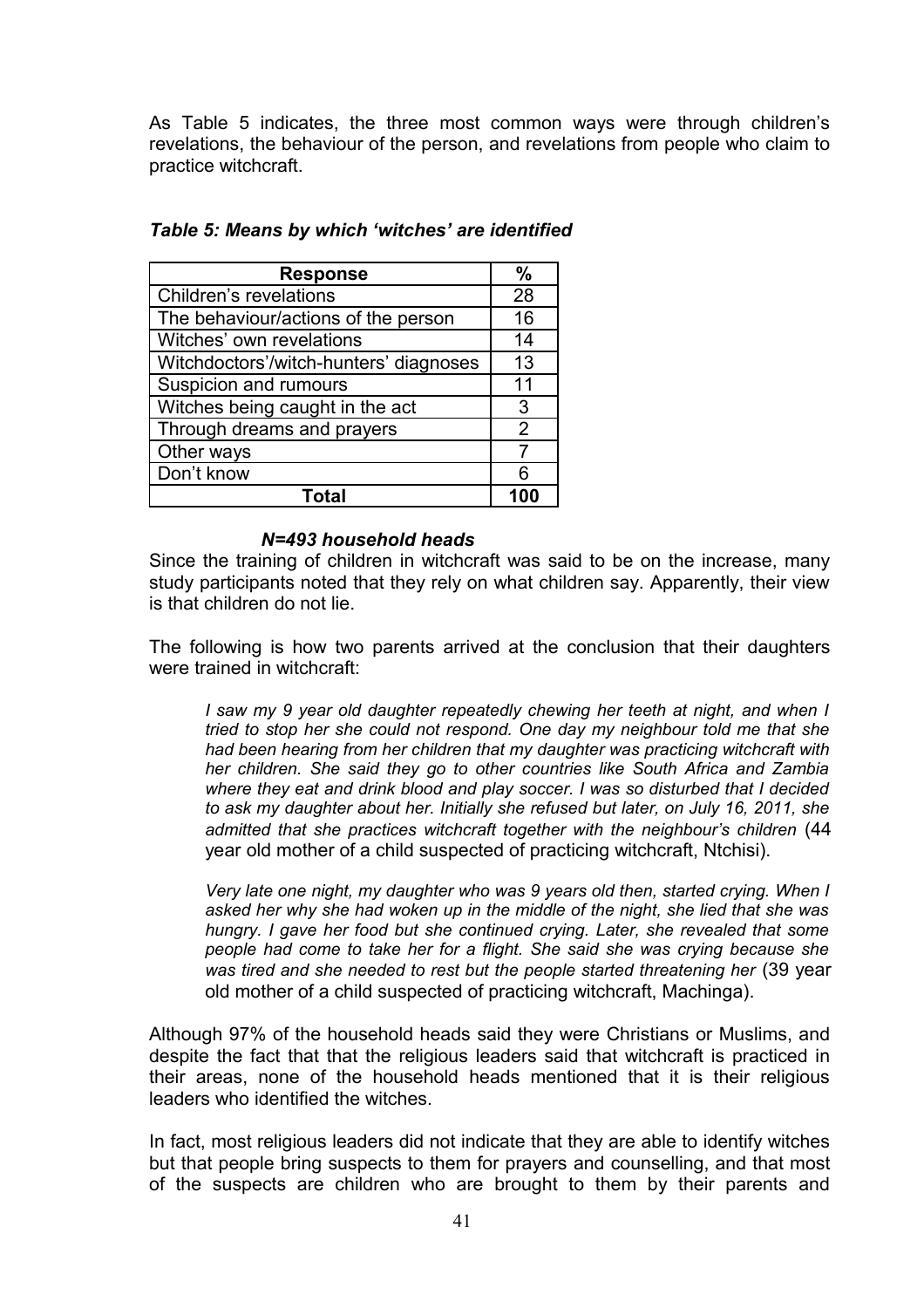guardians. However, a religious leader and a woman who claimed that she had ever been bewitched pointed out that:

*Witches are identified during deliverance in the middle of our services when all those who possess evil spirits are exposed by the power of God. For example, witches confess and sometimes they behave the way they behave at night* (24 year old pastor, Dedza).

*During testimony time at our church, a lot of people claim to be victims of witchcraft. During repentance time, a good number of people confess that they are witches and wizards.* (29 year old Christian married businesswoman who claimed to have ever been bewitched, Mzimba).

Most household heads, FGD participants and key informants observed that it is common for people to ask a witch-hunter to identify the witch. People suspect a community member to be a witch based on factors such as one's longevity and appearance. Two key informants complained that:

*I don't know how they identified me. Maybe because of the way I look. They say elderly people like me are witches because we are not dying, yet the young ones are dying. So we are the ones eating them. They did not invite a witch-hunter. They just suspect me* (69 year old married woman, Standard 2, who was suspected of being a witch, Dedza).

*I know that people accuse me of witchcraft because I am ugly. I don't have teeth* (69 year old married woman, Standard 2, subsistence farmer, Dedza).

Much of the evidence is questionable and cannot be proved scientifically. Like some of the earlier statements, the following observations from an FGD participant and a key informant lend support to this point:

*If a person threatens you and says, "You will see!" and you die within a week, people know that the one who made the threat is a witch* (Participants, FGD for middle-aged people, Thyolo)

*People began suspecting that I was a witch after I had three consecutive miscarriages* (35 year old married businesswoman, Ntchisi).

#### **3.4.2 Witch-hunting**

Despite being illegal, witch-hunts continue to be conducted at an alarming rate. As suggested above, some 'witches' are identified by witch-hunters. When asked if witch-hunting takes place in their area, 53% of the household heads responded negatively while 44% responded affirmatively.

The percentage of those who responded affirmatively was highest in Karonga (78%), followed by Machinga (62%), Ntchisi (47%), Mzimba and Thyolo (41% each), Mwanza (39%), and Dedza (17%). Only 3% said they did not know if witchhunting takes place in their area.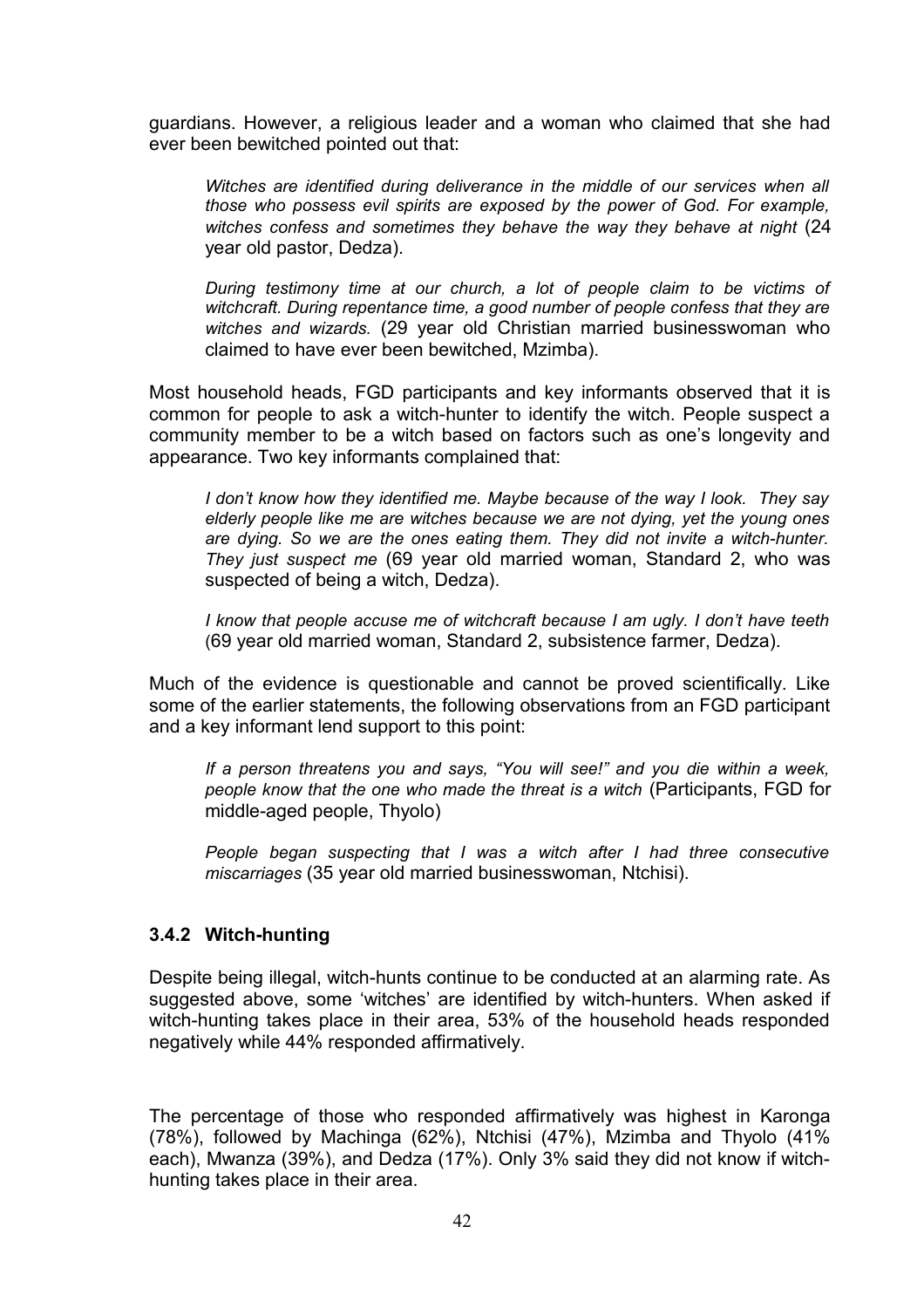Table 6 indicates that traditional leaders and the victims of witchcraft were mentioned by most household heads as the ones who invite witch-hunters. Key informants and FGD participants also shared this view.

# *Table 6: Percentage of household heads mentioning the entity that invites witch-hunters*

| <b>Entity that invites witch-hunters</b>  |    |
|-------------------------------------------|----|
| l Traditional leaders                     | 73 |
| Concerned community members               | 64 |
| Religious leaders                         | 16 |
| <b>Accusers</b>                           | 6  |
| People suspected of practicing witchcraft | 5  |
| <b>Political leaders</b>                  | 3  |
| Traditional healers                       |    |

#### *Note: the percentages should not be totalled because of multiple responses.*

#### *N=367 household heads*

Observations made by two FGD participants point out that there are two main channels through which a person who suspects that he or she has been bewitched identifies the 'witch.' The first one is the more common one:

*The person goes to the chief to complain about inexplicable problems at his or her home. The chief grants the person permission to bring a witchdoctor to his or her home to perform rituals. The witchdoctor asks the person who he or she suspects is the cause of the problems. When he or she mentions a suspect, the witchdoctor's next step is to performs rituals to find out if whether the suspect is indeed the 'witch' causing the problems or not* (62 year old married man, no formal education, FGD for the elderly, Karonga)*.*

*The person experiencing strange things approaches a witchdoctor. The witchdoctor performs ritual and identifies the name of the 'culprit' and where he or she stays. The person believes the witchdoctor since he comes from far away and mentions a 'culprit' that the person knows very well* (43 year old married man, Standard 3, FGD for the elderly, Karonga)*.*

A review of documents, records and media reports done by ASH shows that the other method is by witch-hunts. Witch-hunts are common in the districts of Lilongwe, Dowa, Salima, Nchitsi, Kasungu, Nkhotakota, Dedza, Karonga, Nkatabay and Mangochi. Some chiefs allow witch-hunters to undertake witchhunts and cleansing in their communities. According to ASH's findings through victims and participants of witch hunts, the following is what happens:

 *The chief is approached by a few aggrieved people to call for a witch-hunter and the Chief authorises the collection of money per house in a village to pay as fees*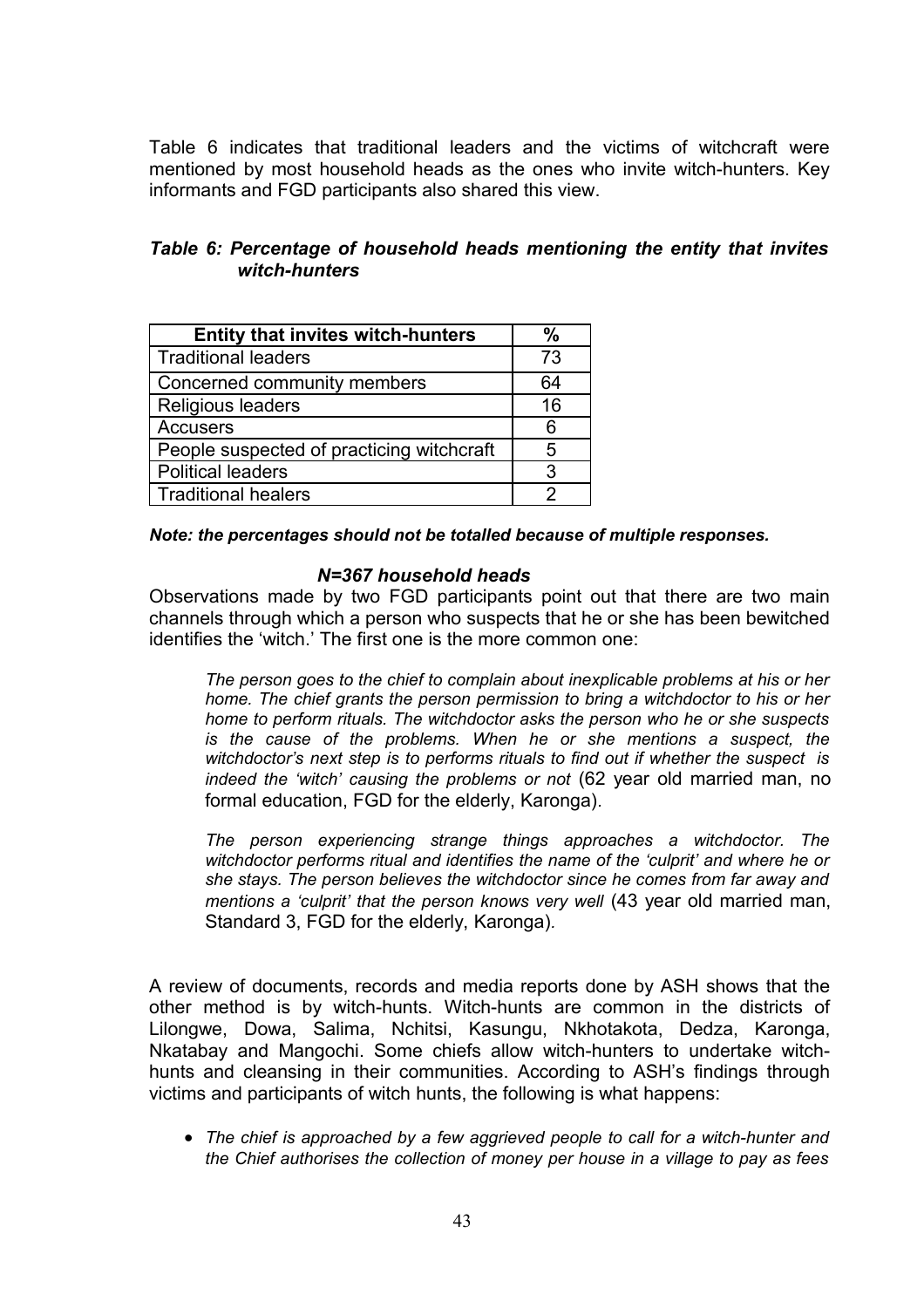*for calling the witch finder. Those that refuse are branded as witches straight away.*

- *In addition to the fees, the villagers provide food and accommodation to the witchhunter and his assistants.*
- *The witch-hunter sets a camp where those he identifies as witches are detained. Witches and their houses are smeared with flour; they are shackled, and forced to drink concoctions to be cleansed of witchcraft.*
- *The witch finder goes around the houses or graveyards bringing out the so the "witchcraft charms" from these places.*
- *Those identified as witches are further subjected to beatings, have their property damaged; houses or maize barns demolished; facial incisions with razor blades. They are asked to pay fines of goats or cattle and money.*
- *The chief threatens people not to report witch-hunt to the state authorities otherwise they risk eviction from the village.*
- *Sometimes the villagers are cheated that the authority to conduct the witch-hunt has already been received from the police or the T/A of the area.*
- *This leads to many victims to suffer in silence. However, some courageous victims have reported witch hunts to the police. Police have taken action in arresting chiefs and witch hunters or stopping witch hunts in some cases and not in others.*

Witch-hunters have found witch-hunts to be a very lucrative business and great economic incentive for witch-hunters. It is reported that chiefs do get a cut from the fines imposed on suspected witches. Some witch-hunters boast of being rich and amassing reasonable wealth at the village level.

A Community Policing Coordinator confirmed that concerned community members invite witch-hunters with permission from the village heads. For some village heads, rejecting a request to invite a witch-hunter is tantamount to not only protecting 'witches' but also to suggesting that the village heads themselves are witches. That is a major reason why many village heads bow down to the demands of concerned villagers. As a traditional leader observed:

*Some chiefs have been arrested for inviting witch-hunters to their villages to identify witches* (Traditional leader, Machinga).

However, there are some traditional leaders who do not invite witch-hunters. This is probably due to greater awareness among traditional leaders and the general public that there is no hard evidence that witch-hunters are able to identify witches. A key informant said:

*We didn't invite the witch-hunter to search my house because our village head man doesn't allow people inviting witch-hunters* (28 year old male subsistence farmer, Dedza).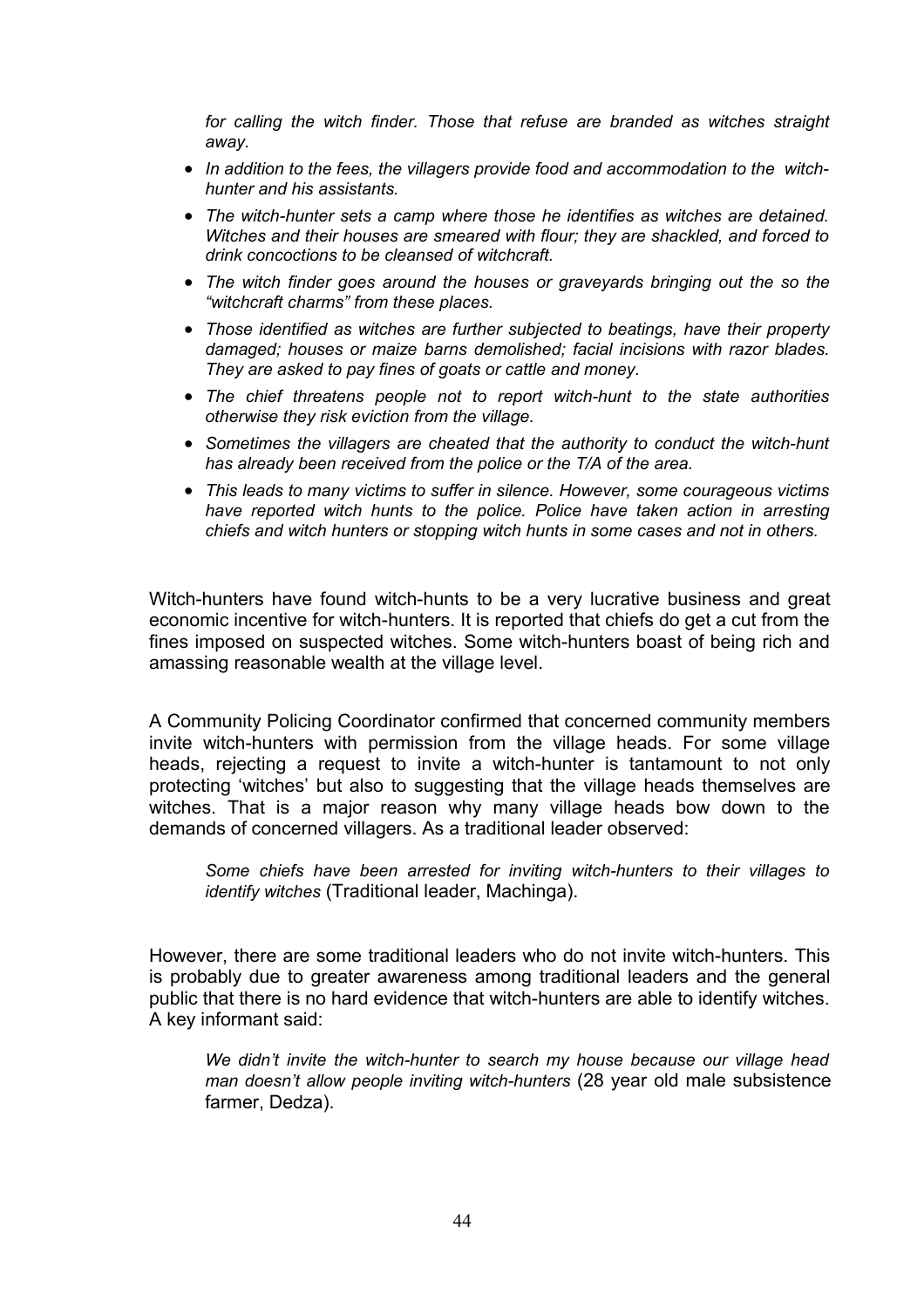However, many village headmen are pressured by their subjects to invite a witchhunter to their village, especially when sudden or unexplained calamities including illness and deaths occur in the village.

Many key informants and FGD participants felt that some witch-hunters or witchdoctors are not genuine and others are bribed to implicate particular individuals, yet others make mistakes, as the following key informants observed:

*The witchdoctors sometimes make mistakes by identifying a 'witch' or 'wizard' wrongly and this can bring about disagreements* (16 year old Standard 7 boy, FGD for children, Thyolo).

*Witchdoctors are corrupt people and just divide people in the villages* (57 year old married male carpenter, Form 4, FGD for middle-aged people, Mzimba).

A significant percentage (18%) of the household heads said they had ever participated in witch-hunting. The percentage was highest in Machinga (22%), followed by Mwanza (22%), Blantyre City (20%), Thyolo and Ntchisi (17% each), Dedza (8%) and Mzimba (7%).

Some 11% of the household heads reported that at least one other member of their household participated in witch-hunting. Many community members participated by inviting a witchdoctor, undergoing the cleansing process, escorting the witch-hunter to the chief's compound, assaulting the suspected witch, donating food and money to the witch-hunter, and assisting the witch-hunter in various ways. However, most (54%) of the household heads said they merely watched the proceedings. They did not come to the rescue of the suspected witch. In addition, key informants observed that much of the action by 'witches' is driven by jealousy. Two key informants explained:

*My brother used to bring me goods and cash he stole in Lilongwe. Many people including my relatives who were led by my aunt became jealousy because my brother did not give them anything* (35 year old married businesswoman suspected of practicing witchcraft, Ntchisi).

*Witchcraft is spread all over Malawi. The number of witchcraft cases has been increasing because many people are becoming jealousy of one another* (29 year old male witchdoctor, JCE, Ntchisi).

The majority (48%) of the household heads said that witches never achieve their goal, while 26% said sometimes they do, 15% said they always do, and 11% did not know. Nevertheless, suspected witches are feared in their communities. This is partly because many people feel vulnerable in the face of witchcraft.

Nearly 30% of the household heads said that a person cannot protect him/herself from witchcraft, while 59% felt it is possible to protect oneself. The former feel vulnerable to witchcraft while the latter tend to use charms to protect themselves from witchcraft. NSO (2008) found that 28% of the households in Malawi had taken steps to protect members against witchcraft. Irrespective of whether they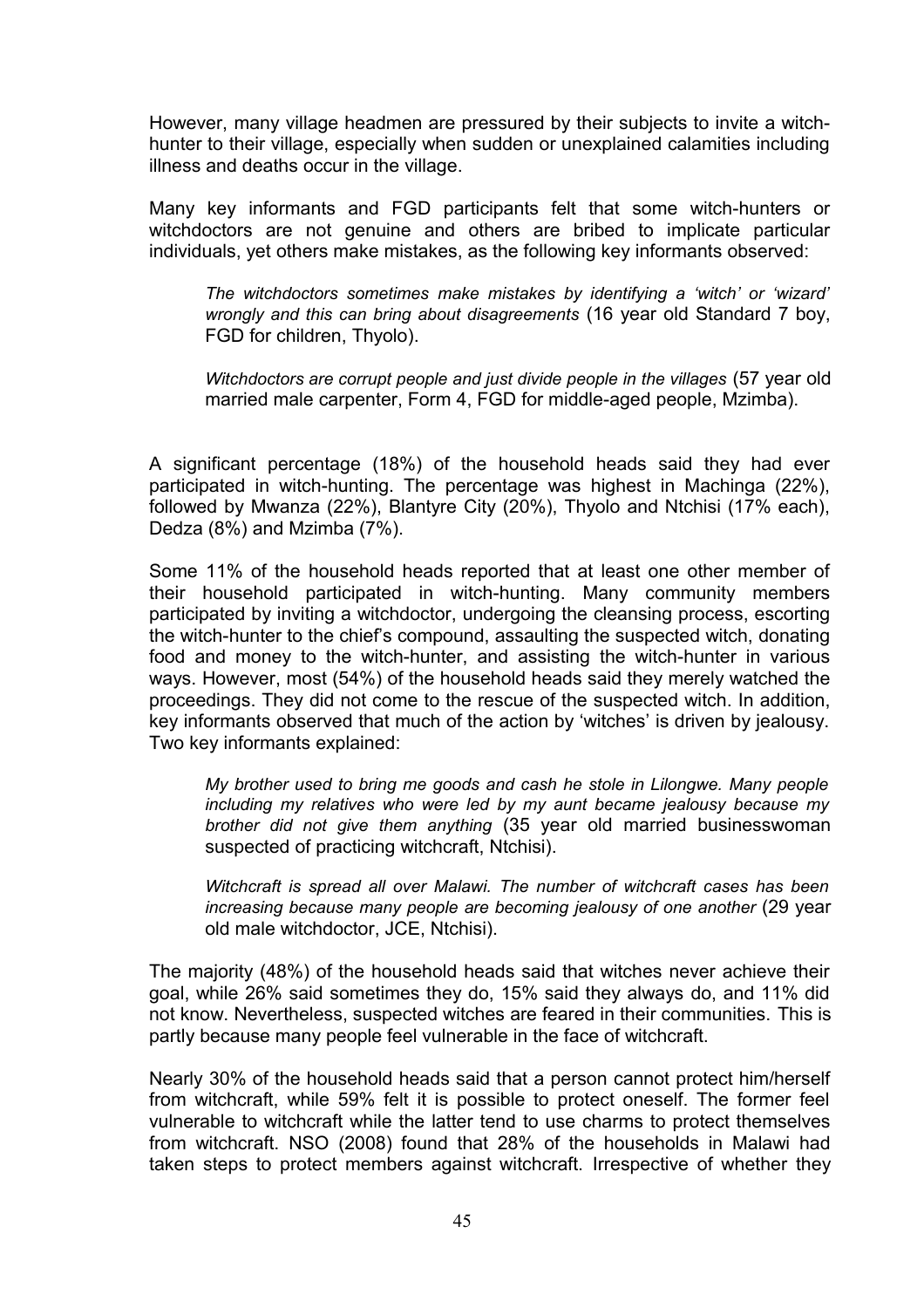feel that one can or cannot protect themselves from witchcraft, most people are gripped with fear at the sight of someone labelled a witch.

# **3.4.2.1 Witchdoctors' activities**

Among the key informants were four witchdoctors one of whom was female. One of them was interviewed in Ntchisi, two in Machinga, and one in Mwanza. Their ages ranged from 29 to 58 years. One of them had no formal education; two had primary education, and one had secondary education. At the time of the interview, they had been witchdoctors for 3 to 20 years.

Three of the witchdoctors had ever hunted witches. One of them said that he had stopped witch-hunting after learning that it is a crime to suspect or accuse someone of practicing witchcraft.

A female witchdoctor reported that to identify a witch she depends on her pulse rate. If the pulse rate is fast, she said, she knows the suspected witch is indeed a witch. The witchdoctor said that if there is a witch or someone who keeps charms for witchcraft in or around their house, she uses what she referred to as a 'cellphone' to locate where a witch is. The 'cell-phone's network' helps her to know where the witch's charms are and she once found, the witch is then handed over to the community elders or those who invited her to the village. She said that her 'cell-phone' is very reliable and it has never lied about the location of a witch.

Two of the witchdoctors said that it possible to wrongly identify someone as witch while the other two said that it is not possible. One of them (from Mwanza) said, "It is impossible to witch because when a child mentions someone as a witch that person is indeed a witch. We ask ourselves how come the child mentioned that person of all people. He must be a witch"

A witchdoctor from Machinga pointed out that "My job is to identify and protect victims of witchcraft, not giving any punishment to them." However, the view of most study participants was that witchdoctors commit acts of violence on 'witches.' One of the witchdoctors reported that nobody "can afford to do cleansing because witches are made by gods." Three of them said that they do carry out cleansing of witches. A witchdoctor from Ntchisi observed that:

*Cleansing is the best way to remove witchcraft from the witches. I make incisions on the witch's body using a razor blade, to make them start a new life. I also give him or her some concoction to drink. I tell him or her that if he or she tries to practice witchcraft again he or she will die. The number of incisions on the body represents the number of years the person is supposed to not touch any 'juju' (charms). The number of incisions depends on the age of the person. A child is prescribed about 10 while a middle-aged person is prescribed about 40 incisions.*

Two of the witchdoctors said that they do not know if the law allows them to conduct witchcraft cleansing; one said the law does not permit it; while the one from Ntchisi said: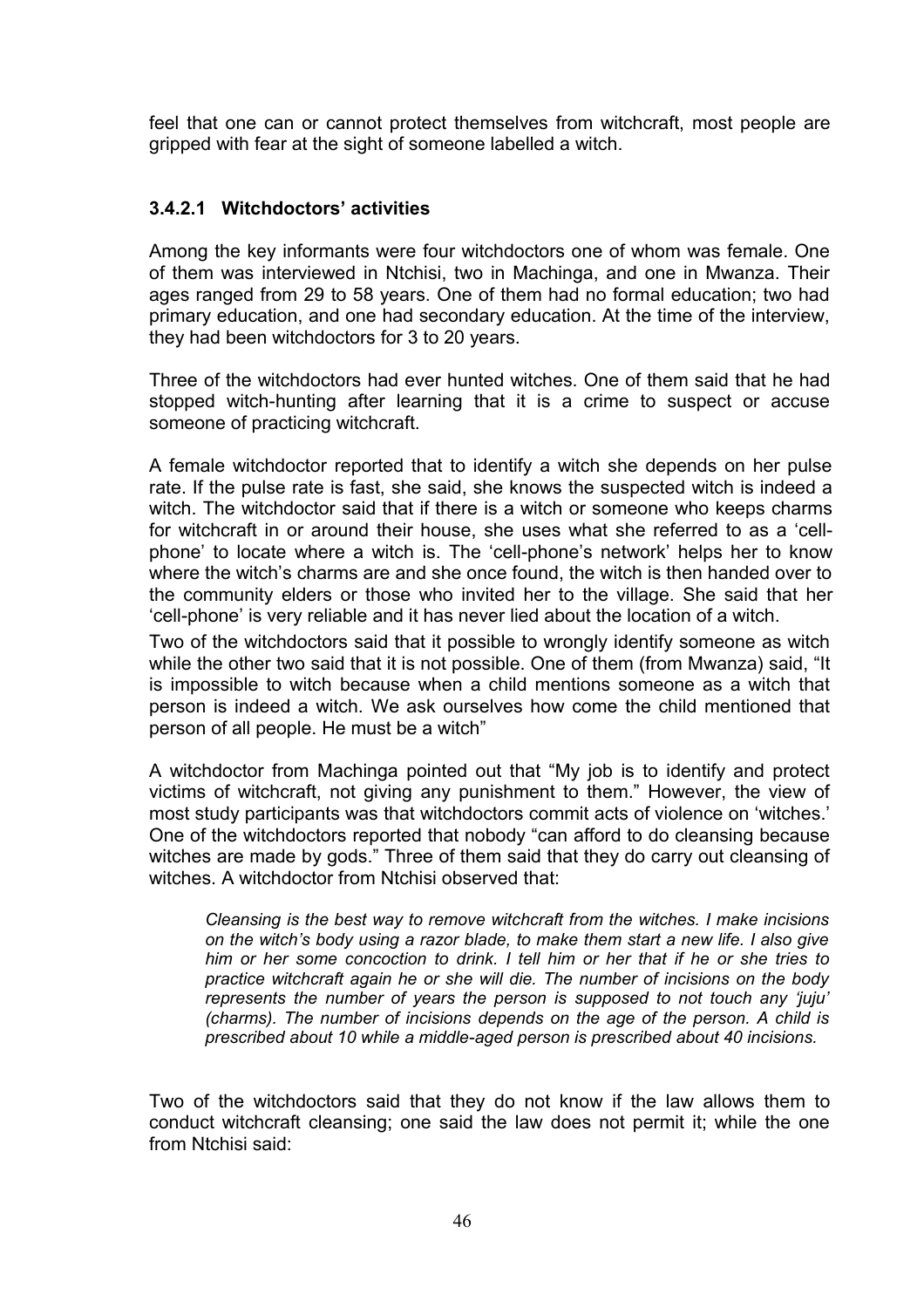*May be it allows us because we are given letters from the police to allow us to conduct the cleansing. Sometimes the DC's office and the chiefs know about our activities.*

In addition to cleansing, some witchdoctors said they remove strange objects from their clients. A witchdoctor explained that a man told him that he was tired of keeping and feeding something like a snake, and he wanted his life to be normal again. The witchdoctor gave him some charms to destroy the snake-like thing which later disappeared. He said he advised the client to not eat for 7 days so that the snake-like thing should not reappear.

It was reported that most witch-hunters in Nchitsi are no longer doing their job publicly for fear of being prosecuted. However, the female witchdoctor in Ntchisi said that she does witch-hunting secretly for many families who want help. She said she also does exorcism of those who no longer want to be witches.

The Case Study 1 below describes the experiences of a middle-aged man who was identified as a witch by a witch-hunter.

## **Case Study 1: Fred Kapha**

District: Lilongwe; T.A.: Chimutu; Village: Chinoko; Age: 47 years; Sex: Male; Ethnicity: Chewa; Religion: Christian; Marital status: married; Education: primary; Occupation: Businessman.

On 1<sup>st</sup> June, 2011, I (George Thindwa) was at Chinoko Village, T/A Chimutu, Lilongwe. The chiefs at the village had called for a witch-hunter, called Bosto. Children at some school had complained that they were being taught witchcraft. Bosto as a witch-hunter claims to have expertise of fishing out witches and their witchcraft charms.

The witch-hunt was on the full swing on the day and the witch-hunter identified Mr. Fred Kapha as a witch. He told the crowd that had gathered at the ceremony that Fred had his charm hidden at the graveyard. The witch-hunter then detained Mr Kapha at his camp: at an open ground, having smeared him with flour all over his body and face. During the time of looking for his charm at the graveyard, Mr Kapha was dragged along by village vigilantes who act as security for the witch-hunter. At the graveyard, Mr Kapha was told to sit down with his hands tied. Then the witch-hunter set out digging at the graveyard to bring out Mr Kapha's witchcraft charm. After 20 minutes, the witchhunter reported that he had found the charm. It was a small piece of root, but the witchhunter said it was a rat that Mr Kapha used to steal money from other people's businesses in the village.

After that, Mr Kapha was dragged back to the camp, being mocked, harassed, and constantly booed as a witch, whose charm had been found. At the camp, he was told to sit on the floor once again to await his verdict; of being fined and exorcism or cleansing. There were many people drumming and singing at the grave site and at the camp.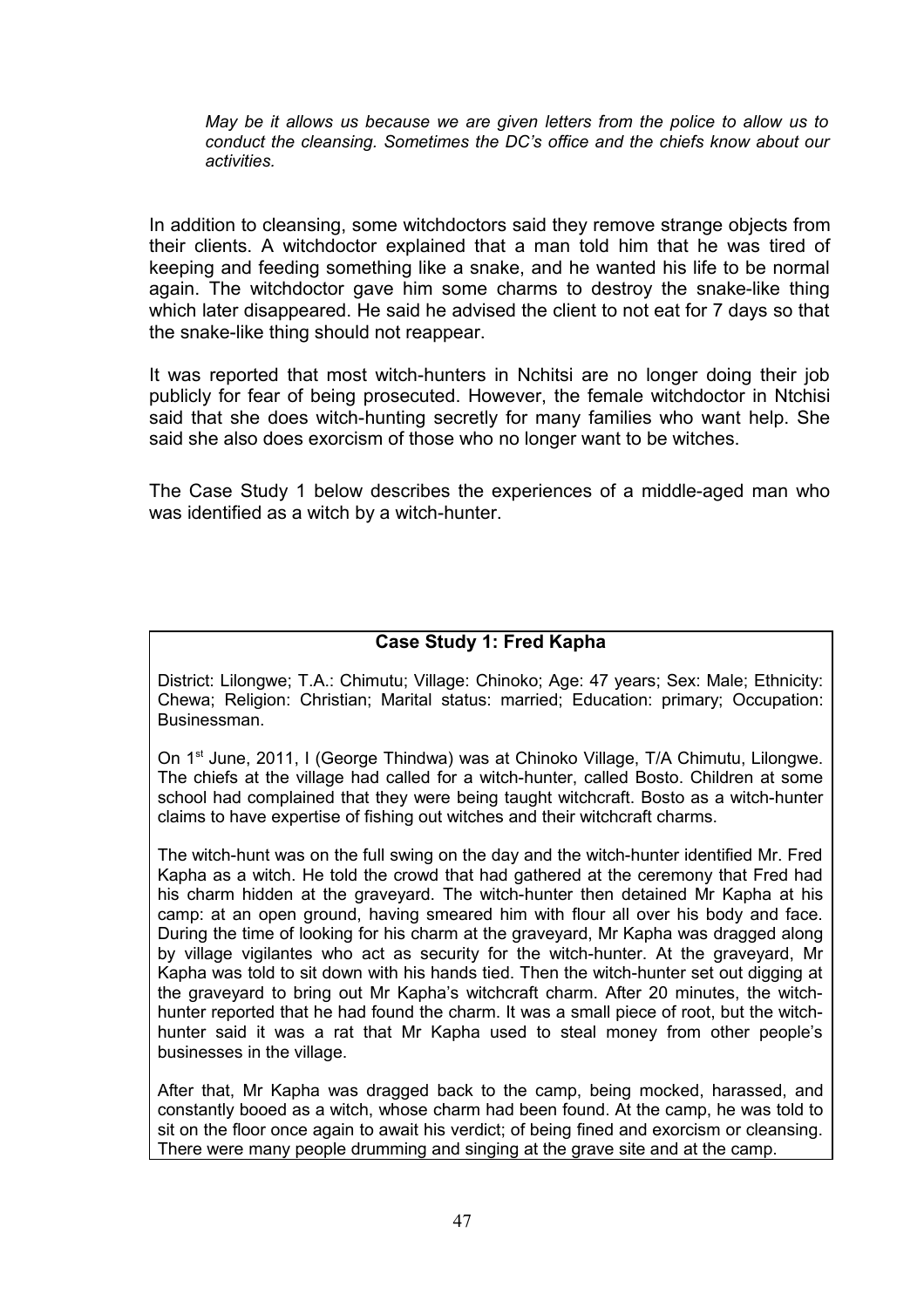I took pictures of the whole drama. I called the police to come and stop this illegal practice. As I was calling the police, the security vigilantes took notice of my presence and reported me to the chiefs. The chiefs summoned me to their court and charged me MK5, 000 for being at the witch-hunt place without their permission.

However, I continued to liaise with the police to come. The police from Kanengo, Lilongwe responded and came to the venue of the hunt. They managed to arrest 5 chiefs and 5 assistants of the witch-hunter. The witch-hunter himself ran away. The next day, Mr. Kapha was summoned to the police for a statement against those arrested because witch-hunting and assisting in witch-hunting is illegal and for subjecting Mr Kapha to a witch hunt. Those arrested were charged accordingly. After three days on remand, they were released on bail on Friday, 3rd June, 2011.

#### **3.4.3 Beliefs about who practices witchcraft**

Figures 7, 8, 11, and 12 indicate that household heads believe that women practice witchcraft much more than men; the elderly much more than the middleage, the youth, and children; the poor much more than the rich; and old settlers much more than new arrivals in a community. While WLSA (2010) found that, typically, a suspected witch is an elderly woman who is a bit better off than many other people in the community. In contrast, this study found that the profile of a person suspected of practicing witchcraft is that of an elderly poor woman. In this study, there were some but few participants whose view agreed with WLSA's finding but the majority had a different view. The difference in the findings between this study and WLSA's could be due to differences in coverage of the two studies. A Director of Administration at a District Assembly pointed out that the elderly are

weak and some of them have no support, and they are helpless. In a society where the younger generation is dying in large numbers, a person who lives longer than expected is said to be a witch. Generally, it is the marginalised that are said to practice witchcraft. However, in a community where most people are poor, a relatively well-off member of the community risks being labelled a witch. The following statements from two key informants who were suspected witches and one FGD participant confirm this point:

*It seems anybody who becomes rich is a witch these days* (41 year old businessman, Karonga).

*My accusers (my relatives) came to suspect me of practicing witchcraft because I work hard in my garden and I have a lot of food. My relatives accuse me of magically transferring agricultural produce from their gardens to mine* (28 year old male farmer, Dedza)*.*

*It is jealousy. When someone has wealth people want that wealth to be theirs* (16 year old boy, Standard 8 pupil, FGD for children, Karonga).

## 3.4.3.1 **Women and men**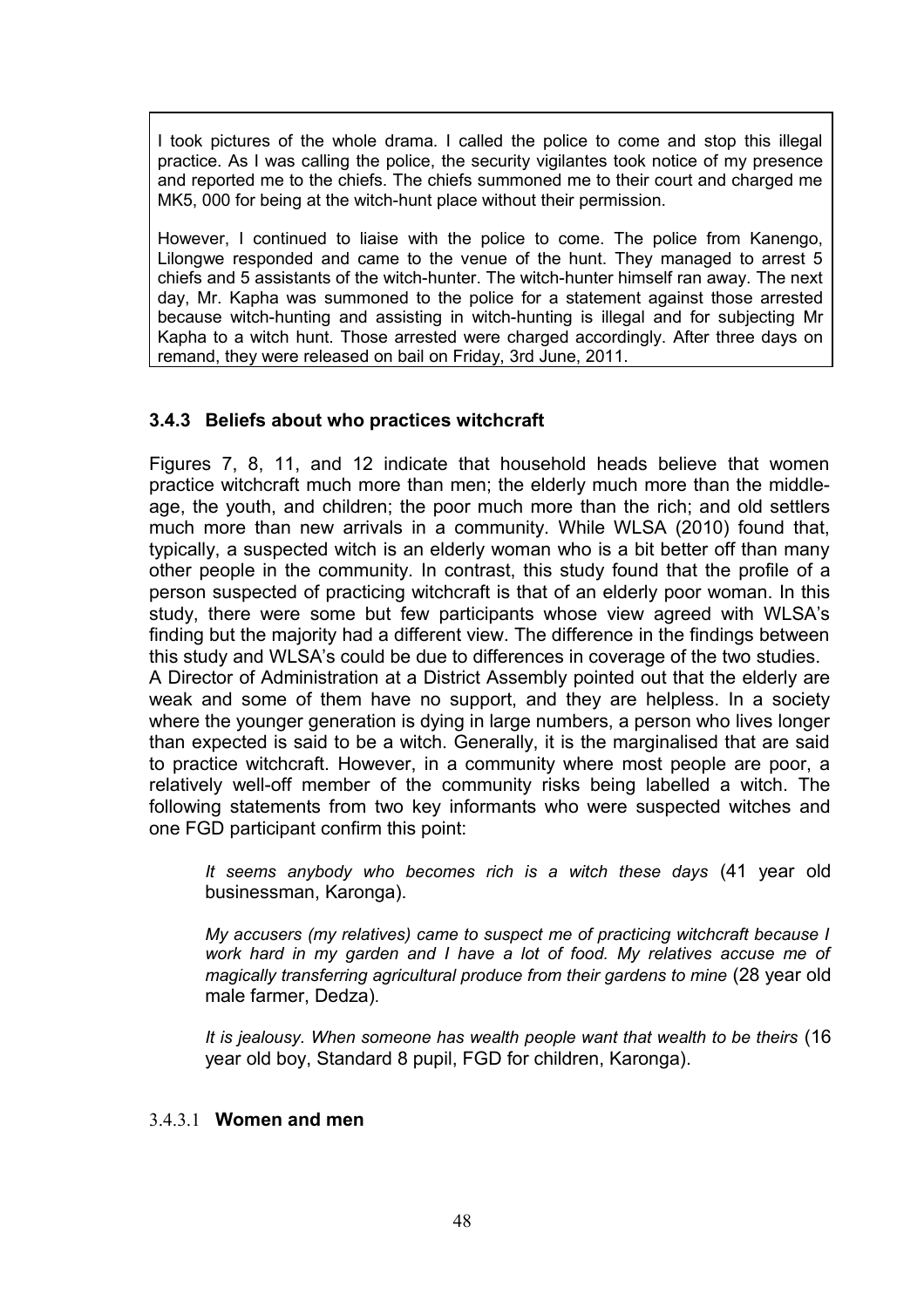As Figure 7 shows, the majority (55%) of the household heads said that females practice witchcraft more than males, while 10% and 30% said males and both males and females equally, respectively.

# *Figure 7: Percentage of household heads mentioning the gender that practices witchcraft more than the other*



The views of the household heads were supported by FGD participants and key informants and by the finding that in this study all 18 persons suspected of practicing witchcraft were female. Participants in 55% of the FGDs agreed that women are suspected more than men. Many of them pointed out that elderly women are suspected more than younger women. The following are examples of reasons given by FGD participants and key informants as to why women are suspected more than men:

*Women do not show mercy on others* (17 year old girl, Standard 8 pupil, FGD for the youth, Mzimba).

*Women are cruel* (Christian religious leader, Thyolo).

The percentage of household heads that mentioned women was highest in Thyolo (77%), followed by Blantyre City (75%), Dedza (66%), Machinga (61%), Mwanza (55%), Ntchisi (42%), Karonga (32%) and Mzimba (31%).

# 3.4.3.2 **Children, the youth, the middle-aged and the elderly**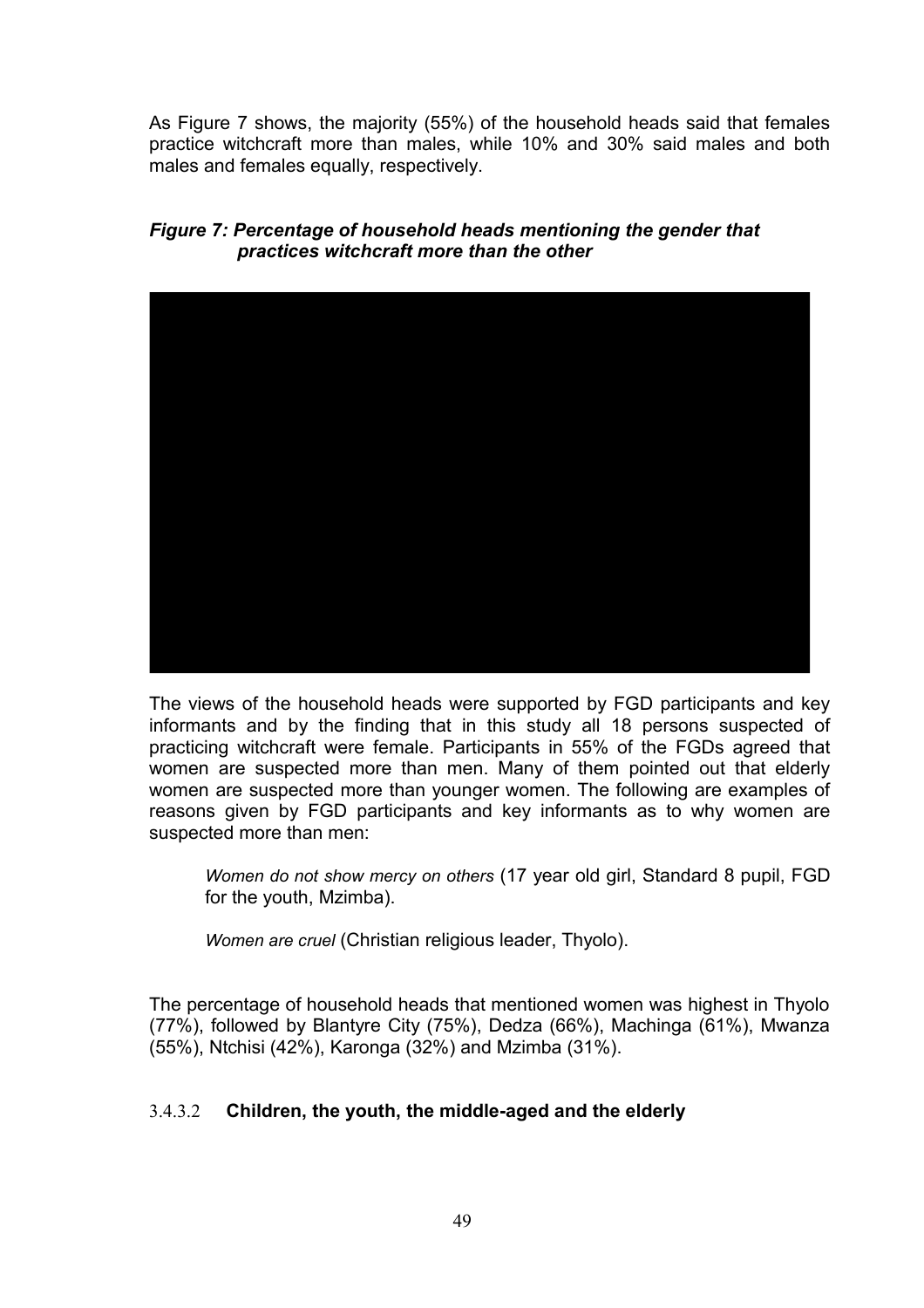Figure 8 shows that 50% of the household heads mentioned the elderly as the people who practice witchcraft more than other age groups. Some 19%, of the household heads mentioned children. FGD participants held similar views.

# *Figure 8: Percentage of household heads mentioning the age group that practices witchcraft more than other age-groups*



**N=884**

As Table 7 shows, the elderly were mentioned by 13 of the 21 focus groups. However, none of them mentioned the youth and middle-aged people. Interestingly, none of the focus groups except three for the elderly mentioned its own age group as the one that practices witchcraft more than other age groups. This supports the view expressed by many people that people tend to point fingers at others as 'witches.'

|  |                           |  | Table 7: Number of focus groups mentioning category of people that |  |  |
|--|---------------------------|--|--------------------------------------------------------------------|--|--|
|  | practices witchcraft most |  |                                                                    |  |  |

|                   | <b>Target Group Said to Practice Witchcraft Most</b> |       |                                                    |    |         |        |           |  |  |
|-------------------|------------------------------------------------------|-------|----------------------------------------------------|----|---------|--------|-----------|--|--|
| <b>FGD Target</b> | Children                                             | The   | Children <sup>'</sup><br>Middle-aged<br><b>The</b> |    | All age | Total  |           |  |  |
| Group             |                                                      | youth | Elderly<br>people                                  |    | and the | groups |           |  |  |
|                   |                                                      |       |                                                    |    | elderly |        |           |  |  |
| Children          |                                                      |       |                                                    |    |         |        |           |  |  |
| The youth         | 3                                                    |       |                                                    |    |         |        |           |  |  |
| Middle-aged       |                                                      |       |                                                    |    |         |        |           |  |  |
| The elderly       |                                                      |       |                                                    | 3  |         |        |           |  |  |
| <b>Total</b>      |                                                      |       |                                                    | 13 |         |        | $21^{26}$ |  |  |

A magistrate said that the most recent time that he handled a case of witchcraft accusation was two years prior to the survey. He reported that a group of elders were accused of going to a graveyard and eating fresh corpses. The accusations were made because of the deaths of children and a man, which happened within a

<span id="page-49-0"></span><sup>&</sup>lt;sup>26</sup> In 8 of the 29 FGDs, the question asking about who among children, middle-aged people and the elderly practices witchcraft most, was either not asked or the participants' responses were not clearly recorded.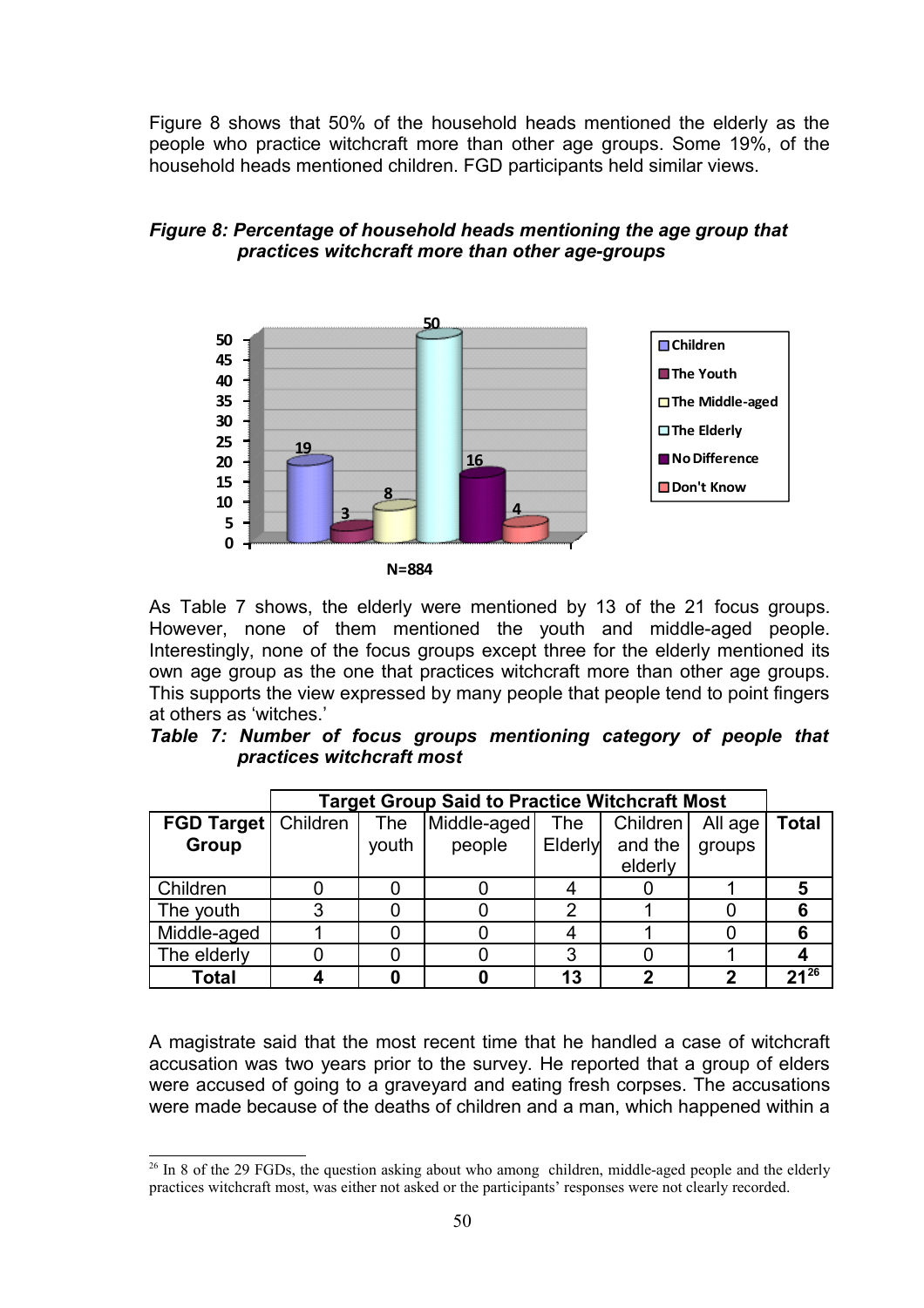short period of time. He said that the elderly were accused because they have no teeth.

As the key informant observed:

*The elderly are the weakest of social group, and some of them do not have support. It is also because they live longer than expected. They are helpless* (Director of Administration).

Key informants gave the reasons why children are involved in witchcraft. Two of them said:

*Children are targeted for witchcraft-training because they are easily threatened to not tell anyone* (Police officer, Mzimba).

*My son was warned by the elders who taught him witchcraft not to tell anybody, otherwise he would go mad* (The father of a child who was allegedly trained in witchcraft, Dedza).

## 3.4.3.2.1 **Children and witchcraft**

Significant numbers of Malawians believe that children are taught witchcraft and that the numbers of these children are increasing. As a Sheikh from Machinga observed, "In the past witchcraft was more common among the elderly than among children."

This study found that 38% of the household heads were of the view that this is common in their area. The rest either said that it is rare (49%), it never happens in their area (7%), or that they did not know (6%).

From what the following two key informants and other study participants suggest, the belief that children are taught witchcraft may be more widespread than the percentages above indicate since family members tend to keep the matter to themselves for whatever reasons:

*We agreed among the relatives that this is a family matter. We advised each other that the teaching of witchcraft to our children should never happen again. We neither reported to the village head nor invited a witchdoctor* (30 year old father whose son was allegedly taught witchcraft, Dedza).

*The community did not do anything because I never told them about what happened to my child* (44 year old married mother whose child was trained in witchcraft, Ntchisi)

Table 8 shows that the percentage of household heads who believe that it is common practice for children to be taught witchcraft in their area was highest in Karonga (51%) and lowest in Ntchisi.

A 24 year old mother from Ntchisi whose son she claimed was trained witchcraft alleged that "It is difficult to train an adult." Most of people base their belief on what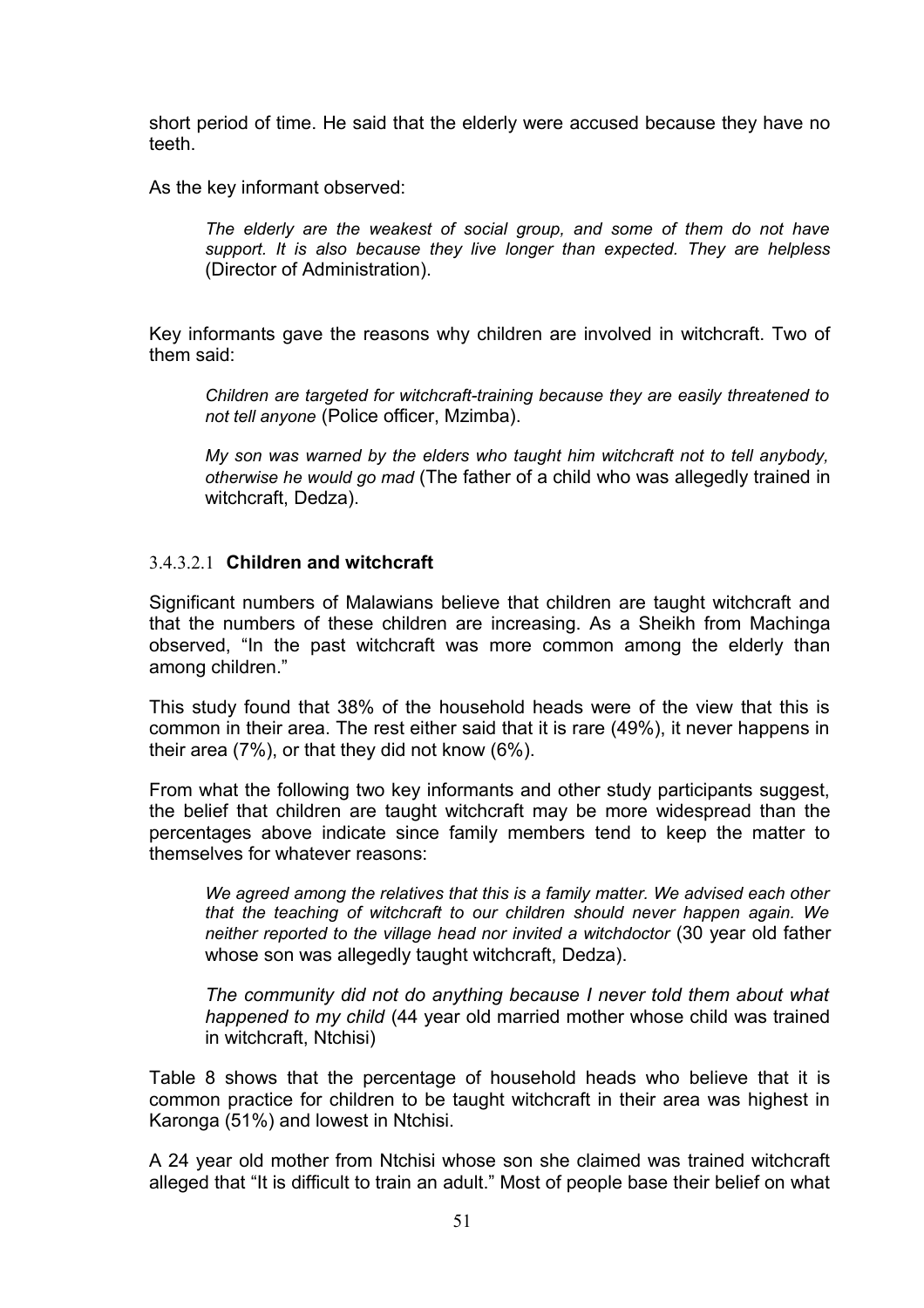the children themselves, who may be as young as 3 years old, say or on what witchdoctors or witch-hunters say.

# *Table 8: Percentage of household heads reporting that it is common in their area for children to be taught witchcraft*

|     | <b>Mzimba</b> | <b>Ntchisi</b> | Dedzal | MHG | Blantyre City   Thyolo |     | Mwanza |
|-----|---------------|----------------|--------|-----|------------------------|-----|--------|
| 51% | 22%           | 20%            | 26%    | 45% | 34%                    | 48% | 49%    |

#### *Note: KA=Karonga; MHG=Machinga*

In an FGD in Karonga, children said that many elders believe that if they die after they have trained children in witchcraft; their souls will be at peace.

When asked if any children in their household were taught witchcraft, 18% of the household heads responded affirmatively. Figure 9 indicates that Thyolo reported the highest percentage (27%) while Mzimba reported the lowest (10%).

## *Figure 9: Percentage of households with children who were allegedly taught witchcraft, research site*



*BT=Blantyre; MN=Mwanza*

Of the 18 children who were allegedly taught witchcraft, 53% were girls. The children's mean age at the time it was first discovered that they had been taught witchcraft was 8.5 years. Their ages ranged from 2 years to 13 years.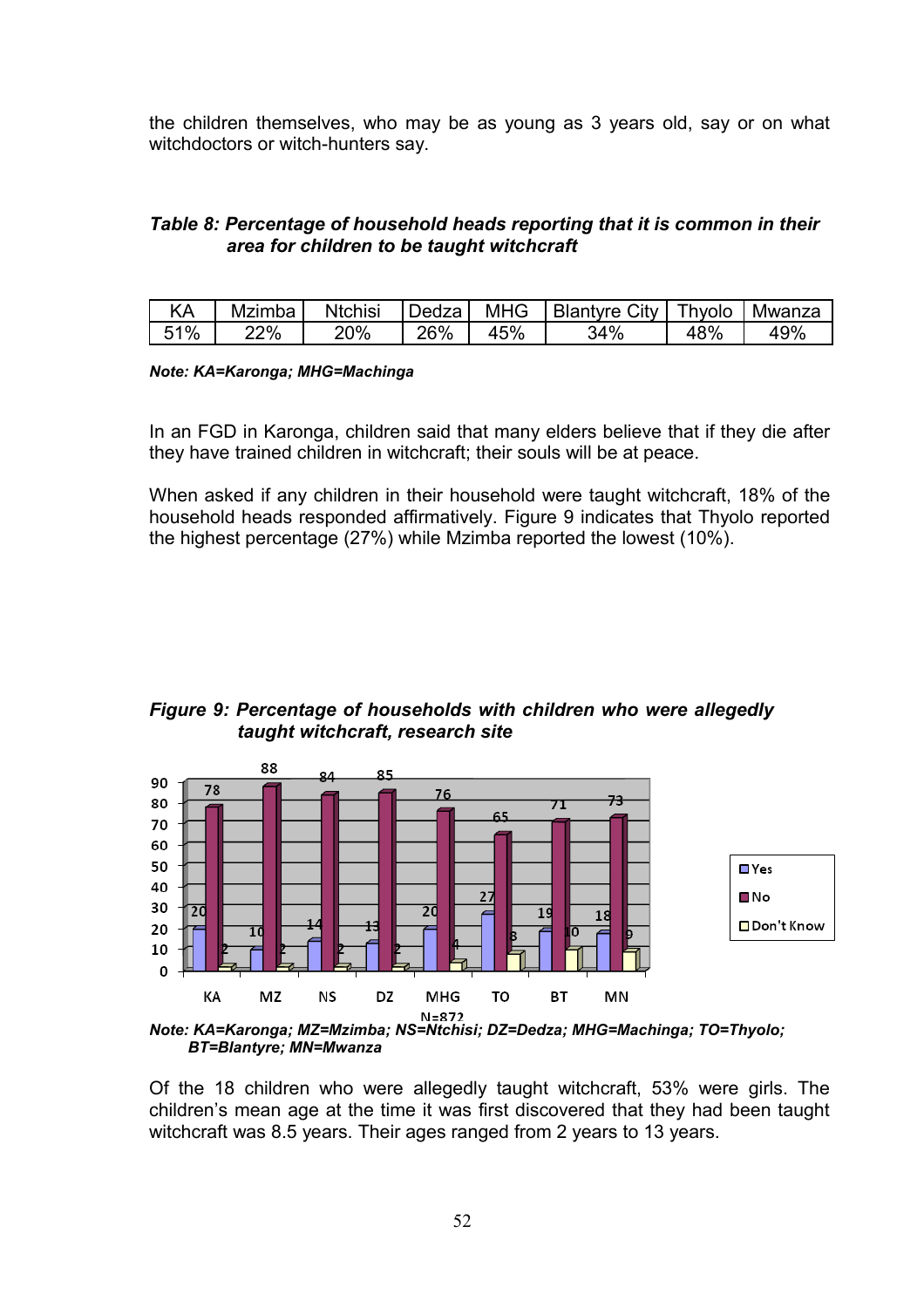The findings of this study do not show any evidence that orphans, troublesome children, children with disability, or specially-gifted children are targeted for witchcraft training. None of the children were orphans, suggesting that orphans are not targeted by witchcraft teachers. This supports the view of some of this study's participants that children are taught witchcraft, often by strangers, for the purpose of using them to harm, including killing, their parents. The following observations by a key informant and an FGD participant are in agreement with this view:

*Witches usually use children to kill their own parents* (24 year old Christian religious leader, Thyolo).

*A person cannot use witchcraft to kill you unless he or she is related to you. So, a stranger who hates you teaches your children witchcraft which they use to kill you* (A 57 year old married woman, Standard 3, FGD for the elderly, Karonga).

Generally, key informants and FGD participants agreed with WLSA's (2010) observation that teaching children witchcraft is much more associated with women than men. It is probably because of their nurturing tendencies and their closeness with children, that women are the prime suspects.

However, findings from FGDs and key informant interviews indicate that, generally, witchcraft teachers advise the children to not reveal their (the witchcraft teachers') identity. Some children are threatened with death or some other bad consequences. The following is an example:

*My 10 year old daughter had been warned that if she mentioned the elderly person who trained her in witchcraft, definitely she would die* (35 year old mother of a child who was allegedly trained in witchcraft, Ntchisi).

Data from key informants suggests that it is not uncommon for parents to take their children to both religious leaders and witchdoctors particularly when either appears to have failed to bring the children back to 'normalcy.' The key informants observed that the prayers and exorcism are not always effective in terminating the alleged witchcraft.

When parents and quardians suspect that their children are practicing witchcraft. many of them take some action, suggesting that they are against the practice. As Figure 10 shows, the two most frequently mentioned action taken by the 95 household heads was to take the children to religious leaders for advice, counselling and prayers (55%), followed by taking the children to witchdoctors for exorcism (50%).

Among the 18 parents and guardians of children allegedly taught witchcraft, the percentages were 28% and 44% respectively. The rest (28%) reported that they did nothing. This study did not investigate if the religious leaders were trained in counselling or not, and whether the kind of counselling is holistic or not.

## *Figure 10: Action taken by household heads upon suspecting that their children were taught witchcraft[27](#page-52-0)*

<span id="page-52-0"></span> $\overline{27}$ 

The percentages should not be added because of multiple responses.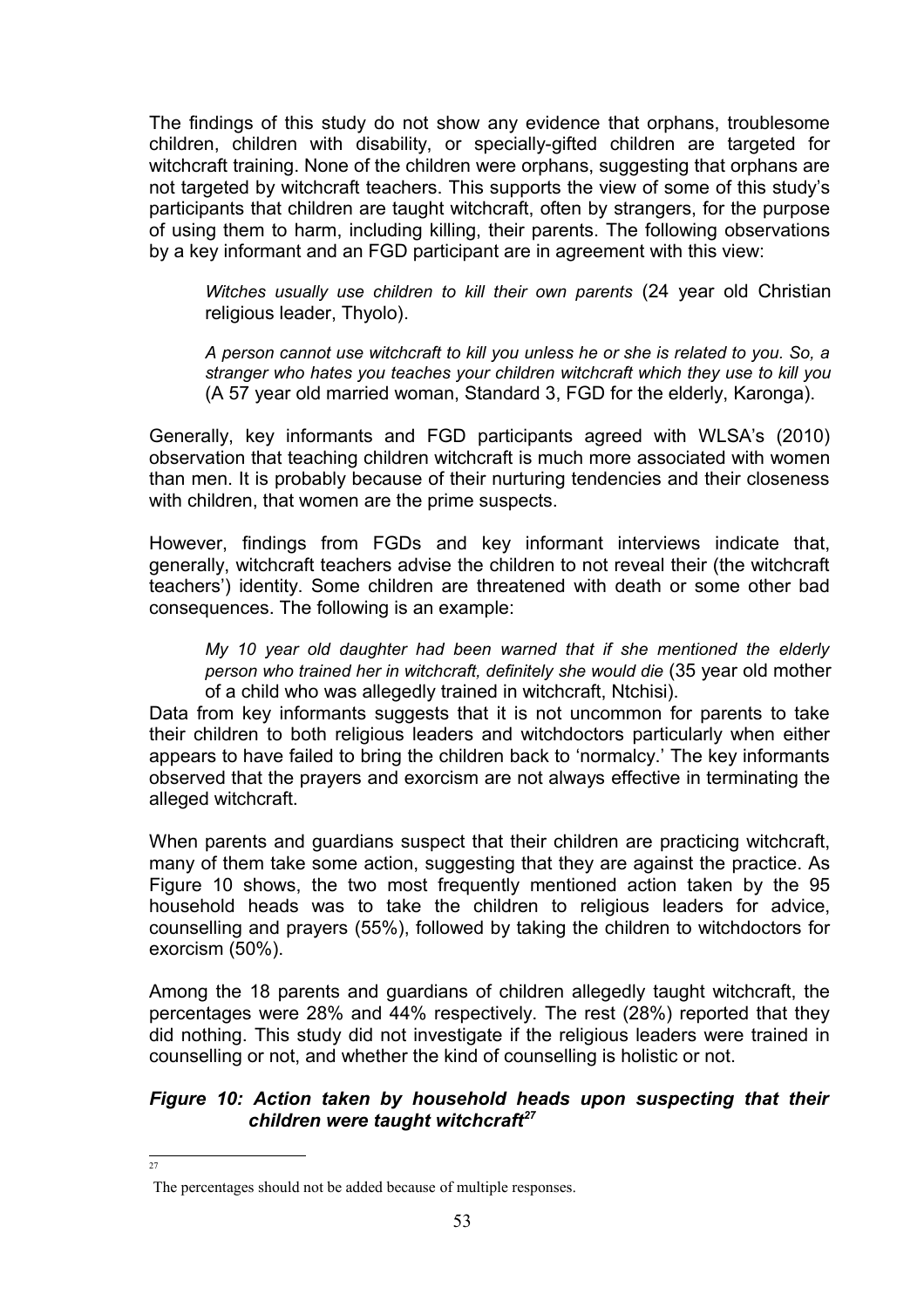

*N=95*

Although none of the children, who resumed practicing witchcraft after he or she had been cleansed by a witchdoctor, was reported to have died, there is a strong belief that when a person resumes witchcraft practices after being cleansed by a witchdoctor, the person dies.

The following FGD participants explained that:

*They are told that if they do that again they will die* (Participants, FGD for the elderly, Mwanza)

Most of the suspected witches die mysterious deaths when they try to practice witchcraft again (62 year old married man with no formal education, FGD for the elderly, Karonga).

The action taken by at least 20% of the households was a violation of the rights of the children. The action included beating the children up (7%), scolding them (6%), isolating them from other children (3%), denying them food for days (1%), banishing them from home (1%), stopping interacting with them (1%), and sending them away to live with other relatives (1%). Others prayed for the children (2%), gave them herbs for protection against further witchcraft (1%), and sent them to the chief for further action (1%).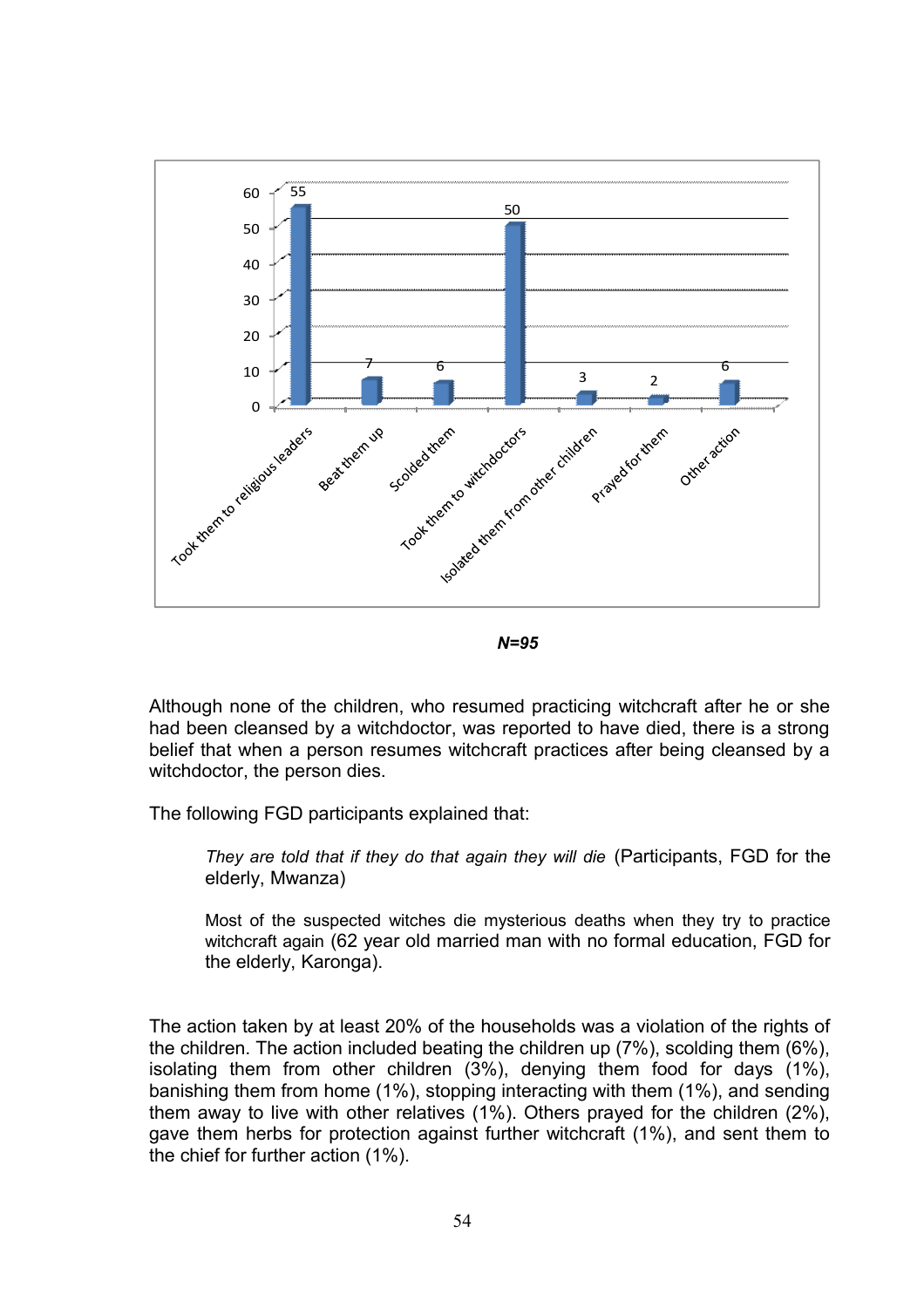Children accused of witchcraft are vulnerable to physical and sexual violence and to abuse by authorities. Case studies 2 and 3 below describe the experiences of an elderly woman who was suspected of teaching children witchcraft and a child who was suspected to be a witch.

This study did not venture into finding out the impact of accusations and violence on children suspected of practicing witchcraft. Nevertheless, what the following girl narrated indicates that the impact can be serious:

*The government should help us so that we should live life like anyone who has not been accused of witchcraft. ….We always fail in class because when wake up I am always tired and when I am in class I fail to concentrate.* (10 year old Standard 1 girl who was suspected of practicing witchcraft, Thyolo).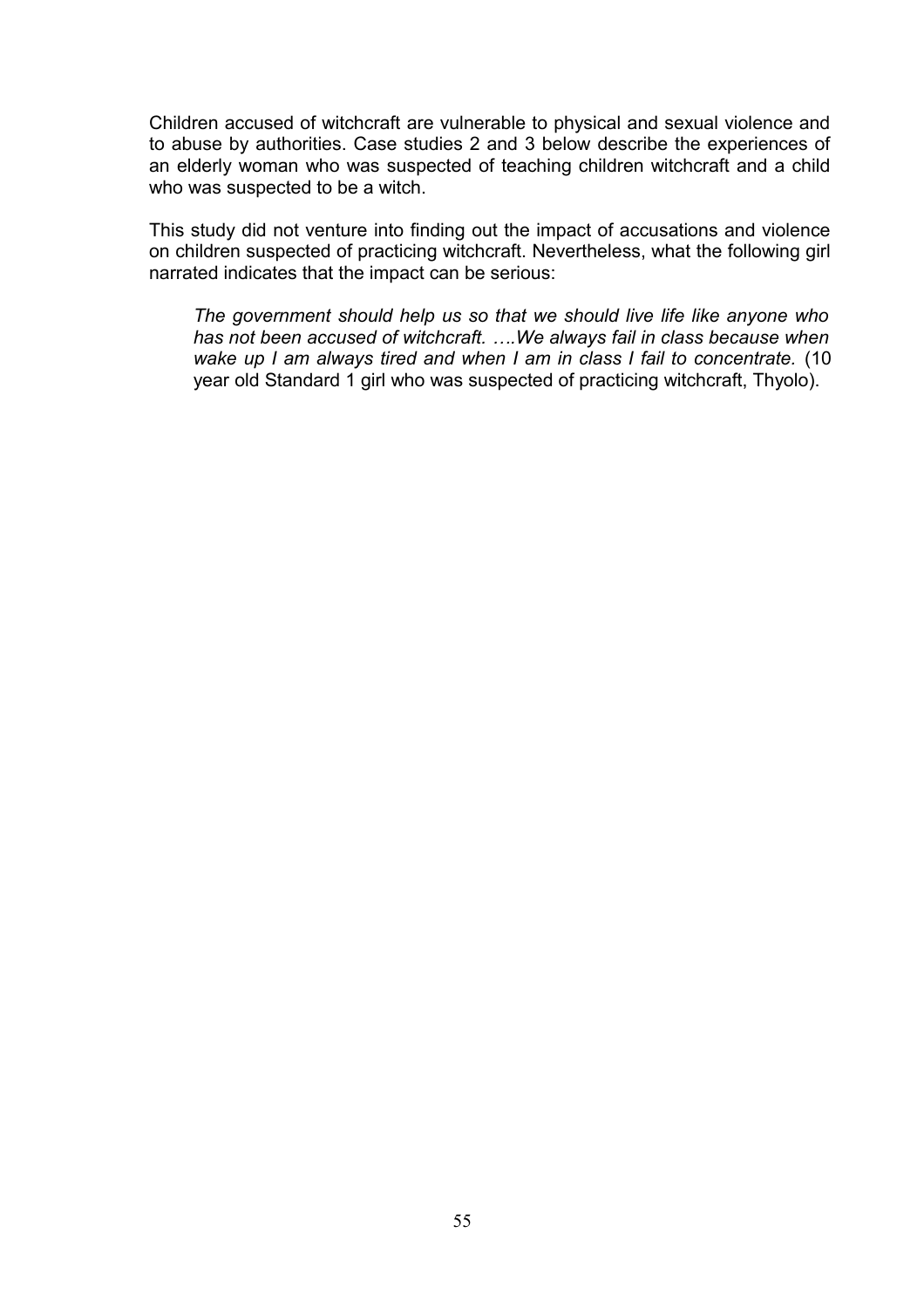# **Case study 2: Nellie Salimantara**

District: Salima; T.A. Khombedza; Age: 70; Sex: Female; Ethnicity: Chewa; Religion: Christian; Marital Status: Single; Education: Primary; Occupation: Subsistence farmer.

Nellie was accused and convicted of teaching children witchcraft. During the night of  $30<sup>th</sup>$  Nov. 2010, a child aged 6 years had a nose bleeding and his mother inquired what the problem was. The child stated that the bleeding was as a result of a slap from a "witch". The boy claimed that they were in a witchcraft plane during the night and the plane crashed at a graveyard. He said that when it crashed, Nellie demanded keys from him. But he could not produce the keys of the plane and then Nellie slapped him on the nose, hence the nose bleeding. The boy's mother got furious on hearing the news. She reported the matter to the chief and Nellie was summoned to the chiefs` court.

As she went to the chief, the story had already spread in the village. Then people started mocking her that she was a witch. She was pushed around till she reached the chiefs` court. At the chief, the mob had already assembled and demanded that she should be dealt with immediately, that is, that she should be killed. At the chiefs' court, a confession was demanded and Nellie refused. This infuriated the mob. The chief could not resolve the matter and called the police at Mvera station who told the chief to dispatch her to the station as they had no transport.

A lift was found and Nellie was sent to the Mvera police station. On the way, the mob followed, mocking and booing at her. Some people even slapped her for being a witch. When she reached the police station, some 5 kms away from the village, Nellie was not freed by the police in line with the law. Nellie stayed at the police station for 3 days where life was not easy either. She continued to be made fun of. She also could not take adequate food. Her blood pressure increased and her health deteriorated.

After three days, she was taken to court and charged with the offence of Pretending witchcraft. She denied and pleaded not guilty. Her accuser (who effectively had committed an offence himself) was called to testify against her. The magistrate found her guilty and sentenced her to 12 months imprisonment with hard labour, with an option of a fine of MK6,000(\$37). She did not have money because she is poor. Instead she went to serve her sentence at Maula prison in Lilongwe, which is some 40 kilometres away from her village. ASH heard about her predicament in January, 2011. ASH raised the MK6,000 and paid the fine. She was released and transported to take her to her village.

As this was not enough, three months later, the GVH in her village called a witch-hunter to catch witches in the area. The witch-hunter picked on her again. This time she was fined MK10, 000 (\$60) or 2 goats. She borrowed the money and paid the fine. When ASH visited her in June, 2011 as a follow up to an earlier visit, we were shocked to hear that this is what had happened to her again. She was so low and she felt that life was not worth living. Her daughter, who is physically challenged, was the reason that was holding her back; otherwise she said she could already have taken her life. ASH asked her if the chief could be prosecuted for subjecting her to witch-hunt which is illegal. She refused. She also refused to sue government for wrongful imprisonment.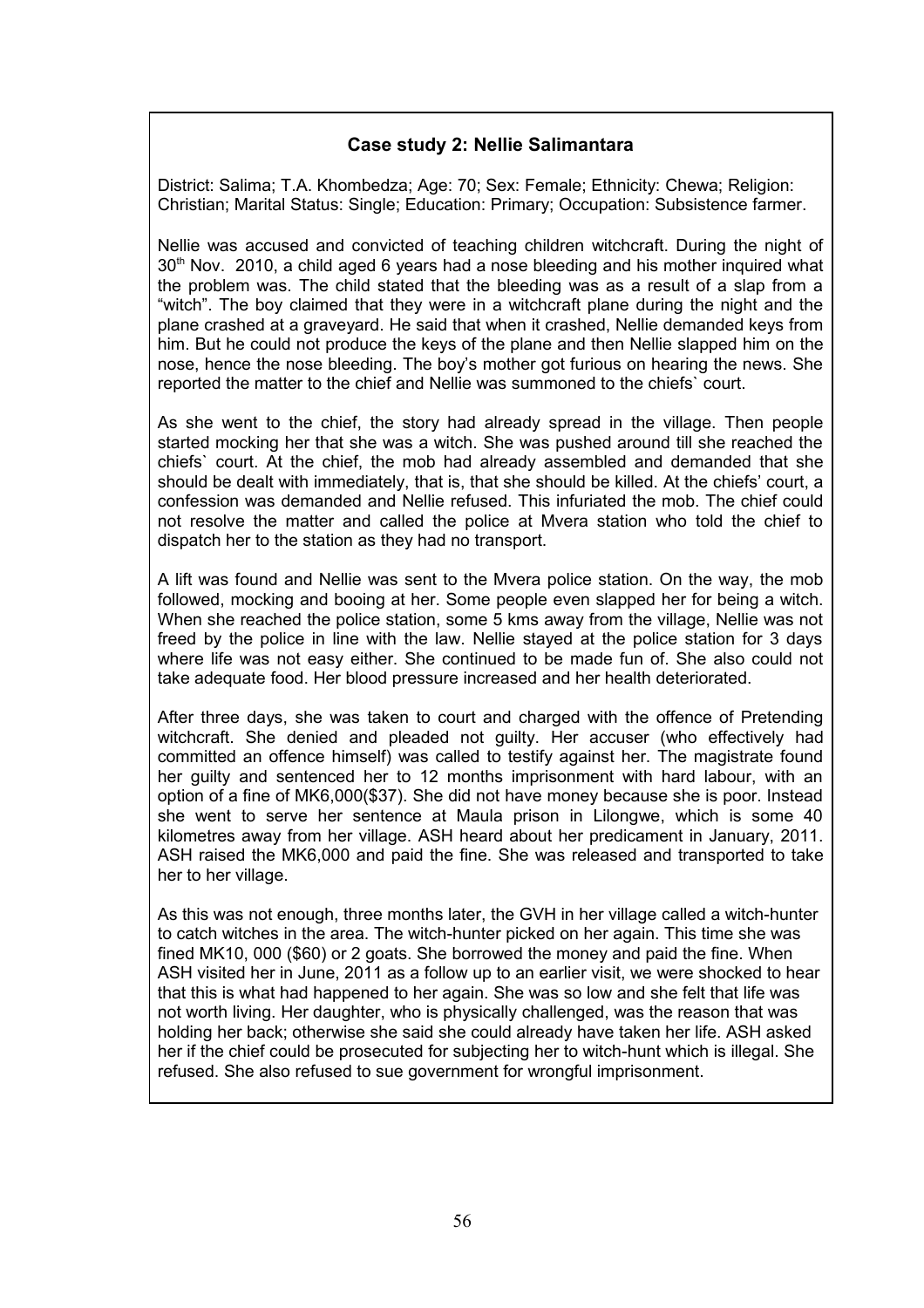# **Case Study 3: Chifuniro Liralira**

(sourced from Tikondane Care for Children, Lilongwe)

District: Zomba; Age: 15 years; Sex: Male; Ethnicity: Yao; Religion: Muslim; Status: Orphan; Occupation: Pupil.

Chifuniro was picked by Police officers of the VSU on the street and was taken to Tikondane. This was in 2008. By that time, the boy was 12 years old, and he behaved in ways which made people think he was a witch. He developed this way of behaviour over a long period of time. He was unpredictable, violent, noisy and uncontrollable. He didn't trust anyone.

Chifuniro confessed that he was a witch. His father complained that he was a bad boy and a witch. The father was afraid of his son and did not want to see him. When Chifuniro lived with him, his step-mother and half-brother, conflicts grew between the step-mother and the boy. After a while, they took him to his paternal grandmother who claimed that she tried her best with him but the boy showed very strange behaviour. She came to the conclusion that he must be a witch.

Chifuniro was taken back to his father and step-mother. The parents concluded that the maternal grandmother had taught him witchcraft. Shortly afterwards his young halfbrother died, and immediately he was suspected of having killed him. By that time Chifuniro, believed that he must be a witch. At the funeral, he "confessed" that he had killed his brother. Chifuniro's mother died when he was five years old. After the burial his father took him to his maternal grandmother and left him for good. Four years later, the father reappeared and took him to live with his step-mother and his half-brother in a village far away from his grandmother. The stepmother didn't want the boy and conflicts grew between the two.

It happened that the step brother of Chifuniro passed away. During the time of burial Chifuniro confessed that he was a witch and that he killed his brother. After the burial and the declaration of Chifuniro, his father put him into a big bag, tied it up and threw it into the river. Fortunately a fisherman pulled the bag out of the water, and Chifuniro survived and ran away.

Chifuniro stayed at Tikondane for 8 months. In the beginning, he showed some strange behaviour. But at times, he could scream for hours without any apparent reason, use obscene language, and always cry. As it turned out, Chifuniro was very sick and he went through a major surgical operation. After the medical intervention, the boy stopped screaming. He needed intensive, individual professional support. Little by little, he was helped to discover his potential. Fortunately, his maternal grandmother welcomed him back into her home. The boy is back at school and developing as a normal child.

# **3.4.3.3 The poor and the non-poor**

Figure 11 indicates that the majority (45%) of the household heads said the poor practice witchcraft more than the non-poor. The poor were mentioned more frequently in Karonga (60%), followed by Dedza (51%), Thyolo (50%), Blantyre City (44%), Mwanza (42%), Mzimba (39%), Machinga (38%) and Ntchisi (30%).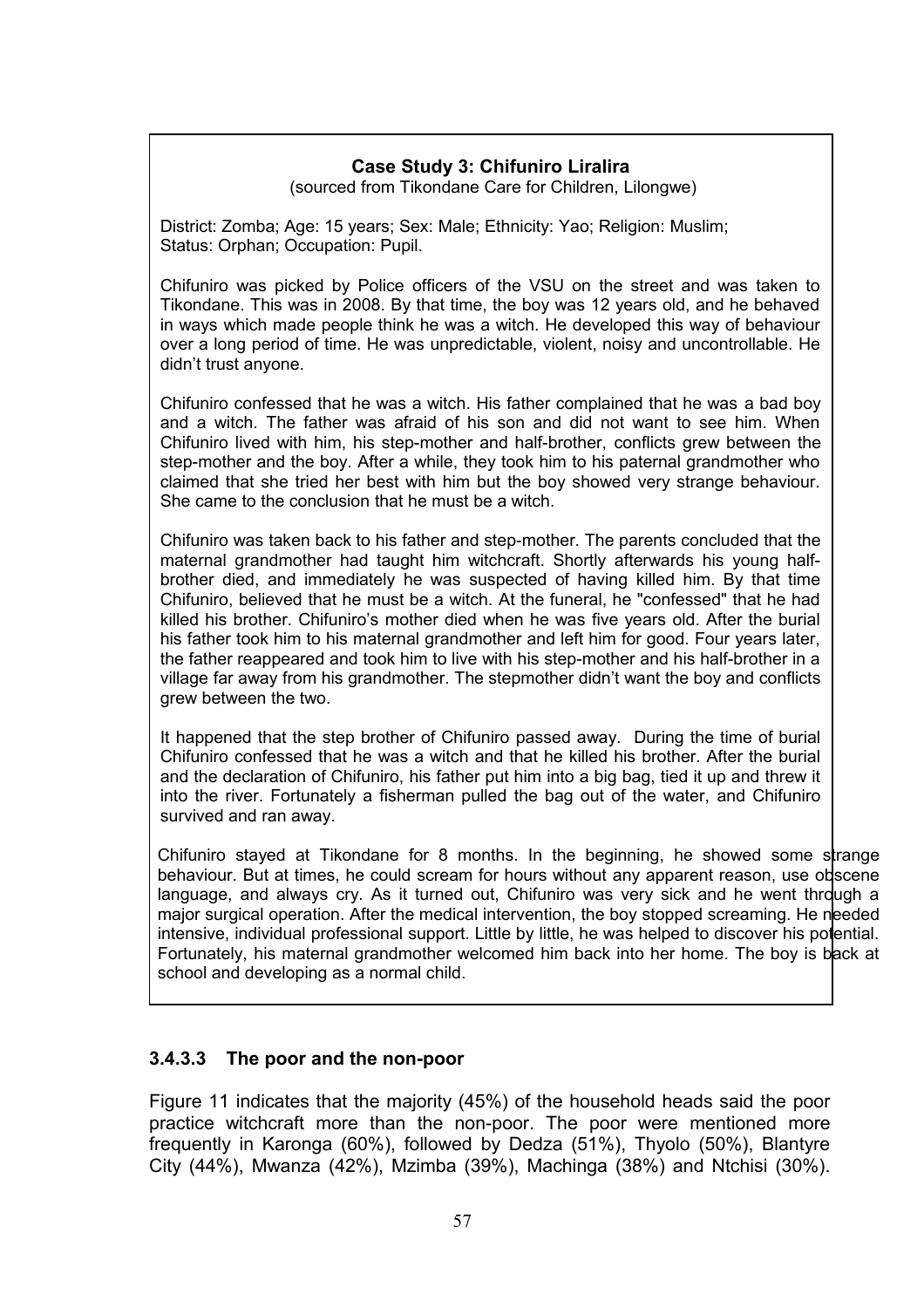However, the majority (10) of the 29 focus groups said that the non-poor practice witchcraft more than poor people, while 7 said had the opposite view, and 4 said the two socio-economic groups practice witchcraft to the same extent. The rest of the focus groups were not sure or the responses given were difficult to interpret. Of the 33 key informants who were asked the relevant question, 25 (75%) observed that the poor practice witchcraft more than the non-poor, while 25 (21%) said that the poor and the non-poor practice witchcraft to the same extent and 1 (4%) said the non-poor practice more than the poor.

*Figure 11: Percentage of household heads mentioning socio-economic group that practices witchcraft more than the other* 



The main explanations given by FGD participants and key informants as to why the poor were said to practice witchcraft more than the rich were the following:

*The poor are powerless in society and they cannot defend themselves* (Police officer, Karonga).

*The poor are full of jealousy* (Traditional leader, Group village headman).

*The poor are usually jealous of the rich. So they practice witchcraft to kill the rich or educated children in order to make their families suffer* (District officer, District Assembly).

*Because of the way poor people look* (Child Protection Officer, Police).

Many key informants and FGD participants mentioned jealousy as being the root cause of witchcraft. Much of this jealousy stems from poverty and widening gaps between the poor masses and the few who are better-off.

# **3.4.3.4 Old settlers and new arrivals**

As Figure 12 shows, most (53%) of the household heads observed that old settlers practice witchcraft more than new arrivals. Among key informants the percentage was 80%. The most common reason given by key informants as to why old settlers practice witchcraft more than new arrivals is the following:

*Old settlers know all the corners of their community* (Traditional leader, Mzimba)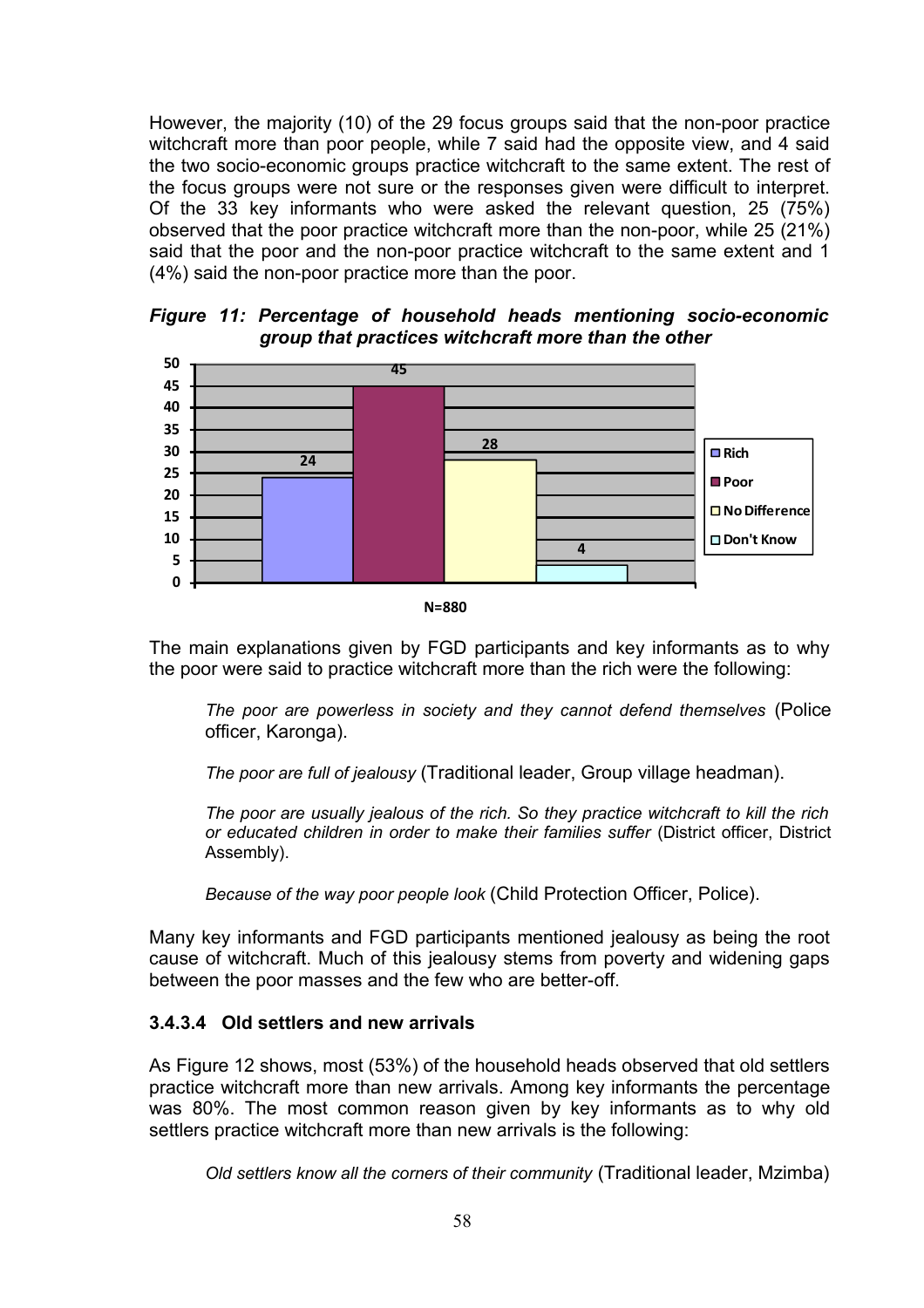What this suggests is that old settlers know where to find herbs and other necessary items required for them to practice witchcraft. They also know which people in the community are vulnerable and where they live so that they can victimise them.



# *Figure 12: Household heads' observations on whether old settlers practice witchcraft more than new arrivals or not*

 $N = 875$ 

Old settlers were mentioned more frequently in Machinga (61%), followed by Mzimba (57%), Karonga and Blantyre City (55% each), Mwanza and Ntchisi (54% each), Machinga (48%), and Thyolo (43%). The majority of 'witches' and the people who accuse others of practicing witchcraft are not strangers to the suspect or to the bewitched persons.

The findings from 21 key informants who were suspected of practicing witchcraft and those who claimed to have been bewitched, are presented in Table 9. A victim or a witchdoctor rarely mentions strangers because it would be difficult for him or her to find a convincing explanation why the victim was bewitched or accused by the stranger. There is a belief in Malawi that 'witches' are unable to bewitch people who are not related to them by blood or marriage.

| <b>Suspected witch</b> | #             | <b>Suspected witch</b>             | # |  |  |
|------------------------|---------------|------------------------------------|---|--|--|
| Son in-law             |               | My nephew                          |   |  |  |
| In-law                 |               | My relatives                       |   |  |  |
| Grandmother            |               | My husband's relatives             |   |  |  |
| Grandparents           | 2             | Mother of my son's friend          |   |  |  |
| Mother and father      |               | People from one's community        |   |  |  |
| Uncle                  | $\mathcal{P}$ | People from a neighbouring village |   |  |  |
| Aunt                   |               |                                    |   |  |  |
|                        |               | Total<br>21                        |   |  |  |

## *Table 9: Relationship of the victim to the suspected witch*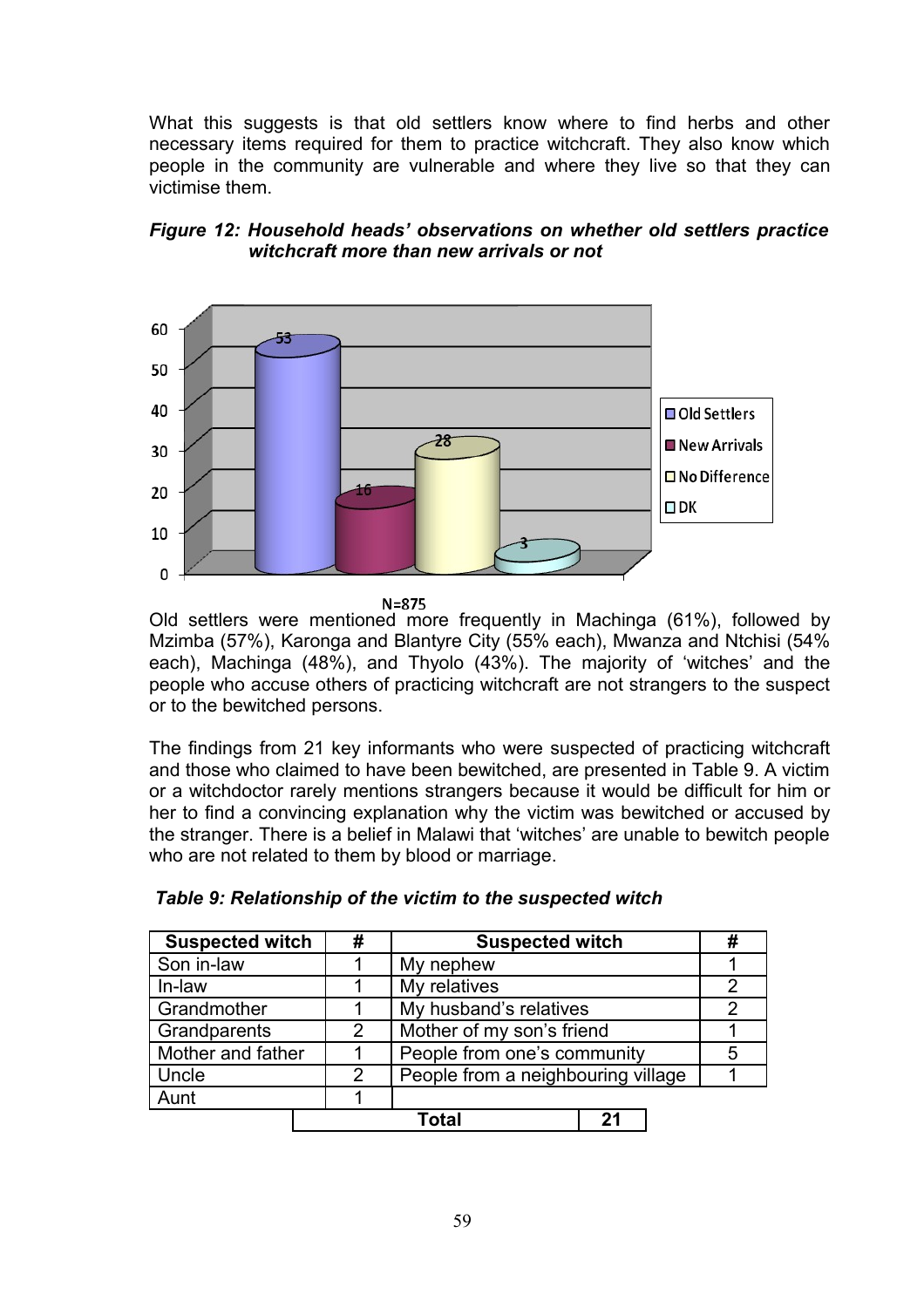According to most key informants, women whose husbands die 'mysteriously' are sometimes accused of being witches. The view of most key informants is reflected in the following narrations from two female key informants who had been accused of being witches:

*It started last year when my husband set off for South Africa to work. Before he reached South Africa, his young mother died. So these relatives of my husband started accusing me of causing the death. They said I wanted to use her as 'chizimba' (charms) for my husband to prosper in South Africa. Not only that, when my elder sister in marriage got very sick and almost got mad, they accused me of bewitching her so much so that my father-in-law decided to go to see the witchdoctor who told him that I am a witch but his relatives are the ones who bewitched her* (22 year old married woman, Standard 8, Mzimba)*.*

*My husband and I were rich. We encouraged our children to go to school because we knew its importance. Now the children live in town where they work. They bring me food and clothes. Just because I don't lack food and clothes, people from this village say, "I am a witch. How can an old woman like always have food?"* (65 year old widow, Standard 2, who was a suspected witch, Dedza).

It is not clear whether wives who live in their husbands' villages are at higher risk than those who live in their own villages with their husbands.

# 3.5 **Experiences of people who claim to have been bewitched**

Out of the key informants, 10 (6 females and 4 males) were people who claimed to have ever been bewitched. Nine of them said they had been bewitched in the 2 years prior to the study. All 10 of them said that they knew or suspected that they had been bewitched after some strange or bad things happened to them. When they became suspicious that they had been bewitched, 7 of the 10 said they were able to identify the 'witch.' Five of the 7 said a witchdoctor identified the 'witch' while 1 said it was a pastor and another reported that it was herself who identified the 'witch.' When approached by a person suspected to have been bewitched, a witchdoctor almost always confirmed that the person had indeed been bewitched, and in nearly all cases, the witchdoctor identified the 'witch.'

When the bewitched person went to a witchdoctor and the witchdoctor failed to exorcise the victim, often the victim went to a religious leader for prayers and counselling. The following is a sample of experiences of four key informants who claimed to have been bewitched:

*All the babies I was giving birth to were dying before the age of one year. A Muslim woman told me that someone was eating my babies through witchcraft. She gave me some herbs to put in the baby's bath when the baby was born. I did and the child is alive today. When I became pregnant again and delivered a baby, I did not get the herbs from the Muslim woman because she had moved to another area. As usual, the baby died in April this year (*30 year old married, Christian woman, Standard 8, Thyolo).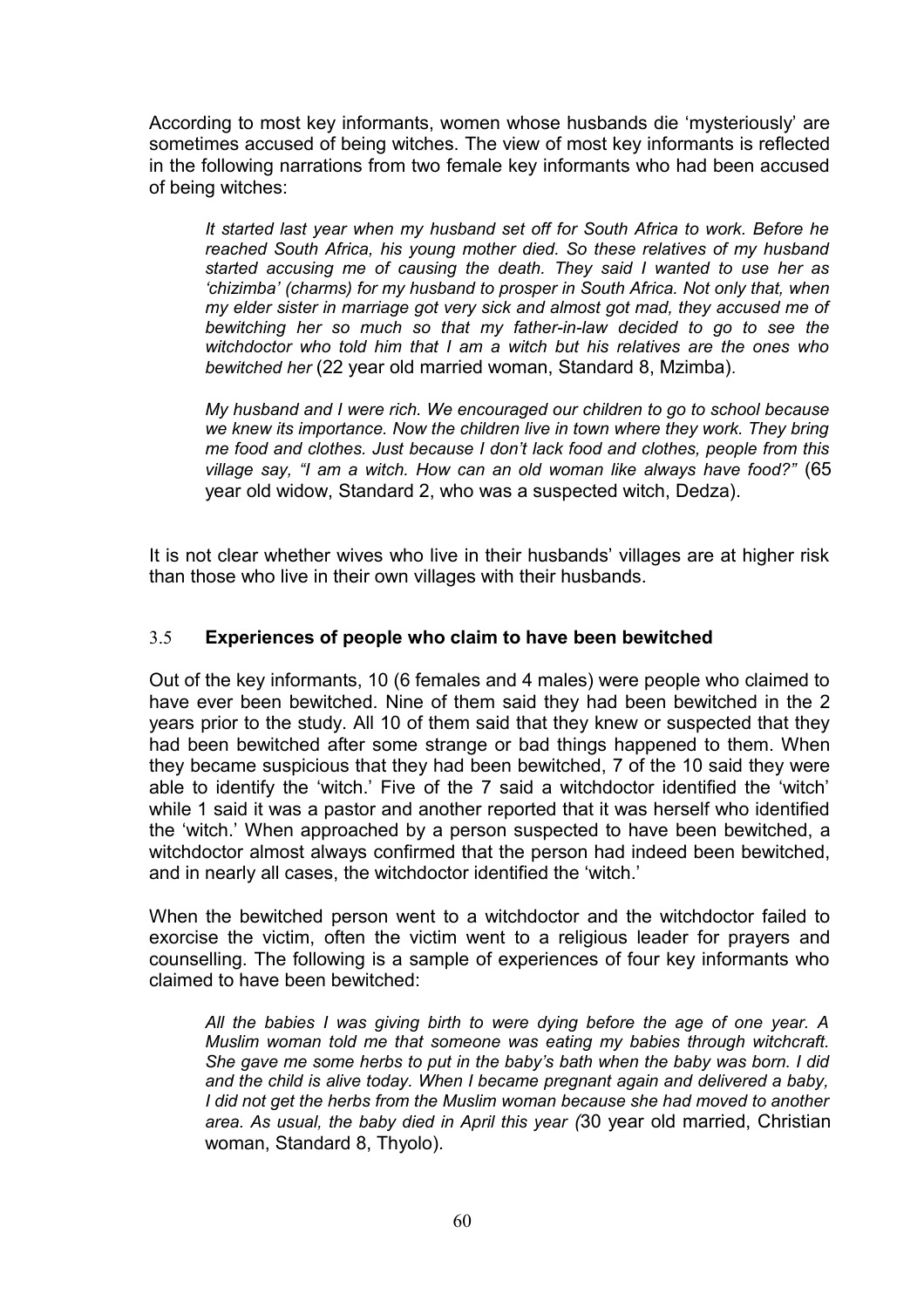*I was in the office working when, suddenly, I fell down. ... I could not stand up. My legs were paralysed like someone struck with stroke. But I was a strong man. People took me home. My neighbours and church members came to pray for me. Now I use crutches* (70 year old married man, diploma, engineer, Mzimba).

*In 2009 a small abscess ('katulutulu') developed on my finger but with time, the wound changed colour, from yellow to black and it affected my whole hand. One day I went to the hospital where I was given pain killers which did not help. My mum suggested that we go to a witchdoctor. The first witchdoctor told me that someone placed fish bones inside the finger. The witchdoctor gave me medicine which did not help. My mother then recommended another witchdoctor. This witchdoctor was successful as he removed five fish bones which were in the finger* [He showed the enumerator the five fish bones he claimed the witchdoctor removed from the finger] (32 year old married fisherman, Standard 8, Karonga).

*In my life I had never before experienced what I went through after completing the construction of my house. I built the house after selling my tobacco. For four months I would collapse every day around 1:00 in the morning. During the day I was fine. This made me visit some witchdoctors in Ntchisi, Kasungu, and Mzimba, but they failed to assist me. I then went to see a witchdoctor in Mozambique who assisted me* (23 year old married man, subsistence farmer, Std 8, Ntchisi).

The study found that some people suspect others of bewitching them based merely on dreams, rumours, what they hear the 'witches' say, and how the 'witches' look at them. However, as pointed out earlier, witchdoctors are the ones that most often identify 'witches.' The following are examples of two key informants' description of how witchdoctors identify 'witches':

*The witchdoctor poured water into a pot and told me to look straight into the pot. I saw a man who was trying to hide his face. The witchdoctor told me that the person was the one responsible for all my misfortunes* (32 year old married fisherman, Standard 8, Karonga).

*The witchdoctor showed me the person who bewitched me. He showed me a mirror where I saw everything* (23 year old married man, farmer, Standard 8, Ntchisi).

In some cases, witchdoctors name the culprits while in others they do not. It is not clear on what basis the decision is made. However, some key informants reported that at times witchdoctors refuse to disclose the identity of the 'witch' to avoid creating tension among people, particularly among relatives. The 'witches' that were identified were the victim's parents, brother in-law, uncle, and friends. None was a total stranger.

When identified and told that they are witches, some 'witches' abandon their families to escape the wrath of the family, relatives, traditional leaders, and other community members. A 32 year old married woman from Dedza whose highest education was Standard 2 and religion was traditional, said that the man who bewitched her left the village when he was told about the witchdoctor's investigations. His wife and child were left to suffer the consequences.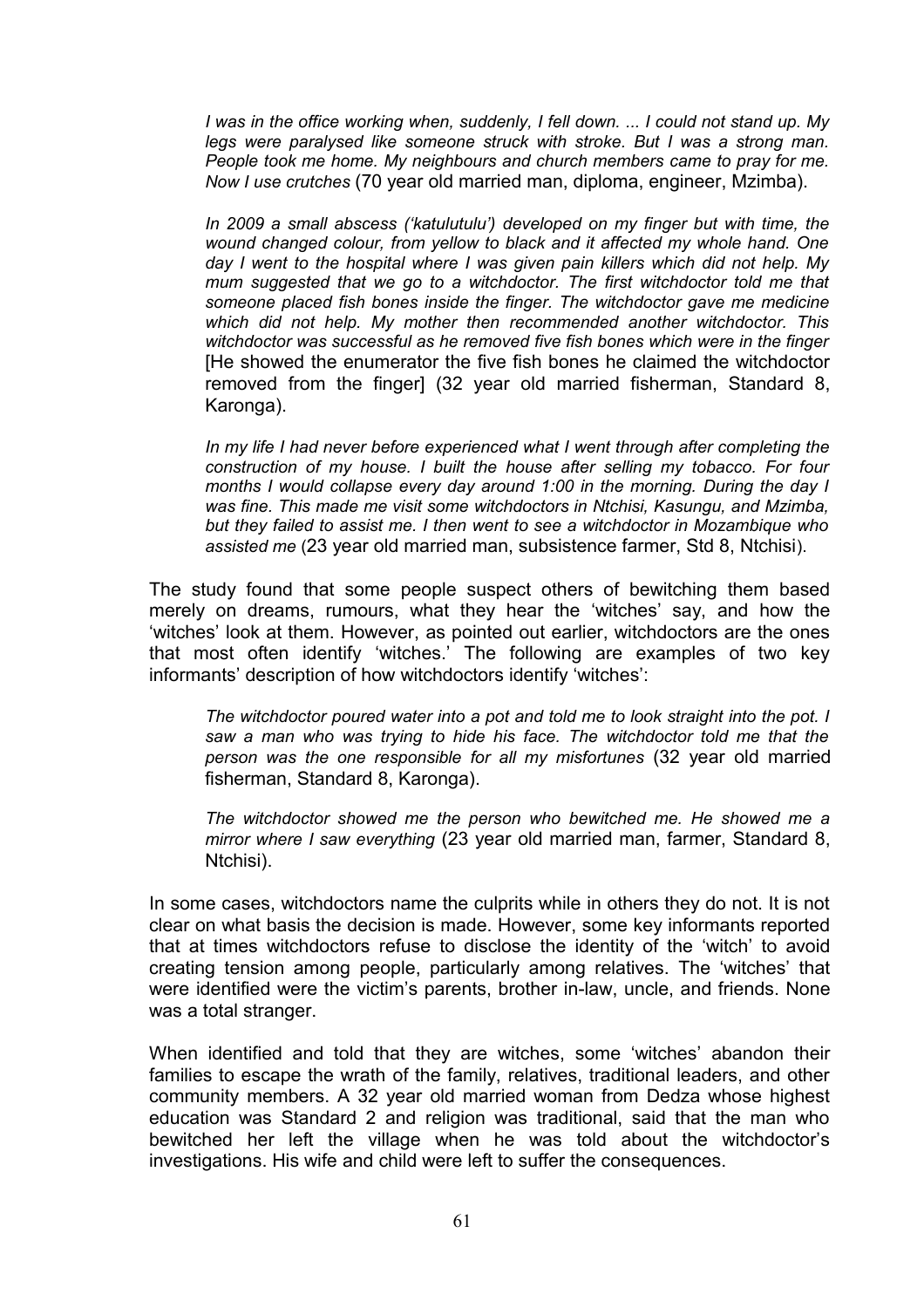Six of the 7 people who claimed to have been bewitched and knew the person who bewitched them did not take any action against the 'witches,' other than warning them to stop practicing witchcraft. The main reason for this was said to be that the 'witch' was a relative or friend or that they were afraid of being victimised further. A 37 year old married businessman from Mzimba said that even the chief advised him not to do anything because of fear of what might happen next to him. Key informants indicated that it is the general public, people not related to the victim and the suspected witch, who commit acts of violence against the suspected witch.

## **Forms of Violence Against Suspected Witches**

Many people suspected of practicing witchcraft are subjected to all sorts of violence. Of the 15 persons who were suspected of practicing witchcraft, 11 (73%) reported that some form of violent acts were committed against them. The forms of violence included threats of death (reported by 2 victims), insults (8 victims), destruction of property (2); and isolation from and abandonment by family members (2 victims).

In this study, 28% (176) of the 638 household heads who answered the question on this said that suspects are subjected to violence, while 70% said they were not, and 2% did not know. This is an interesting result because the respondents are generally those that effect violence to victims.

Evidence from key informants and FGD participants suggests that, generally, suspects of witchcraft are more vulnerable to violence by the general public when their acts go beyond the family than when the witchcraft is confined within the family. Figure 13 shows the forms of violence mentioned by the 176 household heads.



*Figure 13: Forms of violence experienced by suspected witches[28](#page-61-0)*

<span id="page-61-0"></span> $28$  The percentages total more than  $100\%$  because of multiple responses.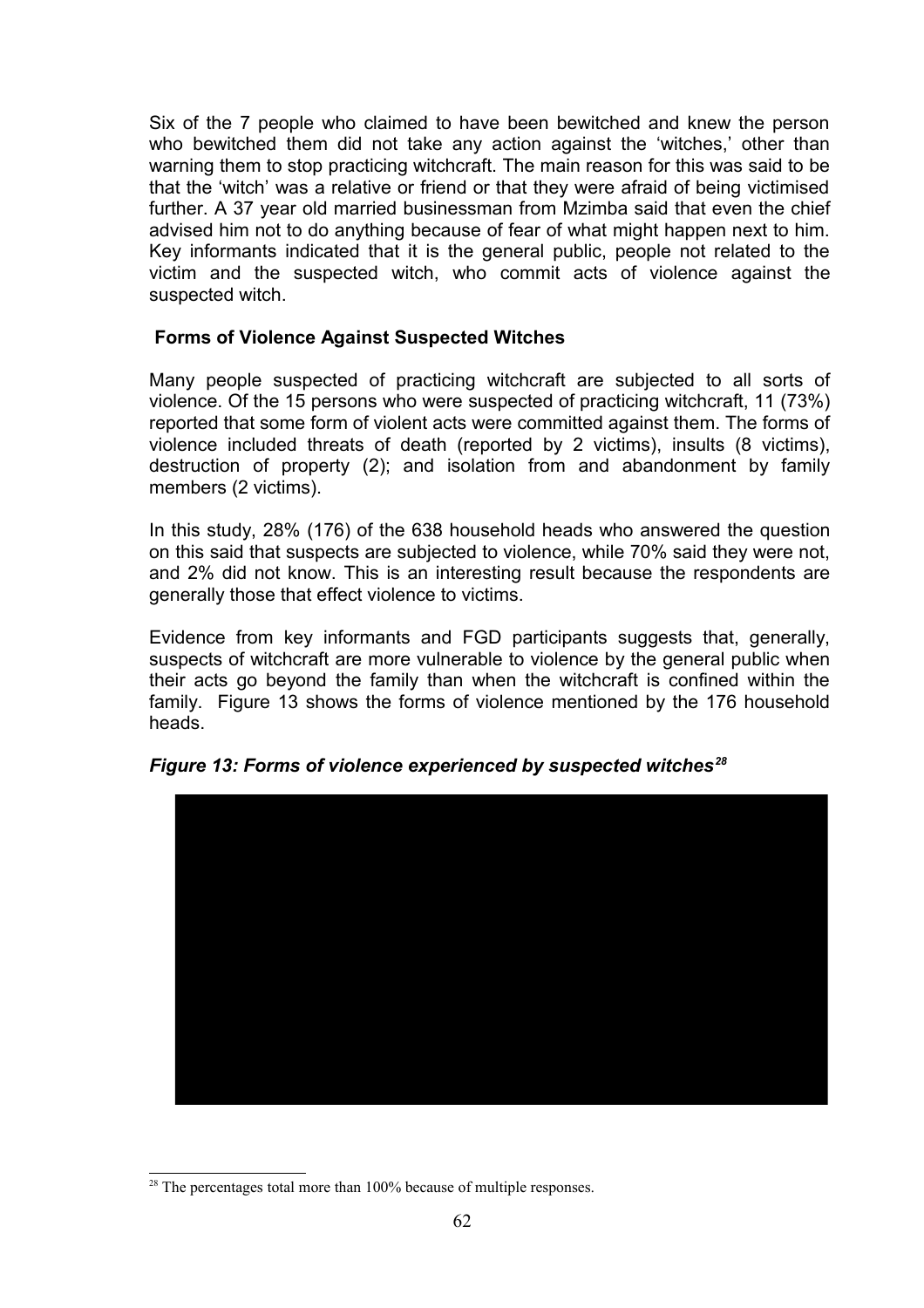Findings of the study suggest that the main perpetrators of witchcraft-based violence are the youth, middle-aged men, and the poor while the most common victims are women, the elderly, and the poor. The findings are inconclusive on whether the type of violence women and men on one hand, and the poor and the non-poor suspected of practicing witchcraft is the same or different.

However, among different age groups there is no difference with the exception of children who, in many cases get a less hostile reception from the community. In fact, none of the 18 parents and guardians of children who were allegedly trained in witchcraft reported that the community committed any acts of violence against the children. However, in many cases it was because the parents/guardians did not disclose their discovery to the community members. Acts of violence against the children were confined within the household.

As noted earlier, UNICEF (2010) points out that children accused of witchcraft are subjected to psychological and physical violence by family members and their circle of friends, then by religious leaders and traditional healers or witch doctors. Children accused of witchcraft are stigmatized and discriminated for life. They are often abandoned by their parents or even killed.

In most cases, a suspect tends to experience all or some of these forms of violence at once. Sometimes, one form of violence such as severe beating of the suspect or confiscation of their land, makes the suspect unable to be economically active or to sustain their livelihood, which, over time, can result in the suspect breaking down emotionally. There are overlaps among the four major forms of violence presented next.

## **3.5.1 Physical violence**

As Figure 13 above indicates, the most common form of violence suspected witches are subjected to, is beatings. This was mentioned by 49% of the 176 household heads who reported that suspects are subjected to violence. Sometimes the beatings result in the death of the suspect. In fact, most of the forms of violence identified by the household heads were physical violence. Often, the suspected witches are beaten up and tortured, killed, and have their houses and other property burnt or destroyed in other ways. A witchdoctor from Machinga observed that suspects are beaten; they undergo exorcism and cleansing; their whole body is cut using knives; they are shaved using blunt knives; and sometimes they are even killed.

Like other key informants, a 48 year old pastor from Mwanza observed that some suspected witches are beaten up and even hacked. In an FGD for middle-aged people in Machinga, participants did not mince words. They said suspected witches are killed. Death of suspects is not only due to beatings, but also due to concoctions that witchdoctors give suspected witches to find out if they are indeed witches or not, or to cleanse the witches.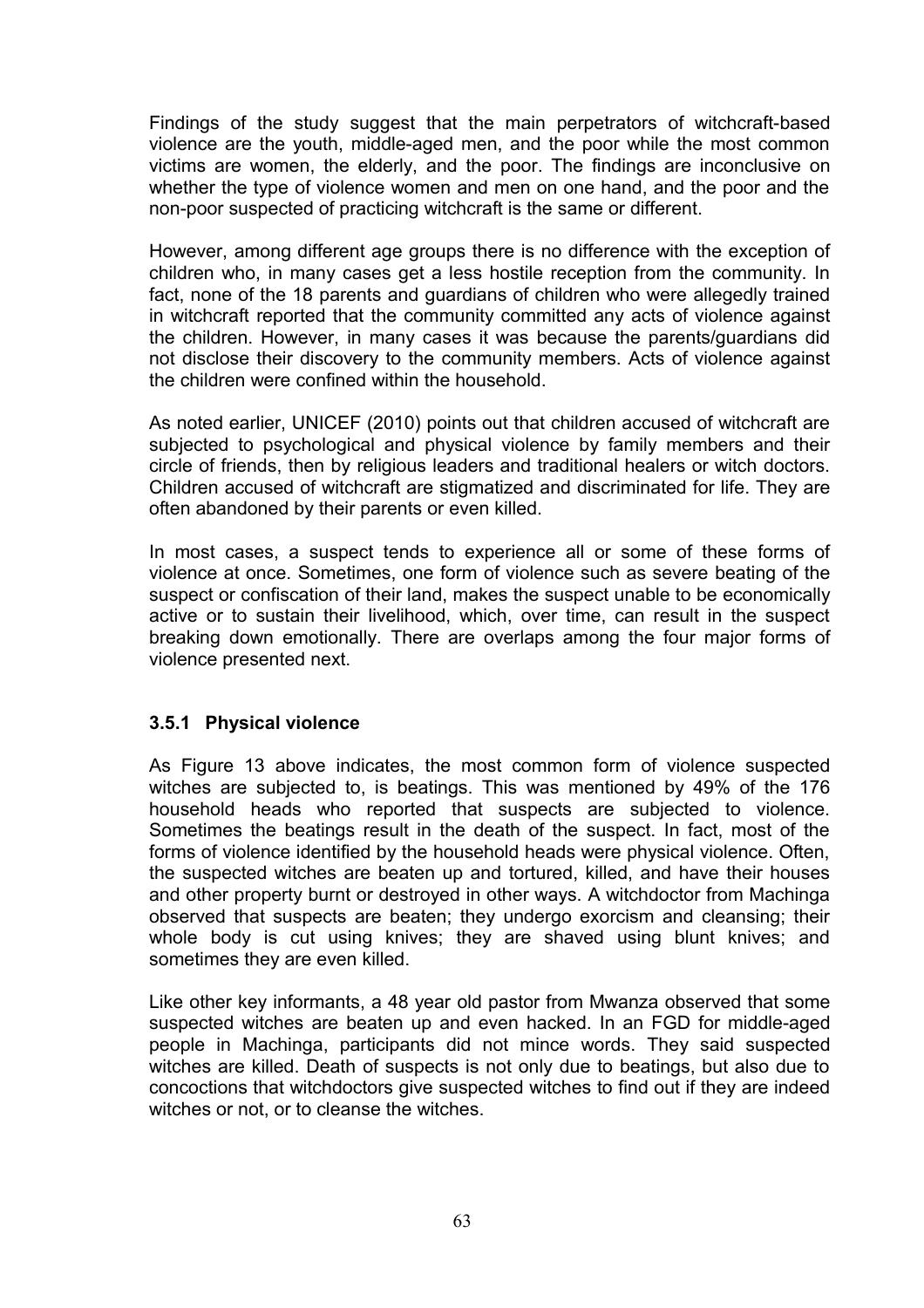The following are examples of study participants' observations:

*A few weeks ago people gathered at the house of a woman who was suspected of practicing witchcraft and started beating her. Some people beat her with sticks while others stoned her till she died* (Traditional leader, Machinga).

*I witnessed the burning of a suspected witch* (18 year old girl, Standard 6 pupil, FGD for the youth, Dedza)

*Persons suspected of practicing witchcraft are stoned to death* (Participants, FGD for the youth, Karonga).

*Some suspects die sometime later because of concoctions they are given* (62 year old married man, Standard 2, FGD for the elderly, Dedza).

*They are tied to a tree and left there over night so that they should learn a lesson* (Participants, FGD for children, Mwanza);

*A suspect loses a lot blood during the incision-making on his or her body. So if the person is innocent it means that he or she has lost a lot of blood for nothing* (57 year old married woman, Standard 3, FGD for the elderly, Karonga).

As a youth observed, in order to escape further beatings and other forms of physical violence, some suspects make the confession that they are witches even if they know that they are not witches:

*They are beaten up to make them confess that they are witches* (19 year old girl, Standard 6 pupil, FGD for the youth, Dedza).

A 41 year old Sheikh from Machinga said that community members are more lenient with children than with adults. He noted that sometimes adult suspects have their houses destroyed and they are evicted from the community together with their families, while children are sent to witchdoctors for exorcism. In agreement with the views of FGD participants and other key informants, a child key informant who was allegedly taught witchcraft explained why, apparently, children escape the wrath of community members:

*No acts of violence were perpetrated against me because I am young and people in my village felt sorry for me because I did not choose to practice witchcraft but it was 'Anagama'* (some woman) *who taught me* (10 year old girl, Standard 1 pupil, suspected to be a witch, Thyolo).

However, there is a significant number of children who are not spared violent attacks when they are suspected of practicing witchcraft. One of them said:

*Some people in my area were saying, "You witch! You killed our relatives, so we will make sure that you are also killed* (12 year old girl, Standard 5 pupil, suspected to be a witch, Karonga).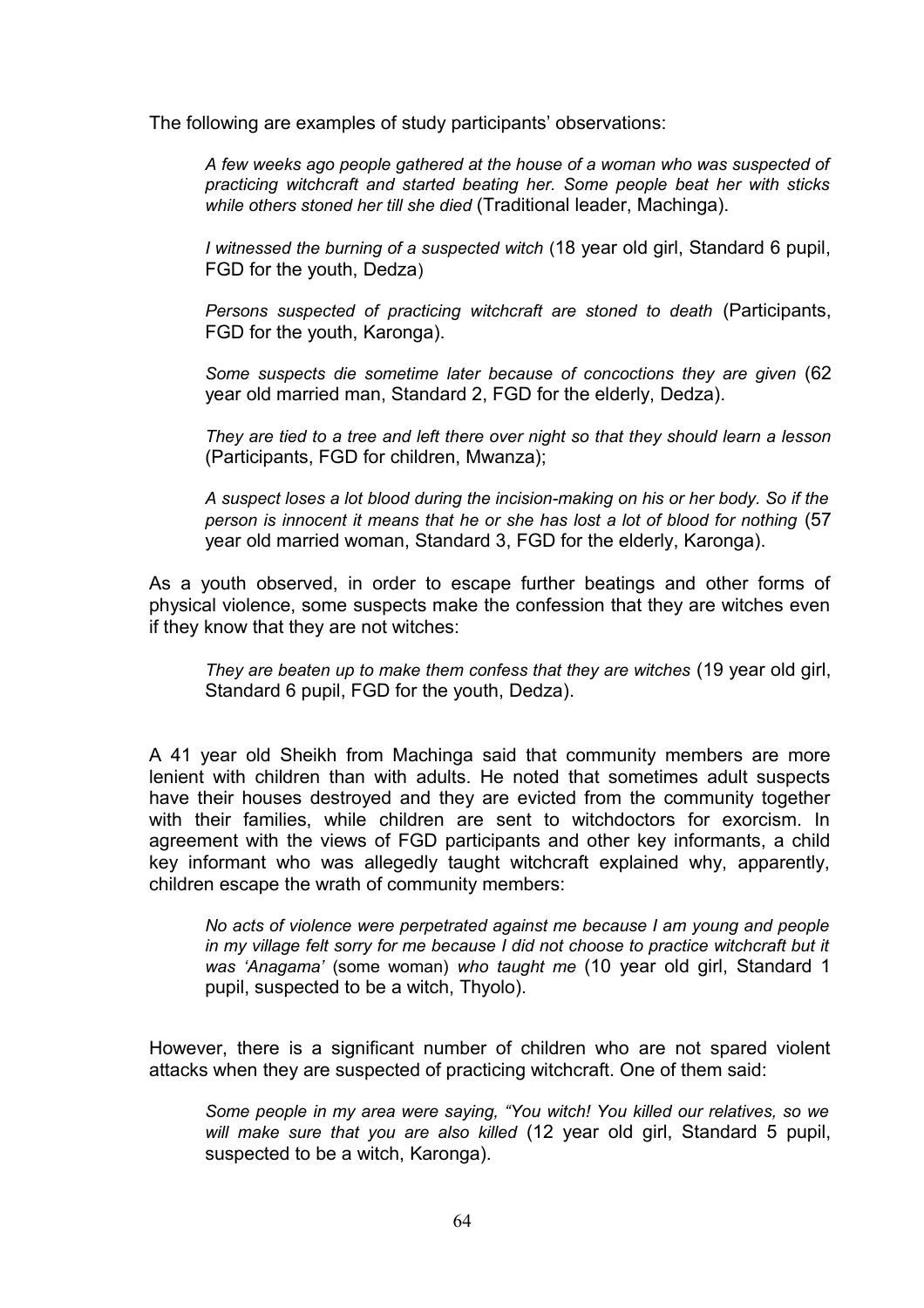Although some FGD participants and key informants reported that children who are believed to have been taught witchcraft are only sent to witchdoctors or religious leaders for exorcism, there is some evidence that many child suspects experience some forms of physical violence particularly within their homes. In fact, as shown in Figure 10 above, 7% of the household heads whose child household members were allegedly taught witchcraft said they beat the children up.

Exorcism was described by many FGD participants and key informants as a very painful experience for suspected witches. Many of them said that suspects feel excruciating pain as incisions are made over their body. They also pointed out that some suspects die after drinking concoctions, as the following examples indicate:

*We had a case whereby a witchdoctor gave a suspected witch traditional medicine to drink. Unfortunately, the suspect died after drinking the medicine* (Police officer, Mwanza).

*The alleged witch cries uncontrollably due to pain as his body heavily bleeds from the incisions* (42 year old married male farmer, Standard 8, (FGD for middleaged people, Mzimba).

*They force the suspect to drink some concoction and if he or she vomits it means he or she is a witch* (14 year old Standard 8 boy, FGD for children, Karonga).

In agreement with many other FGD participants and key informants, a 10 year old Standard 2 boy from Karonga observed that some suspects vomit the concoction while others become ill because of it.

## **3.5.2 Economic violence**

Economic violence is another form of violence suspected witches experience. As Figure 11 above indicates, 21% and 15% of the heads of household reported that the property of the accused is vandalised and burnt, respectively. This happens in a number of ways such as employers dismissing the accused from work or barring them from employment; traditional leaders and community members denying them access to jobs and other sources of livelihood such as capital, land and labour; imposing heavy fines on them; and confiscating or destroying their property.

Economic violence experienced by accused persons may be a consequence of their being evicted from their community. It is very hard for people who are already poor to secure new land for settlement and cultivation and to start life all over again since their property is confiscated, looted or destroyed and not many people are willing to welcome people who have been accused of witchcraft into their community. Moreover, arable land is fast becoming scarce due to population growth. The following narrations from study participants attest to this observation:

*The witch-hunter came prepared with his followers who were singing stupid songs about me to convince people that I am a witch. These people destroyed my business. They broke my pool table, broke windows of his bottle-store, restaurant, and house, damaged iron sheets as they tried to remove them from the roof, broke*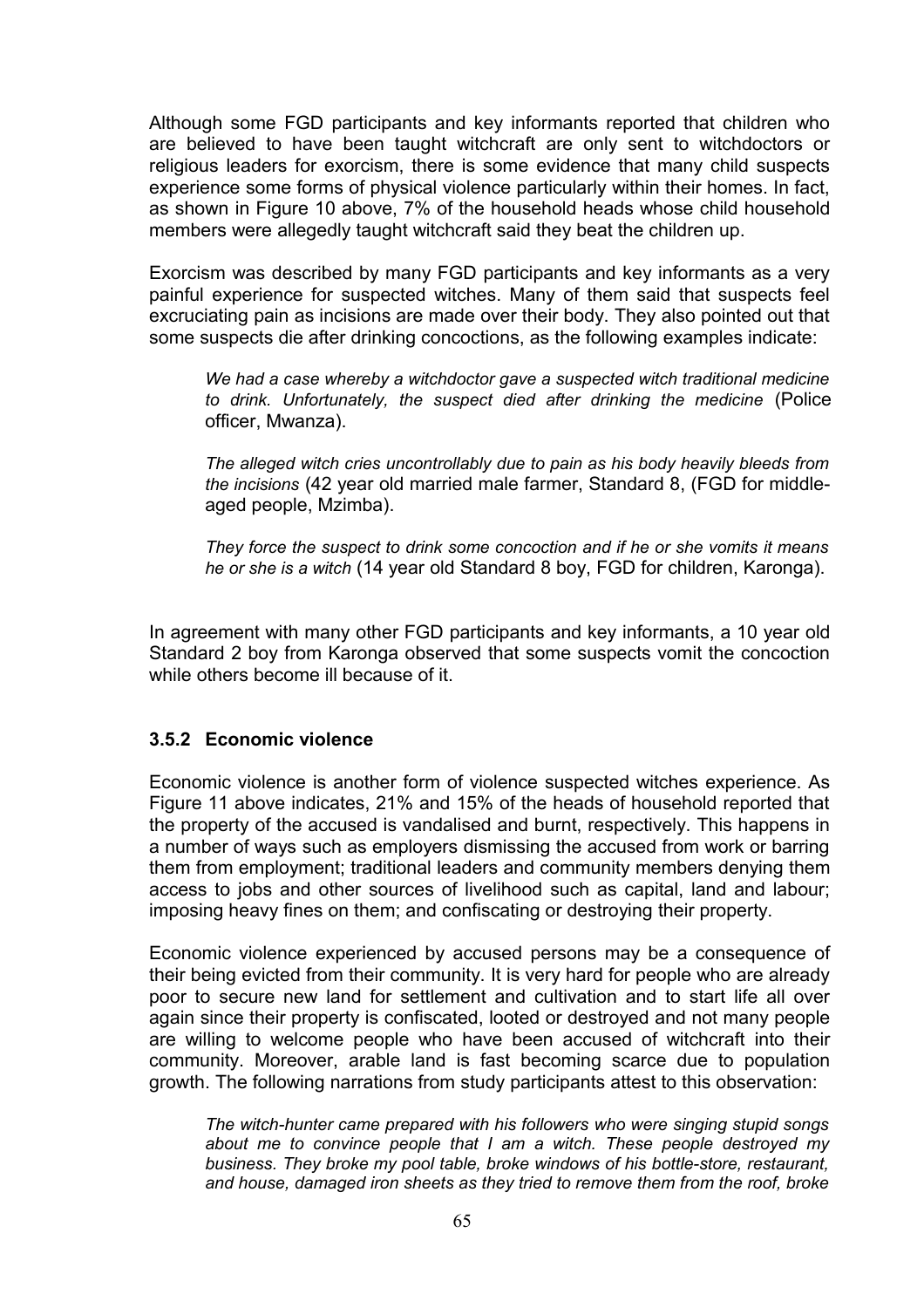*my ox-cart, and stole my money* (41 year old married businessman, MSCE, Karonga).

*The elderly are isolated from their relatives and they are not given food or any other support while rich people are ordered to pay heavy fines or their property is looted* (43 year old married woman, Standard 2, FGD for middle-aged people, Mzimba).

*My cattle started dying. Almost each and every morning I found some of my cattle dead. I did not know the people behind that* (65 year old widow who was accused of practicing witchcraft, Ntchisi).

*They do not receive financial and other material or emotional support from their families* (14 year old Standard 5 boy, FGD for the youth, Machinga).

*My relatives told me to fend for myself. I stay on my own; I manage my own crop field; I search for food on my own; and they don't cook for me* (69 year old married woman, Standard 2, who was suspected to be a witch, Dedza).

*Rich suspects have their property confiscated* (Participants, FGD for the youth, Blantyre).

*The alleged witch is ordered to pay the witchdoctor K30, 000 or a cow* (42 year old married male farmer with Standard 8 education (FGD for middle-aged people, Mzimba).

*Payment of cash, livestock or other property makes the suspects poorer (20 year* old form 4 boy, FGD for the youth, Ntchisi).

#### **3.5.3 Social violence**

In all research sites, people fear and hate suspected witches so much that they isolate and ignore them. They do not interact with them the way they do with other people. Relationships with them are cut abruptly except for relationships between child suspects and their parents and other close family members. In many cases, this happens even after the 'witch' has been cleansed by a witchdoctor or a religious leader. In fact, some suspects are even excommunicated from their religion or denomination. There is clear evidence that suspected witches are discriminated against in all social spheres including the family, religion, education, and employment. They are people that are not respected in their communities. The following statements from key informants and FGD participants lend support to this observation:

*People do not allow the suspect even to light a cigarette at other people's houses because they become suspicious* (Participants, FGD for middle-aged people, Machinga).

*We stop talking to them and we do not invite 'witches' to see a newly-born baby because we are afraid that the baby will 'contract' witchcraft from them* (45 year old married man, no formal education, FGD for middle-aged people, Thyolo).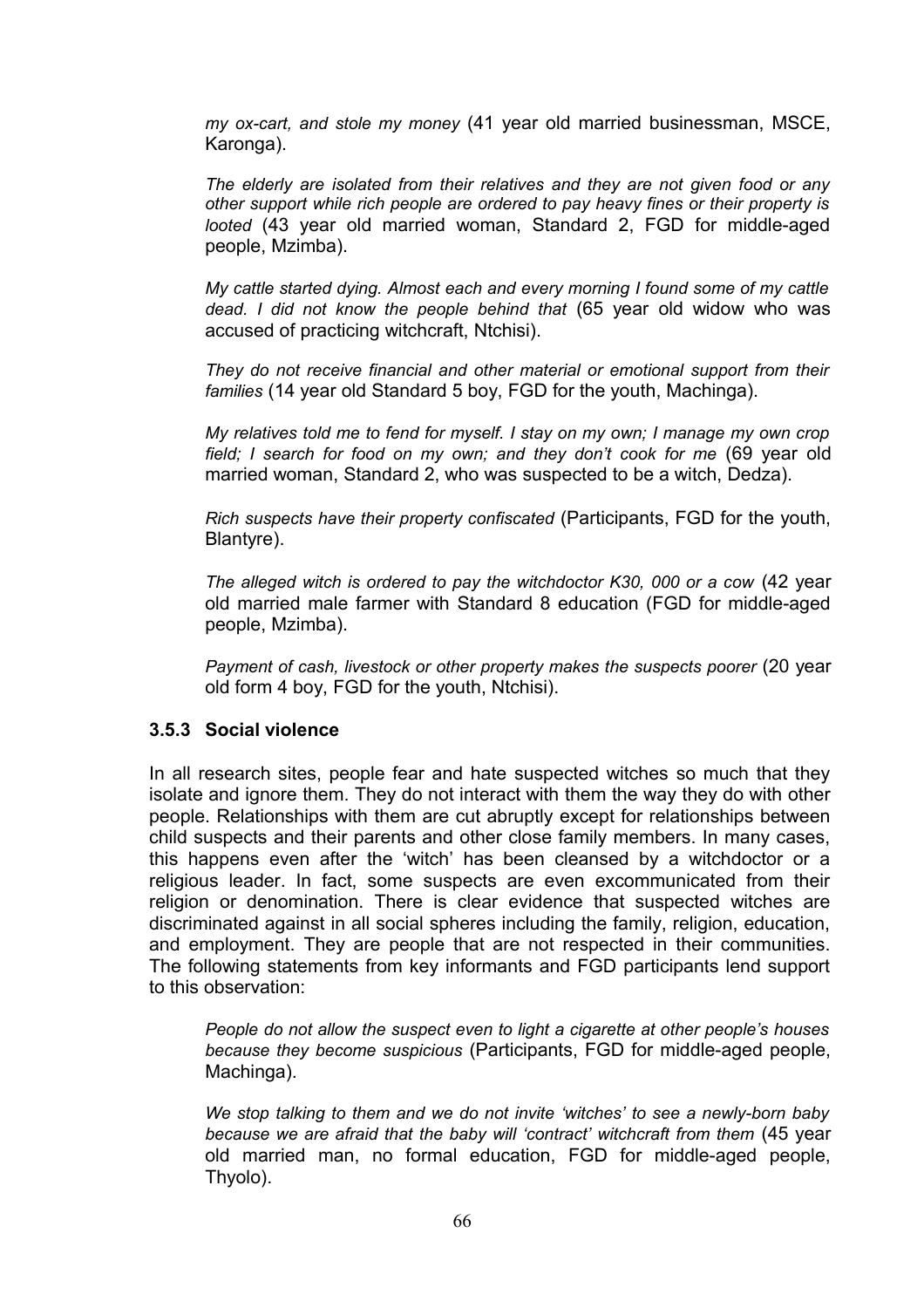*In most cases when one has been suspected of practicing witchcraft one is barred from attending funerals, weddings, and development activities* (DC). *If they are children like us, we don't play with them* (17 year old Form 2 girl, FGD for children, Karonga)

*If the suspect is renting a house in the area, he or she is forced to move out, but if he or she is indigenous he or she is asked to stop practicing witchcraft* (Participants, FGD for the youth, Ntchisi)

*The landlord told us to move out of the house* (33 year old father of a child who was trained in witchcraft, Dedza).

*They are mostly treated as strangers* (43 year old married woman, Standard 8, FGD for middle-aged people, Ntchisi).

*We hide in our houses when the suspected witch comes near us* (10 year old Standard 5 boy, FGD for children, Karonga).

One of the major reasons why people do not associate with suspected witches is that, as indicated by a 56 year old married woman during an FGD for the elderly in Mzimba, "they want to avoid being labelled 'witch' through association." Otherwise they would face the same harsh treatment their associates receive.

When a married person or a person who is in a relationship is suspected of practicing witchcraft, his or her marriage or relationship is shaken or even broken by his or her partner. It is common for the partner to stop interacting with the suspect. Sometimes the partner's relatives put tremendous pressure on both partners to end the marriage or relationship. The wonder, "How come you are maintaining a relationship with a 'witch.' FGD participants and key informants observed that this happens more often when the suspect is a woman than when it is a man. This is because in the Malawian society, women are generally accorded less decision-making power than men.

*Sometimes they are chased away from their marital home if they are women* (55 year old never married woman, Form 2, FGD for the elderly Karonga).

*If the suspect is a woman, marriage breaks* (37 year old farmer, Standard 2, Thyolo).

It should be noted that suspected witches are stigmatised for the rest of their lives even when witchdoctors' diagnosis is that the person is not a witch or after the witchdoctor or religious leader performs exorcism on the person. It is impossible for such a person to enjoy his or her rights as a human being and to participate fully in his or her community in order to improve his or her socio-economic life.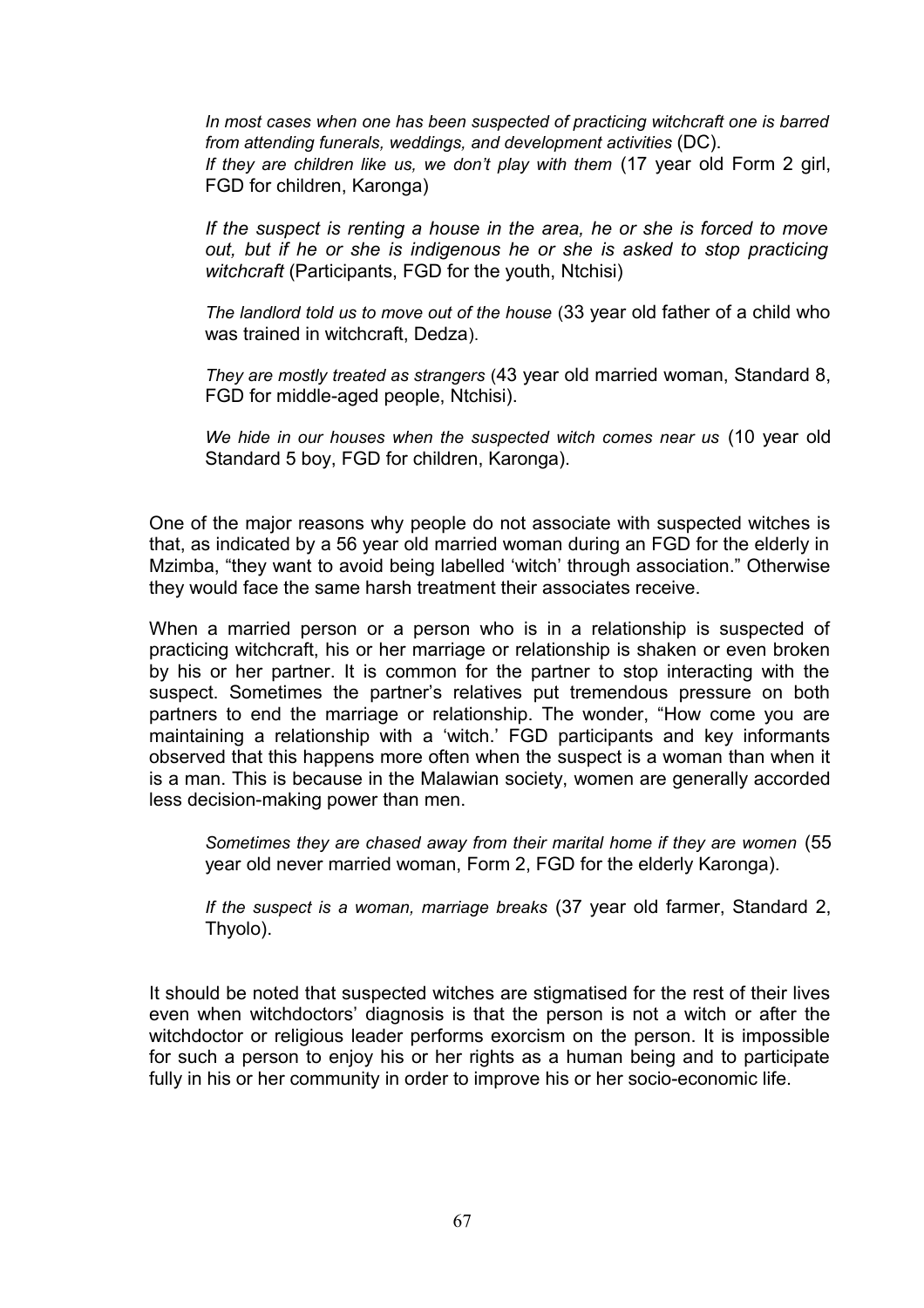# **3.5.4 Psychological violence**

Psychological violence includes insults, mockery, threats, and other acts that negatively affect the feelings of the victim. Figure 11 above showed that insults were mentioned by 43% of the 176 household heads who reported that suspects are subjected to violence. Of the 10 people who were suspected of practicing witchcraft, 7 (70%) said they were showered with insults. Insults tend to accompany all other forms of violence the suspects experience. The insults include threats of death. The insults and other action taken by the perpetrators of violence are to humiliate the suspects and to make them change their behaviour and stop their witchcraft practices. The following is a sample of observations made by key informants and FGD participants:

*People in the community were talking a lot of things like, "You witch, you killed our relatives. So we will make sure that you are also killed"* (25 year old female student who was suspected of practicing witchcraft, Karonga).

*They are painted white or maize flour is poured on them and they are placed on a makeshift platform so that people can see them. They are told to dance to drum beats. After incisions are made over their whole body so that if they repeat witchcraft they should fail to practice it or die* (62 year old married man, no formal education, FGD for the elderly, Karonga).

*They are mocked through songs that they have been caught after eating a lot of people's flesh* (52 year old never married woman, Standard 8, FGD for middle-aged people, Ntchisi).

*It pains me when someone points at me and says I am a witch* (77 year old man, FGD for the elderly, Dedza).

*Some suspects become mentally ill after their charms have been removed and burnt* (12 year old Standard 4 boy, FGD for children, Ntchisi).

*Suspects become mentally confused* (Participants, FGD for the youth, Blantyre).

Insults or mockery can be more painful than physical harm, and even if the threats of death and other forms of violence are not effected, the suspect lives in constant fear that one day the threats will be effected.

As shown in Figure 10, 50% of the children who are identified as witches undergo exorcism conducted by witchdoctors. Some adult suspects also undergo exorcism. A traditional leader in Machinga noted that exorcism is conducted irrespective of age or gender of the suspect (Traditional leader, Machinga). As described by some study participants, exorcism can be dehumanising to the suspect.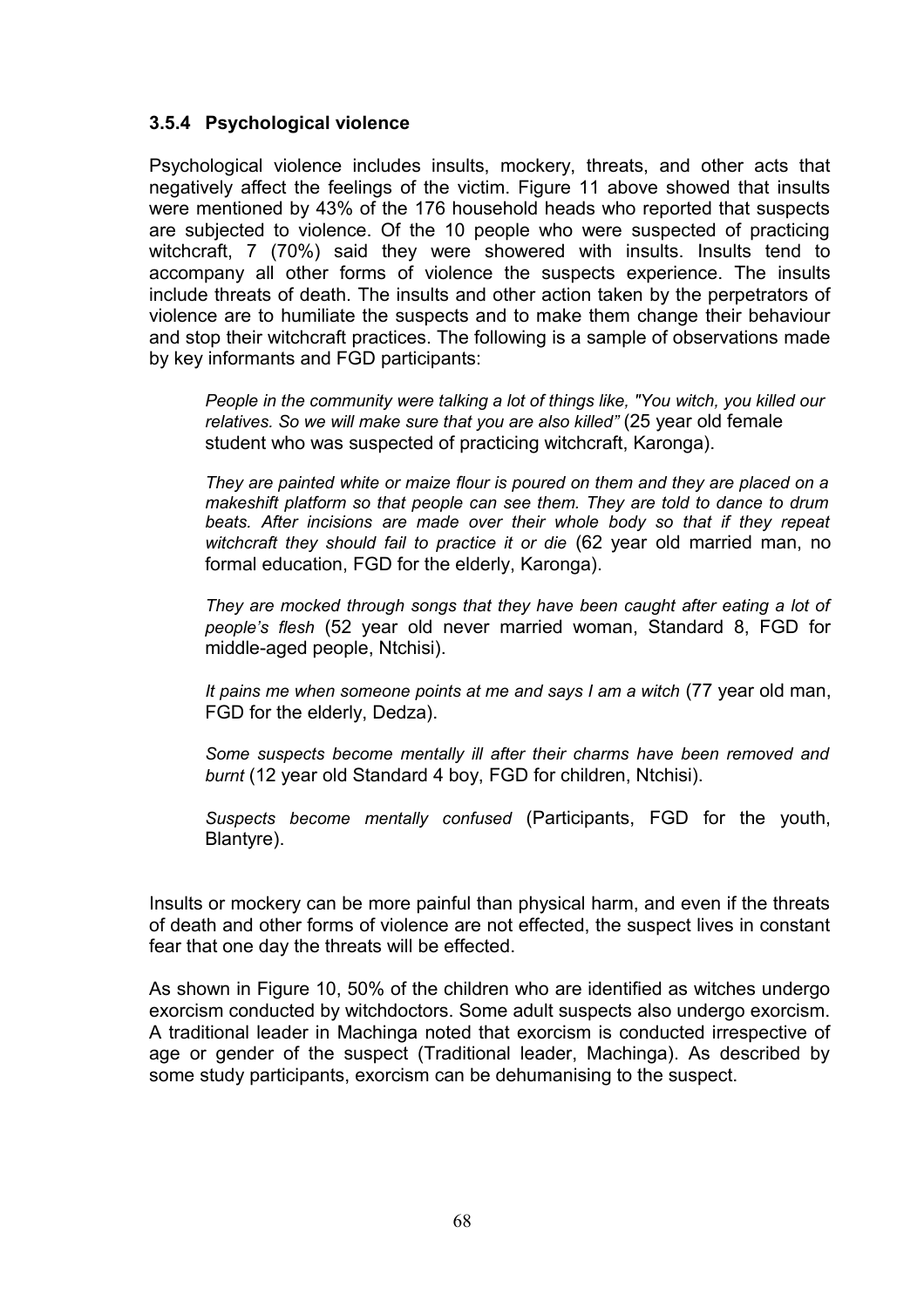# **3.5.5 Vulnerability to Sexual violence**

As noted earlier, UNICEF (2010) observes that children accused of witchcraft are vulnerable to sexual violence and to abuse by authorities. This study did not find concrete evidence that in the study areas children and adults suspected of practicing witchcraft are subjected to sexual violence or abuse. However, evidence from some key informants' and FGD participants' views support UNICEF's observation particularly with reference to girls and women, that suspects are vulnerable to sexual abuse and harassment. Key informants observed that suspected witches are paraded undressed in the streets or other public places.

FGD participants and a key informant noted that:

*When witch-hunters come to our villages they have multiple sex partners mostly with married women because these women get carried away with the wealth the witch-hunters accumulate during witch-hunting* (42 year old male subsistence farmer, Standard 8, FGD for middle-aged people, Mzimba).

*The witchdoctor makes incisions coupled with medicine, onto a fresh banana stem which is then placed between the alleged witch's legs* (42 year old married male farmer, Standard 8, FGD for middle-aged people, Mzimba).

*Females are undressed* (Participants, FGD for middle-aged people, Mwanza)

*They undress them* (Christian religious leader, Thyolo).

As an FGD participant noted, suspected witches who undergo exorcism carried out by some witchdoctors are at high risk of contracting diseases including HIV and AIDS:

*They cannot tell if the razor blade was used on other suspected witches. So, it's not safe because the suspect can contract any blood-borne communicable diseases* (37 year old married man, Standard 8, FGD for middle-aged people, Ntchisi).

## 3.6 **Life of the Victims of Witchcraft-Based Violence**

In general, as a result of the physical, economic, social, psychological and sexual violence they experience, people suspected of practicing witchcraft do not lead normal lives like other community members.

This observation was made by as many as 66% of the household heads. Blantyre City recorded the highest percentage (77%), followed by Karonga (74%), Mzimba (73%), Mwanza (68%), Thyolo (63%), Machinga (59%), Dedza (54%) and Ntchisi (53%).

As Table 10 indicates, the two most frequently mentioned reasons why, according to the household heads, suspects do not lead normal lives were that they are mocked and that they are isolated.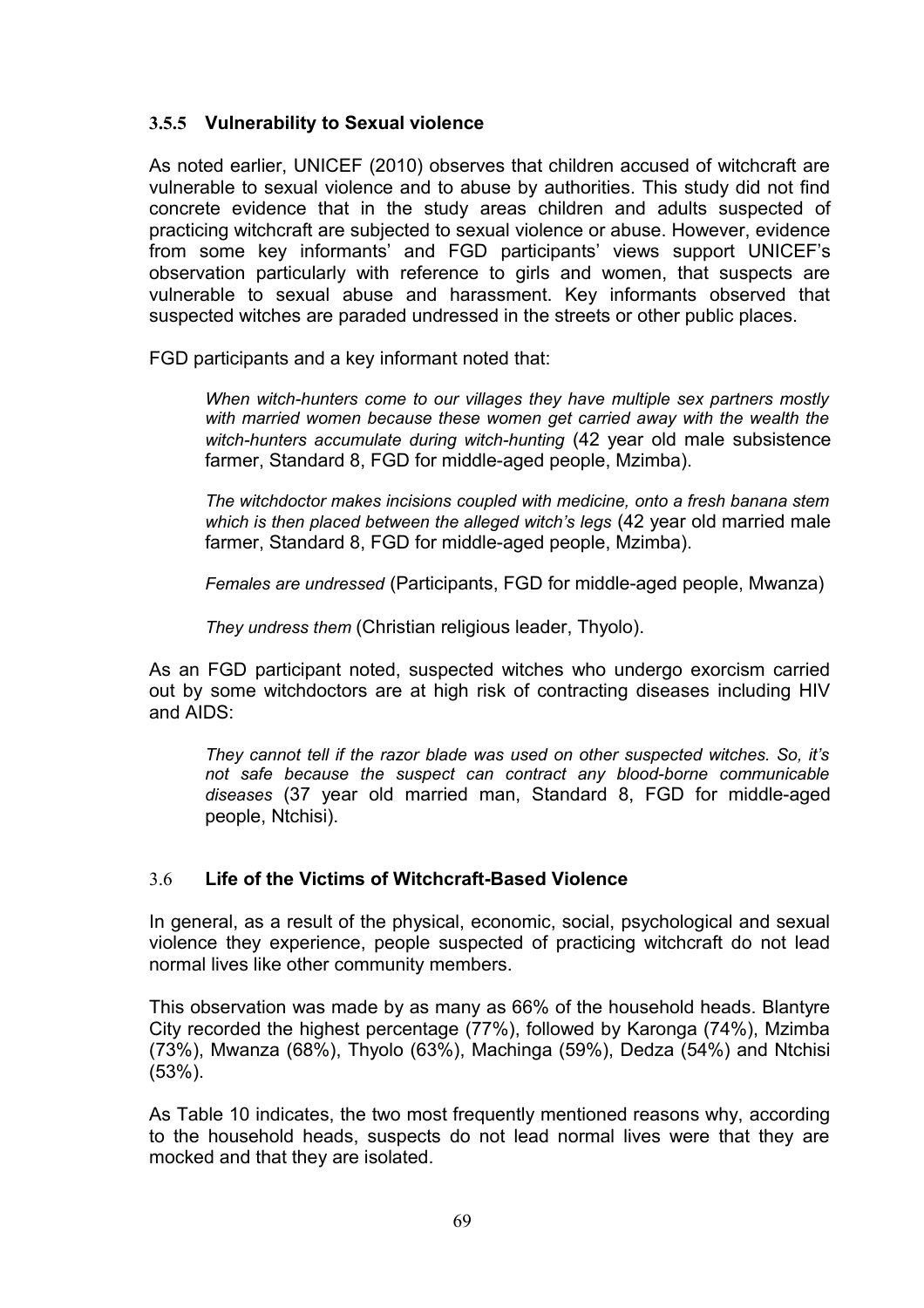# *Table 10: The consequences of being subjected to witchcraft-based violence*

| <b>Consequence</b>         | $\%$ | <b>Consequence</b>             | $\frac{0}{0}$ |
|----------------------------|------|--------------------------------|---------------|
| Children are expelled from |      | They are excommunicated from   |               |
| school                     | 9    | their religious organisations  |               |
| They are mocked            | 56   | They lose their jobs           |               |
| Their land is confiscated  | 8    | They cannot be employed        | 5             |
| They are barred from       |      | They are barred from occupying |               |
| marrying in the village    | 4    | positions of authority         | 3             |
| They are divorced          | 8    | They are isolated              |               |

*Note: the percentages should not be totalled because of multiple responses.*

# *N=362 household heads*

In FGD for the elderly in Dedza, a 77 year old man said that "It pains me when someone points at me and says I am a witch." Key informants and FDG participants also pointed out that sometimes adult suspects are evicted from their village. The lives of the suspects and their family members are severely disrupted and often they are completely shattered. The following are examples of statements from a sample of key informants and FGD participants detailing the impact of suspicion and violence on their lives:

*In class I wasn't paying attention to my teachers. Also, I was always rude to my parents, my friends and to other people because in witchcraft there is nothing like, "This is an adult and this is a child"* (10 year old Standard 1 girl, Thyolo).<sup>[29](#page-69-0)</sup>

# 3.7 **Protection of and Support for Suspected Witches**

All 8 of the district police offices visited in this study had a VSU. However, some police stations in the country do not have VSU. According to the police key informants, through the VSU, the police is supposed to conduct sensitisation campaigns on witchcraft issues so that people should be aware that the law does not recognise witchcraft and that accusing a person of being a witch and subjecting them to any form of violence, is a crime.

The police is also supposed to provide suspects with protection when their life and/or their property are under threat of violence from community members. Sometimes they patrol the victim's area. They also explained that they are supposed to counsel victims of witchcraft-based violence and provide them with temporary shelter especially when the victims have been evicted from their area. A Coordinator at a Victim Support Unit said that sometimes they provide legal advice to the victims so that they can sue the culprits, while another said that they send to hospital victims who have been beaten, and charge the culprits.

<span id="page-69-0"></span><sup>&</sup>lt;sup>29</sup> The fact that this girl was in Standard 1 at the age of 10 years when she should have been in Standard 4 or

<sup>5,</sup> could be due to her lack of attention to her teachers and interaction with her friends.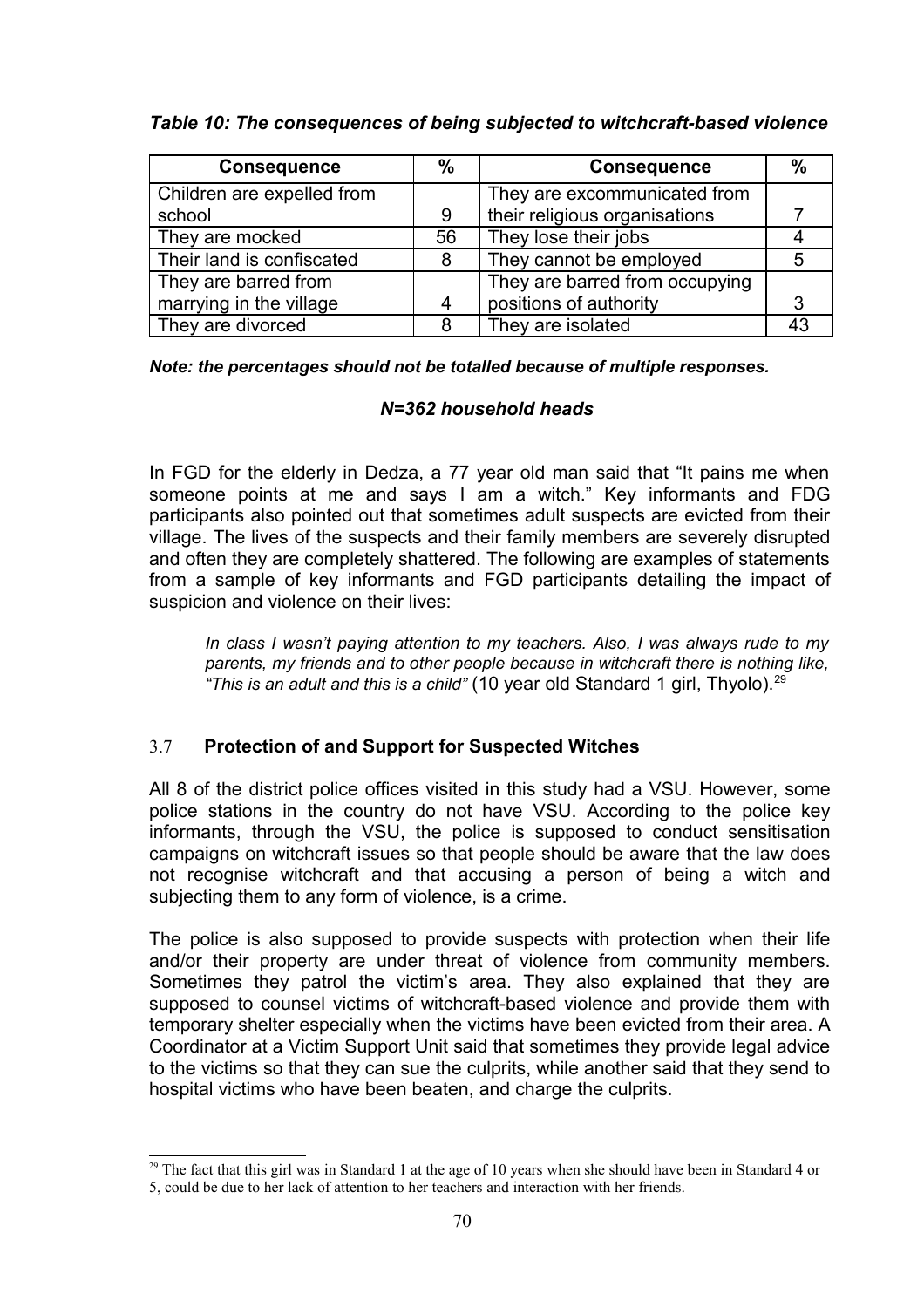The majority of the police key informants admitted that often they are unable provide these services because of shortage of human and material resources such as vehicles. The police's capacity to handle increasing numbers of witchcraft cases is under stress due to constraints on human, financial, and other resources, as well as the complication of some of the cases. It was also observed from the responses of some police key informants that some police officers arrest persons accused of practicing witchcraft. This is supported by WLSA (2010) findings. It is clear that not all police officers understand and enforce the Witchcraft Act.

Key informants form the City and District Assemblies, who included DCs and Social Welfare Officers pointed out that they do not provide protection services as this is the work of the police. They offer counselling services and act as an arbitrator when the accused and the accuser approach them. They said that they refer to the police cases of witchcraft in general and of witchcraft-based violence in particular. A District Welfare Officer admitted that they mostly depend on chiefs to help the victims and sensitise their people on the rights of the people suspected of practicing witchcraft.

Religious leaders said that they counsel the accused and accusers who are brought to them, and they conduct exorcism on the witches through prayers. In addition, some of them sensitise members of their religious leaders on the evil of committing acts of violence against suspected witches, and sometimes they offer accommodation to victims whose houses are burnt. Two of the religious leaders and a traditional leader reported that:

*Many appreciate the help we offer. They come back to us and thank us saying that without our help they could have committed suicide or done something bad to the accusers* (24 year old male Christian religious leader, Dedza).

*The Roman Catholic Church provides civic education to its members to remind them to not harm a person a person accused of witchcraft* (24 year old Christian religious leader, Thyolo).

*I usually warn the people during hearing that the accused should not be exposed to any kind of violence. For example, some woman was threatened by some community members that they will kill her because she was a witch, but with my intervention the people reversed their decision to kill her* (Traditional leader, Ntchisi).

Most FGD participants and key informants including people suspected of practicing witchcraft disagreed with the view of some of the key informants from the police. These study participants observed that suspected witches do not receive protection and support from community members and organisations. FGD participants said that:

*The police do not take any action unless the suspect is beaten and their property is being destroyed* (Participants, FGD for children, Ntchisi).

*The police does not really help* (18 year old Form 2 girl, Ntchisi).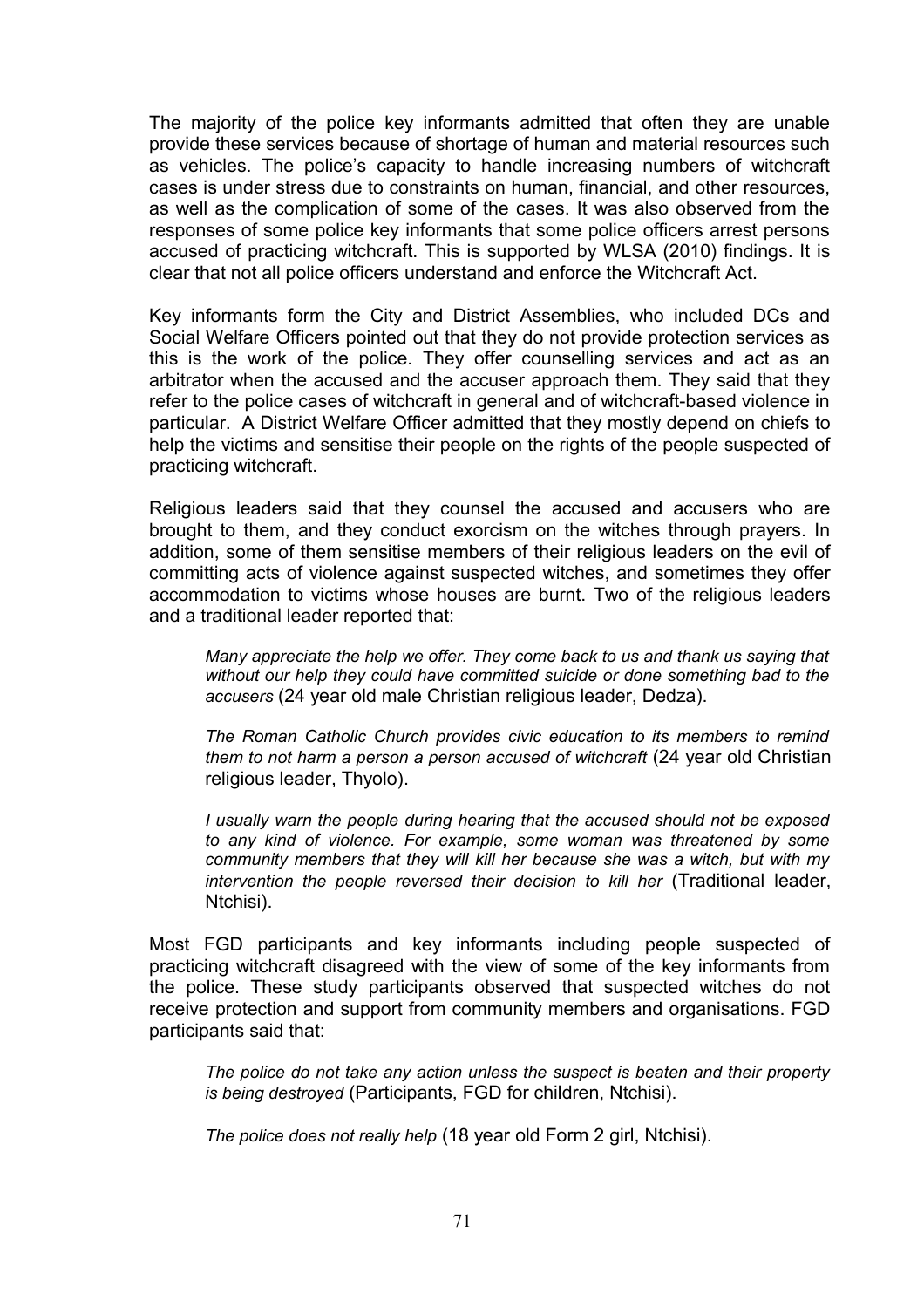*NGOs and District Welfare Office do nothing* (43 year old woman, no formal education, FGD for middle-aged people, Machinga).

Key informants who had ever been suspected of witchcraft pointed out that they received some protection from the police and a few very close relatives. However, many of them observed that the police protection came late as the suspects had already been abused, physically assaulted, and some of their property destroyed. They noted that often, police come to protect them when their lives are in serious danger or either during or after the destruction of the suspects' property. Otherwise, the suspects are at the mercy of their accusers. They can only rely on a few sympathisers who may be strangers since it is relatives who often make the accusations. A key informant narrated his experience as follows:

*The community members did not come to help me, except only four friends. The police came later due to fuel shortage, to disperse the people who were vandalising and looting my property and to arrest the witchdoctor who had identified me as a witch. But they all went into hiding. The witchdoctor was arrested three weeks later when he resurfaced. The police even patrolled my area for one week* (41 year old businessman, MSCE, who had been suspected of practicing witchcraft, Karonga)*.* 

It is common for strangers to step aside and say, "We cannot get involved because this is a family matter." The following statements by FGD participants and key informants show that, generally, persons suspected of practicing witchcraft are not protected by their own family members and the community.

It is important to note that some victims of witchcraft-based violence are not protected or assisted by the police or organisations because the victims do not seek the protection and assistance. Sometimes this is because they do not know where they can get assistance from. In other cases, the people do not report witchcraft cases to authorities. Some study participants suggested that suspected witches are helpless:

*People do not know where to go for help* (40 year old married man, Standard 8, FGD for middle-aged people, Ntchisi).

*I did not seek protection or assistance because I did not know what to do* (65 year old widow, primary education, who had been suspected of witchcraft, Ntchisi).

*Nobody assists me. Where else can I go? God is the one who knows my problem* (69 year old married woman, Standard 2, Dedza).

*The suspects are not helped* (Participants, FGD for youth, Blantyre).

*We (community members) don't provide help because the moment others see you doing that they conclude that you too are a witch* (Participants, FGD for middleaged people, Karonga).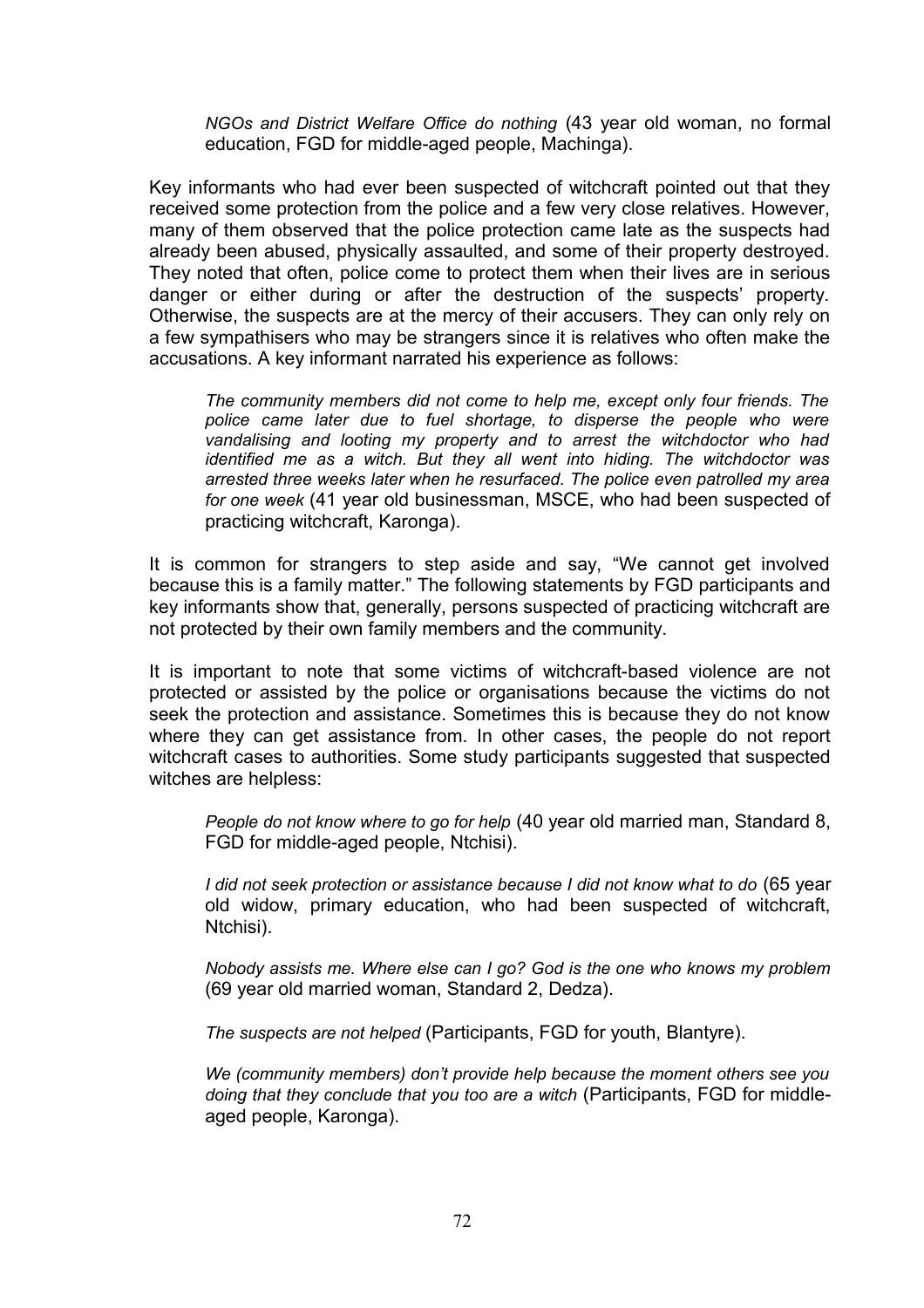*It's because people do not tell them [the police, NGOs, and Social Welfare Office] about what is happening in their villages* (49 year old married businesswoman, Standard 8, FGD for the elderly, Karonga).

The police have a difficult task to protect suspects of witchcraft since the majority of the people have very strong beliefs in witchcraft, and many do not want suspects to be protected and assisted. In fact, in agreement with the following FGD participants' view, many study participants said that 'witches' should be killed and they should not be protected or given any support:

*If the witch is caught he or she should be killed* (21 year old secondary school boy, FGD for the youth, Blantyre).

*It's impossible to support witches. They are bad people. They just have to be killed and punished for their sins* (Participants, FGD for the youth, Mwanza).

*The person who is accused of witchcraft should not be taken care of because he or she is a killer* (45year old married man, no formal education, FGD for middle-aged people, Thyolo).

*You cannot help someone who wants to kill people* (21 year old young man, Form 1, FGD for the youth, Dedza).

*If the witches are freed, then we shall know how to deal with them"* (39 year old married man, Standard 7, Ntchisi).

While most of the study participants said that the police, NGOs, and Social Welfare Offices do not provide protection and support, a few observed that this protection and support is provided. They noted that NGOs such as ASH provide material support including shelter and food, and they provide civic education on the rights of suspected witches. The following are two examples of what some of them said:

*Police provide security by arresting those who suspect others of being witches* (Participants, middle-aged people, Karonga).

*District Welfare Offices provide shelter to victims when such help is really needed at that moment* (Participants, FGD for middle-aged people, Karonga).

A Community Policing Coordinator admitted that since, from his point of view, there are no laws on witchcraft, he often sends 'clients' back to the chiefs to handle the cases. This suggests that some of the police are not conversant with the Witchcraft Act and sometimes, as WLSA (2010) suggests, end up arresting the suspected witch rather than their accusers.

This explains why many suspected witches do not go to the police to seek protection and support. The sad thing is that the chiefs to whom the 'clients' are referred do not have better knowledge of the Act than them. Indeed, most traditional leaders who preside over witchcraft cases admitted that they do not handle witchcraft cases according to the law. One traditional leader admitted that: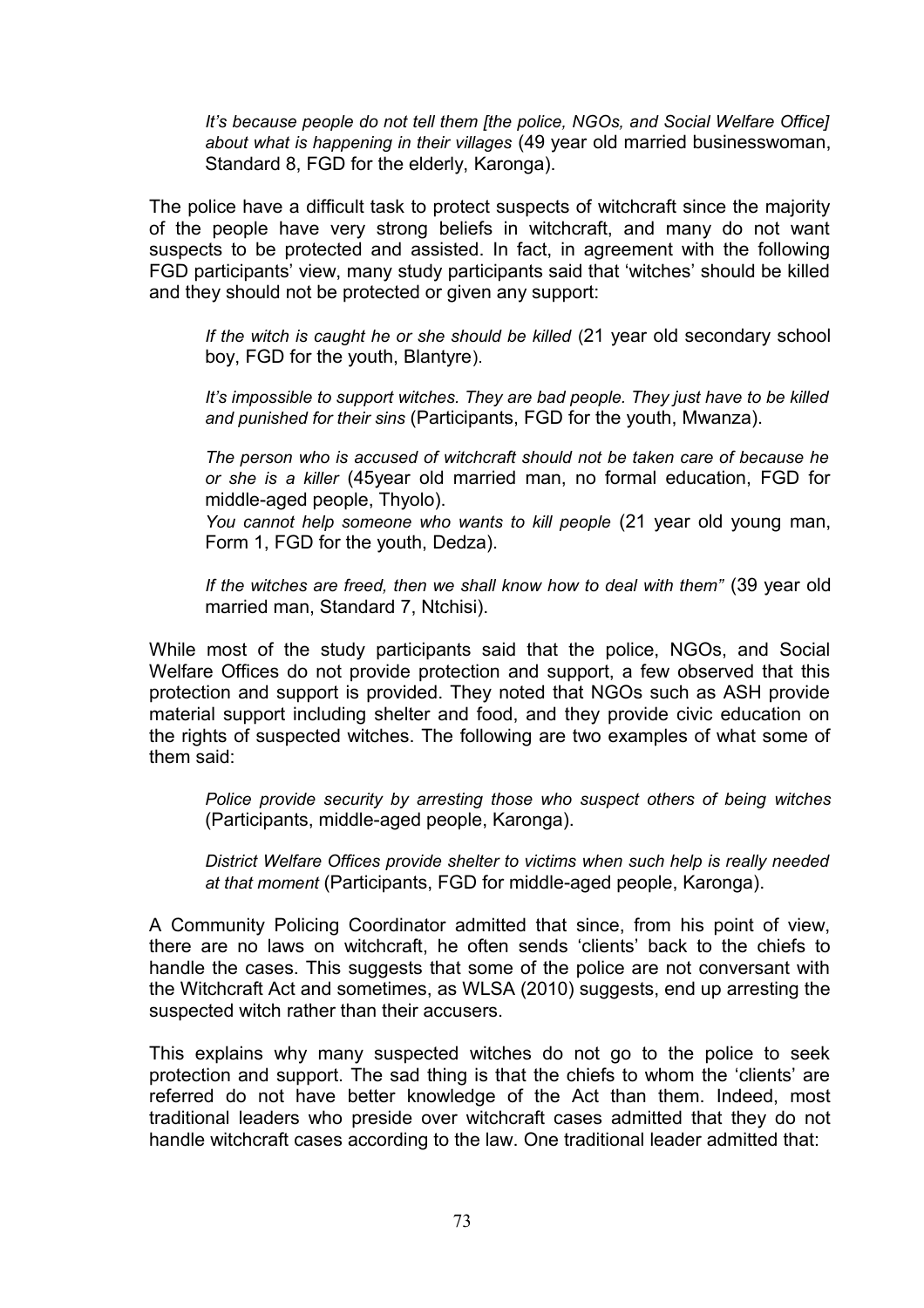*Sometimes we are afraid of our people. They ask, "How come we are protecting a witch? May be you too are a witch." So that's why we fail to handle witchcraft cases according to the law* (Traditional leader, Thyolo).

# **3.8 Window of Hope**

Although 87% of the study participants said that witchcraft is practiced in their areas, there are some statistics that offer a window of hope for people who are suspected of practicing witchcraft. The following raises some hope:

 Some study participants argued that there is no evidence that some people are witches.

- The majority (53%) of the heads of household reported that witch-hunting does not take place in their area.
- People who are accused of witchcraft are counselled by police in some police stations which have a VSU and by some religious leaders.
- To some extent, the police protects the accused from violent attacks from the general public.

 Six of the 7 people who said they were bewitched and knew the identity of the person who bewitched them did not take any action such as committing acts of violence on them.

 Some 68% of the 76 key informants who said something on what needs to be done to reduce or eliminate violence against persons suspected of practicing witchcraft, argued that it is important that the law on witchcraft should be enforced; awareness campaigns are done on what the Witchcraft Act says and that the suspects should not be harmed; These key informants included traditional leaders who handle cases of witchcraft, religious leaders, children and the youth.

The following is a sample of what key informants and FGD participants said:

*I do not believe the existence of witchcraft on earth* (15 year old, Standard 7 boy, FGD for the youth, Machinga).

*The government and NGOs should sensitise people and chiefs on witchcraft so that suspects should not be subjected to violence* (Traditional leader, Thyolo).

*Anyone who suspects or accuses other people of practicing witchcraft should be arrested* (a Sheikh, Machinga).

*Suspecting another person that he or she is a witch is a bad thing* (Participants, FGD for the elderly, Ntchisi).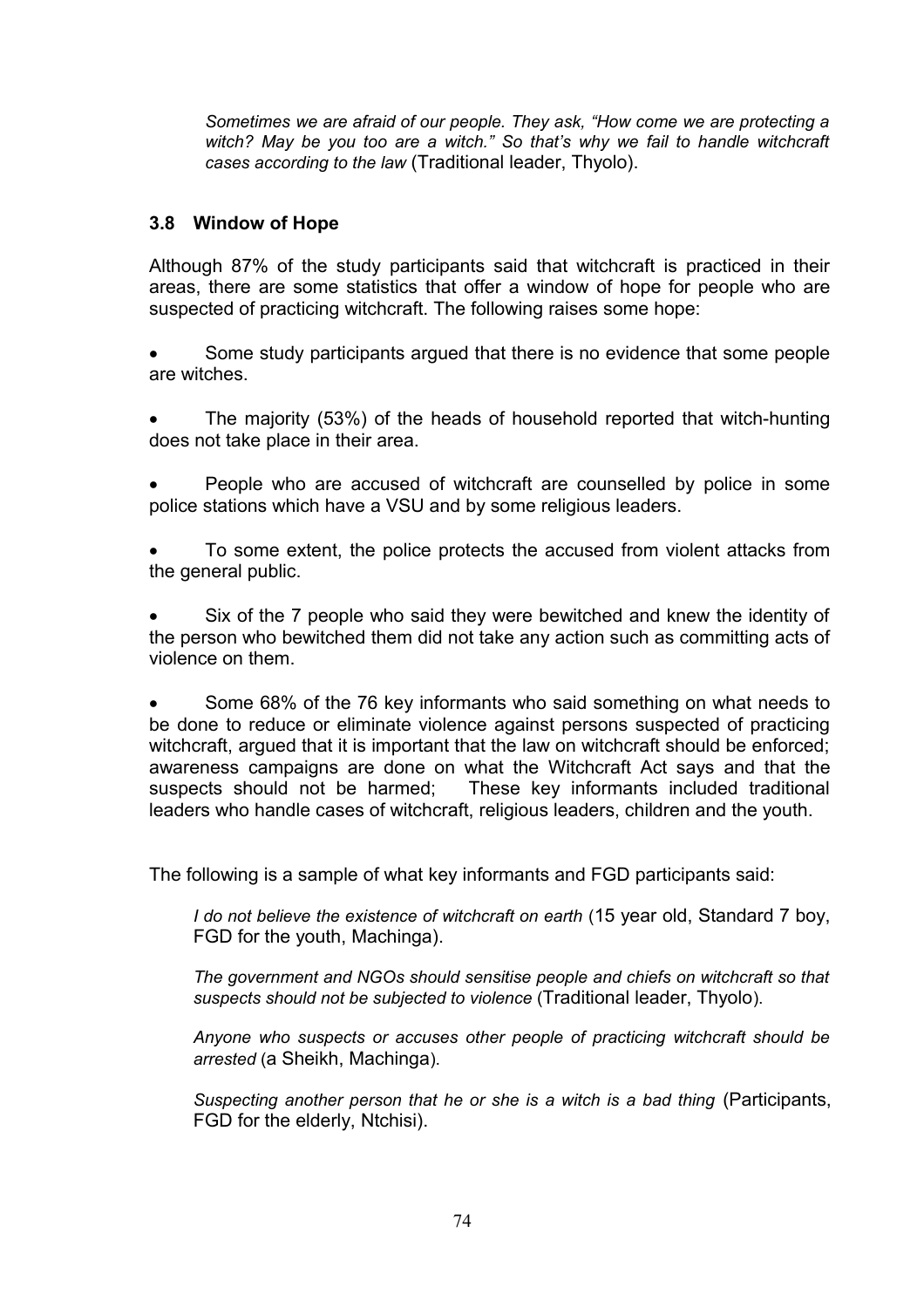*I plead with government to protect suspects who are victims of witchcraft-based violence through enforcement of the Witchcraft Act* (38 year old businessman, Standard 7, Machinga).

*Organisations should enforce the law so that people should abide by it* (Participants, FGD for the youth, Blantyre).

*There is no proof that witchcraft exists* (Pastor, Mwanza).

In addition, according to a study by NSO (2008), 24% of the households reported not knowing that there were witches in their community, and in 64% of the sampled household, not a single member reported that they experienced bad things that could be attributed to witchcraft.

# 3.9 **Strategies to Eliminate Violence Against Suspected Witches**

Study participants were asked what needs to be done to prevent violence against people suspected of practicing witchcraft and to assist them to lead normal lives. Table 11 shows the main strategies suggested by the study participants:

# *Table 11: Strategies to prevent witchcraft-based violence and to help suspected witches to lead normal lives*

| Suspects should stop practicing                                       | Arrest and punish people who accuse      |
|-----------------------------------------------------------------------|------------------------------------------|
| witchcraft                                                            | others of practicing witchcraft          |
| Human rights organisations should                                     | Provide counselling and spiritual        |
| actively participate in the protection of                             | guidance to people suspected of          |
| suspects                                                              | practicing witchcraft                    |
| Pray for suspects so that they should not use must leave the area and |                                          |
| victimised                                                            | settle in another place                  |
| Witchdoctors should cleanse people                                    | Investigate both accusers' and           |
| who practice witchcraft                                               | suspects' claims to establish the truth  |
| Civic educate both suspects and the                                   | Implement laws to prevent people from    |
| general public                                                        | practicing witchcraft                    |
| Punish people who commit acts of                                      | Establish witchcraft courts specifically |
| violence on suspects                                                  | for witchcraft cases                     |
| Allow people to practice witchcraft                                   | Do not isolate people who practice       |
|                                                                       | witchcraft                               |
| People should stop mocking suspects                                   | <b>Protect suspects</b>                  |
| Government should set up a committee                                  | People should stop visiting              |
| to look into witchcraft issues                                        | witchdoctors because they tell lies      |

## *N=590 household heads*

In their own words, two FGD participants made the following suggestions: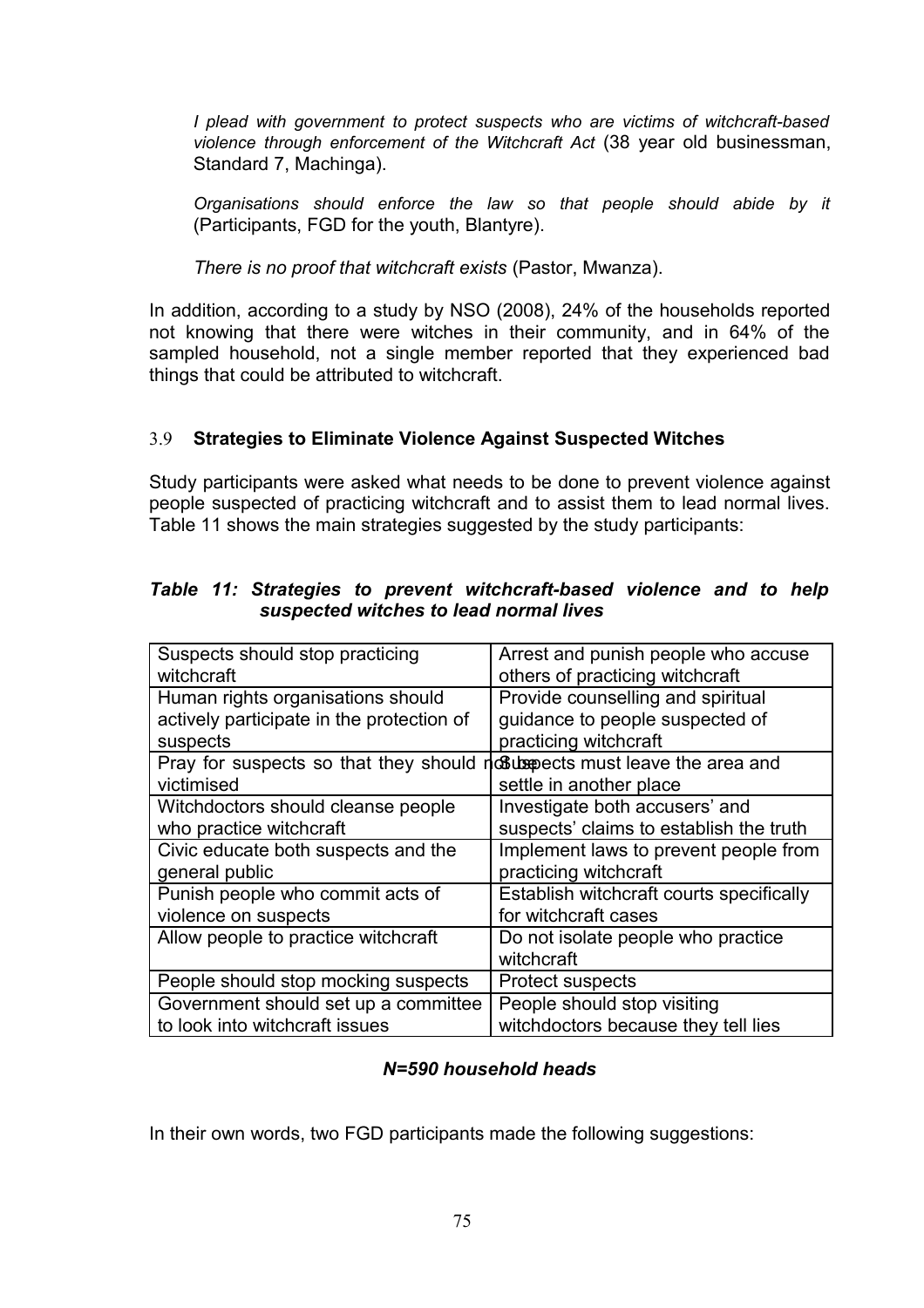*Human rights organisations should actively participate in the protection of the accused* (21 year old businessman, primary education, FGD for the youth, Mwanza).

*The government should strengthen the protection of people who are suspected of practicing witchcraft* (56 year old widow, no formal education, FGD for middle-aged people, Dedza).

This chapter showed that many people in Malawi have strong beliefs in witchcraft. It has also shown that suspected witches are mostly children, women, the elderly and poor people. They experience various forms of violence including physical, economic, social, and psychological violence and that they are vulnerable to sexual abuse. Generally, they do not receive adequate protection and support.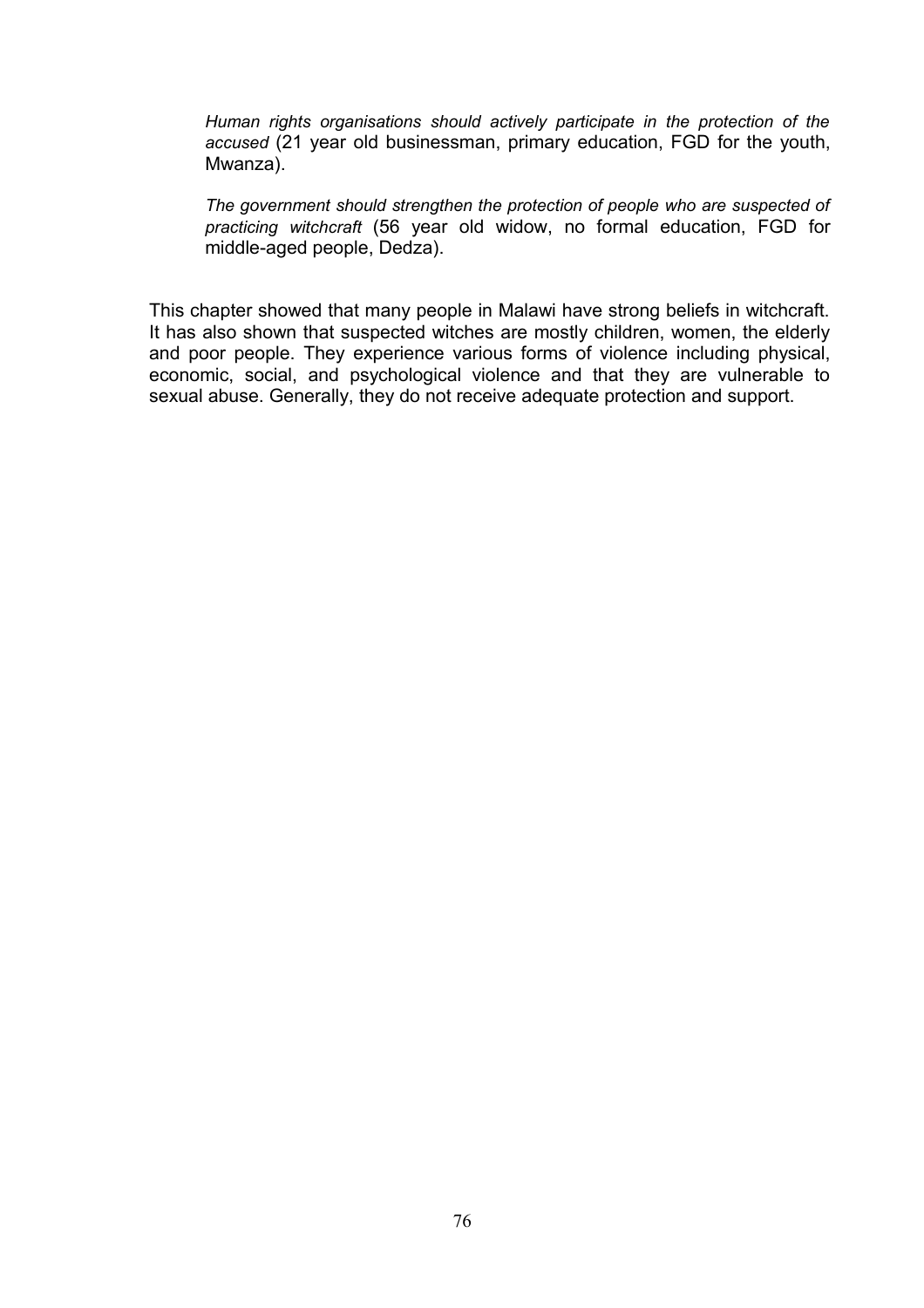# **CHAPTER 4**

# **CONCLUSION AND RECOMMENDATIONS**

# **4.1 Conclusion**

This study found that beliefs in witchcraft are widespread in Malawi, as evidenced by as many as 87% of the household heads who reported that witchcraft is practiced in their area. This supports NSO's (2008) findings that about 76% of the households surveyed in Malawi know that there are witches in their community and that 62% knew someone accused of witchcraft. Many people have either suspected someone of practicing witchcraft or they have ever been suspected of practicing it. Witchcraft is used to explain virtually anything that is suspicious or difficult to explain such as sudden illness and death, failure to conceive.

The number of witchcraft cases is rising mostly due to increasing jealousy in a society where a few individuals and families are seen to be prospering. Poverty and increasing wealth gap in the Malawian society appears to be the underlying cause of witchcraft accusations. There is a lot of superstition in the Malawian society, which fuels witchcraft suspicion.

The means by which witches are identified are questionable since they cannot be proven scientifically that a person is a witch. Moreover, some of the stories narrated by study participants suggest that some of the children's revelations were what the children merely dreamt at night, and some of them probably had nightmares. As a youth pointed out, some confessions that one is a witch are made under duress. In other words, there is no concrete evidence that the people who are suspected of practicing witchcraft are witches.

The fact that many Malawians including traditional leaders such as chiefs and religious leaders and the police do not know what the law says about witchcraft and human rights is the cause of the acceptance of witchcraft-based violence against suspects.

The study found that many children are said to undergo witchcraft training. Children, women, the elderly, the poor, and the relatively better off in the community, are vulnerable to suspicion and violence. Generally, it is the marginalised social groups in the Malawian society that are victims of witchcraftbased violence, although the better off among poor communities are also vulnerable to accusations of practicing witchcraft.

A significant percentage of the people who are suspected of practicing witchcraft are said to be subjected to violence. The violence is perpetrated mostly by men and the youth. The violence is physical, economic, social and psychological. Generally, a suspect experiences a combination of these forms of violence, the extreme of which is death. The rights of the individual suspect as well as of his or her family are violated. Much of the violence that children trained in witchcraft is probably unreported since this is often regarded as a domestic affair. Such children are likely to suffer in silence behind closed doors.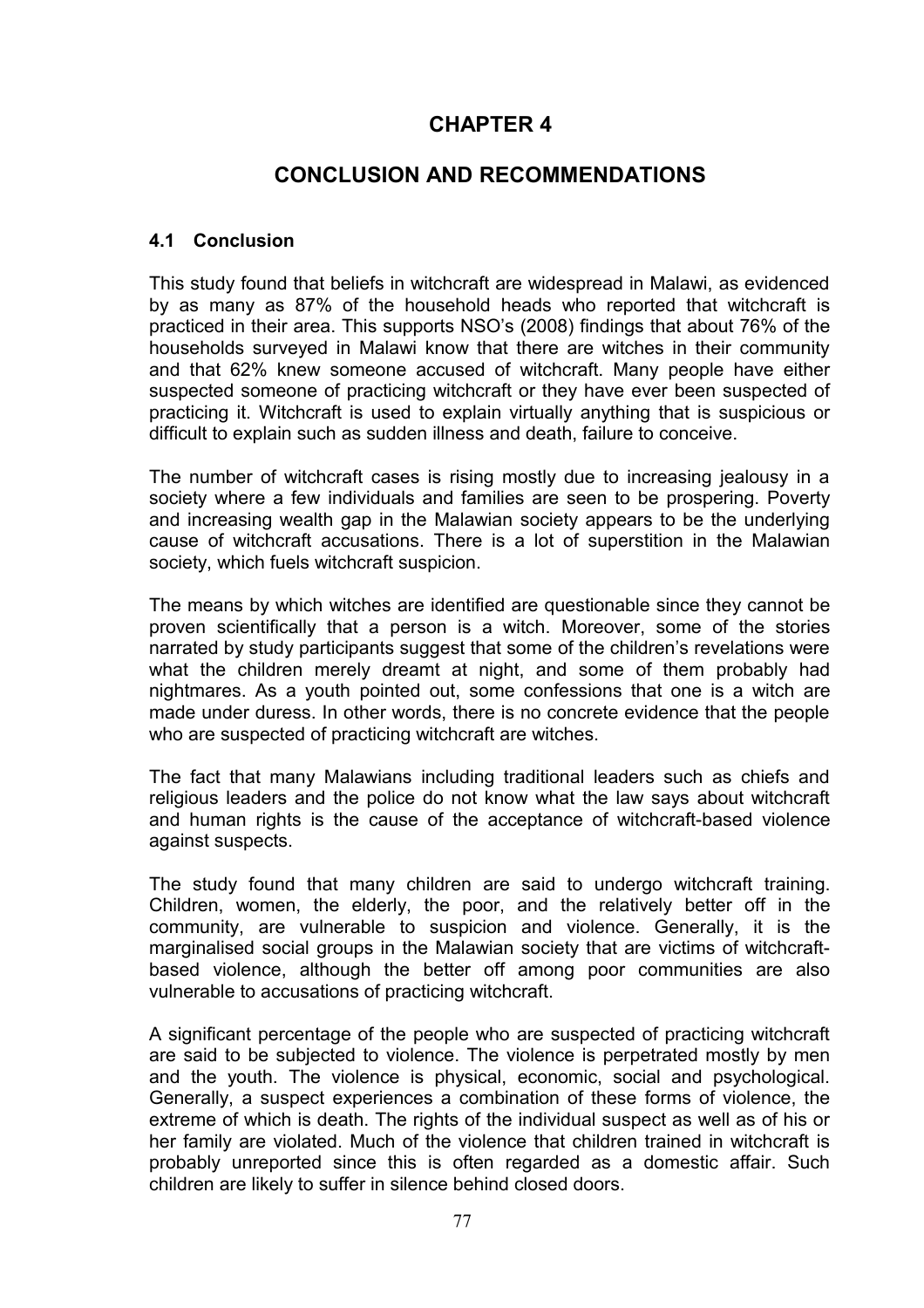In agreement with some of the observations of the UNICEF (2010) study, the findings of this study suggest that some children suspected of practicing witchcraft experience some form of violence and discrimination by family members, their circle of friends, and witchdoctors. Children accused of witchcraft are beaten up, scolded, and banished from their homes, and they are vulnerable to physical and sexual abuse by authorities, witchdoctors, and witch-hunters.

As a result of the violence, victims of witchcraft-based violence do not lead normal lives in their communities. They are cast off, discriminated and stigmatised throughout their lives. Generally, they do not receive adequate, if any, protection and support including counselling from other community members including family members, the police, government, and NGOs.

# **4.2 Recommendations**

Based on the findings of this study, the following recommendations are made with the view to reduce if not eliminate cases of witchcraft-based violence against people suspected of practicing witchcraft:

- 4.2.1 The Ministry of Local Government (in liaison with Ministries of Elderly and Women with relevant stakeholders) should take a proactive stance to sensitise on regular basis T/As and DCs regarding their responsibilities to enforce the witchcraft law.
- 4.2.2 State Institutions such as the Police, chiefs and courts should ensure that they enforce the provisions of the witchcraft act correctly and without fear or favour.
- 4.2.3 Conduct awareness meetings to familiarise community and religious leaders and the general public with Witchcraft Act. The meetings should also make people aware of human rights. The meetings should be conducted in all districts in the country.
- 4.2.4 Undertake public awareness of the witchcraft law through the private and public radio so that the public is aware of its existence and provisions. Radio adverts appear direct to the general public and more effective. Government should render support to such initiatives.
- 4.2.5 ASH has been is steadfast in campaigning against witchcraft- based violence and witch hunts towards women and elderly. Very few NGOs are involved in the witchcraft problem. ASH requires support to build its capacity to contribute to this noble cause.
- 4.2.6 Strengthen measures to protect and support victims of witchcraft-based violence by building the capacity of Social Welfare Offices, the police, and VSUs.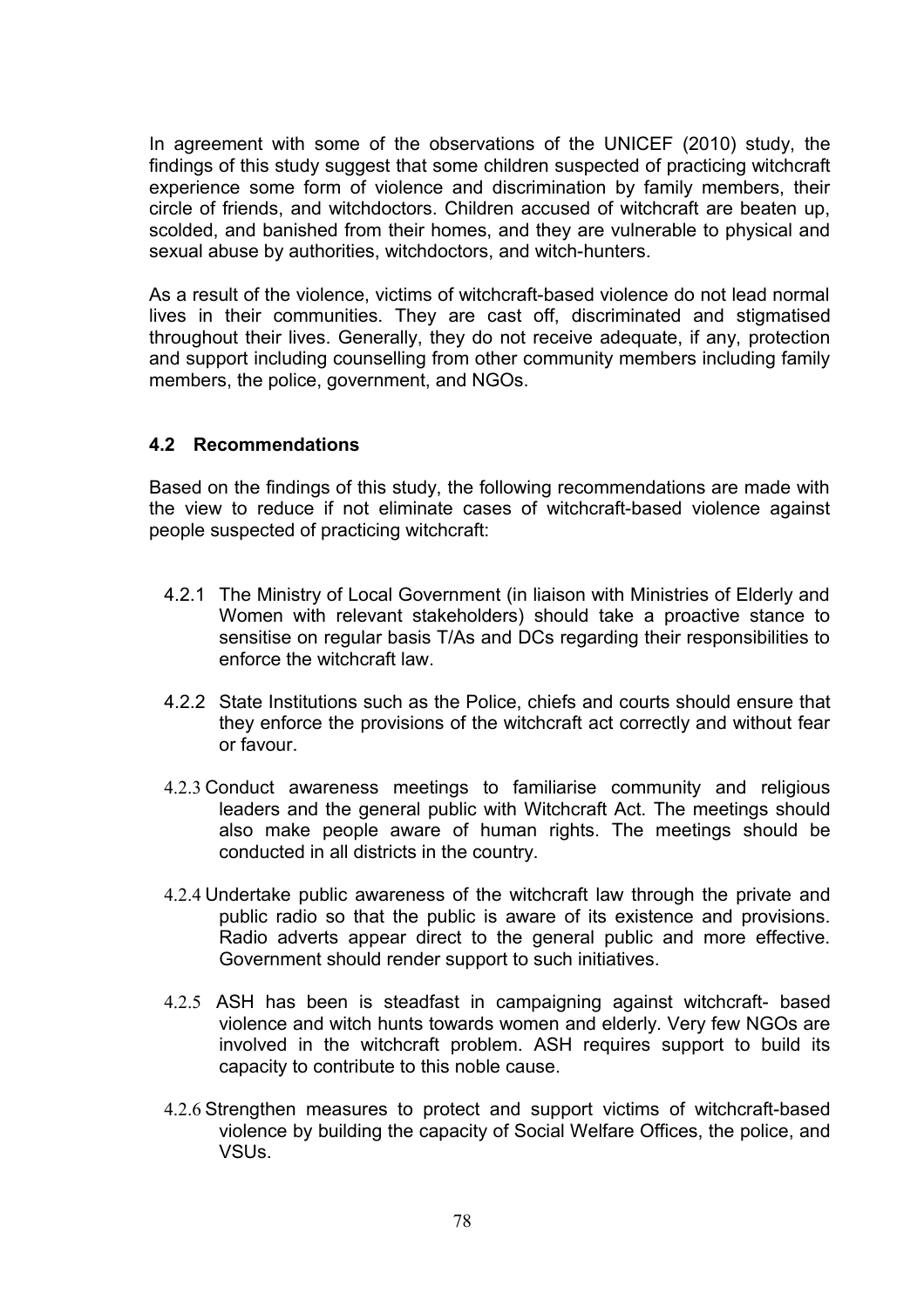- 4.2.7 Develop mechanisms to ensure that the accused come forward, speak out on witchcraft-based injustices and report cases to state authorities and relevant NGOs, including provision of temporary shelter for injured victims, and assistance on legal services. Those living far away from the police or DCs offices need special attention.
- 4.2.8 Hasten the review of the Act so that it is sensitive to the realities of the country in the 21<sup>st</sup> century. The new Act need to positively address findings of this study; witchcraft should not be criminalised, but protect the vulnerable from harm, and prohibit accusations from all corners.
- 4.2.9 Train people at local level in holistic counselling. The people should include traditional leaders, religious leaders, and teachers.
- 4.2.10 Conduct a systematic study specifically focusing on the violence that children suspected of witchcraft are subjected to. The current study did not go deep enough to identify the impact of the violence on the children's right to life, education, and other rights. A component of the study should be an investigation into the sexual violence that child witches are subjected to during cleansing and exorcism by witchdoctors and religious leaders.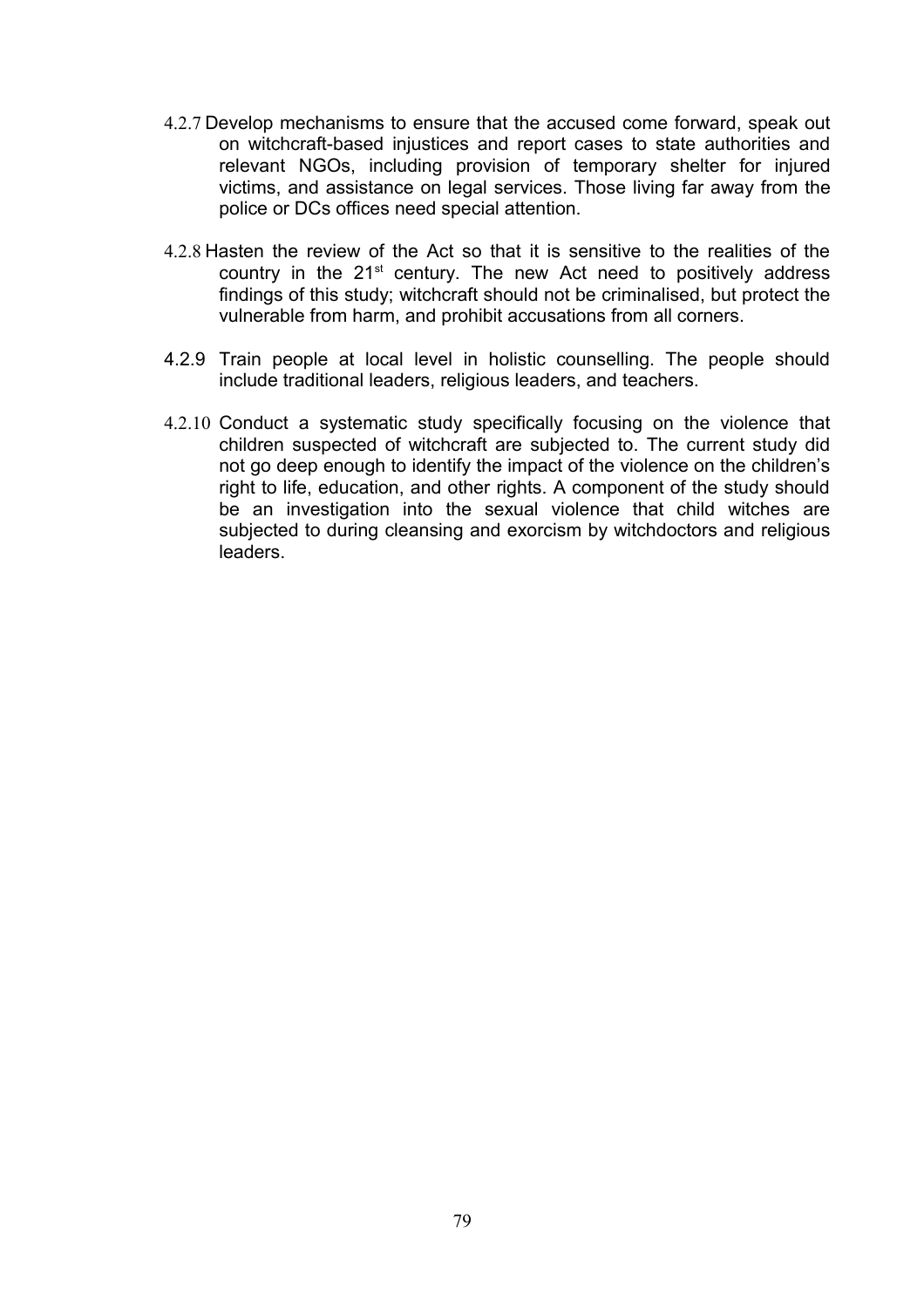## **References**

NGO-Gender Coordination Network Witchcraft Final Report- Witchcraft in Malawi, A Study Review with focus on Children dated July 2009.

Eye of the Child (2009), Witchcraft Final Report and Survey Reports.

Centre for Human Rights, Education, Advice and Assistance (CHREAA) - Witchcraft Report dated January 2010.

NSO (2008), Welfare Monitoring Survey, Zomba.

UNICEF (2010), Children Accused of Witchcraft: An Anthropological Study of Contemporary Practices in Africa, Wcardo, and Dakar.

WLSA (2010), Poor, excluded and invisible: women in state custody in Malawi.

Madise- Witchcraft in Malawi –a study review with focus on children.

HelpAge report on Witchcraft Protection and the Law in Sub Sahara Africa

Submission to the Malawi Law Commission by the Bar Human Rights Committee (BHRC) of England & Wales

Malawi Government, the Witchcraft Act.

Malawi Government, the Constitution of the Republic of Malawi.

Ng'ambi, F. Witchcraft among the Nkhonde people.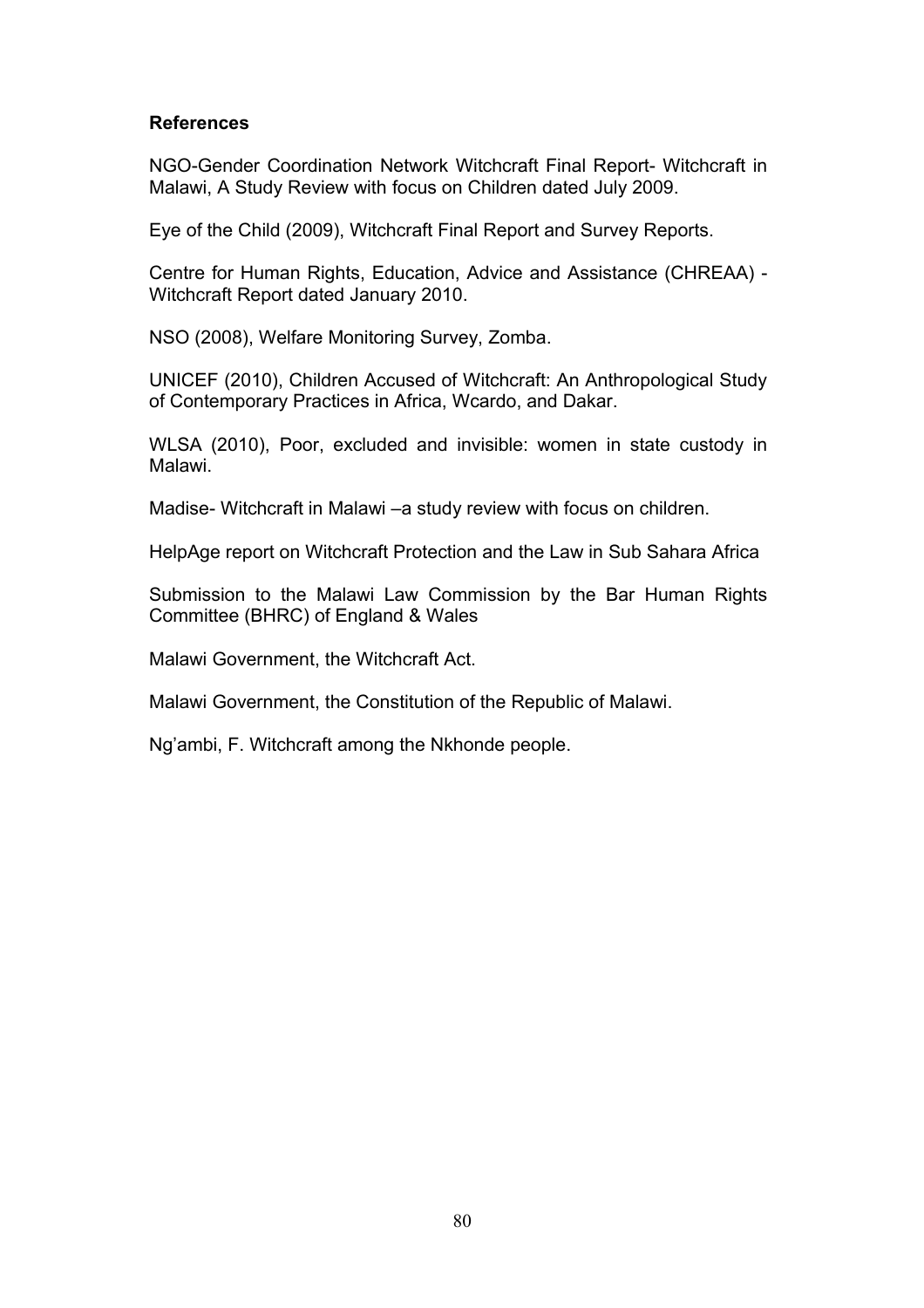# **Appendix 1: List of districts, TAs, villages, residential areas and other research sites the study covered**

| <b>District</b> | <b>TA</b>       | <b>Village/Residential Area</b>                          | # of Villages<br>/Residential Areas |
|-----------------|-----------------|----------------------------------------------------------|-------------------------------------|
| Karonga         | Kyungu          | Kafikisira; Zindi; Mwamatope;<br>Mwahimba                |                                     |
|                 | Mwilang'ombe    | Muyeleka; Makonganya                                     | 6                                   |
| <b>Mzimba</b>   | M'Mbelwa        | Zogodora; Engalaweni;<br>Galamala; Kamanga               |                                     |
| <b>Ntchisi</b>  | Kalomo          | Kachulu 1;                                               |                                     |
|                 | Malenga         | Nkhalamo; Chunganilo; Ndenje                             |                                     |
|                 | Nthondo         | Chiyende                                                 | 5                                   |
| <b>Dedza</b>    | Kachere         | Kachere; Kapesi;                                         |                                     |
|                 | Kasumba         | Kasumba                                                  | 3                                   |
| <b>Machinga</b> | Sitola          | Mitondo; Mpotola; Lenard;                                |                                     |
|                 | <b>Nkula</b>    | (Machinga Boma)                                          | 4                                   |
| <b>Blantyre</b> | Somba           | Naperi; Chinyonga; Chiwembe;<br>Bangwe <sup>30</sup>     |                                     |
|                 | Machinjiri      | (Blantyre City)                                          | 5                                   |
| Thyolo          | Chimaliro       | Chimaliro; Zungu;                                        |                                     |
|                 | Mchiramwela     | Thyolo Boma                                              |                                     |
|                 | <b>B</b> vumbwe | Thyolo Boma                                              | 4                                   |
| <b>Mwanza</b>   | <b>Nthache</b>  | Nthache; Chiwembu                                        | $\overline{2}$                      |
|                 |                 | Total Number of Villages/Residential Areas <sup>31</sup> | 33                                  |

# **Appendix 2: The Witchcraft Act of 1911- CAP 7.02- Vol. 2**

<span id="page-80-0"></span><sup>30</sup> These are not villages but residential areas.

<span id="page-80-1"></span><sup>31</sup> The 33 villages and residential areas, there are 3 commercial and business areas at the *boma* (district headquarters) and in the city where some of the key informants were interviewed.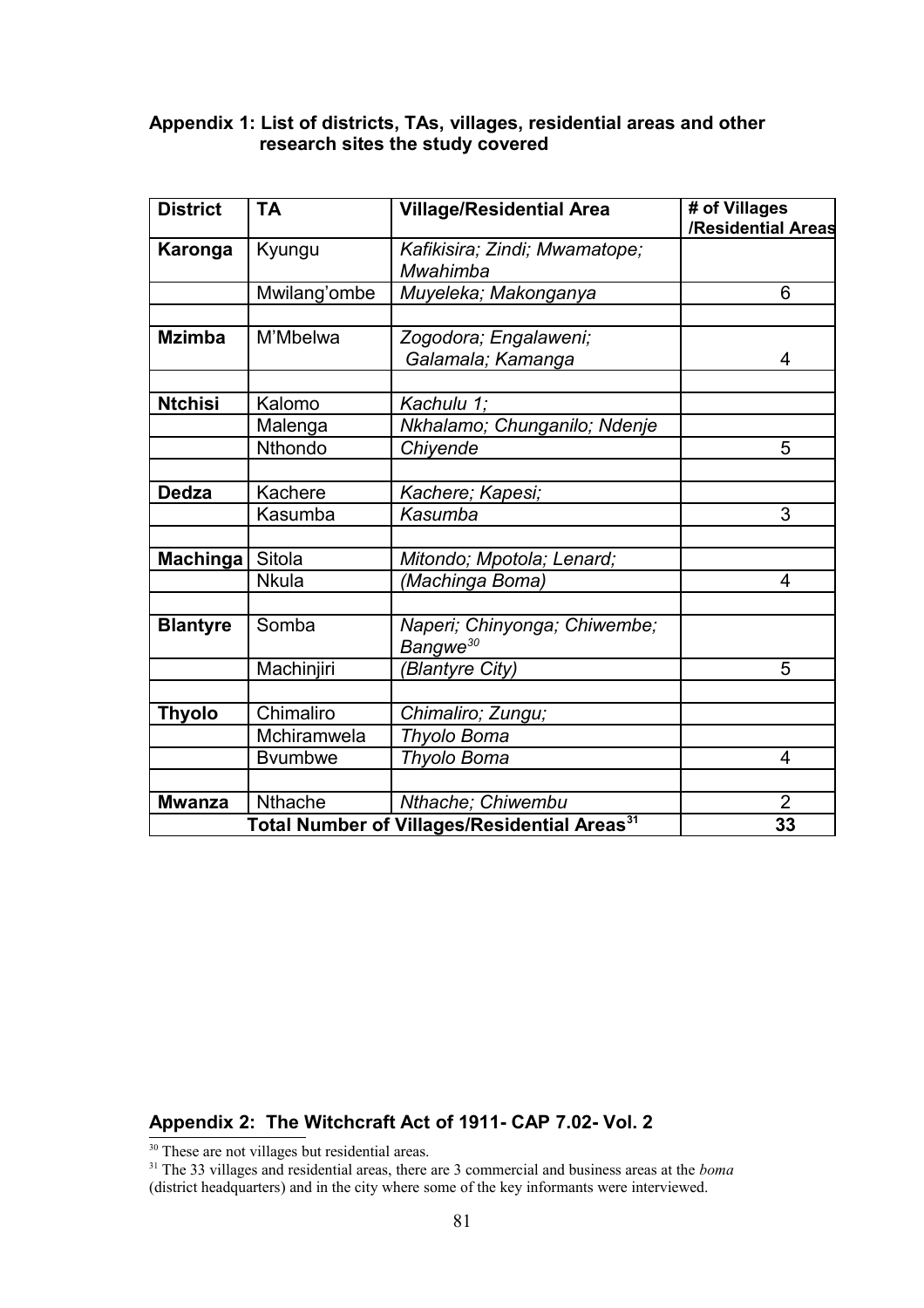# **The Act**

1. This Act may be cited as the Witchcraft Act.

# **Prohibitions**

- 2. Trial by Mwabvi or any concoction that is likely to result in death or injury is prohibited.
	- i) Any person who directs and controls or presides at any trial by ordeal which is prohibited by this Act shall be liable to imprisonment.
	- ii) Any person who is present at or takes any part in any trial by ordeal which is prohibited by this Act shall be liable to imprisonment.
	- iii) Any person who sells, collects, makes or assists in any poison is liable to imprisonment.

Any African found in possession of Mwabvi or other poison commonly used for witchcraft trial shall have committed a crime.

# **Charging person with witchcraft**

 Any person accusing any person with being a witch or with practicing witchcraft or names or indicates any person as being a witch or wizard will be imprisoned for 5 years or pay a fine of £25.

# **Employment of witch finder**

 Any person who employs or solicits any other person to name or indicate by the use of non natural means any person as a perpetrator of any alleged crime or other act complained of shall be imprisoned for 5 years or be fined £25 .

# **Pretending witchcraft**

 Any person who by his statement represents himself to the DC, police or authorities to be a wizard or a witch or having or exercising of the power of witchcraft shall be fined £50 pounds or imprisonment for 10 years

# **Chiefs, headmen permitting, etc, prohibited trials by ordeal**

 Any chief and headmen who directly or indirectly permits, promotes, encourages or facilitates any trial by ordeal which is prohibited by this Act or intends trial and does not report the same to the District Commissioner of the district in which such trial has been and intends to be held shall be liable to imprisonment for 5 years or to a fine of £25.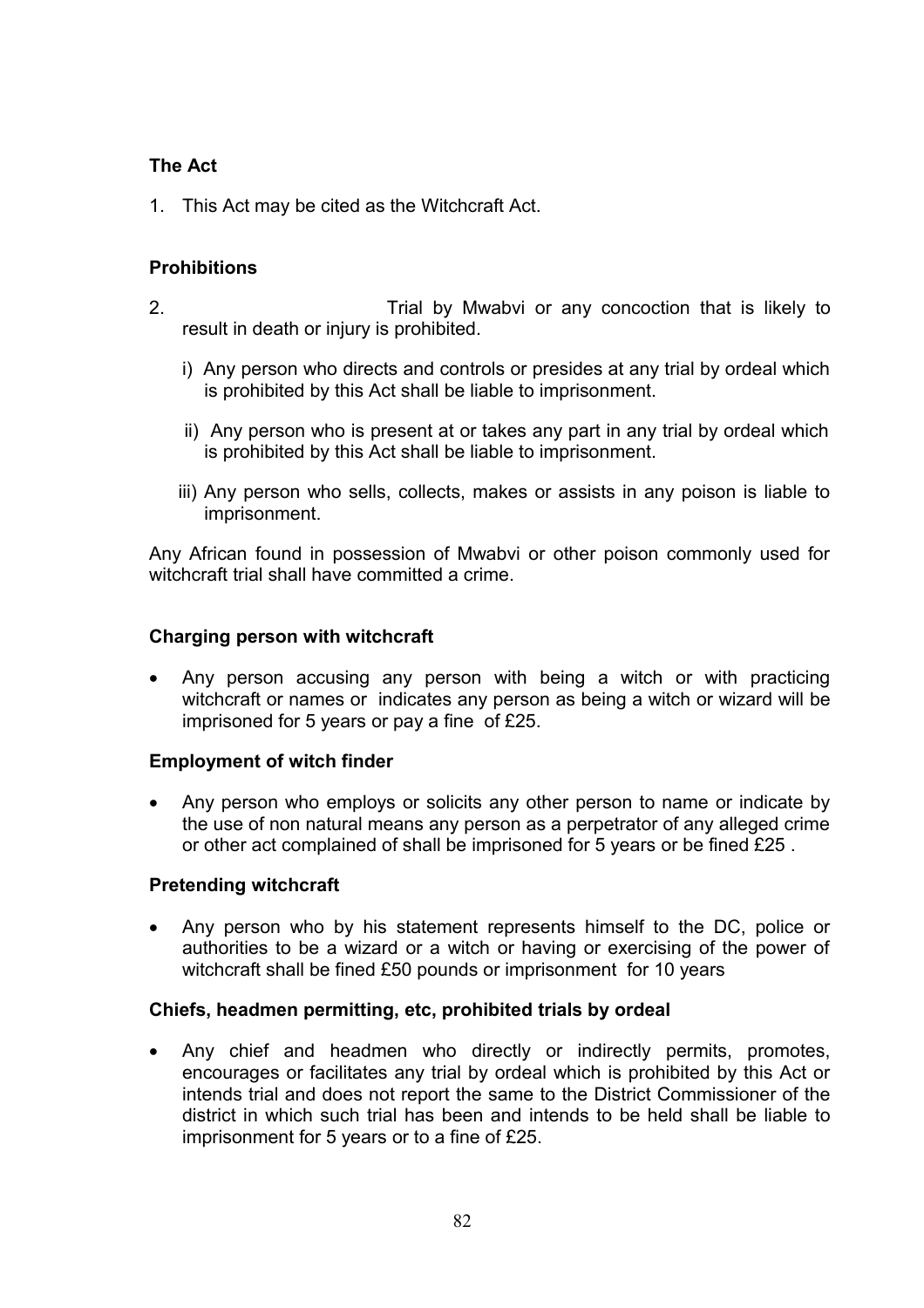Every chief or Headman within whose territory or village any prohibited trial by ordeal takes place shall be deemed to have committed an offence under this Section, unless he shall prove that as a matter of fact he was justifiably ignorant of such trial or intended trial.

## **Profession of witchcraft illegal**

- The profession of calling of witch finder or witchdoctor or of professional maker and or mixer of poison is hereby declared to be illegal calling and every person exercising or pretending to exercise such calling or profession shall be guilty of felony and shall be liable to imprisonment for life.
- Any person who shall use or assist in using any lot or charm with a view to the commission of any unlawful act shall be liable to a fine of £5 or imprisonment of 1 year.
- Nothing in this Act shall affect the liability of the death penalty of any person who under a pretence trial by ordeal or of using any lot or charm commits wilful murder
- The Minister shall have powers to make Rules for the better carrying into effect of this Act and such rules may impose fines not exceeding £5 or imprisonment exceeding one year.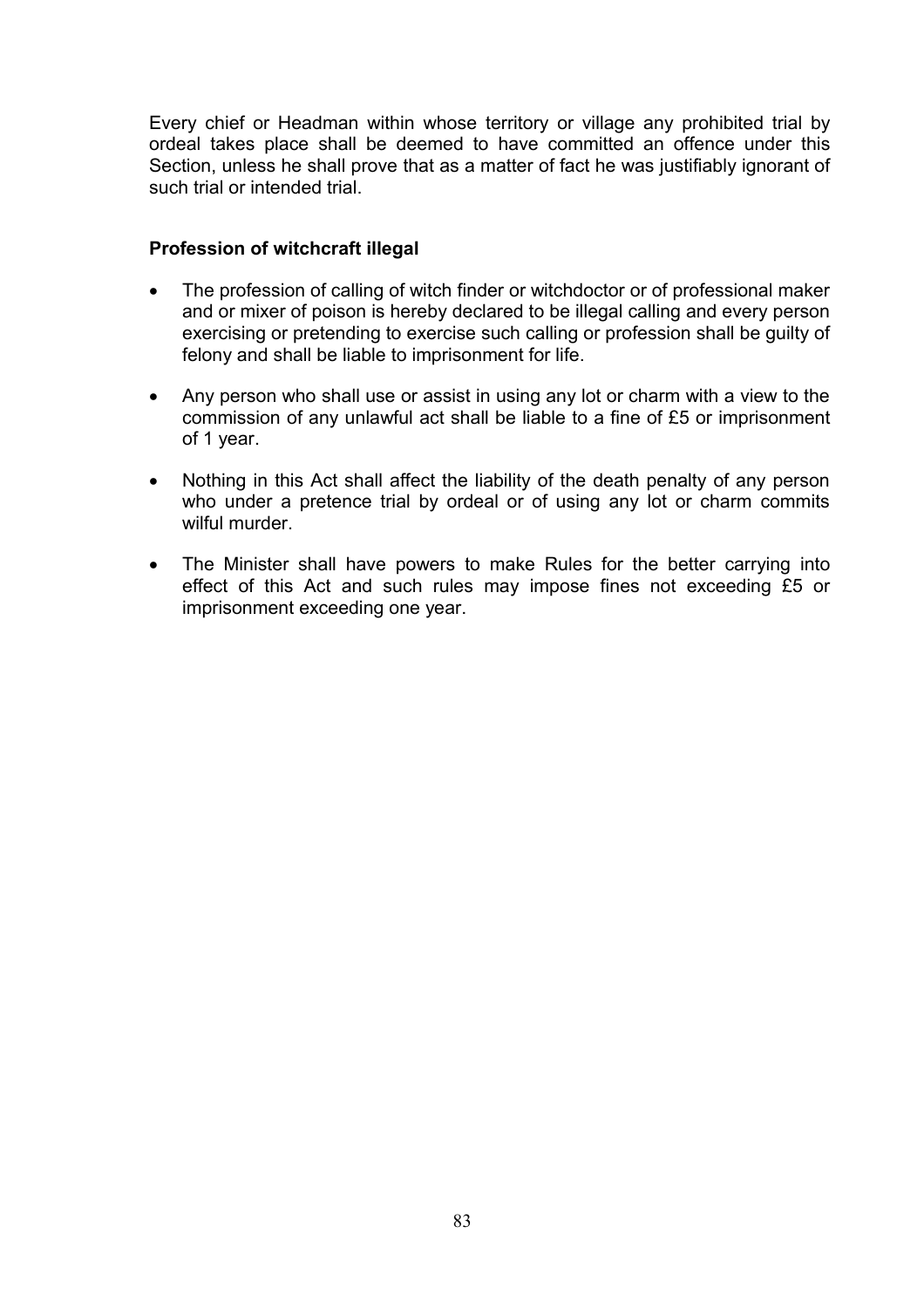# **Appendix 3: Household Questionnaire**

| Enumerator's #          | <b>Interview Date</b>       |  |
|-------------------------|-----------------------------|--|
| <b>District</b>         | <b>Interview Start Time</b> |  |
| T/A                     | <b>Interview End Time</b>   |  |
| <b>Village/Res Area</b> | Checked by                  |  |
| Questionnaire #         | <b>Check Date</b>           |  |

| No.  | <b>VARIABLE DESCRIPTION</b>                                                                            |                |                                                                                       |          |                                                     | <b>DATA</b>     |                |           |    |
|------|--------------------------------------------------------------------------------------------------------|----------------|---------------------------------------------------------------------------------------|----------|-----------------------------------------------------|-----------------|----------------|-----------|----|
|      | <b>SECTION 1: GENERAL SITE/INFORMATION</b>                                                             |                |                                                                                       |          |                                                     |                 |                |           |    |
| 1.1  | <b>Enumerator's code</b>                                                                               |                |                                                                                       |          |                                                     |                 |                |           |    |
| 1.2  | Date of Survey                                                                                         |                |                                                                                       |          |                                                     |                 |                |           | 11 |
| 1.3  | <b>Village/Residential Area</b>                                                                        |                |                                                                                       |          |                                                     |                 |                |           |    |
| 1.4  | <b>Traditional Authority</b>                                                                           |                |                                                                                       |          |                                                     |                 |                |           |    |
| 1.5  | <b>District</b>                                                                                        |                | (Karonga=1; Mzimba=2; Ntchisi=3; Dedza=4; Machinga=5; Thyolo=6; Blantyre=7; Mwanza=8) |          |                                                     |                 |                |           |    |
|      |                                                                                                        |                | <b>SECTION 2: DEMOGRAPHICS</b>                                                        |          |                                                     |                 |                |           |    |
|      |                                                                                                        |                |                                                                                       |          |                                                     |                 |                |           |    |
| 2.1  | Sex of head of household:                                                                              |                |                                                                                       |          |                                                     | (Male=1;        |                | Female=2) |    |
| 2.2  | How old are you?                                                                                       |                | (<18 yrs=1; 18-24 yrs=2; 25-29 yrs=3; 30-49 yrs=4; 50-59 yrs=5; 60+ yrs=6)            |          |                                                     |                 |                |           |    |
| 2.3  | What is your marital status? (Never married=1; Married=2; Separated=3; Divorced=4; Widowed=5)          |                |                                                                                       |          |                                                     |                 |                |           |    |
|      |                                                                                                        |                |                                                                                       |          |                                                     |                 |                |           |    |
| 2.4  | What is your highest education attainment?                                                             |                |                                                                                       |          | (No formal education=1; Std $1-4=2$ ; Std $5-8=3$ ; |                 |                |           |    |
|      |                                                                                                        |                |                                                                                       |          | Form $1 - 2 = 4$ ; Form $3 - 4 = 5$ ; Tertiary=6)   |                 |                |           |    |
| 2.5  | <b>What is your occupation?</b>                                                                        |                | (None=1;                                                                              |          | Subsistence farmer=2; Commercial farmer=3;          |                 |                |           |    |
|      | Businessperson=4; Salaried job=5; Piece work=6; Other=7 Specify                                        |                |                                                                                       |          |                                                     |                 |                |           |    |
| 2.6  | <b>What is your religion?</b>                                                                          |                |                                                                                       | (None=1; | Christian=2;                                        | Muslim=3;       | Traditional=4; |           |    |
|      | Other=5 Specify:                                                                                       |                |                                                                                       |          |                                                     |                 |                |           |    |
| 2.7  | What is your ethnicity?                                                                                |                |                                                                                       |          | (Chewa=1; Lhomwe=2; Mang'anja=3;                    | Ngoni=4;        | Nkhonde=5;     |           |    |
|      |                                                                                                        |                | Sena=6; Tonga=7; Tumbuka=8; Yao=9; Other=10 Specify                                   |          |                                                     |                 |                |           |    |
| 2.8  | What is your original home district?                                                                   |                |                                                                                       |          |                                                     |                 |                |           |    |
|      | <b>District</b>                                                                                        |                | <b>District</b>                                                                       |          |                                                     | <b>District</b> |                |           |    |
|      | Chitipa                                                                                                | 1              | Kasungu                                                                               | 11       | Mulanje                                             |                 | 21             |           |    |
|      | Karonga                                                                                                | $\overline{2}$ | Mchinji                                                                               | 12       | Thyolo                                              |                 | 22             |           |    |
|      | Rumphi                                                                                                 | $\overline{3}$ | Lilongwe                                                                              | 13       | Chiradzulu                                          |                 | 23             |           |    |
|      | Nkhata Bay                                                                                             | 4              | Dedza                                                                                 | 14       | <b>Blantyre</b>                                     |                 | 24             |           |    |
|      | Likoma                                                                                                 | $\overline{5}$ | <b>Ntcheu</b>                                                                         | 15       | Neno                                                |                 | 25             |           |    |
|      | Mzimba                                                                                                 | 6              | <b>Balaka</b>                                                                         | 16       | Mwanza                                              |                 | 26             |           |    |
|      | Nkhota Kota                                                                                            | 7              | Mangochi                                                                              | 17       | Chikwawa                                            |                 | 27             |           |    |
|      | Salima                                                                                                 | 8              | Machinga                                                                              | 18       | Nsanje                                              |                 | 28             |           |    |
|      | Dowa                                                                                                   | 9              | Zomba                                                                                 | 19       | Outside Malawi                                      |                 | 29             |           |    |
|      | <b>Ntchisi</b>                                                                                         | 10             | Phalombe                                                                              | 20       |                                                     |                 |                |           |    |
| 2.9  | <b>How long have you lived in this area?</b> (<1 yr=1; 1-3 yrs=2; 4 - 6 yrs=3; 7 - 9 yrs=4; 10+ yrs=5) |                |                                                                                       |          |                                                     |                 |                |           |    |
| 2.10 | How many members does your household have? $(1=1; 2-4=2; 5-7=3; 8-10=4; >10=5)$                        |                |                                                                                       |          |                                                     |                 |                |           |    |
|      |                                                                                                        |                |                                                                                       |          |                                                     |                 |                |           |    |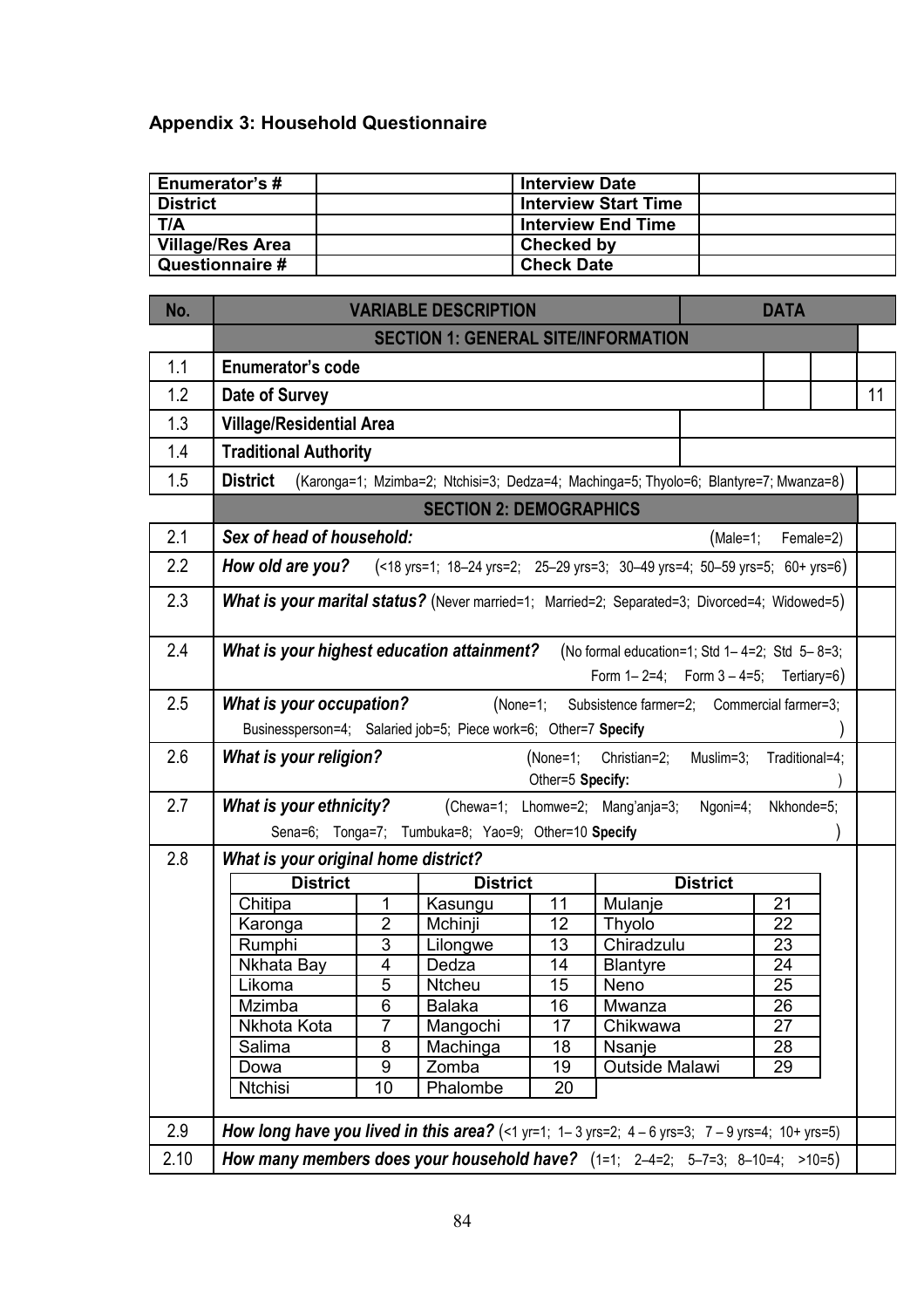| No.  | <b>DATA</b><br><b>VARIABLE DESCRIPTION</b>                                                                                                                                                                                        |  |
|------|-----------------------------------------------------------------------------------------------------------------------------------------------------------------------------------------------------------------------------------|--|
|      | <b>SECTION 3: BELIEFS AND PRACTICES</b>                                                                                                                                                                                           |  |
| 3.1  | Do some people practice witchcraft?<br>(Yes=1; No=2; DK=3) IF NO SKIP TO Q.<br>5.1                                                                                                                                                |  |
| 3.2  | Is witchcraft practiced in this area?<br>(Yes=1; No=2;<br>$DK=3)$                                                                                                                                                                 |  |
| 3.3  | How are people who practice<br>witchcraft identified?                                                                                                                                                                             |  |
| 3.4  | Does witch-hunting take place in this area<br>(Yes=1; No=2; DK=3)<br>IF NO SKIP TO Q. 3.10                                                                                                                                        |  |
| 3.5  | [ Multiple Responses Possible<br>Who invites the witch-hunters<br>Traditional/Community Leaders=1 Religious Leaders=2 Political Leaders=3<br>Concerned Community members=4 Traditional healers=5<br>Other people=6 Specify        |  |
| 3.6  | Have you ever participated in witch-hunting?<br>(Yes=1; No=2)                                                                                                                                                                     |  |
| 3.7  | Has any member of your household participated in witch-hunting? (Yes=1; No=2; DK=3)                                                                                                                                               |  |
| 3.8  | Who are the most common victims of witch hunting in this area<br>[Multiple Responses Possible] (The poor=1; The rich=2; Children=3 Women=4<br>The elderly=5; New -comers to the area=6<br>Other people=7 Specify                  |  |
| 3.9  | What happens to the<br>People who have been<br>identified as witches                                                                                                                                                              |  |
| 3.10 | Is practicing witchcraft acceptable to you?<br>$(Yes=1;$<br>$No=2)$                                                                                                                                                               |  |
| 3.11 | Can one protect oneself from witchcraft?<br>$DK=3)$<br>(Yes=1;<br>$No=2;$                                                                                                                                                         |  |
| 3.12 | Who mostly practice witchcraft between men and women?<br>No difference=3;<br>$DK=4)$<br>$(Men=1;$<br>Women=2;                                                                                                                     |  |
| 3.13 | Who mostly practice witchcraft among children, the youth, the middle-aged and the<br>elderly? (Children=1; Youth=2; Middle-aged persons=3; The elderly=4;<br>No difference=5;<br>$DK=6$ )                                         |  |
| 3.14 | Who mostly practice witchcraft between the poor and the non-poor?<br>(The poor=1;<br>The non-poor=2;<br>No difference=3;<br>$DK=4)$                                                                                               |  |
| 3.15 | Who mostly practice witchcraft between old settlers and new arrivals?<br>(Old settlers=1;<br>No difference=3;<br>$DK=4)$<br>New arrivals=2;                                                                                       |  |
| 3.16 | For what purpose(s) do people practice witchcraft? [Multiple<br><b>Responses Possible]</b><br>To kill others=2;<br>$(DK=1;$<br>To cause emotional pain=3; To get rich=4; To physically harm others=4;<br>Other purposes=6 Specify |  |
| 3.17 | Do they always achieve their goals for practicing witchcraft?<br>(Always=1; Sometimes=2;<br>Never=3; $DK=4$ )                                                                                                                     |  |
| 3.18 | Have you or any member of your family ever accused someone of witchcraft?<br>No=2) IF NO SKI TO Q. 4.1<br>$(Yes=1;$                                                                                                               |  |
| 3.19 | How did you/they<br>identify the witch (es)?                                                                                                                                                                                      |  |
|      |                                                                                                                                                                                                                                   |  |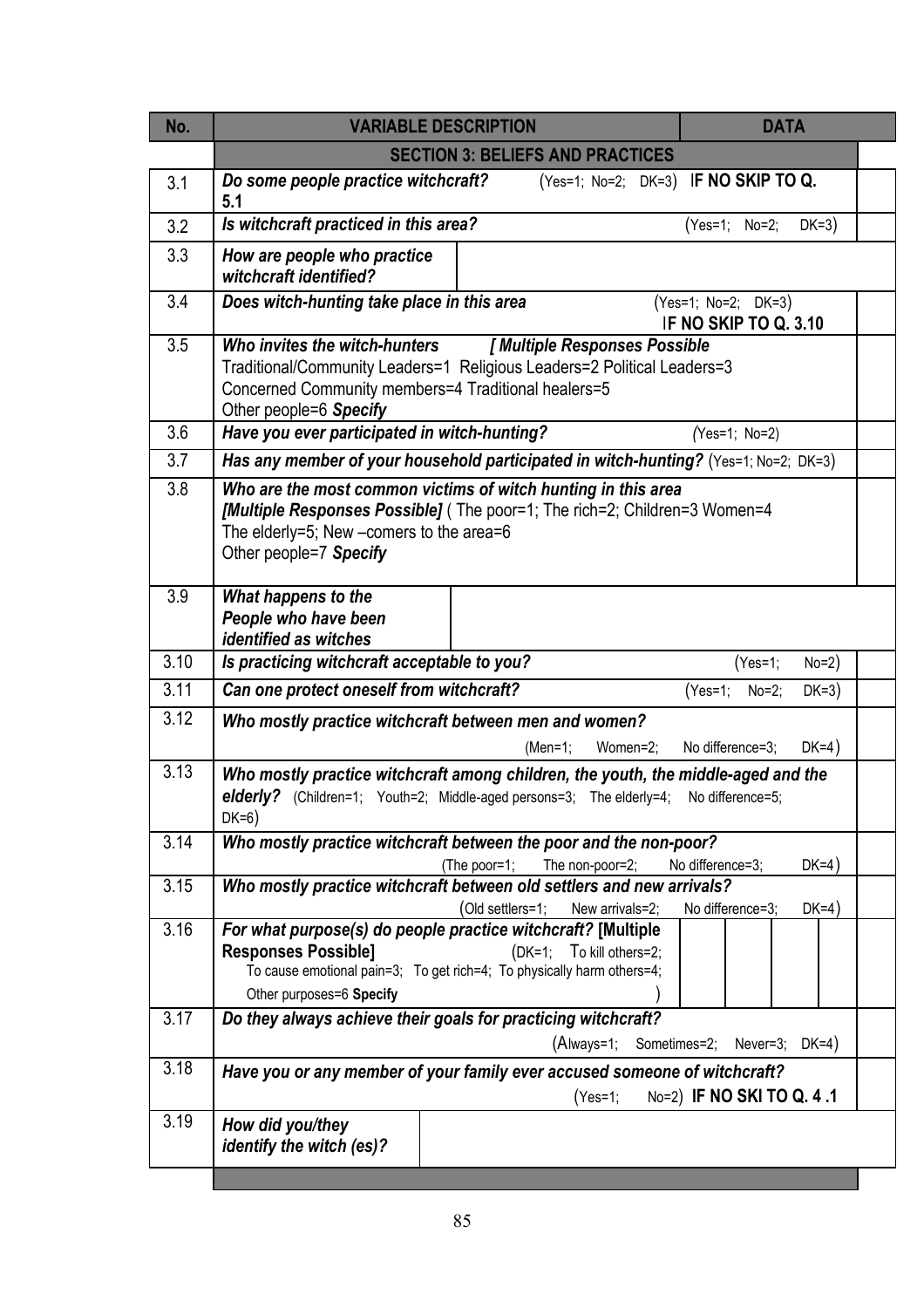| No.  | <b>VARIABLE DESCRIPTION</b>                                                                                                                                                                                                                                                                                                                                                                                                                                                                                                         | <b>DATA</b>                       |
|------|-------------------------------------------------------------------------------------------------------------------------------------------------------------------------------------------------------------------------------------------------------------------------------------------------------------------------------------------------------------------------------------------------------------------------------------------------------------------------------------------------------------------------------------|-----------------------------------|
|      |                                                                                                                                                                                                                                                                                                                                                                                                                                                                                                                                     |                                   |
| 4.1  | <b>SETION 4: FORMS OF VIOLENCE</b>                                                                                                                                                                                                                                                                                                                                                                                                                                                                                                  |                                   |
|      | Has anyone in this community ever been accused of practicing witchcraft?<br>(Yes=1; No=2; DK=3)                                                                                                                                                                                                                                                                                                                                                                                                                                     | IF NO OR DK SHIP TO Q. 4.7        |
| 4.2  | What is the sex of the most recent accused person?                                                                                                                                                                                                                                                                                                                                                                                                                                                                                  | (Male=1; Female=2)                |
| 4.3  | What age group were they?<br>(Child=1; Youth=2;                                                                                                                                                                                                                                                                                                                                                                                                                                                                                     | Middle-aged=3;<br>Elderly=4)      |
| 4.4  | What did the people do to the accused person(s)? [Multiple<br><b>Responses Possible]</b> (They did no harm them=1;<br>Beat them up=2;<br>Verbally insulted them=3; Burnt them=4; Handed them over to chief=5;<br>Handed them over to police=6; Vandalised/looted their property=7;<br>Evicted them from community=8;<br>They murdered them=9;<br>They paraded them naked in public=10;<br>$DK=11$ ;<br>Other action=12 Specify                                                                                                      |                                   |
| 4.5  | Was violence perpetrated against you/them due to the accusation?                                                                                                                                                                                                                                                                                                                                                                                                                                                                    |                                   |
|      | (Yes=1; No=2; DK=3) IF NO OR DK SKIP TO Q. 4.7                                                                                                                                                                                                                                                                                                                                                                                                                                                                                      |                                   |
| 4.6  | What kind of violence did you/they experience? [Multiple<br>Responses Possible] (Verbally insulted=1; Stoned=2; Beaten up=3;<br>Vandalised/looted property=6;<br>Torched=4;<br>Burnt property=5;<br>Evicted from village/area=8;<br>Murdered=7;                                                                                                                                                                                                                                                                                     |                                   |
|      | Other kinds of violence=9 Specify                                                                                                                                                                                                                                                                                                                                                                                                                                                                                                   |                                   |
| 4.7  | How common is the teaching of witchcraft to children in this area?                                                                                                                                                                                                                                                                                                                                                                                                                                                                  |                                   |
|      | (Common=1; Rare=2; It has never happened in this area=3; DK=4)                                                                                                                                                                                                                                                                                                                                                                                                                                                                      |                                   |
| 4.8  | Were any of the children in your household taught witchcraft? $(Yes=1; No=2; DK=3)$                                                                                                                                                                                                                                                                                                                                                                                                                                                 | IF NO OR DK, SKIP TO Q.4.10       |
| 4.9  | What did your household do to the child(ren)? [Multiple<br><b>Responses Possible]</b><br>(Sent them to witchdoctor for exorcism=1;<br>Scolded them=3; Denied them food for days=4;<br>Beat them up=2;<br>Sent them to religious leader prayed for=5; Banished them from home=6;<br>Stopped interacting with them=7; Isolated them from others=8;<br>Sent them away to live with other relative(s)=9; Other action=10 Specify                                                                                                        |                                   |
| 4.10 | Do people accused of witchcraft lead normal lives in their communities?                                                                                                                                                                                                                                                                                                                                                                                                                                                             |                                   |
|      | $No=2$ ;<br>$(Yes=1;$                                                                                                                                                                                                                                                                                                                                                                                                                                                                                                               | DK=3) IF YES OR DK SKIP TO Q. 5.1 |
| 4.11 | What happens to them? [Multiple Responses Possible]<br>Their children are expelled from school=1;<br>They are mocked=2;<br>They are barred from marrying in the area=4;<br>They are isolated=3;<br>They are divorced=5; Their land is confiscated=6; They lose their jobs=7;<br>They are barred from holding leadership positions in the area=8;<br>They are excommunicated from religious organization=9;<br>They cannot be employed in the community=10;<br>Other=11 Specify<br><b>SECTION 5: KNOWLEDGE OF THE WITCHCRAFT ACT</b> |                                   |
| 5.1  | Do you know what the law says about witchcraft? (Yes=1;                                                                                                                                                                                                                                                                                                                                                                                                                                                                             | No=2) IF NO SKIP TO Q. 5.3        |
| 5.2  | <b>What does</b><br>it say?                                                                                                                                                                                                                                                                                                                                                                                                                                                                                                         |                                   |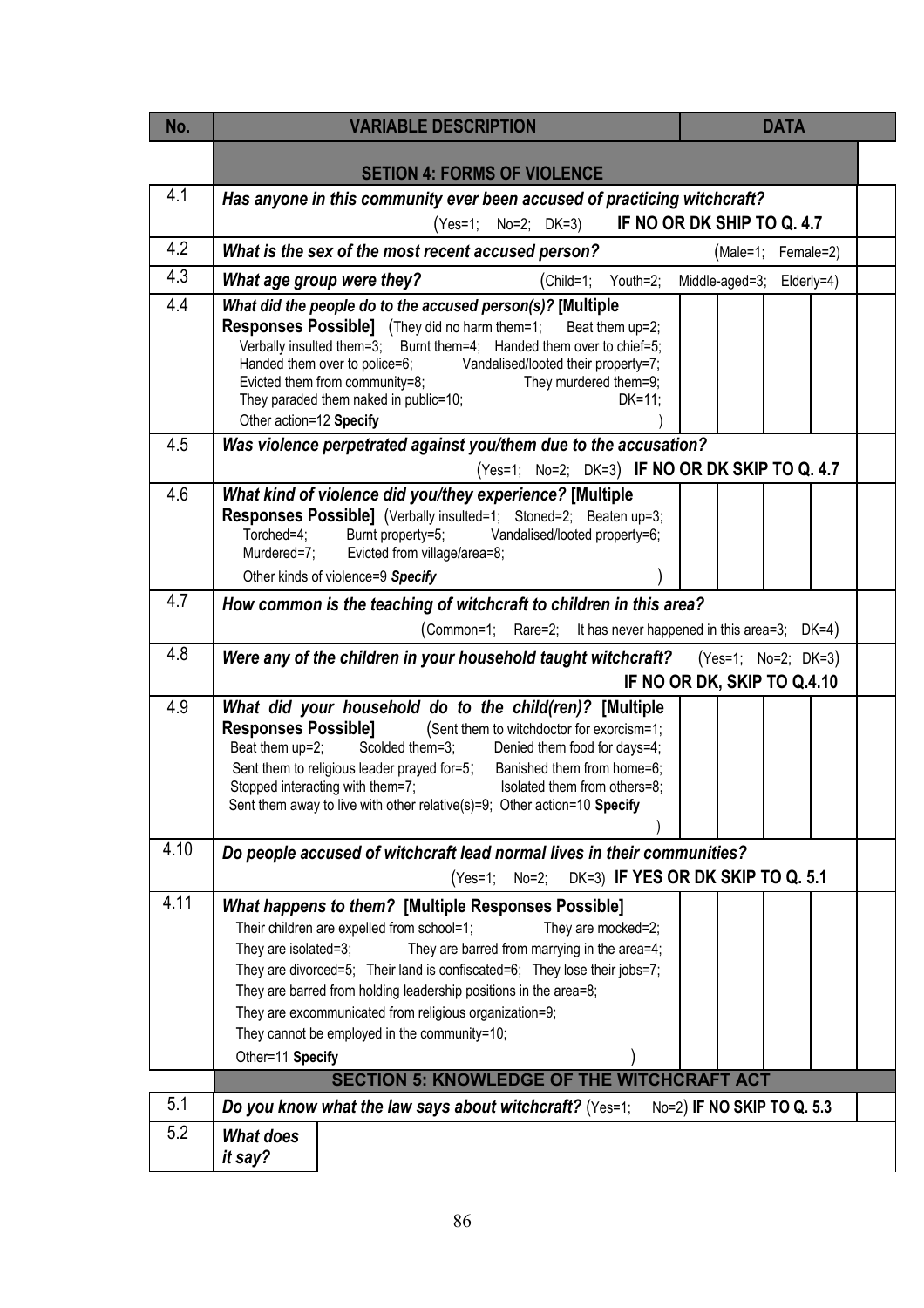| No.                          | <b>VARIABLE DESCRIPTION</b>                                                                                                                                                                                                                                     |                                                                          |  |  | <b>DATA</b>                 |  |  |
|------------------------------|-----------------------------------------------------------------------------------------------------------------------------------------------------------------------------------------------------------------------------------------------------------------|--------------------------------------------------------------------------|--|--|-----------------------------|--|--|
| 5.3                          | Should people accused of witchcraft be sent to jail?                                                                                                                                                                                                            |                                                                          |  |  | $(Yes=1; No=2; Not sure=3)$ |  |  |
| 5.4                          |                                                                                                                                                                                                                                                                 | Is witchcraft a human rights issue?<br>$(Yes=1; No=2; Not sure=3; DK=4)$ |  |  |                             |  |  |
|                              | <b>SECTION 6: STRATEGIES TO ADDRESS WITCHCRAFT-BASED VIOLENCE</b>                                                                                                                                                                                               |                                                                          |  |  |                             |  |  |
| 6.1                          | What should be done to<br>prevent acts of violence<br>against people accused of<br>witchcraft?                                                                                                                                                                  |                                                                          |  |  |                             |  |  |
| 6.2                          | What should be done to<br>improve the lives of victims of<br>witchcraft-based violence?                                                                                                                                                                         |                                                                          |  |  |                             |  |  |
| 6.3                          | Has the number of cases of witchcraft-based violence in this area increased,<br>decreased or not changed in the past 10 years?<br>(Increased=1; Decreased=2;<br>Not changed=3; Not sure=4; DK=5) IF NOT CHANGED, NOT SURE, OR DK, SKIP TO RESPONDENT'S COMMENTS |                                                                          |  |  |                             |  |  |
| 6.4                          | Why explains this<br>state of affairs?                                                                                                                                                                                                                          |                                                                          |  |  |                             |  |  |
| <b>RESPONDENT'S COMMENTS</b> |                                                                                                                                                                                                                                                                 |                                                                          |  |  |                             |  |  |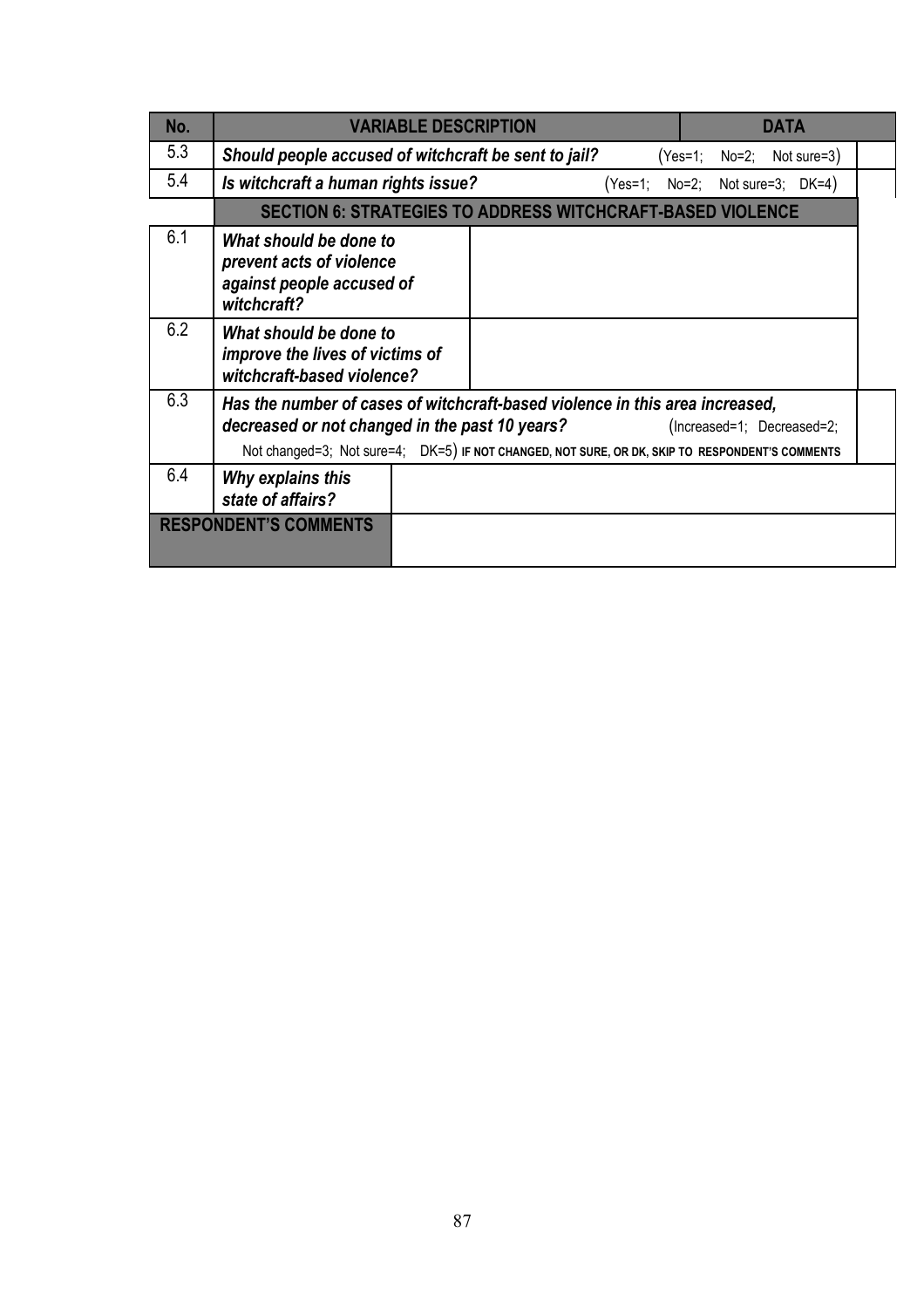### **Appendix 4: Key Informant Interview Guide**

| Interviewer's ID | <b>Village/Res. Area</b>  |  |
|------------------|---------------------------|--|
| <b>District</b>  | <b>Interview Start</b>    |  |
|                  | Time                      |  |
| T/A              | <b>Interview End Time</b> |  |

#### **A. Key Informant's Demographic Data**

- 0) Organization
- 1) Sex
- 2) Age
- 3) Marital Status
- 4) Highest education qualification
- 5) Occupation
- 6) Position in their organization or community
- 7) Religion
- 8) Ethnic group

#### **B. For Key Informants who have ever been accused of witchcraft**

- 1. How long have you lived in this area?
- 2. Why did you move to this area?
- 3. Do you believe that some people practice witchcraft?
- 4. When were you accused of witchcraft?
- 5. Who accused you of practicing witchcraft?
- 6. How did your accusers come to suspect that you practice witchcraft? Did they administer any medicines/concoctions to you?
- 7. What, if any, acts of violence were perpetrated against you? By who?
- 8. Did the community or any organization come to protect and assist you? Which organization and what kind of protection and assistance did you receive? Was the protection and/or assistance you received adequate?
- 9. If you did not seek protection and/or assistance from anyone, why?
- 10. What needs to be done (a) to prevent violence against people accused of witchcraft, and (b) to provide adequate protection and help to them?

#### **Ask if the Key Informant has questions/comments. Record the useful ones. Thank you**

### **C. Witchdoctors/ Witch-hunters/Witch –finders**

1. How long have you been a witchdoctor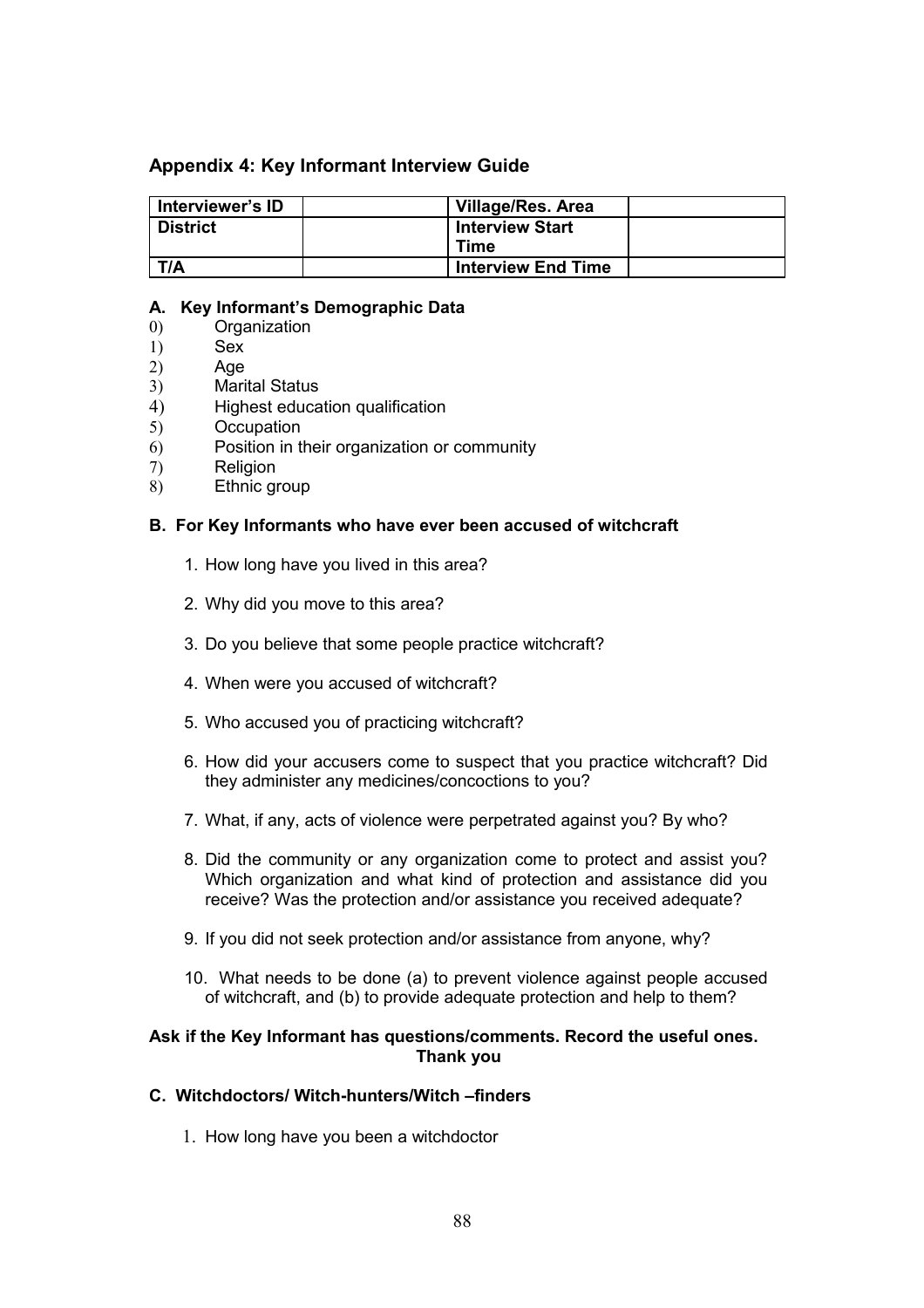- 2. Have cases of witchcraft been increasing, decreasing or remained stable over the past 10 years? Why?
- 3. Describe how you identify people who practice witchcraft. Is it possible to wrongly identify someone as a witch?
- 4. Of the people you identify as witches, were the majority females or males; children, the youth, the middle-aged, or the elderly; the poor or the nonpoor; new comers to an area or the indigenous? Why these people?
- 5. What punishment do you prescribe to people you identify as witches and wizards? What kind of punishment do you impose on (a) males, (b) females, (c) children, (d) the youth, (e), the middle-aged, (f) the elderly, (g) the poor, and (h) the non-poor?
- 6. What other factors influence the kind of punishment you impose?
- 7. What is the purpose of the punishment?
- 8. Do you carry out witchcraft cleansing? What do you do?
- 9. Do you think that the Law allows you to conduct these services of identifying those alleged to be practicing witchcraft? Explain or elaborate.

#### **Ask if the Key Informant has questions/comments. Record the useful ones. Thank you**

#### **D. People who claim to have ever been bewitched**

- 1. How widespread is witchcraft in this community?
- 2. How did you know that you had bee bewitched? What were the symptoms?
- 3. When is the most recent time you were bewitched?
- 4. How did you react when you suspected that you had been bewitched?
- 5. Were you able to identify the person/people who bewitched you? How?
- 6. What did you do to the person who bewitched you?
- 7. What needs to be done to eradicate witchcraft?

.

#### **Ask if the Key Informant has questions/ comments. Record the useful ones. Thank you**

#### **E. The police, magistrate courts, DC's office, traditional & religious leaders**

- 1. How widespread are witchcraft practices in this area? How are witches identified? Are witch-hunters invited? Who invites them?
- 2. Have cases of witchcraft been increasing over the past 10 years? Why?
- 3. When is the most recent time you heard/handled a case of witchcraft accusation?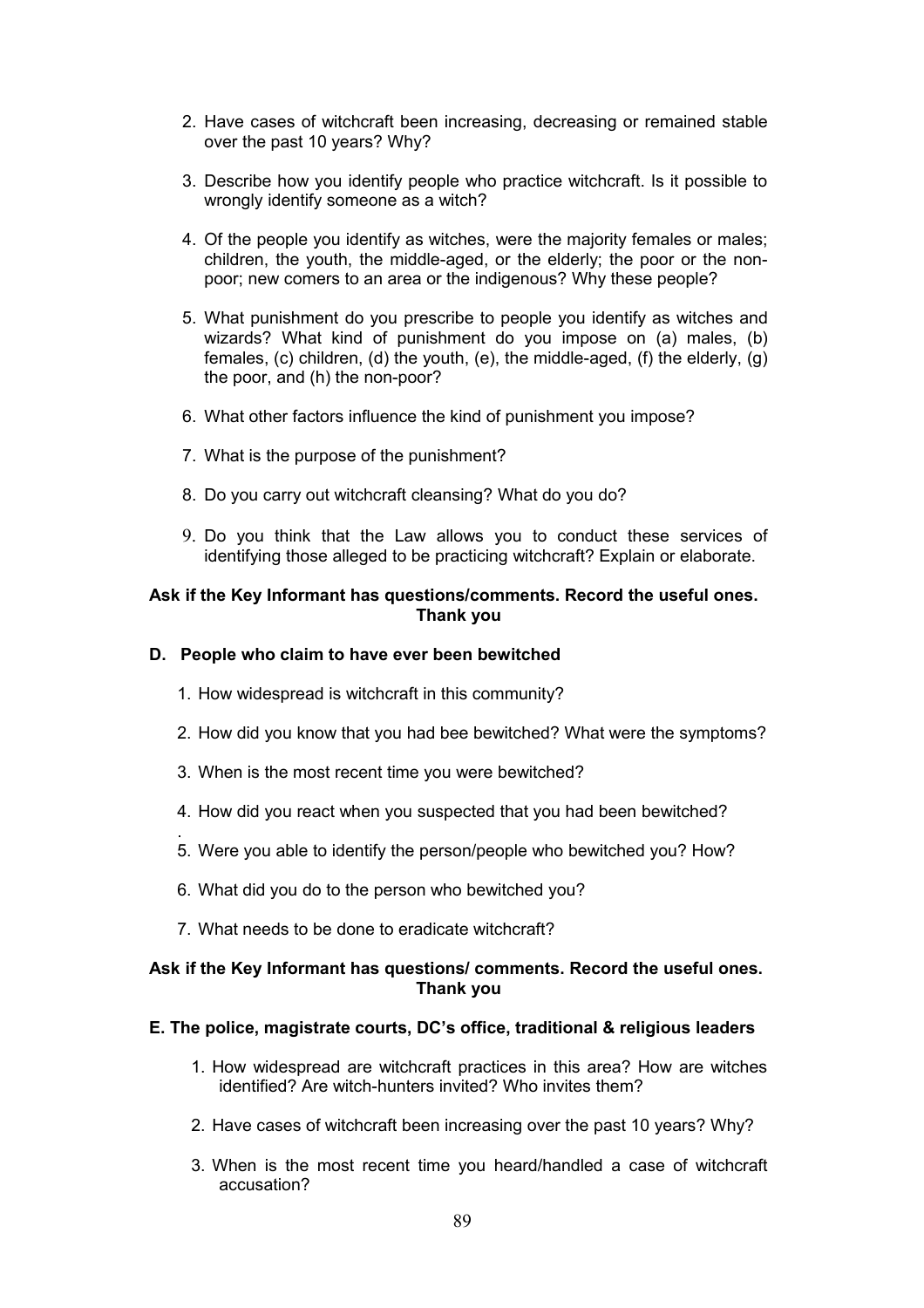- 4. Do you handle witchcraft accusations according to the Law? Explain or elaborate
- 5. Which social grouping is more often accused of witchcraft: (a) males or females? (b) Children, the youth, the middle-aged, or the elderly? (c) the poor or the non-poor? In-migrants or the indigenous? Why? Are orphans the target of witchcraft trainers? Why?
- 6. What kind of punishment is meted out to people accused of witchcraft, by members of this community? Does the punishment vary with the social grouping?
- 7. Should witchcraft be recognized by law? Why?
- 8. What kind of protection and assistance is provided by your office to victims of witchcraft-based violence? Do you think the protection and help they receive is adequate?
- 9. What should be done to reduce the plight of people accused of witchcraft? How can violence against people accused of witchcraft be eradicated?

#### **Ask if the Key Informant has questions/comments. Record the useful ones. Thank you**

#### **F. Parents/Guardians of children ever trained in witchcraft**

- 1. How widespread is witchcraft in this area?
- 2. How common is witchcraft training of children in this area?
- 3. How did you discover your child/children was/were trained in witchcraft? When was that?
- 4. How old was/were the child/children at the time of the discovery? What is the sex of the child/children? Is/are the child/children orphans? Do witchcraft trainers of children target particular children (e.g. orphans, children with disability, troublesome children)? Why?
- 5. Did you identify the person/people who were training your child/children? How?
- 6. What action did you take after you made that discovery (a) against the witchcraft trainer, and (b) the child/children?
- 7. What did other members of the community, do when they heard about this?
- 8. Did you seek assistance from (a) traditional leaders, (b) religious leaders, (c) the police, (d) the Social Welfare Office, or (e) a witchdoctor? Did you receive satisfactory help?
	- 9. What needs to be done to eradicate violence against people accused of witchcraft?

#### **Ask if the Key Informant has questions/comments. Record the useful ones.**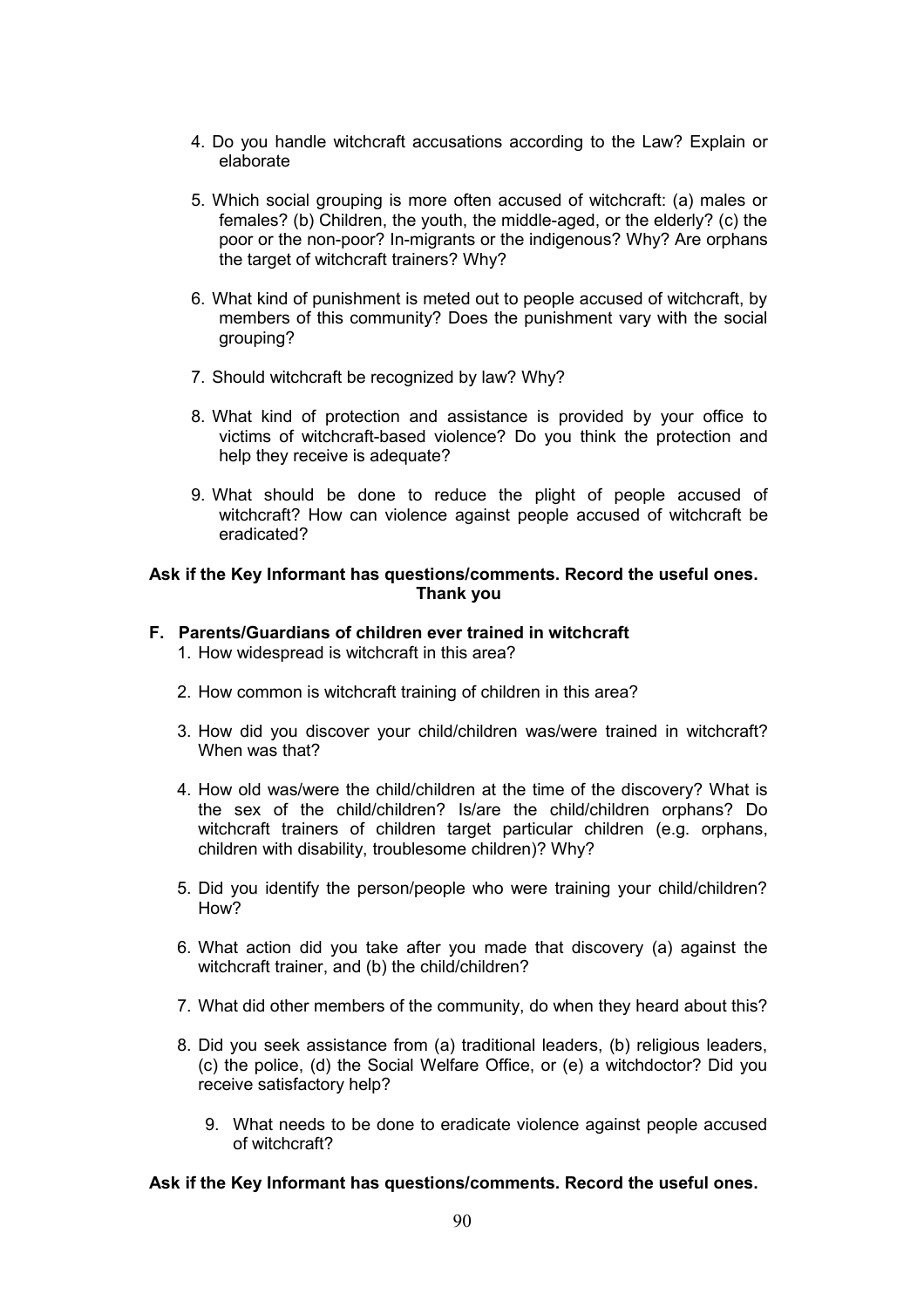### **Thank you**

### **Appendix 5: Focus Group Discussion Guide**

| Moderator's ID           | <b>Target Group</b>   |
|--------------------------|-----------------------|
| Note-taker's ID          | <b>FGD Date</b>       |
| <b>District</b>          | <b>FGD Start Time</b> |
| T/A                      | <b>FGD End Time</b>   |
| <b>Village/Res. Area</b> | <b>Checked By</b>     |
| <b>FGD Venue</b>         | <b>Date Check</b>     |

## **A. FGD Participants' Profile**

| #              | Age<br>(yrs) | <b>Sex</b> | <b>Marital</b><br><b>Status</b> | <b>Education</b><br>Level | <b>Occupation</b> | Religion |
|----------------|--------------|------------|---------------------------------|---------------------------|-------------------|----------|
| и              |              |            |                                 |                           |                   |          |
| $\overline{2}$ |              |            |                                 |                           |                   |          |
| 3              |              |            |                                 |                           |                   |          |
| 4              |              |            |                                 |                           |                   |          |
| 5              |              |            |                                 |                           |                   |          |
| 6              |              |            |                                 |                           |                   |          |
| 7              |              |            |                                 |                           |                   |          |
| 8              |              |            |                                 |                           |                   |          |
| 9              |              |            |                                 |                           |                   |          |
| 10             |              |            |                                 |                           |                   |          |
| 11             |              |            |                                 |                           |                   |          |
| 12             |              |            |                                 |                           |                   |          |

## **B. Prevalence of Witchcraft**

- 1. What people in the community understand by "witchcraft."
- 2. Beliefs associated with witchcraft.
- 3. Attitudes towards witchcraft.
- 4. How widespread witchcraft (a) beliefs and (b) practices are in the community.
- 5. Categories of the population (by gender, age-group, socio-economic status, etc) that are often accused of practicing witchcraft.
- 6. Why people bewitch others? What are the most frequent reasons/factors?
- 7. The processes and activities carried out to identify witches.

# **C. Witchcraft-Based Violence**.